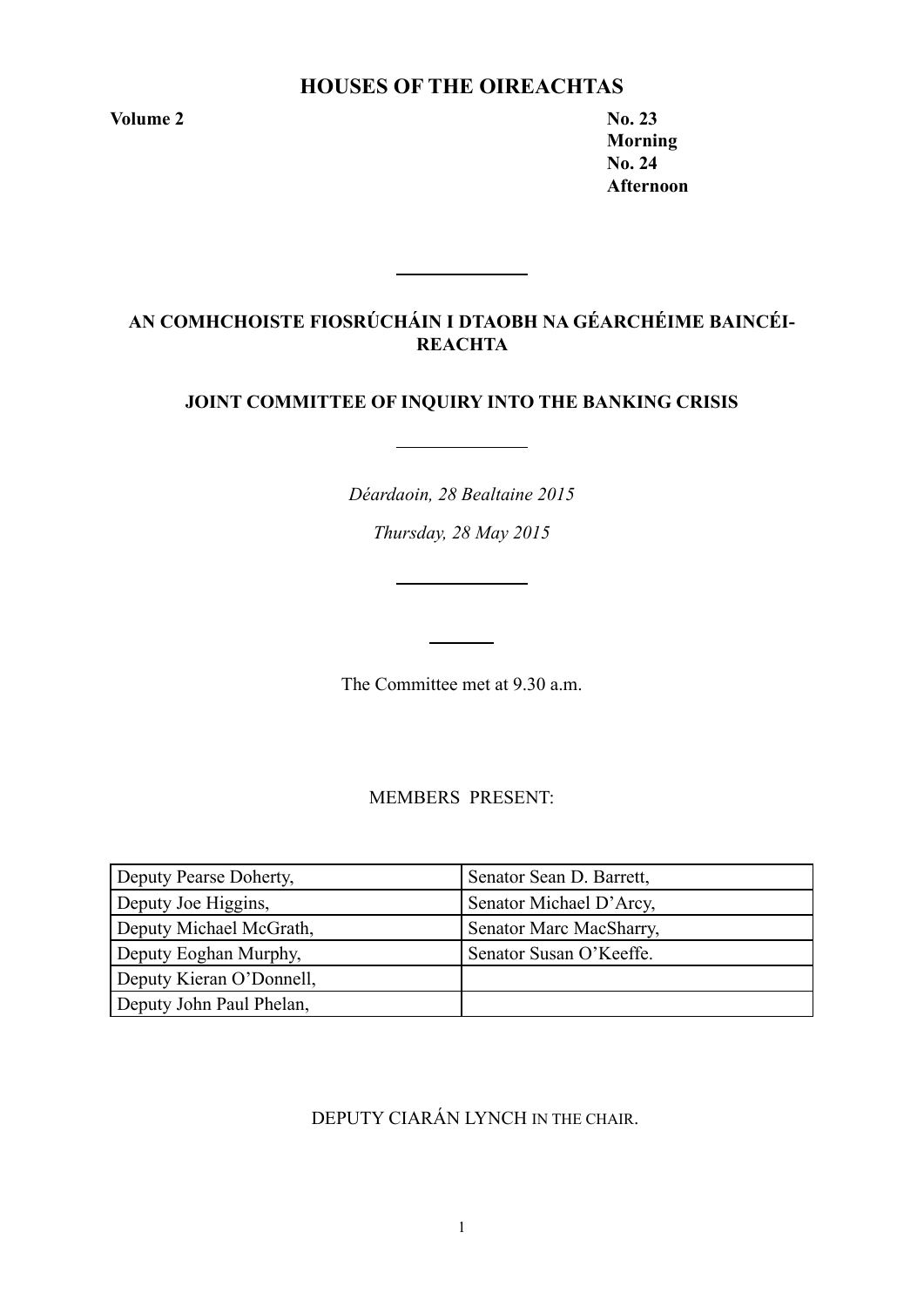### **Nexus Phase**

# **Central Bank-Financial Regulator - Mr. Patrick Neary**

**Chairman:** As we have a quorum, I'm calling the meeting into public session. Is that agreed? As we have a quorum, the Committee of Inquiry into the Banking Crisis is now in public session and can I ask members and those in the public Gallery to ensure that their mobile devices are switched off. Today's session 1 is a public hearing with Mr. Patrick Neary, former CEO of the Irish Financial Services Regulatory Authority and in doing so, I would like to welcome everyone to the 30th public hearing of the Joint Committee of Inquiry into the Banking Crisis. Today, we continue our hearing with senior figures from the Central Bank and Financial Regulator who had key roles during the crisis and before.

This morning and this afternoon, we will hear from Mr. Patrick Neary, former CEO of the Irish Financial Services Regulatory Authority. In this morning's session, we will focus on the period of Mr. Neary's tenure up to October 2007, while the afternoon session will focus on developments in the period from November 2007 to January 2009.

Patrick Neary joined the Central Bank in 1971 and, in 2003, was appointed prudential director of ISRA; in 2006, we appointed chief executive of the IFSRA, a position he held until his retirement in January 2009. Mr. Neary, you are very welcome before the inquiry this morning.

# **Mr. Patrick Neary:** Thank you, Chairman.

**Chairman:** Before hearing from the witness, I wish to advise the witness that by virtue of section 17(2)(*l*) of the Defamation Act 2009, witnesses are protected by absolute privilege in respect of their evidence to this committee. If you are directed by the Chairman to cease giving evidence in relation to a particular matter and you continue to do so, you are entitled thereafter only to a qualified privilege in respect of your evidence. You're directed that only evidence connected with the subject matter of these proceedings is to be given. I would remind members and those present that there are currently criminal proceedings ongoing and further criminal proceedings are scheduled during the lifetime of the inquiry, which overlap with the subject matter of the inquiry. Therefore, the utmost caution should be taken not to prejudice those proceedings.

In addition, there are particular obligations of professional secrecy on officers of the Central Bank and IFSRA in respect of confidential information they have come across in the course of their duties. This stems from European and Irish law, including section 33AK of the Central Bank Act 1942. The bank inquiry also has obligations of professional secrecy in terms of some of the information which has been provided to it by the Central Bank. These obligations have been taken into account by the committee and will effect the questions asked and the answers that can be lawfully given in today's proceedings. In particular, it will mean that some information can be dealt with on a summary or aggregate basis, only such that individual institutions will not be identifiable.

Members of the public are reminded that photography is prohibited in the committee room. To assist the smooth running of the inquiry, we will display certain documents on the screens here in the committee room. For those sitting in the Gallery, these documents will be displayed on the screens to your left and right and members of the public and journalists are reminded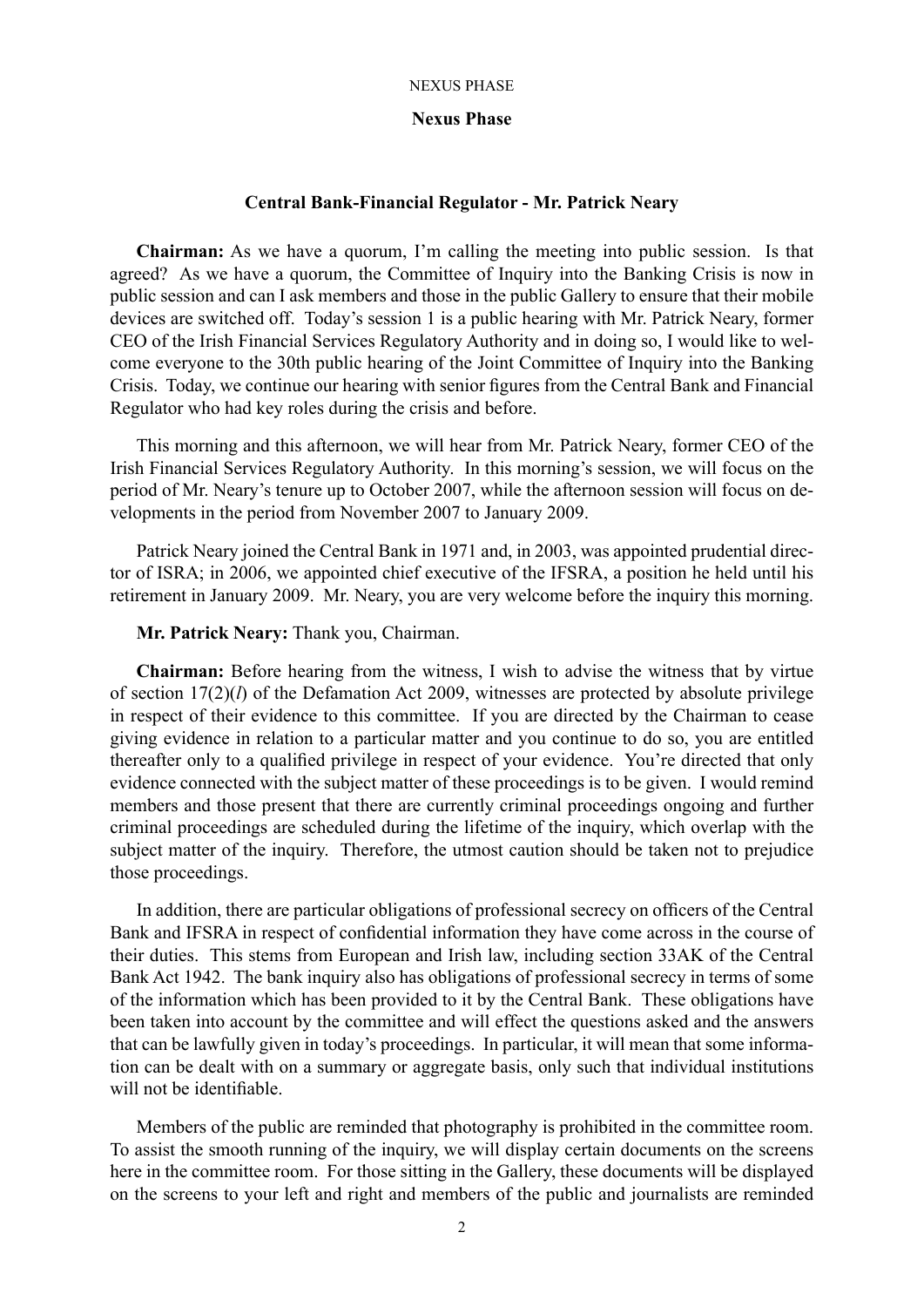that these documents are confidential and they should not publish any of the documents so displayed. The witness has been directed to attend this meeting of the Joint Committee of Inquiry into the Banking Crisis. You have been furnished with booklets of the core documents. These are before the committee, will be relied on in questioning and form part of the evidence of the inquiry. So, if I can now ask the clerk to administer the oath to Mr. Neary.

# *The following witness was sworn in by the Clerk to the Committee:*

Mr. Patrick Neary, former Financial Regulator.

**Chairman:** Thank you, Mr. Neary, and if I can now invite you to make your opening remarks to the committee, please?

**Mr. Patrick Neary:** Thank you very much, Chairman. I have an abbreviated version of the statement that I provided some weeks ago and I don't believe the ... either yourself or the members have it. So, good morning again, Chairman, and members of the committee. As the chairman has introduced me, I'm Patrick Neary. I held the position of prudential director of the Irish Financial Services Regulatory Authority from 1 May 2003 until 31 January 2006, after which I was appointed to the position of chief executive from 1 February 2006 until 31 January 2009. Before I begin my statement, I would like to say that, with hindsight, the supervisory measures taken by the authority, which I will be outlining in this statement, were not sufficient to meet the challenges posed by the crisis and the recession that emerged. I am deeply sorry about that.

I'd like to describe the various regulatory actions and initiatives taken by the authority over the period up to end-2008 such as higher capital requirements, new liquidity requirements, new requirements for impaired loans, new fitness and probity tests, new consumer protection requirements for impaired loans, better regulation policy and oversight by the IMF and the OECD.

I will begin with the regime of prudential supervision. The Central Bank Act 1971 first established the prudential supervision of banks in Ireland. The primary purpose of prudential supervision is to safeguard, as far as possible, depositors in banks. In fact, no prudential supervision of any entity involved in lending is required if that entity doesn't also take deposits. The approach to supervision by the authority derived from EU banking supervision legal requirements. The authority's approach, in the same way as that of other countries' banking supervisors, was subject to ongoing best practice review and external assessment by international bodies such as the IMF and the OECD. These agencies benchmarked in detail the authority against a framework of principles entitled the Basel Core Principles for Effective Banking Supervision. The conclusions of all these assessments by these independent expert bodies in relation to the authority were very favourable, such as would indicate that the approach of the authority was at least as good, if not better than other authorities reviewed by those agencies. The five key constituents of the Basel core principles, which are fundamental to the prudential supervision of banks, are referred to as the CAMEL principles; which is an acronym of capital adequacy, asset quality, management and earnings and liquidity.

A bank's capital is the ultimate protector of depositors and there are international rules setting minimum requirements for all banks which have been enshrined into EU and Irish law. It provides the cushion to absorb losses that arise in the loans made by a bank. EU law requires that an EU bank must hold a level of capital to a value of at least 8% of the value of its risk assets. I would like to make the following observations. All loans made by a bank have a risk weighting attached to them to determine its total risk assets. Loans to EU governments attract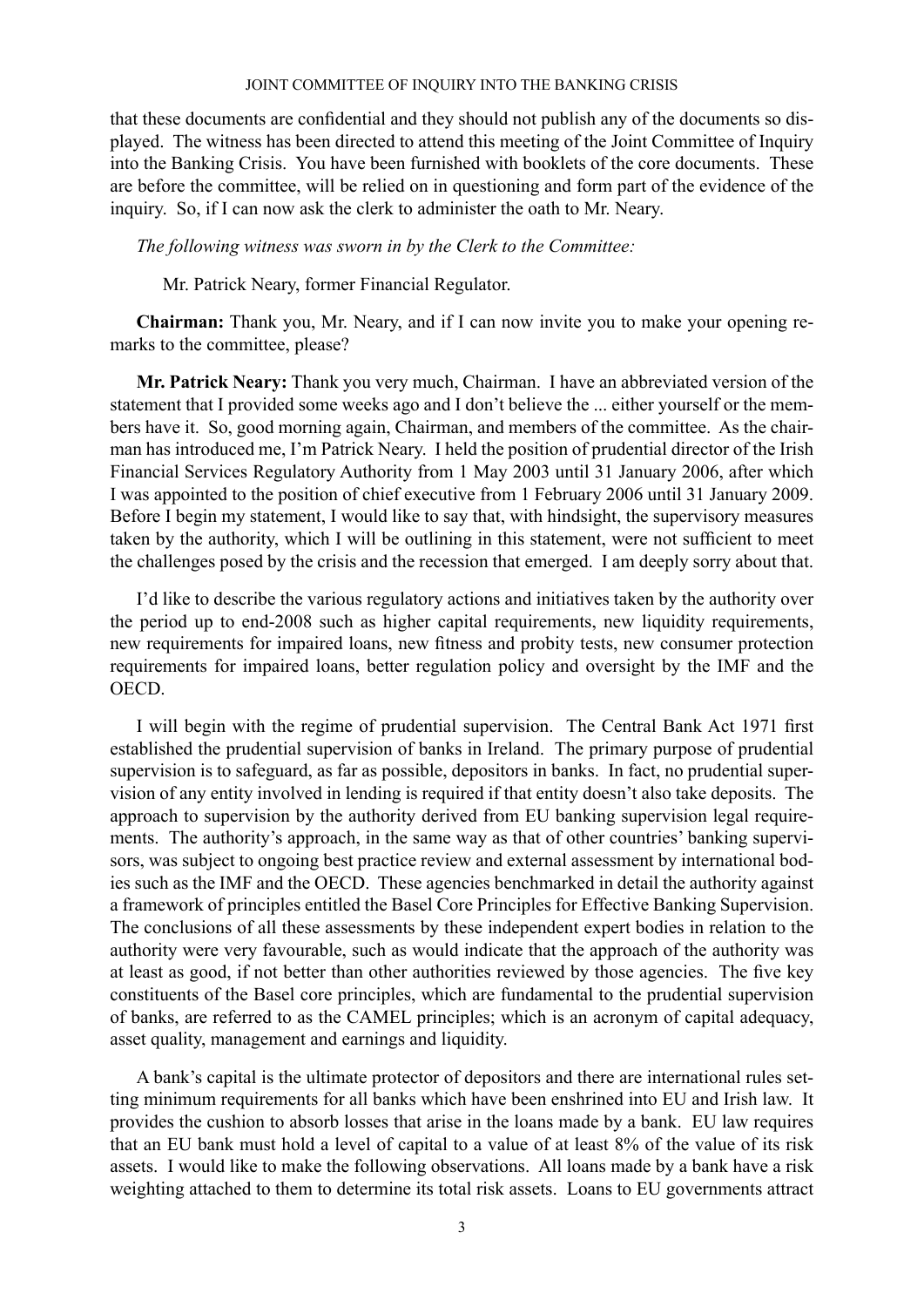a 0% weight, meaning, under EU law, a bank has to hold no capital whatsoever in respect of these loans. Put differently, it is assumed by the law that these loans will not default and this practice continues today. Loans to other EU banks with a maturity of less than one year attract a 20% weight, which may go some way to explaining the attraction to EU and international banks of funding the activities of Irish banks during the boom period. Recognising that the EU legal requirements were minimum standards, the authority required the Irish banks to hold capital within a range of 8.5% to 11% of risk-weighted assets.

On 1 January 2007, the capital requirements directive, commonly known as Basel II, came into effect. This directive afforded supervisory authorities some discretion to tailor capital requirements to reflect national circumstances. Using this discretion, the authority introduced a more stringent capital regime for property transactions to counter the growing exposure of Irish banks to the property sector. I am not aware of any other instance where an EU banking supervisor imposed tougher requirements on their banks than the basic minimum requirements of Basel II. At the requirement of the authority, the Irish banks were subject to much higher capital requirements than the EU demanded, for instance, Basel II assigned a risk weighting of 35% for residential mortgages, irrespective of the loan to value of those mortgages. The authority set a 75% weighting for such loans by Irish banks having a loan-to-value ratio in excess of 75%. For residential investment mortgages, Basel II also assigned a risk weighting of 35%. The authority made the entire loan subject to a weighting of 75%. Basel II allowed a 50% risk weighting for secured commercial real estate; the authority required 100%. Basel II applied a 100% weighting to speculative real estate loans; the authority demanded 150%.

Staying with residential property, the authority's decisions reflected the economic and growth forecasts from the Central Bank, which it was obliged to follow. These predicted a soft landing and if that prediction had been fulfilled, there wouldn't have been a banking crisis. In mid-2007, the authority introduced a number of additional supervisory requirements on the banks as a response to the strong appetite for credit for residential property purpose: stress testing of individual mortgage applications to gauge repayment ability at a level 2.75% above the ECB rate; introducing the consumer protection code with measures to address aggressive lending including suitability; a ban on pre-approved credit and obligations to engage early with customers in arrears; eleven separate press campaigns were carried out in relation to debt as well as numerous interviews and published articles. I have to stress that these were the minimum standards expected of banks. The authority did not run the banks and these minimum standards did not excuse the boards from their duties to set appropriate policies.

In July 2005, well before the crisis in financial markets began to take hold, the authority imposed new conditions on the licences of the Irish banks in relation to credit risk management policies and procedures which required each bank to have specified arrangements in place to monitor and control credit risk, with particular focus on impairments and provisions. Each bank was obliged to comply with international financial reporting standards and was obliged to advise the authority of deterioration in the credit quality of its loans. These reports formed part of the quarterly statutory returns submitted by each bank to the authority and never indicated deterioration in loan quality.

In line with Basel supervisory best practice and corporate governance codes, the authority required that all appointments to the board of a bank and any of its subsidiaries should be subject to its approval. This was to ensure that all directors of a bank, both executive and nonexecutive, and later, heads of all business critical functions, should be fit and proper persons with the necessary competence and experience in banking to contribute to the proper running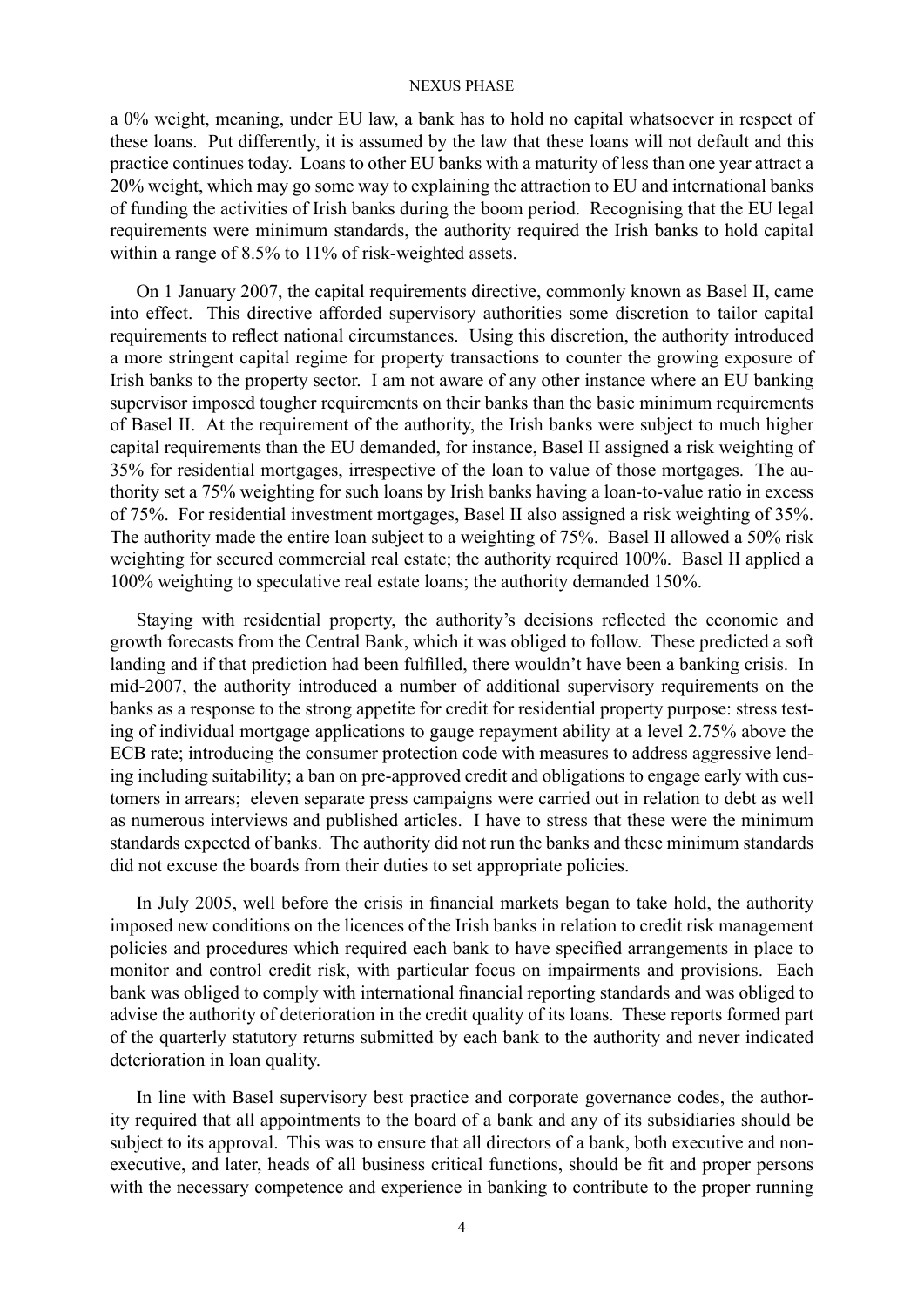of the bank. A final framework was introduced by the authority in January 2007 and applied to all new appointments from that date. Existing persons were "grandfathered" under the new arrangements.

In January 2007, the authority imposed new liquidity rules by way of conditions on the licences of the Irish banks. This made Ireland a leader in Europe in introducing a forwardlooking system of liquidity management. Ireland was the only EU country to have updated its liquidity requirements in advance of the liquidity crisis. The reporting frequency was increased from monthly to weekly reporting in August 2007 to coincide with the onset of the international liquidity crunch. In relation to all of the foregoing, I should mention that the OECD, in its Economic Survey of Ireland 2008, commented that the authority had introduced the new consumer code to limit the scope for predatory lending practices and introduced a forward-looking liquidity regime just before the international financial market turmoil struck.

Just a few words, Chairman, about regulatory strategy. The authority adopted a principlesled approach to supervision from its inception in 2003, which essentially placed boards and management of banks at the centre of responsibility for the prudent conduct of business. The authority was legally obliged, at least three months before the beginning of each year, to prepare a strategic plan and submit this plan to the Minister for Finance. The plan had to specify the objectives of the authority for the financial year concerned, the nature and scope of the activities to be undertaken and the strategies for achieving these objectives. This principles-led approach to supervision was followed by all EU countries. The strategy also set down the objectives of the authority. One of its objectives was that its regulatory approach would facilitate innovation and competitiveness. It is clear that both of these elements played an important part in the increased availability of credit in Ireland in the years before the crisis, through a combination of more banks entering the market and more innovative types of lending products being developed.

In January 2004, a White Paper entitled Regulating Better was issued by Government to improve national competitiveness. The paper called for wider consultation and more regulatory impact assessment on any new regulations. This illustrates the context in which all supervisory initiatives of the authority required extensive consultation with a wide range of what are termed stakeholders - Government Departments, representative bodies and the industry and consumer panels, for example. Detailed regulatory impact analysis was extensive. In fact, the authority also put in place an arrangement with industry, called the stakeholder protocol, which enshrined time commitments by the authority to respond to industry requests for regulatory approvals, issuance of the findings of inspection reports, etc. I can understand that initiatives such as this formed a perception of the authority as a can-do entity, willing to prioritise industry demands rather than appearing more detached and discerning. This is something which I believe, in hindsight, both myself and the authority got wrong.

The growth in private sector credit arose mainly from the appetite for property acquisition and associated construction activity. This expansion in these areas was due to a number of factors, including strong economic growth, an increase in the level of household formation, very low interest rates, lower personal tax rates, a vast range of tax incentives for property investment, the desire of Irish people for property ownership, a feel-good element generated by increasing property values which quickly seasoned loan-to-value ratios, and all supported by readily available bank loans.

A further, and extremely important, factor was the consistent pattern of very positive economic commentary in relation to the performance and prospects for the economy and the property market from the Economic and Social Research Institute, the Central Bank and the Depart-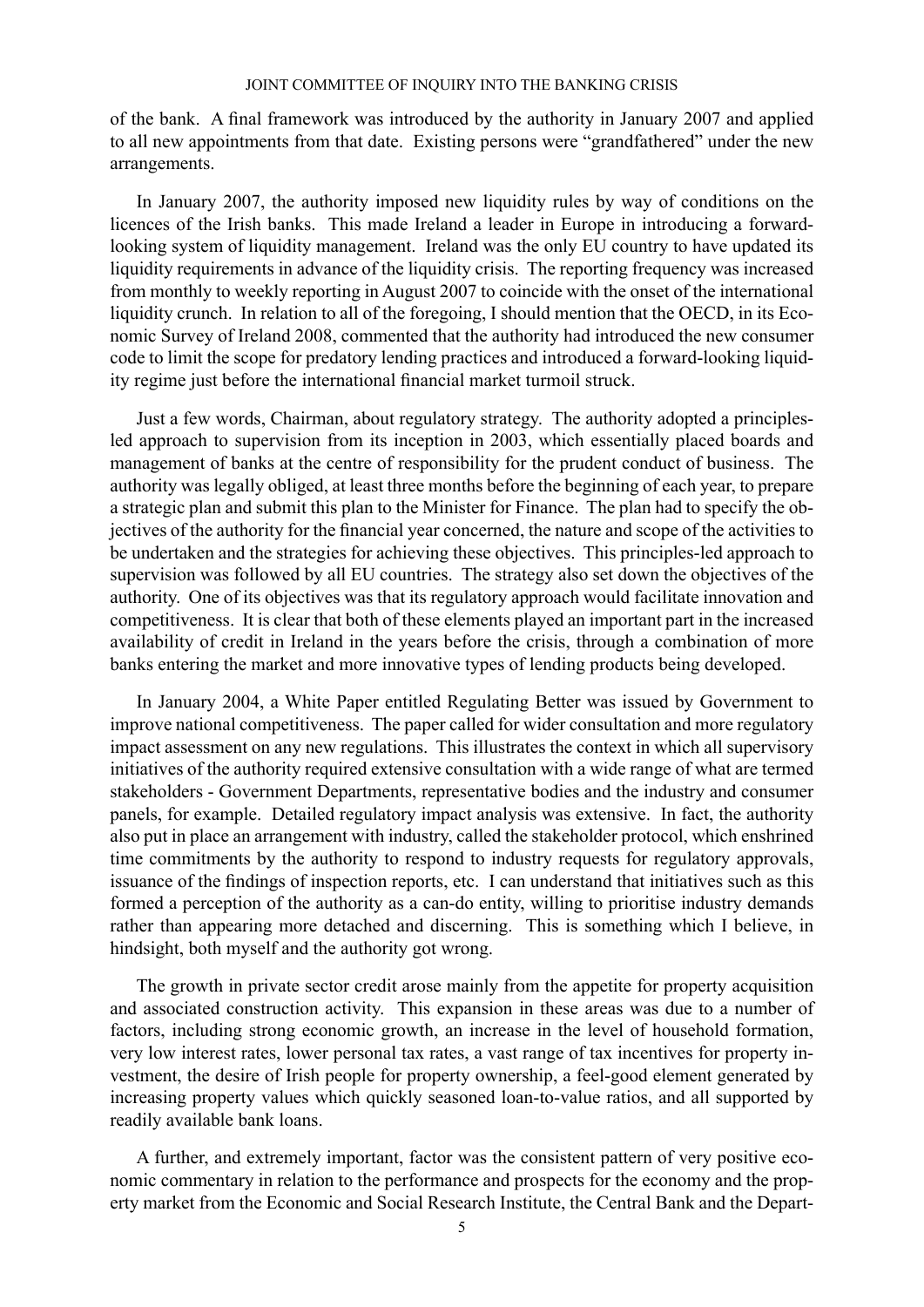ment of Finance. In formulating its strategy, the authority always took full account of the output of these authoritative sources which predicted that the Irish economy would continue to show growth above the EU average and that the property market would experience a soft landing. The authority relied on the Central Bank, which maintained an economic services division with 86 staff, including a dedicated financial stability department, to monitor and assess the overall health of the financial system. Had these predictions held, there wouldn't have been a bailout.

Questions have rightly been asked in relation to number, skillset and experience of resources devoted to the supervision of banks. As mentioned in the Honohan report, staff numbers in the banking supervision department increased marginally from 44 at end 2005 to 48 at end 2008, and were allocated in teams to supervise portfolios of banks. Apart from considerable day-to-day contact with their respective banks, staff in banking supervision carried out over 50 inspections of banks between 2003 and 2008.

The authority had approved higher staff. However, the HR department of the Central Bank, which performed recruitment activities on behalf of the authority, experienced difficulty in attracting persons with banking experience to the department. This reflected constraints on salary levels available to public servants and very strong salary competition for such persons in a market operating at a high level of economic activity. I agree with the conclusion in the Honohan report that the authority did not have the mix of skills necessary for a more intrusive style of supervision. The difficulty in attracting new staff with good experience in banking, and the rapid pace of evolution of the new regulatory directives which had to be implemented, stretched existing staff to the limit, to both engage in ongoing supervision work, while at the same time having to maintain training programmes for newer staff transferring in from other departments in the authority. There is little doubt that staff were stretched more thinly in banking supervision, and thus the capacity to foresee and react to the unfolding crisis was made more difficult.

In July 2007 an MOU was put in place between the Central Bank, the authority and the Department of Finance to establish a committee called the domestic standing group to help in the management of financial stability issues and to prepare to handle the financial crisis. Frequent and regular meetings of the group were held, and a number of work streams emerged dealing with emergency liquidity, deposit protection, draft legislation, as well as the updating of a manual to be used in the event of a crisis. As the crisis deepened the Department of Finance retained consultants to assist in preparations to nationalise a bank or a building society, and work to determine to what extent there may have been a need for further capital injections to meet market expectations. I see no reason to call the adequacy of the DSG process into question. Its operations meant that many issues that could arise in a crisis were identified and examined, and several initiatives relating to emergency liquidity arrangements, draft bank legislation, and capitalisation of banks were undertaken.

I will now address the bank guarantee decision. On the evening of 29 September 2008 I accompanied the chairman of the authority to a meeting at the Department of the Taoiseach. The meeting seemed to have only recently begun when we arrived and was in the process of discussing the serious liquidity position of Anglo, and what facilities could be made available to it to help it survive until the weekend. Mention was also made of the fact that the two larger banks had sought a guarantee for the deposit holders from the Government earlier that afternoon. The chairman and I advised the meeting, in relation to the solvency position of each bank, from the point of view of the authority. We advised the meeting that on the basis of the information available to the authority, all banks were in compliance with their required capital ratios, were in a position to meet their obligations on a going concern basis, but liquidity was becoming a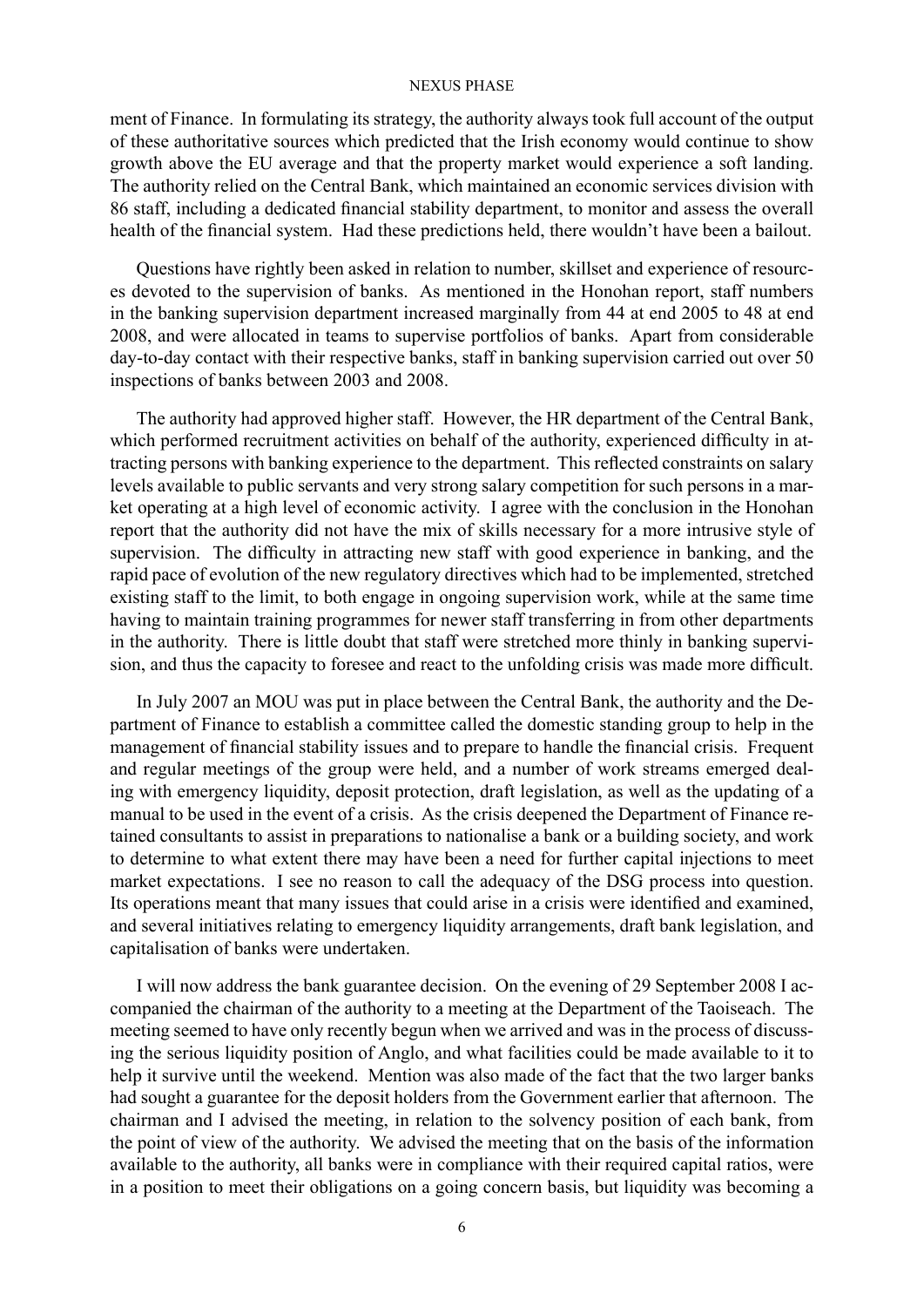critical issue for them, especially Anglo.

Both the chairman and I left this meeting after about an hour. We were asked by the Secretary General of the Department of Finance to remain on in the offices of the Department in case our presence was required later. We rejoined the meeting some hours later, possibly around 11 o'clock. On our way back to the meeting room we were met by the Governor of the Central Bank who indicated that the discussions that had occurred since we had left the meeting had narrowed things down to two options, either nationalisation of Anglo coupled with a guarantee of the five remaining banks, or a guarantee of all the banks. He suggested to us that our view was likely to be sought in relation to these options. When we rejoined the meeting, the chairman and I raised a concern about whether there would be confusion in the minds of the market practitioners in the following morning as to who was or was not guaranteed, and that making a distinction between nationalised banks and guaranteed banks ran the risk of being misinterpreted by the markets. We raised a concern that this would neither encourage the inflow of liquidity that would be expected to occur, nor would it stem outflows of deposits. Questions would undoubtedly arise whether the nationalised bank was stronger or weaker than the guaranteed bank and in that situation, all banks would risk being adversely affected. The chairman and I expressed the view that if a guarantee was going to be put in place, we would be inclined to favour it being extended to cover the depositors in all banks concerned in the same manner. Some two weeks earlier, confusion had arisen in relation to the increase in the deposit guarantee scheme limit to  $\epsilon$ 100,000, especially as regards whose deposits it covered and the eligibility criteria. The effects of the guarantee were evident immediately, the daily liquidity reports being submitted by the banks to the Central Bank showed inflows of both market and retail resources and an end to the pattern of outflows which had been occurring prior to the guarantee. The guarantee was viewed positively by market commentators and was seen as addressing satisfactory the concerns of depositors and thus the funding and liquidity difficulties that had been affecting the banks.

So just in summary, Chairman, in this brief statement I have set out for you the authority's approach to prudential supervision of banks, as well as the various initiatives taken by it to strengthen its oversight of banks such as the higher capital requirements liquidity, impaired loans, fitness and probity, consumer code and the influence of the White Papers on regulatory policy. I also acknowledge, Chairman, with the benefit of hindsight, that the supervisory measures introduced by the authority were not sufficient to meet the challenges posed by the crisis and the recession that emerged and I regret that very deeply, Chairman. So thank you, Chairman, and members of the committee for your attention.

**Chairman:** Thank you for your opening statement, Mr. Neary, and just to remind the ... so that we get the structure of today's proceedings under way, this morning's session will be focusing on the period of Mr. Neary's tenure up to October 2007, while the afternoon session will focus on developments in the period of November 2007 to January 2009, which we will be dealing with this afternoon with you Mr. Neary. Mr. Neary, can I maybe just get two matters out of the way before we commence the full line of questioning? In Mr. Hurley's evidence to the inquiry last week on 21 May 2, Mr. Hurley said "the Financial Regulator was established with its own responsibility and its own independence", "the Financial Regulator was accountable to its own board, it was not accountable to the Governor of the Central Bank". Can I ask you is this accurate, were you independent and were you accountable to the Governor or the board or the Central Bank or anyone else?

**Mr. Patrick Neary:** Yes Chairman, I think you could consider that the authority was inde-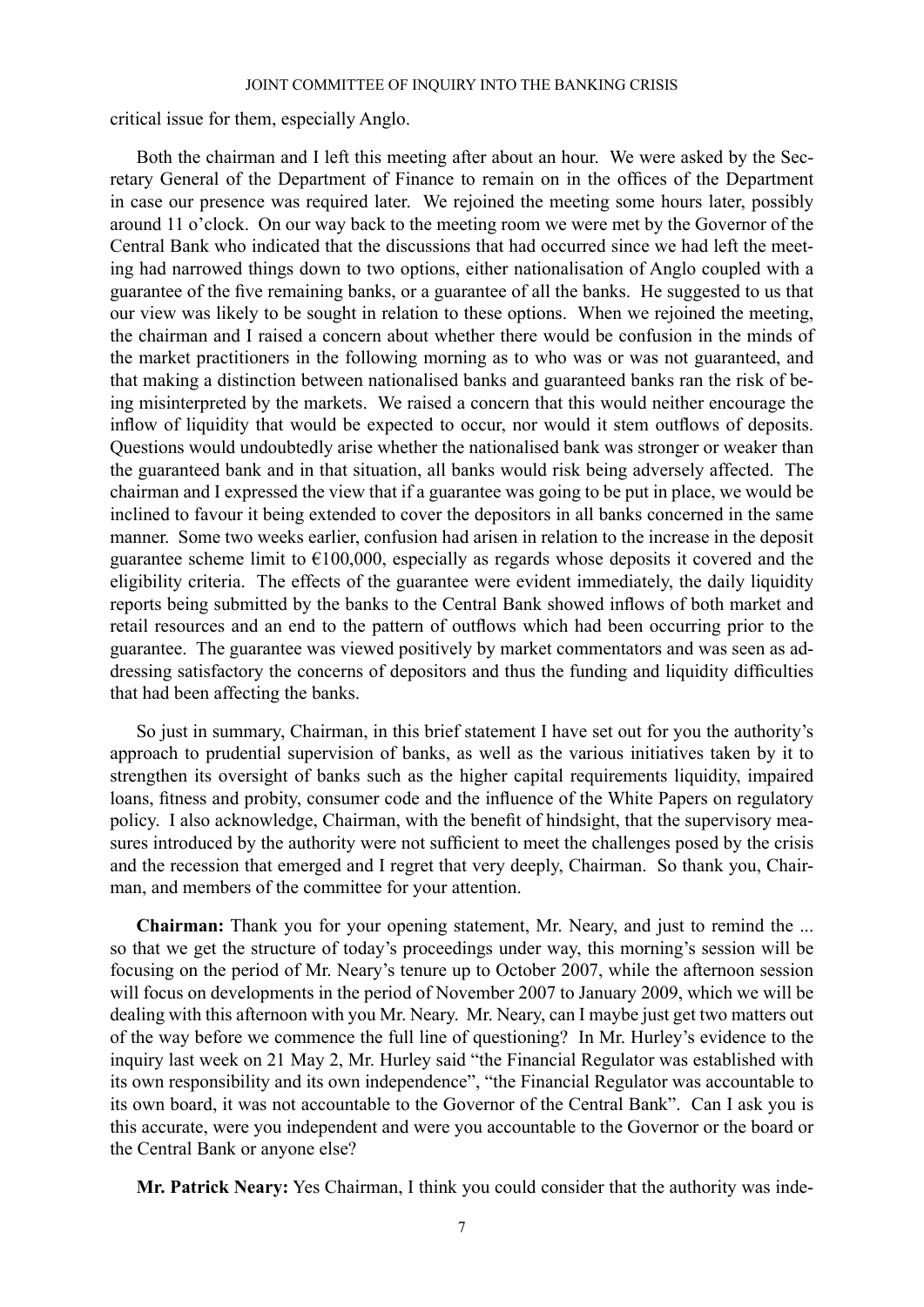pendent, it had its own ... the authority was the authority, it consisted of ten people, including the chief executive, we had our own chairman and we had responsibility under the law for the micro-prudential supervision of institutions. The Central Bank, on the other ... the structure that was put in place meant that the authority had to use the services of the Central Bank, for activities such as HR and IT and economic services. They were called central services, we shared those but the reporting line for those was into the Central Bank, into the board of the Central Bank. When it came to ... when it came to systemic risk, if you will, or yes, I suppose, call it as systemic risk or financial stability, that was clearly in our view the responsibility of the Central Bank. We were obliged to contribute to financial stability, in the Financial Regulator, by doing our job which was trying to maintain the financial soundness of the individual entities.

**Chairman:** Mr. Neary, in my opening comments today I said that this is the 30th hearing of the banking inquiry. We have had a number of witnesses that have come to us during that period. I would like to quote some of them to you. Professor William Black told the inquiry on 5 February that extreme growth itself is something that should not be allowed by a regulator. We have centuries of experience to tell us this is true and then he went on to say, "The Irish crisis was one of the most easily preventable crises by either competent bankers or competent regulators." On 21 January, Mr. Klaus Regling told the inquiry:

There was this light-touch approach to supervision, not very intrusive, not very assertive and therefore also imposing penalties just did not happen. The rules which existed were applied very loosely.

Professor Alan Ahearne, appearing before the committee on 4 March, said:

They [meaning the regulator] had a certain interpretation of principle-based regulation which meant that they really just looked at whether the banks had certain governance systems in place, including having an audit committee. They put a lot of trust in the senior management of the banks. That is the very opposite of intrusive, proper regulation and so the implementation of regulation failed dismally.

On 11 October ... of February ... or sorry, 11 February, Professor John FitzGerald said:

The build-up of the bubble could have been prevented by appropriate fiscal policy or by appropriate prudential action by the Central Bank and the regulator, or both. Either one of these policy instruments, if appropriately deployed, could probably on its own have prevented the disaster. Both together would have prevented [the] disaster.

And then, when Professor Honohan came before us, discussing his report and where he wrote about the options available to the Financial Regulator on moral suasion, in questions at the inquiry on 15 January, he said:

Moral suasion is useful but is not enough if the regulated entity will not heed ... indication. Moral suasion has nothing to do with morality. It has to do with non-legally binding requests whereby one says, "Please stop doing this, please stop doing that" and if the banks know what is good for them, they say, "Okay, let's behave differently". However, if they do not respond, it has to be followed up with enforcement, strict directives and rules. It in not principles versus rules, [it is] principles and rules.

Mr. Neary, the finger of responsibility would seem to be directly pointed at the office of the regulator in those accounts to the inquiry. Would you care to comment?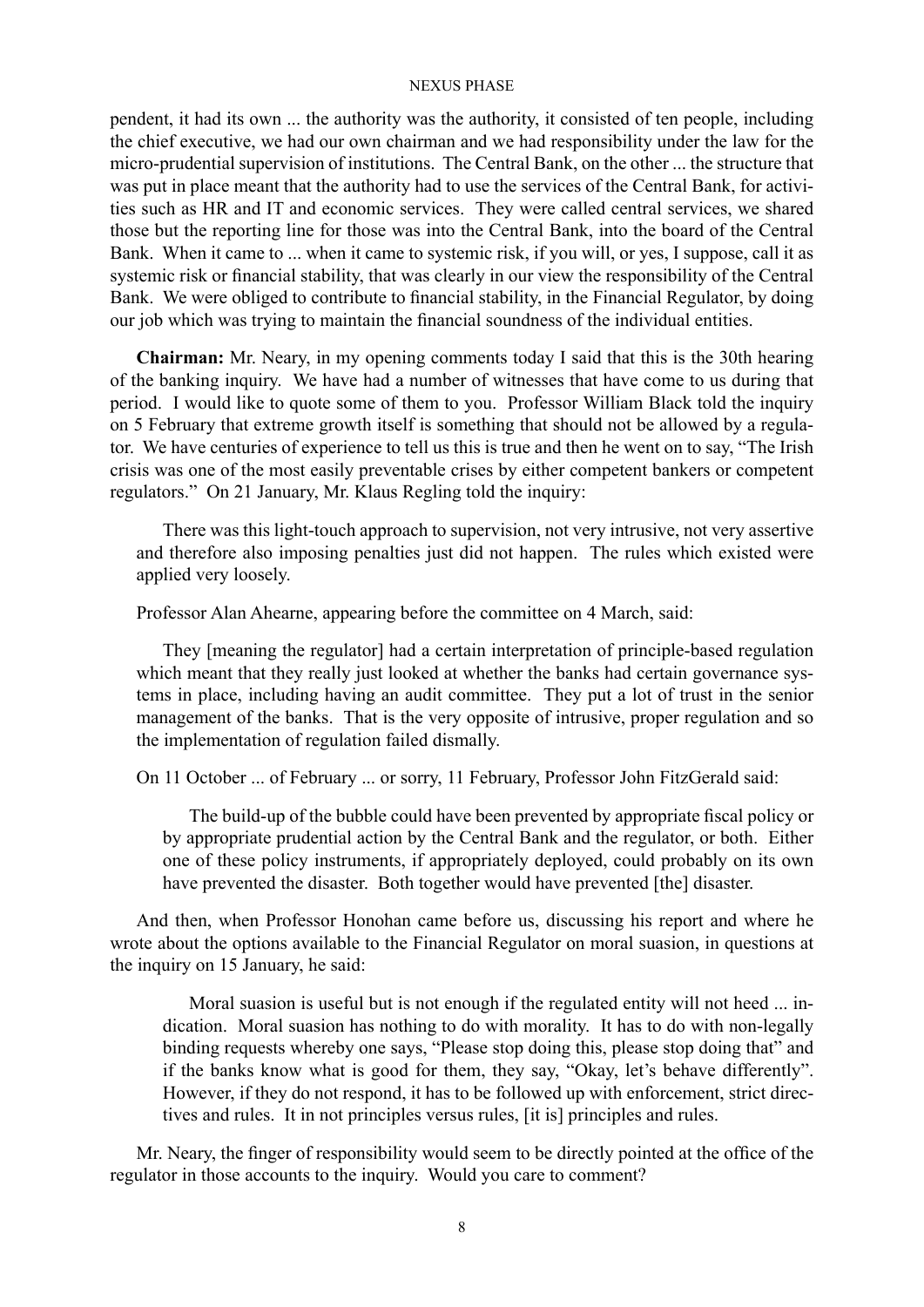**Mr. Patrick Neary:** Thank you very much, Chairman. Yes, I think you've set out a number of things there but, at the core of this, is the option chosen by the authority in relation to the way it carried out its business and it shows a principles-led regulatory approach. Now, that meant that it was a combination of the statutory requirements, some of which I outlined already and we'll just go through them again: capital, proper capital, liquidity; making sure there were proper provisions made for bad debts, ensuring that there was fit and proper management in place etc. etc., we've gone through all of those but they were ... they're the key indicators of prudential soundness, capital and liquidity especially. On top of that, the authority chose to build, if you like, a further layer of principles, which was directed at each bank and the directors of each bank and what they were obliged to do and I think actually it's set out there in the core documents, I'm sure we'll come to them later on.

Now, I suppose that recognised ... the concept, I think, behind that in the mind of the authority was that, first of all, you had very ... should ... we had experienced directors in the banks that had been with them for a long time. The banks had built up serious resources. I mean, for example, in earlier testimony by one of the banks, they told the committee that they had 200 people in the risk management unit alone. I mean, compared to our resources, that was a lot of people. So, there was trust and reliance placed on the boards and management of the banks to conduct their affairs prudently and properly. That was part of the model of supervision that was put in place by the authority and that clearly failed. Now, I mean, it does stretch credibility, and there's no denying it, that what we were faced here with was a pretty straightforward, you know, lending crisis. I mean, banks, I believe, with hindsight, should have known what they were doing. They should have been able to, you know, grant loans and make sure they had them properly secured and make sure they were being repaid. I mean, that's the very least you would expect them to do and I think that's what the principles-led approach to supervision expected. And, you know, as part of our quality assurance process then, we had our reviews and our inspections which tried to assess the processes and the procedures they had put in place, the banks, to assess ... to monitor risk, control risk and make sure it was reported into the boards and that it defined and controlled the risk appetite.

**Chairman:** Thank you. I'm going to move on to Senator D'Arcy. Senator D'Arcy, you've 25 minutes.

**Senator Michael D'Arcy:** Thank you, Chairman. Mr. Neary, you're very welcome.

**Mr. Patrick Neary:** Good morning, Senator.

**Senator Michael D'Arcy:** Mr. Neary, given the extraordinary losses by Irish banks and financial institutions, did the Financial Regulator's office fail the people of Ireland?

**Mr. Patrick Neary:** The system of regulation that was put in place by the ... by the authority failed. There is no denying that, it's a fact. In its defence, I would say it was the same system that was used throughout Europe and it is clear now that that whole system, throughout Europe, also failed. Now, you have to put it in the context as well of the CRD or the Basel II structure. I mean, the way in which that was evolving was to, if you like, rubber stamp the whole approach

... principles-led regulatory approach going forward in Europe, whereby further responsibility was being transferred away from regulators to the boards and management of banks. They could determine their own capital requirements, they could determine the add-ons for other risks, like operational risk and concentration risk and things like that. And, it was ... it was grounded on ... on the premise - and this came from the Commission and it came after lots of consultation - that the capital requirements in Europe were too high, it was adding to the costs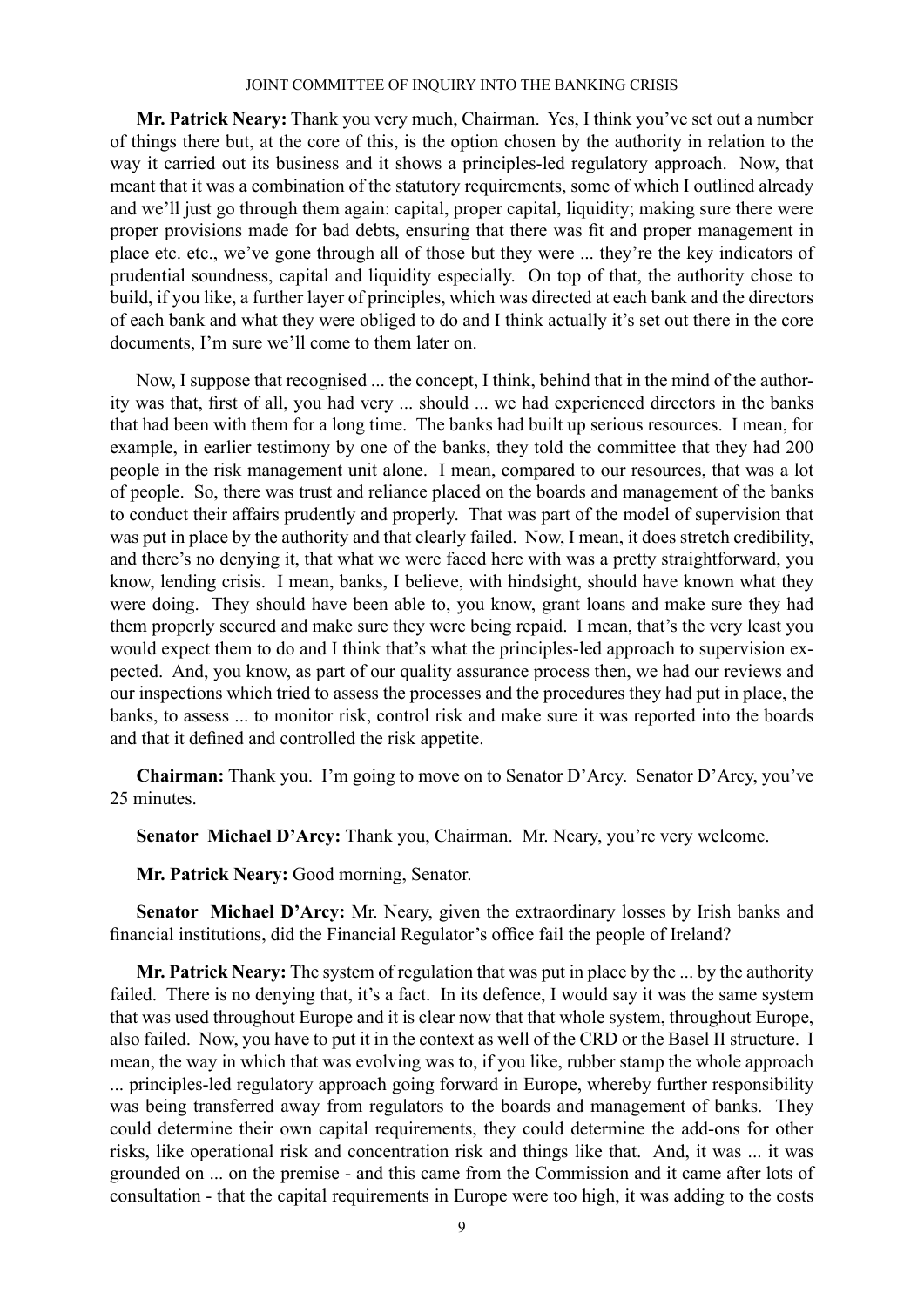of financial services in Europe and that a way should be found to let banks have more say in the way they structure their businesses. And that was ... that's the philosophy that was behind our principles-led supervision, and it clearly failed. There is no denying that.

**Senator Michael D'Arcy:** Can I ask you, in your opening statement, where you outline where the Financial Regulator's office required higher ratios than were requested ... if we required higher ratios, how then was our crash so much worse than any other financial jurisdiction in Europe?

**Mr. Patrick Neary:** Well, it seems to me that there were characteristics in the Irish economy at that time that weren't present at the same extent in other European jurisdictions. And I think we outlined some of those, where there was incredible demand in the economy, there was a growth, there was a lot of household formation, there seemed to be great appetite for property and it could be funded easily in a very low-cost and very liquid international market for funds.

**Senator Michael D'Arcy:** In your response to the Chairman you said that the Financial Regulator's office, and this is your quote, were responsible for "financial soundness" of individual institutions.

## **Mr. Patrick Neary:** Okay.

**Senator Michael D'Arcy:** And in the ... in the years '01 to '08, in evidence on a number of occasions, the figures that we have quoted to witnesses in relation to the growth of AIB was 30% year-on-year increase, compound, Bank of Ireland, 29% year-on-year increase, compound, Anglo had a similar rate of growth. Why wasn't action taken to slow down the growth of the property bubble earlier, especially in the commercial real estate sector?

**Mr. Patrick Neary:** Well, I think you have to bear in mind a few things. What were ... what were ... what was the environment like at the time? You had an economy which was growing, you had incredible demand for residential property which was serviced by property developers and builders. It ... there was no sense whatsoever that there was any likelihood of an increase in defaults or an increase in loan impairments. I mean, we were monitoring that very carefully. And, for almost a decade, the question of a bad debt in a bank was unheard of. Now, that's the reality. We have to ... I suppose, banking supervision people are mainly accountants. We have to take the facts as they're presented to us. We assess and look at the composition of the capital. We look at the composition of the loan book from the point of view of looking for impairments and default. And those just were not happening. So, I mean, the growth within the economy and I think we're straying into .. excuse me ... Senator ... excuse me ... I think we're straying into a financial stability area and this is ... I think, fits comfortably where the Central Bank had a mandate to assess those risks that were out there and to alert the Financial Regulator to the threat posed by those risks.

**Senator Michael D'Arcy:** Sorry. Can you just clarify that for me, Mr. Neary, please? You're saying that your role was the financial soundness of the institution. But you felt - the regulator's office, not you individually - that the growth rate was too high. It wasn't for you to tell, or raise the matter with, the Central Bank. It was a matter, via guidance of section 33D, that they raise it with you. Is that what you're-----

**Mr. Patrick Neary:** No I wouldn't ... I wouldn't want to ... to kind of get in for a tit for tat here. I mean, there was constant dialogue going on.

**Senator Michael D'Arcy:** If you could clarify that, please, because-----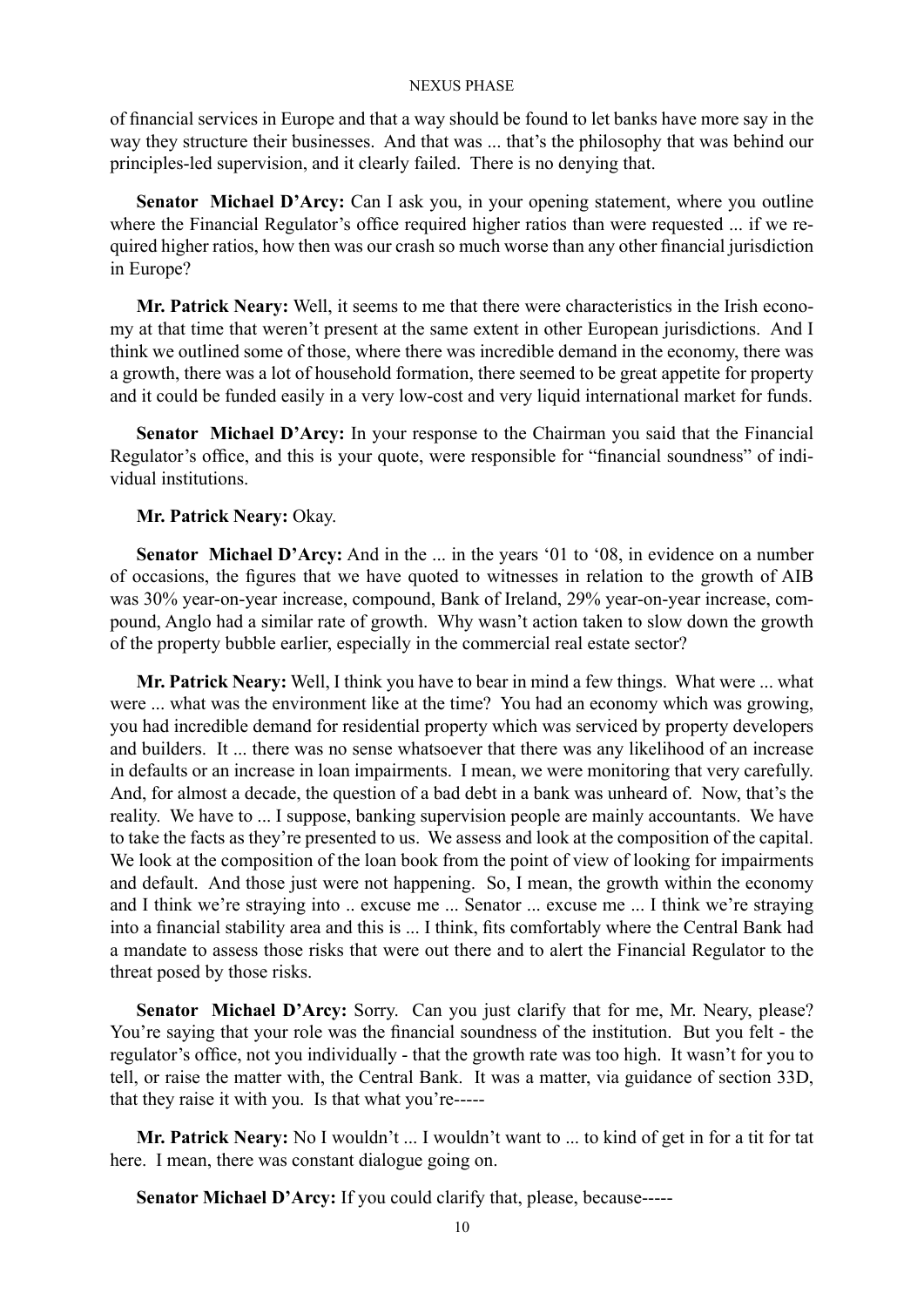# **Mr. Patrick Neary:** Yes...No, it's a fair point. There-----

**Chairman:** Before you clarify that though, Mr. Neary, I'm getting reports of phone interference, so can I ask members to turn off their phones and to put them ... even if ... if they're not the questioner, if they're in proximity to the questioner, they're interfering with the microphone and broadcast as it's actually happening, so please have your phones on safe mode, please. Do not be using them while other people are asking questions. Sorry, Mr. Neary. Back to yourself.

**Mr. Patrick Neary:** Okay, Chairman. Now ... sorry ... now, I could ... I wouldn't see a tit-for-tat exchange going on between ourselves and the Central Bank and any fighting over responsibilities. I mean, we worked very closely with the Central Bank, and these discussions would have ... there was an internal committee called the financial stability committee.

# **Senator Michael D'Arcy:** Yes.

**Mr. Patrick Neary:** Now, I mean, I know you're ... you ... you kind of began there in the year 2000-2001. That was long before the regulator was established. Now, in fairness, there was continuity of sorts from the Central Bank to the regulator. But we did have the financial stability committee and, you know, these issues were discussed and thrashed out there. But from the point of view of an individual institution, from our point of view, if we saw growth, right, which would indicate, certainly, that it might put pressure on capital, it might put pressure on funding, it might put pressure on impairments, I mean, we satisfied ourselves that there was adequate capital in place. There seemed to be no problem with the Irish banks raising new capital in the markets, and they all secured very high ratings, nor was there any problem with them raising funds in the market. I mean, the Irish banks were a minnow in the European financial markets. I mean, there was never any kind of concern that the financial markets would dry up and not be able to provide liquidity to the Irish banks as needed. Now ... but it is a warning sign, and I think it is a warning sign that, from a financial stability viewpoint, if you see all the banks, collectively, expanding their balance sheets at a great rate, you start to worry.

**Senator Michael D'Arcy:** Can I put it to you, Mr. Neary ... we've had AIB, Bank of Ireland and Ulster Bank in, and they've all made the point that while they had access to their own data of their ... people who they had lent money to, to particular developers, and to a particular sector. One of the things that they did not have access to was the consolidated data, that that was a matter for your ... for the Financial Regulator. And you had access to the information, which clearly showed, in particular, the commercial real estate sector was massively over-linked. And what I'm saying to you is: why did you not use the powers that were available to you? The question I'm asking you, to cool that sector, to slow it down ... did you see the evidence from Mr. Dan McLaughlin?

**Mr. Patrick Neary:** No, I didn't actually. No, I missed that-----

**Senator Michael D'Arcy:** You didn't. Mr. McLaughlin made the point about Anglo Irish Bank, a mono-line bank. The figures that were given were 82% commercial real estate sector, 1% residential, 17% corporate lending. And that bank had nothing to do ... had 1% residential, and yet that bank cost the taxpayers of this State €30 billion or thereabouts. What I'm asking you, Mr. Neary, is why, with the information that was available to you, sector specific, you had the powers to call ... to request the information on the top number of exposures per bank. You could have cross-referenced that to see that the ... that some developers were cross-securitised, cross-collateralised with other institutions ... the institutions did not have that information available.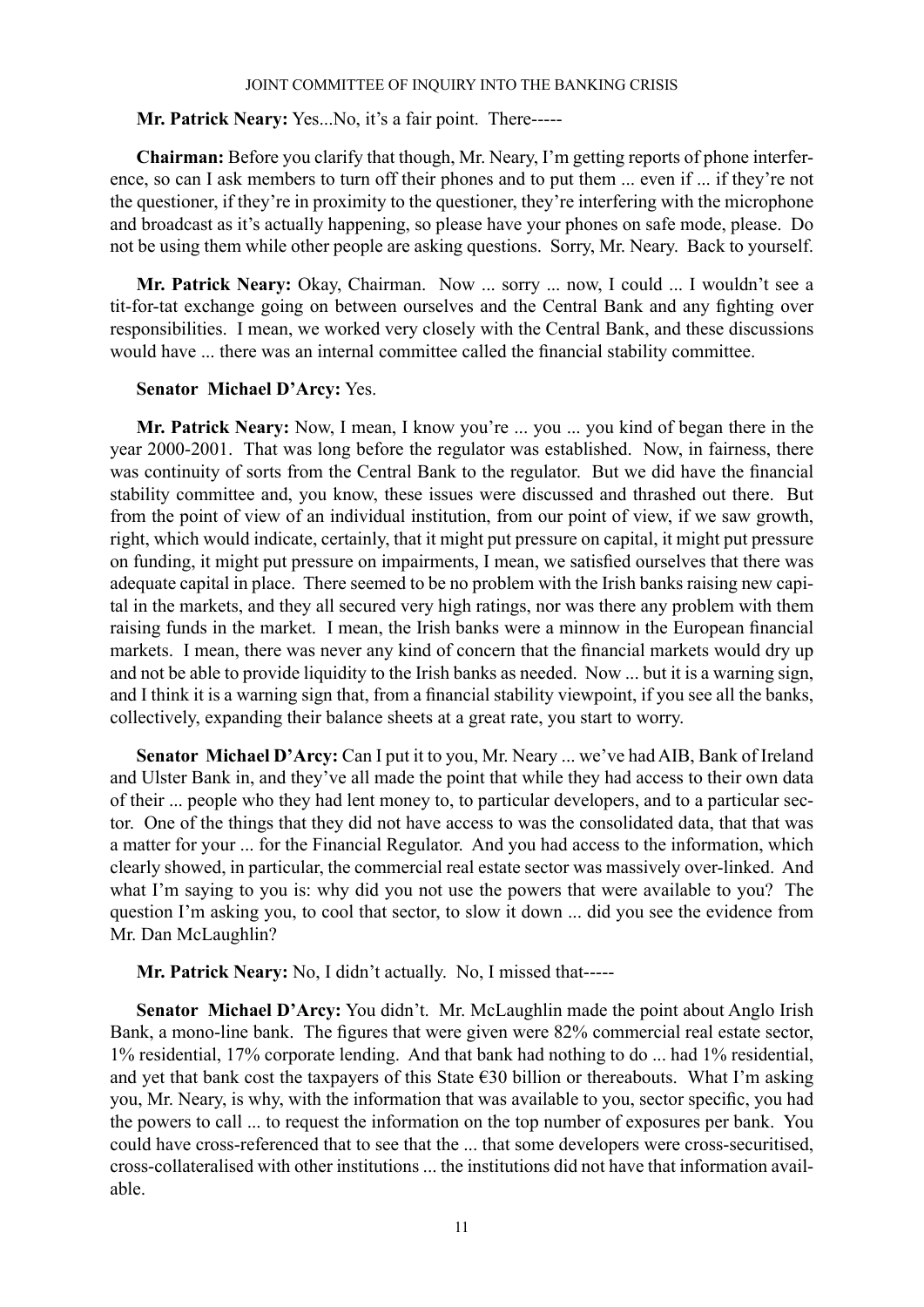**Chairman:** A question, please, Senator.

**Senator Michael D'Arcy:** Why did you not request that information? Why did you not impact upon that sector?

**Mr. Patrick Neary:** Okay. I mean, there's no doubt that if you look at any bank anywhere, you're going to find lumpy ... lumpy exposures in its balance sheet. You're going to have a kind of ... a size ... you're going to have some large exposure, so you'd expect that in every single bank. Now, there is a large exposures directive and .... it's law, so we all have to abide by that, and that permitted a bank to lend 25% of its own funds - in other words, a quarter of its capital - to any one individual. That is the law. They're permitted to do that, and, in fact, they can have ... if you add up all the 25s ... there's an upper limit of 800%. So, essentially, they could have had 32 or 33 loans of that size in their balance sheet and be within the law. I mean, that is a reality of it. So let's not lose sight of that. Now it's not ... I would never see it as the job of a regulator to tell a bank or a customer, you know, about their relationship. I mean, a large customer is entitled to go into their bank, make their case; you expect the bank to assess the business proposition and the security and decide if they want to grant that loan or not. That's not the business of the regulator, to ... to dictate to banks on their customers whether or not they can borrow or lend money. I mean, that is a commercial transaction between mature borrowers and lenders that they have to decide for themselves but it's a very important point, I think, that we, we, we-----

**Chairman:** -----now, Senator.

**Senator Michael D'Arcy:** Is it not your role as regulator to ensure that the sector is stable, and if the numbers had gone beyond the limits, which they did on a number of occasions?

**Mr. Patrick Neary:** No, I ... I ... I don't agree with you ... I don't agree with you, Senator, that the numbers went past their limits. I'm not aware of any bank where the large exposure limit of 25% of-----

**Senator Michael D'Arcy:** What about the commercial real estate sector? As a general.

**Mr. Patrick Neary:** You're talking about the sectoral concentration limit?

**Senator Michael D'Arcy:** Yes.

**Mr. Patrick Neary:** Okay, that, that brings us to a different dimension. There was a requirement, as set out in, I think, in the licensing supervision requirements of 1995. And there was a requirement set out there that banks should not have exposures ... I recall, it's 200% to a sector with a ... to sectors with a common predominant risk.

**Chairman:** 250%?

# **Senator Michael D'Arcy:** 250%?

**Mr. Patrick Neary:** 250%. That's right, with a common predominant risk factor. Now, it was a guideline, and it was a useful one, and ... it was ... it was ... I suppose an indicator to, to banks what, you know, a prudent limit on this might look like. But there was ... there was a lot of trouble with the interpretation of that particular concentration limit. I think it was very easy to game it, because there was a lot of discretion about, well, what's a common predominant risk? And, I mean, everything was lumped into that. You had ... you could have a land bank, you could have, you know, a-----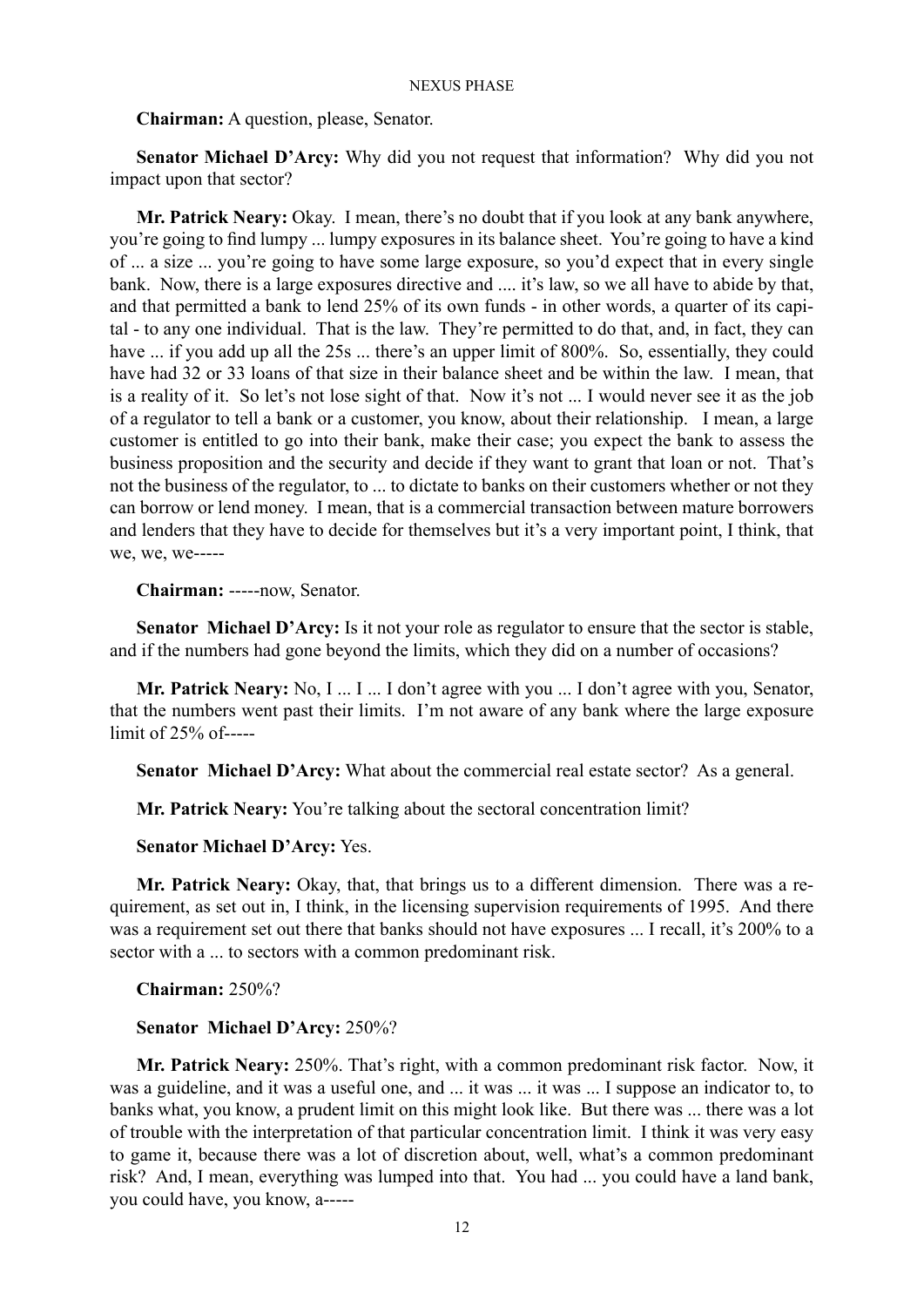**Senator Michael D'Arcy:** Is that not the role of the Financial Regulator's office to be clear on what was, .... was that not your role?

**Mr. Patrick Neary:** Yes. No, and I agree with you. Like, with hindsight, when I look back on that, I mean, I think there was an opportunity there for us to do something on that. And rather than let the thing fall into abeyance-----

**Senator Michael D'Arcy:** Did you take the opportunity?

**Mr. Patrick Neary:** No, we didn't take that opportunity but I think the reason for that may have been, No. 1, we had the difficulties with the interpretation, right? But like I say, we could have probably drilled down on that and picked out a few sectors, like we did subsequently in relation to speculative property development when we put on the higher capital weighting. I think we could have done that; we should have done that, and there was no reason why we shouldn't have done it. But-----

**Chairman:** We are moving up on to ten minutes so.

**Senator Michael D'Arcy:** Mr. Neary, can I move on please?

**Mr. Patrick Neary:** Can I just to add-----

**Chairman:** I'll just allow him a bit of time then I'll bring you back to your questions. Mr. Neary.

**Mr. Patrick Neary:** Just to add, Chairman, on that point that within the Basel II, there was an arrangement, let's call it an arrangement, whereby sectoral concentration risk would be picked up, and sectoral concentration risk would be picked up in terms of Basel would ... would demand more capital for a portfolio that had more concentration. So that may have been the reason, you know, as well why, I think, the thing fell into abeyance, was that it was going to be picked up by Basel.

**Senator Michael D'Arcy:** Can I ask, Mr. Neary, in relation to the FSR reports, you participated in the FSR reports?

**Mr. Patrick Neary:** Yes, the FSR reports were driven by the economists in the Central Bank. I mean, we didn't-----

# **Senator Michael D'Arcy:** You participated?

**Mr. Patrick Neary:** I did. I participated in the discussions, some of the discussions at the preparatory phase on the financial stability committee. And also as a member of the authority we used to have a joint meeting with the board of the Central Bank to discuss the content of the FSRs.

**Senator Michael D'Arcy:** Yes, I want to raise the issue of personal indebtedness within banking. In 1995, the percentage of personal indebtedness to the GDP of the nation was 71%; in 2006, it was 192%, according to the FSR reports; in 2007, the predicted figure, according to the FSR report, was 248% of GNP. The original figures I quoted were GDP. What was going to be the outcome, Mr. Neary, when a downturn came, for people when they were indebted to that extent? When a downturn was going to occur, how were people going to be able to pay their bills?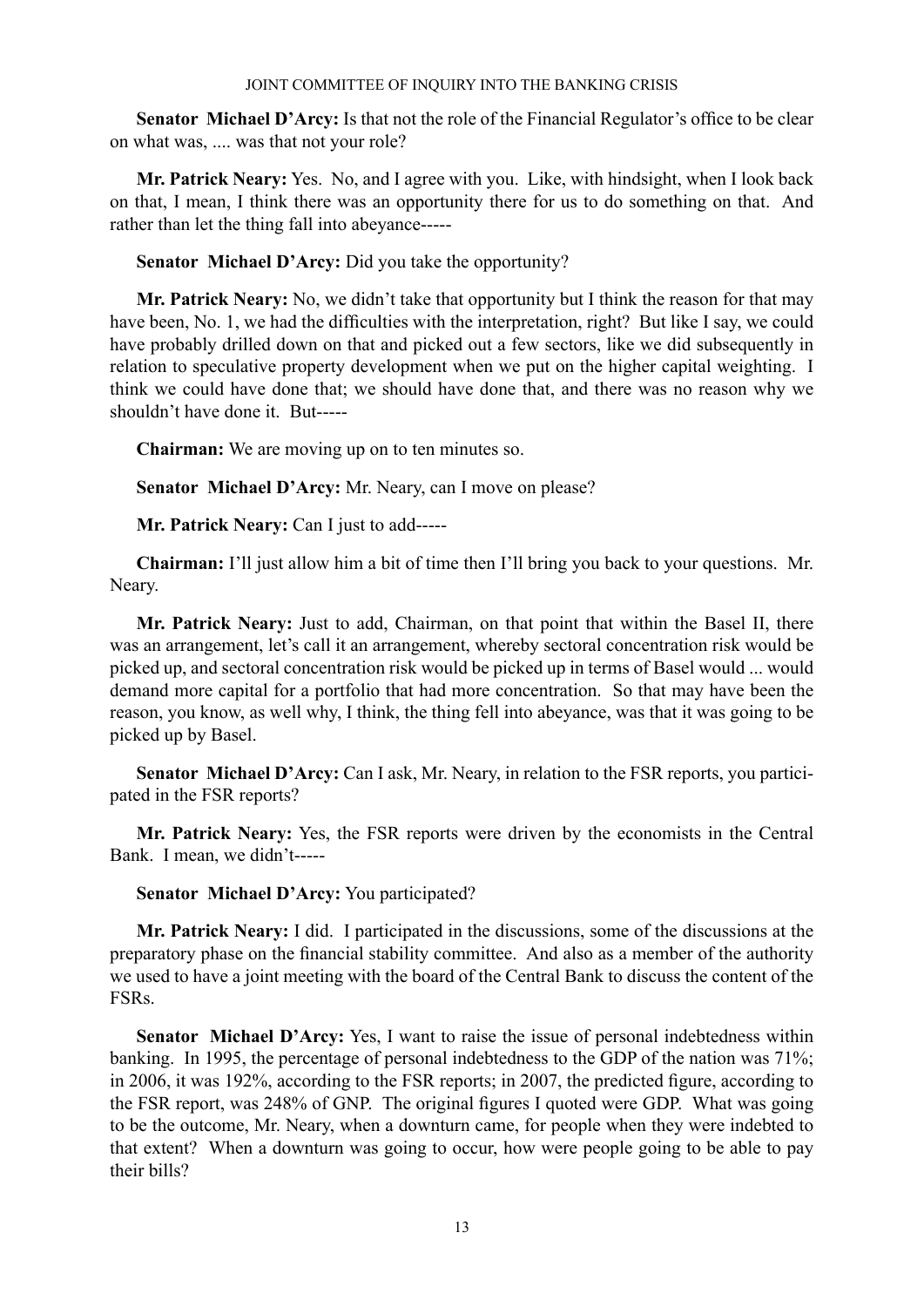**Mr. Patrick Neary:** I'm not an economist, and that's not a defence, and, you know, it certainly would suggest to me that ... it raises a question about people able to meet their indebtedness, in general, but bank loans are, you know, done on an individual basis, and if we are talking about ... people's ability to service their, their commitments for residential mortgages and that, you're looking at them on an individual basis. I mean, this would be a sign. I would expect that people who are, you know, trained and proficient in, in assessing, you know, economic threats would have raised an alarm about, but in some strange way, this transmitted into a message from the Central Bank that, notwithstanding all of these issues, that we were going to have a soft landing.

**Senator Michael D'Arcy:** But, Mr. Neary, are you aware of the many people who are before the courts at the moment as a result of the failure to control their personal indebtedness?

**Mr. Patrick Neary:** I most certainly am, and I ... I regret that very much, there is no doubt, but the system did fail, and that the warnings from the Central Bank, that came out in the area of financial stability were certainly not strong enough. Now, having said all that, I mean, just to defend the position of the Financial Regulator, not to defend it but to explain it, Senator, I mean, we ... we had a heightened awareness in relation to the level of residential mortgage growth, and, in fairness to some of my colleagues, and they were here yesterday, I think, they did outline some of the initiatives that were taken, and, you know, that were put forward by, by the former prudential director in relation to mortgage credit. And also, on ... the authority took action on the consumer protection side, expecting banks to ... to carry out what they called a stress test to make sure that there was affordability at two and a half, 2.75% above the ECB rate, etc. So we were doing our bit, in that sense, at an individual bank level, but ... you know, I take your point here that what was coming out in the FSR, despite all of these indicators, wasn't strong enough.

**Senator Michael D'Arcy:** One of the statutory objectives of the Financial Regulator was the promotion of the financial services industry in Ireland. Did the objective affect the prudential role in the Financial Regulator?

**Mr. Patrick Neary:** I don't think so, Senator, because a great part of the prudential role was enshrined in the EU legal requirements, like the capital and the liquidity, the large exposures, all of that, so we applied the very same level of legal requirements to the entities operating, let's say, in the IFSC as we did to the domestic banks, and so it would be hard to see how that might have been a factor.

**Senator Michael D'Arcy:** In terms of the usage of the powers that were available to you- ----

**Chairman:** We'll come back to that. Maybe, Mr. Neary, if I could ask you, whilst we're on the issue of the Financial Regulator, how much of your time as Financial Regulator was spent promoting Ireland's financial services sector? It's very much part of the same question Senator D'Arcy was asking you there.

**Mr. Patrick Neary:** How much of our time? The promotion more or less took the form of public speaking engagements and that. That's kind of how it was really put into practice. I mean, on the ground, I think the relationship would be broadly the same but, you know, I'm certainly conscious of the fact that we would have been trying to project Ireland ... and this was in line with the stakeholder protocol, which I ... which I mentioned in my opening statement, that the authority wanted to be seen as a kind of a user-friendly, can-do kind of organisation, and, therefore, you know, be seen as, you know, to be a regulator in a location which was kind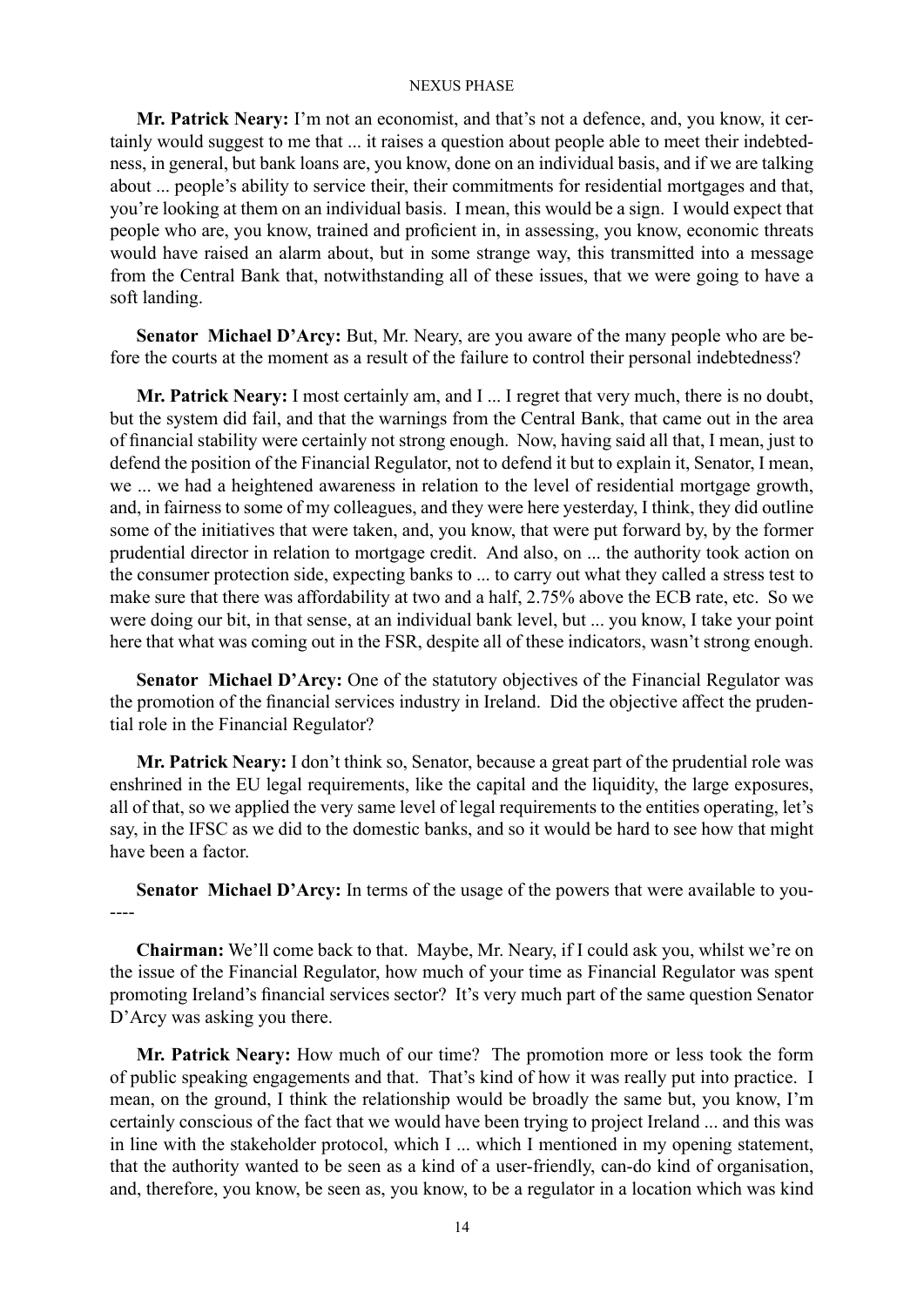of friendly to financial services.

**Chairman:** Was there a potential or was there potential for conflict in that regard, Mr. Neary, that we were inviting in overseas financial institutions into the Irish market and, at the same time, in need to robustly monitor and regulate the existing services in the country?

**Mr. Patrick Neary:** Yes, I mean, I ... it was an uncomfortable situation for the authority to be in. I think it was a shame that that ... particular piece of legislation, that particular requirement was inserted in the legislation and I believe it has been taken out now. There is an inconsistency between being a regulator and, you know, also being seen as very receptive.

**Chairman:** Because that objective was removed by the Central Bank reform Act in 2010, and is it or was it your view that this change ... do you have a view on this change in the statutory remit of the office? Do you think that was a good or a bad thing?

**Mr. Patrick Neary:** I think it was a good idea, Chairman, yes.

**Chairman:** Back to yourself, Senator.

**Senator Michael D'Arcy:** The sanctions, Mr. Neary, that were available to you ... you'll allow me that time, Chairman, I take it?

**Chairman:** Well, I will, indeed. If we get through the questions, we will, indeed.

**Senator Michael D'Arcy:** The sanctions that were available to you, Mr. Neary, in terms of dealing with financial institutions, did you use those sanctions or did you use your powers? Did ... what I'm talking about are quantitative controls ... did you ever use quantitative controls in relation to sanctioning a bank who had gone beyond particular sector limits?

**Mr. Patrick Neary:** No, because the sector limit ... the ... we spoke about it there a few minutes ago. I mean, there's two, there's two elements in the sector limits. There's first of all the large exposures directive, which we dealt with, the 25% and the 800%; I don't believe that any bank ever breached those, so the situation didn't arise.

**Senator Michael D'Arcy:** What about the control limits?

**Mr. Patrick Neary:** The sectoral concentration limit was a guideline. It was never ... it was never ... we got powers for administrative sanctions in the 2003 Act. And that meant that, you know, these requirements would have had to be codified and then you would monitor any breach of the codified arrangements, and that would be ... could be called a ... I think the term was a "prescribed breach", and you could take action and sanction that.

**Senator Michael D'Arcy:** Did you-----?

**Mr. Patrick Neary:** That didn't, that didn't-----

**Senator Michael D'Arcy:** It never happened?

**Mr. Patrick Neary:** No, that didn't happen. And the reason it didn't happen was that because of pressures, I think, around the time, excuse me, in banking supervision, because of simply work pressures and other priorities like the implementation of Basel II ... the authority decided that we had to prioritise that, and that in relation to the sanctions of prudential matters that the ... it was, I suppose, they saw it as the less pressing of the two priorities, and they said that the existing relationship, line relationship, between bank supervision people and their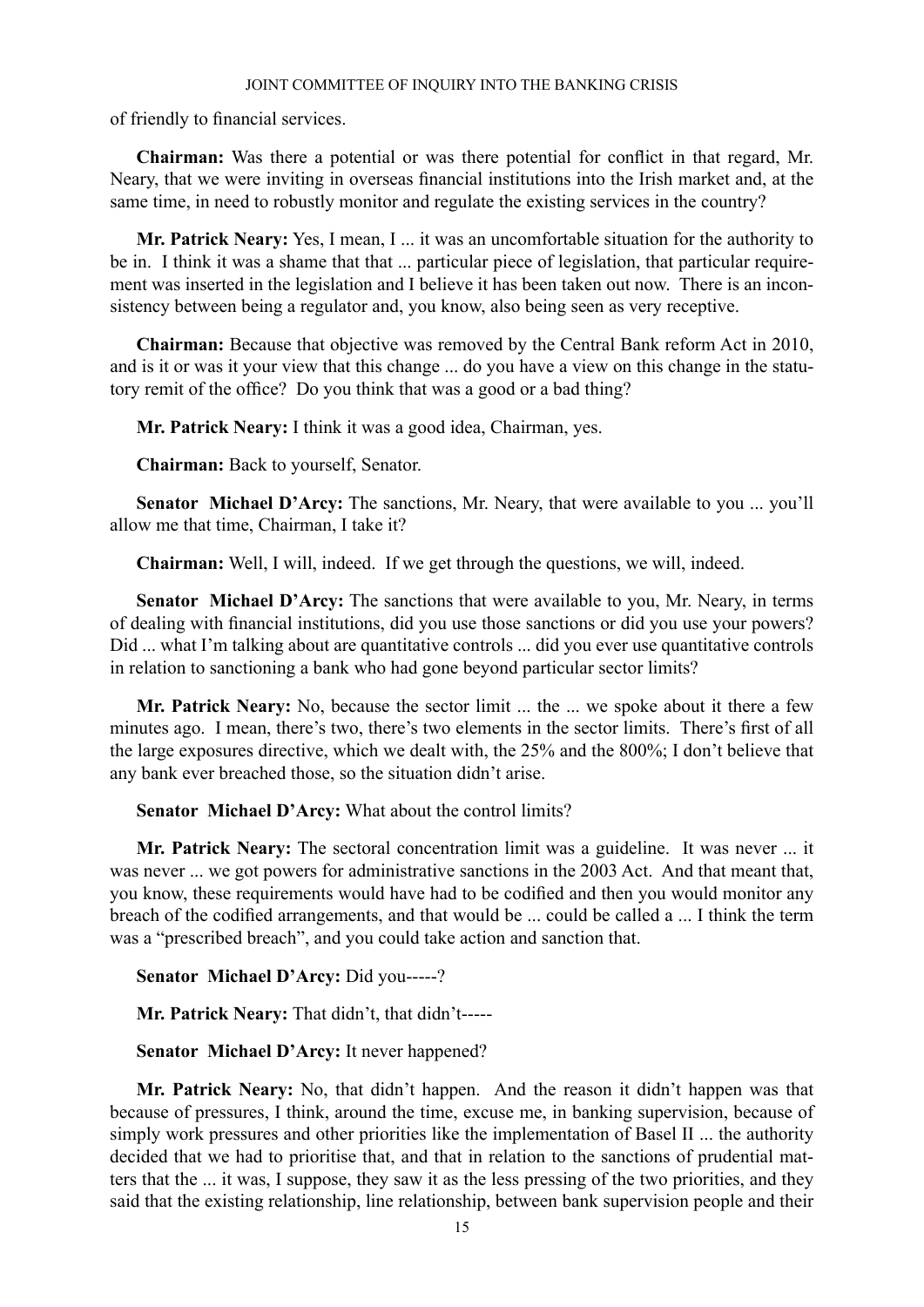counterparties in the banks would take care of those compliance issues or control issues, if they arose.

**Senator Michael D'Arcy:** Mr. Neary, in your opening statement, under the term "Regulatory Strategy", you state:

The strategy also set down the objectives of the authority. One of its objectives was that its regulatory approach would facilitate innovation and competitiveness.

 You subsequently discussed the White Paper entitled Regulating Better, issued by Government, and you state: "I [can] understand [that] initiatives such as this formed a perception of the authority as a 'can do' entity, willing to prioritise industry demands rather than appearing more detached and discerning." Can I put it to you, Mr. Neary, some might suggest that what the Financial Regulator's office promoted was reckless behaviour by banks? Is that fair?

**Mr. Patrick Neary:** Oh, I think that would be ... that would be a very unfortunate conclusion, and I don't think I could agree with that. Because at the core of the ... of the ... of the authority was, you know, a very strong mission, and a very strong commitment to maintain the soundness of each individual institution in order to protect the depositors. I mean, that was our mandate. But, I mean, taking that as being in place and working, there was also then the idea, you know, that the ... I suppose the authority placed itself, unfortunately, I believe, in a situation where it could be viewed as a sort of a service provider rather than a detached, strong regulator, it ... this element, this element developed, I think-----

**Senator Michael D'Arcy:** Are you saying you weren't a detached, strong regulator, or you were?

**Mr. Patrick Neary:** No, this is about perception, right? That this ... this stakeholder protocol that the authority signed up to, where it would deliver ... where it would deliver responses within a particular time, I think, created a perception that the authority wasn't a strong, detached regulator.

**Senator Michael D'Arcy:** In hindsight, Mr. Neary-----

**Chairman:** Final question, Senator.

**Senator Michael D'Arcy:** With hindsight, Mr. Neary, the shareholder value in the banks, €29 billion lost; €35 billion to €40 billion share ... or funds from the State of this Republic injected; another €20 billion from the UK injected into banking sector in Ireland. Should you have been a strong, detached regulator?

**Mr. Patrick Neary:** The style of regulation, Senator, that the authority-----

**Senator Michael D'Arcy:** With hindsight, with hindsight?

**Mr. Patrick Neary:** Oh yes. Yes, yes, yes, yes.

**Senator Michael D'Arcy:** Should you have been?

**Mr. Patrick Neary:** No, but ... but I think ... I think, you know, very few people would dispute that the style of regulation that the authority adopted did not address the situation that pertained in Ireland during the period before the crisis. And I think very few people would dispute that a far more intrusive form of regulation was required. And, I mean, you can see what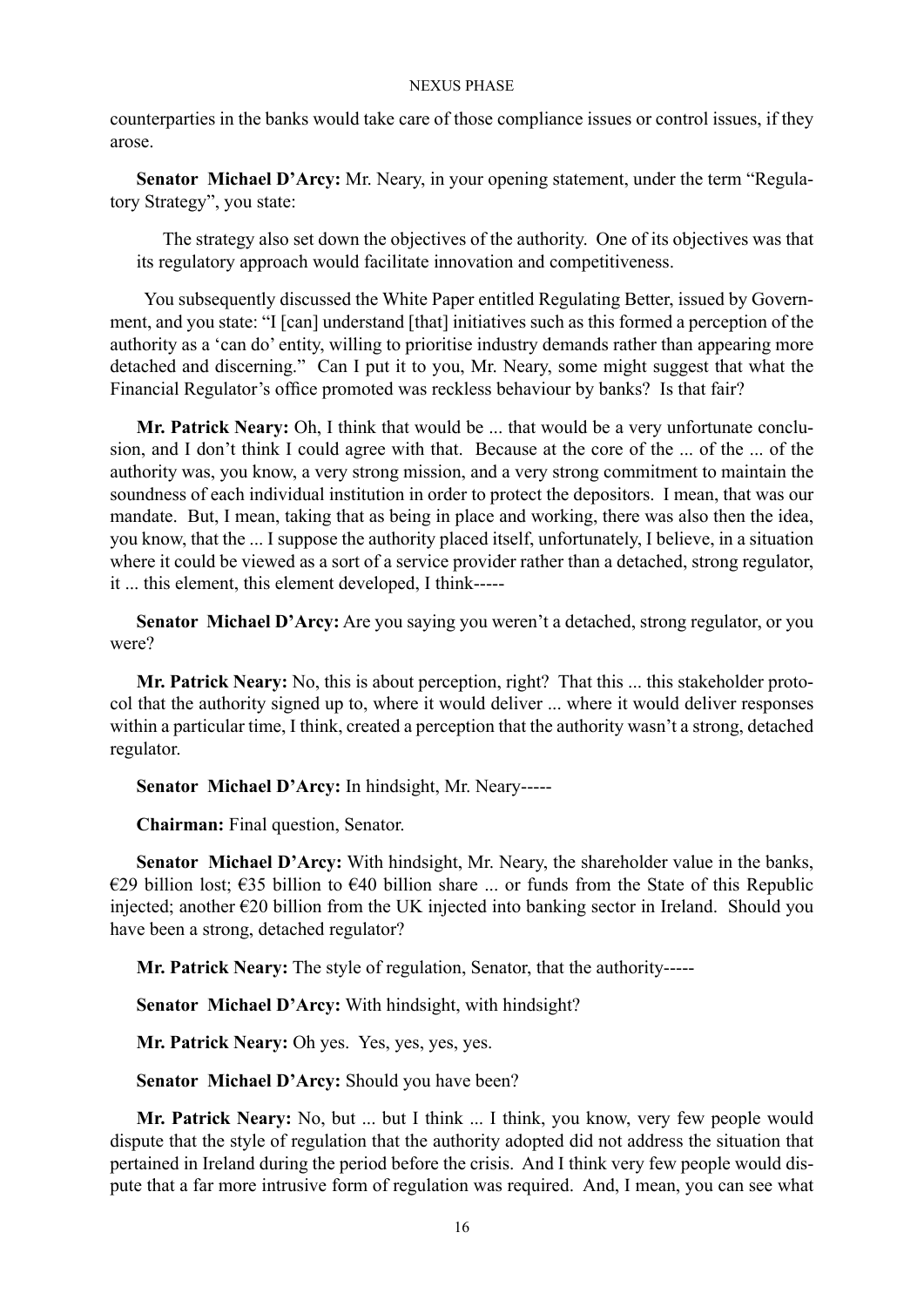is happening throughout Europe now, that everything has changed; the complete regulatory structure in Europe has changed.

**Senator Michael D'Arcy:** My final question-----

**Chairman:** No, Senator, you-----

**Senator Michael D'Arcy:** No, Chairman, you took some of my time, Chairman.

**Chairman:** No, Senator, I took some of your questions actually. That's what I done.

**Senator Michael D'Arcy:** You took some of my time, please. If you don't mind, Chairman, just very quickly.

**Chairman:** No, no, no, no, sorry, Mr. Neary-----

**Senator Michael D'Arcy:** My last question, Mr. Neary ... my last question to you, Mr. Neary-----

**Chairman:** Mr. Neary, come to the Chair, please. Sorry, Senator, I'll be bringing you back in, because you've time at the end of the session.

**Deputy Michael McGrath:** Thank you, Chair. You're very welcome, Mr. Neary. Do you believe that the banks lent too much money to the property and construction sector?

**Mr. Patrick Neary:** I do ... I do now, yes.

**Deputy Michael McGrath:** Do you accept that you had the power to impose lending limits through the concentration ratios applying to the banks?

**Mr. Patrick Neary:** Well, I think we had ... I think we had powers to intervene, maybe not necessarily through the sectoral concentration limit, but I think we did have the power to set ratios. And, you know, I would never try and defend ourselves by saying we didn't have the power. I think we could have interpreted our powers. I think, you know, if we ... if the authority was of the view that an intervention was necessary, we could have found a way. Now, admittedly, I mean, and the argument would probably be, in the authority, that, you know, those rules are ... were more focussed on the affairs of an individual bank, that if somebody was kind of out of line compared with all the others, well, this is how you'd intervene, that you'd, you know, use your powers to deal with one bank. But what was happening here was everybody was in the same boat, and, you know, it quickly, I think, this thing ... this thing moved ... shifted its boundary out of the micro area more into the macro area, and into the kind of financial stability dimension.

**Deputy Michael McGrath:** But, in essence, are you accepting that the Financial Regulator has the tools and the powers to put a brake on the extent of lending by the banks to property and construction?

**Mr. Patrick Neary:** I think there were tools available to us, and if we had sat down and worked them through and considered them in the context of needing to do something, we would have found a way. I wouldn't ... I wouldn't argue against you that there weren't tools available.

**Deputy Michael McGrath:** And, Mr. Neary, the Central Bank and regulator sent about 80,000 pages of documentation to the banking inquiry, which have been gone through forensically. And on the issue of the concentration limits, for example, extensive correspondence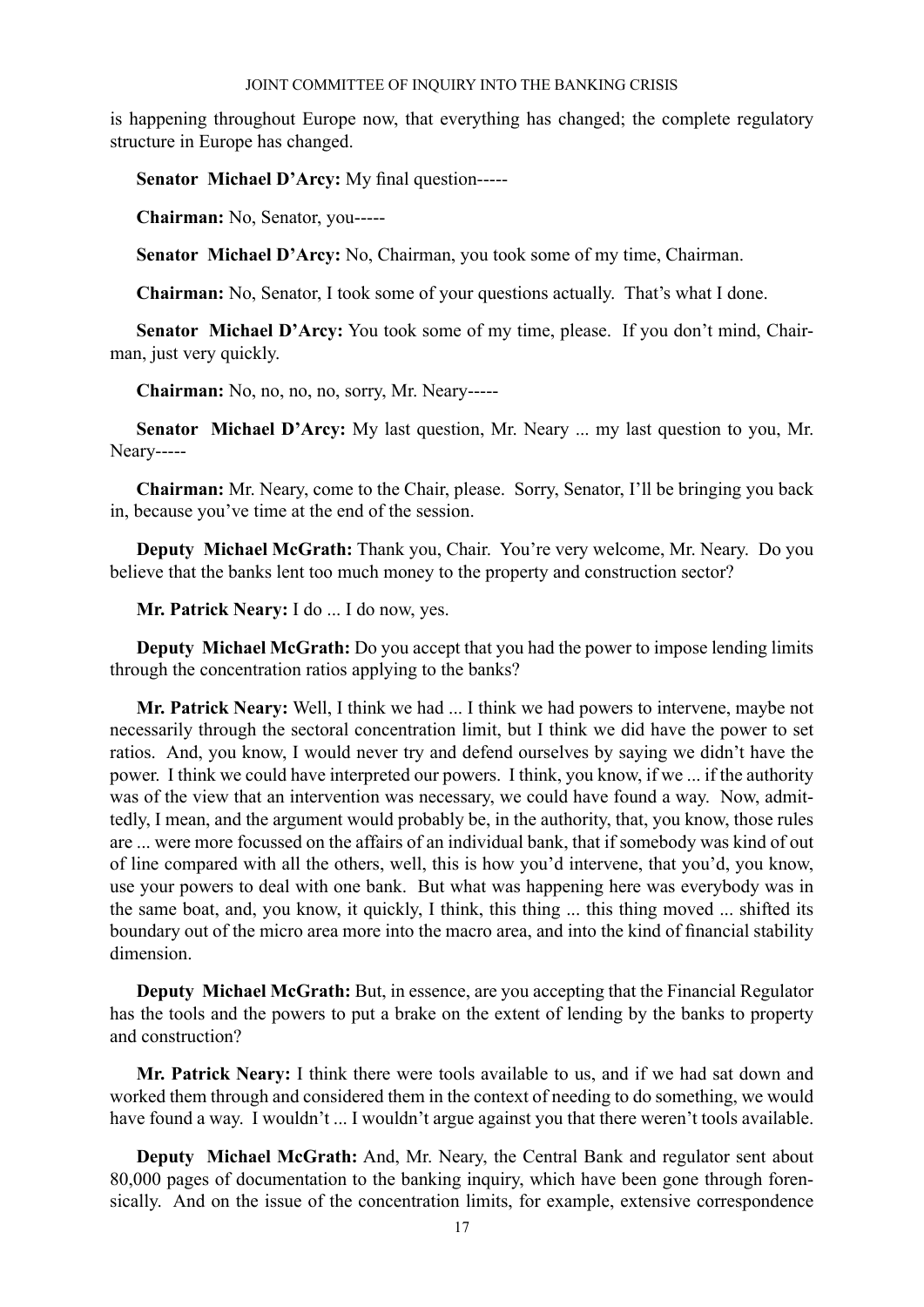was available between the Financial Regulator and the banks. The concentration limits were breached in a number of cases, as you know. There are letters on file from the banks, essentially stating their case that they felt the risks were acceptable, and asking the regulator to go away. The summary that we have of the correspondence on sectoral limits: 2003, no conclusion in the documentation; 2004, no conclusion in the documentation; 2005, no conclusion in the documentation; 2006, no conclusion in the documentation. There seems to have been a distinct lack of follow-up by the Financial Regulator in dealing with that issue of the banks lending too much money to property and construction, despite you having the explicit and direct tools to do so.

**Mr. Patrick Neary:** Yes. I saw ... that's in the core documents and, you know, there was a lot of correspondence. I wouldn't have been aware that all of this correspondence was going on but that's beside the point. It was going on. Now, I think that serves to illustrate, I think, the difficulty that people had with the interpretation of the sectoral concentration limit, and that the arguments that were coming back and forth ... and, for example, I think in that correspondence, it illustrated, you know, some of the ways in which there was a way around the sectoral concentration limit. I mean, banks who had their head offices somewhere else and had subsidiaries here could quite easily transfer the risk out of this jurisdiction back to head office by an internal risk transfer mechanism and get around it-----

# **Deputy Michael McGrath:** But the-----

**Mr. Patrick Neary:** Now, but it just illustrates, I suppose, the way in which mechanisms can be used to ... to, you know, to ... I don't know what word you'd use, but to kind of minimise the impact of the-----

**Deputy Michael McGrath:** But, Mr. Neary, the inability to reach a conclusion and to follow through on that, does that also illustrate a failure of regulation?

**Mr. Patrick Neary:** I think it does. I ... I think we ... I ... I have to say that we had an opportunity with that sectoral concentration limit. Rather than letting it fall into abeyance and get into all this back-and-forth correspondence, we had an opportunity at least to look at that limit. Now, it seemed to have been unworkable in the way it was expressed and the way in which it was interpreted but we could have at least, I think, taken the opportunity to ... to visit upon that guideline and to see was there ways in which we could segregate some of the riskier sectors out and put a limit on that. We did not do that and that ... that ... I regret that.

**Deputy Michael McGrath:** And on the broader issues, Mr. Neary, just to clarify: you aren't citing a lack of powers, as regulator-----

**Mr. Patrick Neary:** No, I ... I'm not.

**Deputy Michael McGrath:** -----as a reason for not dealing with the issues?

**Mr. Patrick Neary:** I'm not, Deputy, because I think that ... I think that, you know, when, when push came to shove, the regulator, if it had set that limit and had, you know, even ... powers or no powers, I think, you know, if it had really, really set a hard, well-defined limit, I think we would have been able to ... to, I think, bring some control onto the situation.

**Deputy Michael McGrath:** Okay. You, you state in your opening statement that "the supervisory measures introduced by the authority were not sufficient to meet the challenges posed by the crisis and the recession that emerged." Can I ask you, Mr. Neary, in hindsight what do you think are the most important things you should have done and would have done differently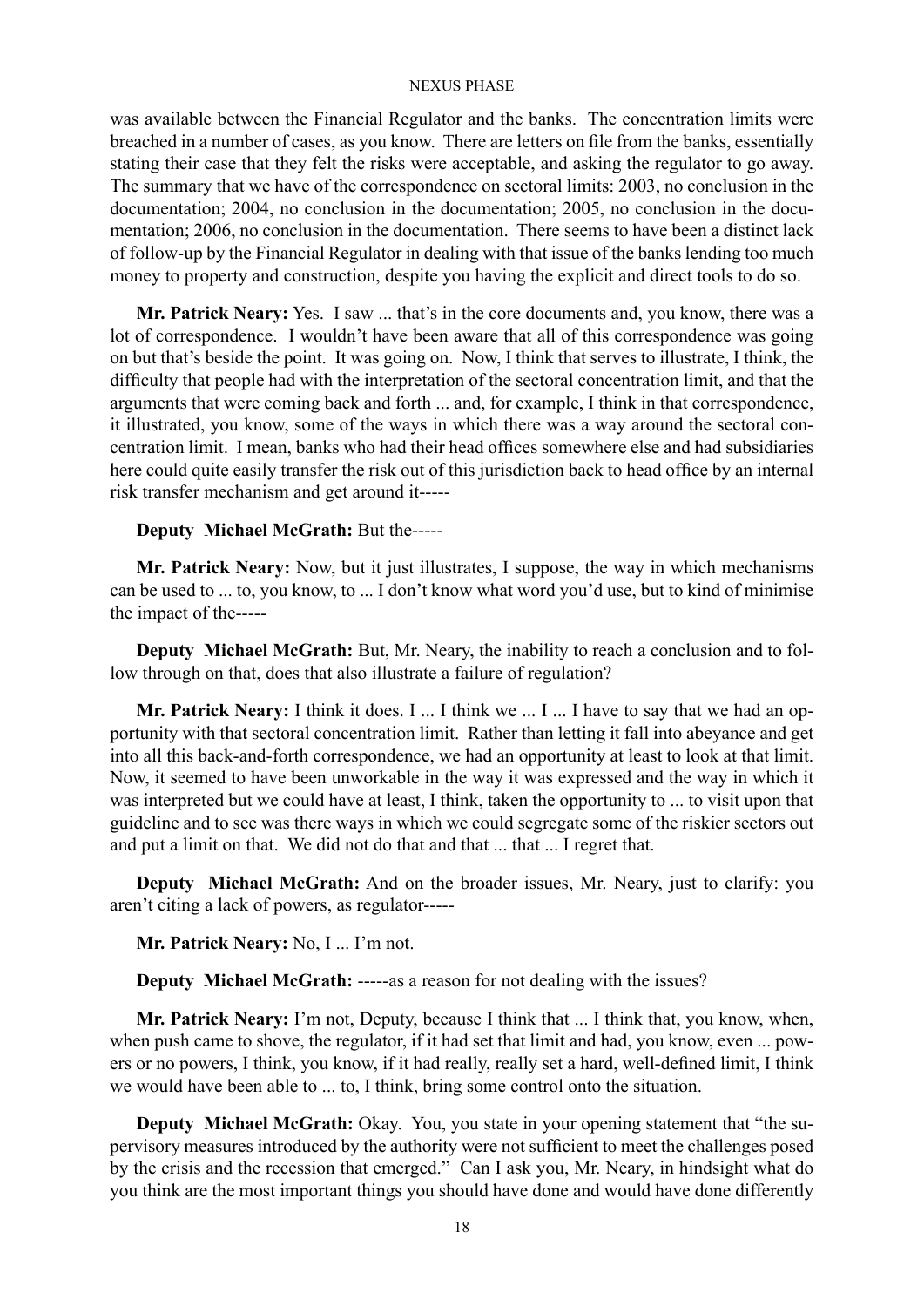as CEO of the Financial Regulator?

**Mr. Patrick Neary:** I mean, I have to say that I was a practitioner of principles-led regulation. I bought into ... I bought into that. I think our ... our ... the authority, as well as regulatory authorities all over Europe, bought into that. And I think we had great expectations that a combination of the ... the legal requirements, both capital and so forth, plus responsible behaviour from boards and management, would contribute to a stable financial system. That clearly didn't happen. So, with the benefit of hindsight, and seeing what ... what has happened throughout Europe, it was, I think, necessary to have a far more intrusive regime of supervision where we ... we, I think, were tough and, you know, adjudicated much ... much ... much more rigorously on what was happening in the banks.

**Deputy Michael McGrath:** You said on page 9 of your witness statement "I do not think, even with the benefit of hindsight, that the authority, in the context of the time, would have assumed a different approach to supervision." People would regard that as a remarkable statement, Mr. Neary.

**Mr. Patrick Neary:** Yes, well, I was trying to set that in the context of the time, right? When principles-led regulation was ... was, if you like, the accepted practice throughout Europe. I mean, clearly that's not the case now. So I'd like to maybe correct that possible misinterpretation of what I meant.

**Deputy Michael McGrath:** What is the essential reason why no sanctions were imposed on banks, credit institutions, during your tenure?

**Mr. Patrick Neary:** In relation to the prudential ...the prudential area, I think it was a matter of conflicting priorities and resources. And the ... the ... and it's not ... it's not an excuse because it worked in other departments of the regulator. But the ... the administrative sanctions regime was quite a demanding structure to put in place because it had to be ... it had to, you know, be absolutely fair in all its proceedings and procedures and arrangements and it could have been contested all the way up, I think, to the court, at the end of the day. So it had to be very fair and it had to be very judicious and there had to rules and all the rest of it. So, it was a big job of work.

**Deputy Michael McGrath:** But it never happened, Mr. Neary.

**Mr. Patrick Neary:** Oh, it did happen ...it did happen in the ... in the ... across the regulator. It most certainly did and there was-----

**Deputy Michael McGrath:** No, in actual enforcement sanctions against the banks.

**Mr. Patrick Neary:** But not in ... not in the prudential area. We never got ... we never got that established properly because of the competing priorities coming from other work within banking supervision.

**Deputy Michael McGrath:** But, Mr. Neary, is that not like bringing a suspect before a criminal court and the court doesn't have the option of sending the person to prison. And they're released back onto the street and what will they do? They will reoffend because there's no sanction.

**Mr. Patrick Neary:** No, I'm just trying to explain what happened; I'm not trying to defend it or excuse it. Of course, when we had the ... the structure in place to put in the sanctions,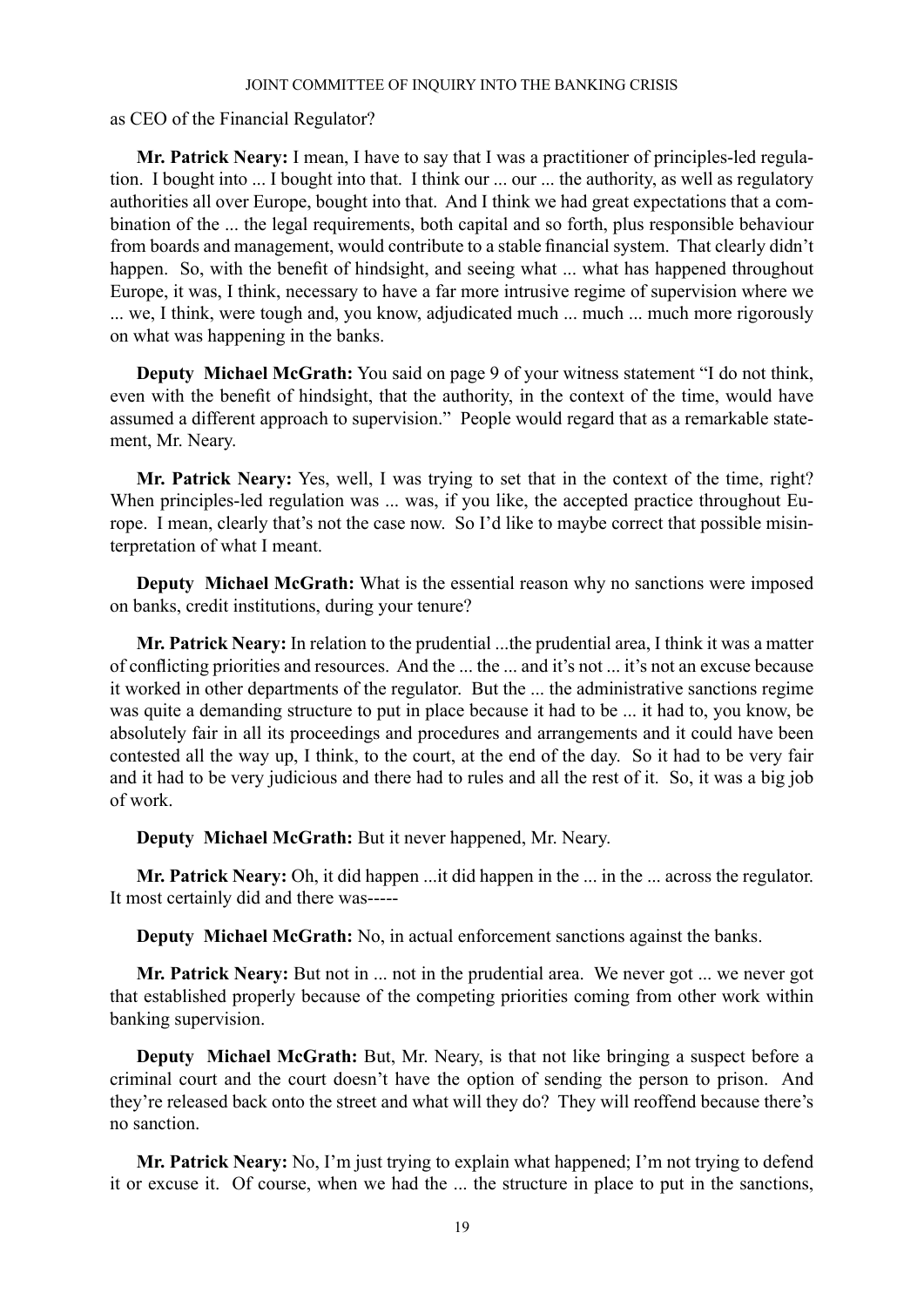of course they should have been ... they should have been put in. Now, the authority's view, though, was that there was a lot of merit in the ... continuing the ongoing arrangement and the contacts between the regulatory people and their counter-parties in the bank to deal with governance and compliance issues. That that was the right thing to do on the prudential side and that the focus of the administrative sanctions should be more towards compliance with the codified arrangements for consumer protection.

**Deputy Michael McGrath:** We had evidence yesterday from Mary Burke, who was the head of banking supervision from 2006. Under questioning she said "we were not able to pursue administrative sanctions cases because of a lack of resources." Is that accurate?

**Mr. Patrick Neary:** I ... I ... yes, I wouldn't disagree with that at the time that the resources in banking supervision were extremely thinly spread. And I think ... and, you know, I think that was why, I think, the authority, you know, was of the view that okay, park the administrative sanctions for the moment - the banking supervision on the prudential side - and let the ongoing relationships deal with that and let banking supervision concentrate on the implementation of Basel, which was a huge project. I can't ... I couldn't overstate how big that project was at the time.

**Deputy Michael McGrath:** The request for additional resources by Ms Burke in May 2008 was supported by her immediate superior, Mr. Con Horan, but was not ultimately implemented. Where did that fall down?

**Mr. Patrick Neary:** Yes. I have ... I've just a couple of little reminders here, because there's a ... you don't have a reference in your ... just, Deputy, there, in your core documents so that I can find it quickly?

**Deputy Michael McGrath:** No. It's in her own ... it's in her statement yesterday, Mr. Neary.

**Mr. Patrick Neary:** Oh, sorry. Yes. Because I think I had just made a few notes on that myself that might just help me. Just give me one second now, please.

**Deputy Michael McGrath:** No, it was yesterday's evidence.

**Mr. Patrick Neary:** No. But I ... I ... in anticipation of this issue maybe coming up I just jotted down a few notes to help my recollection but I just want to find them. If you just bear with me now for one second, please, Deputy.

**Deputy Michael McGrath:** Mr. Horan indicated that the issue went to the remuneration and budgeting committee---

**Mr. Patrick Neary:** It certainly did. That ... that is-----

**Deputy Michael McGrath:** ---of which you were a member?

**Mr. Patrick Neary:** Yes. That was the procedure ... that each year there was an extensive ... extensive budget process that we undertook. So, each department had to set out their budgets in detail and submit requirements for the resources and that. I mean, we got ... we shared our services with the Cental Bank in a lot of cases.

**Deputy Michael McGrath:** Do you remember this particular case, Mr. Neary?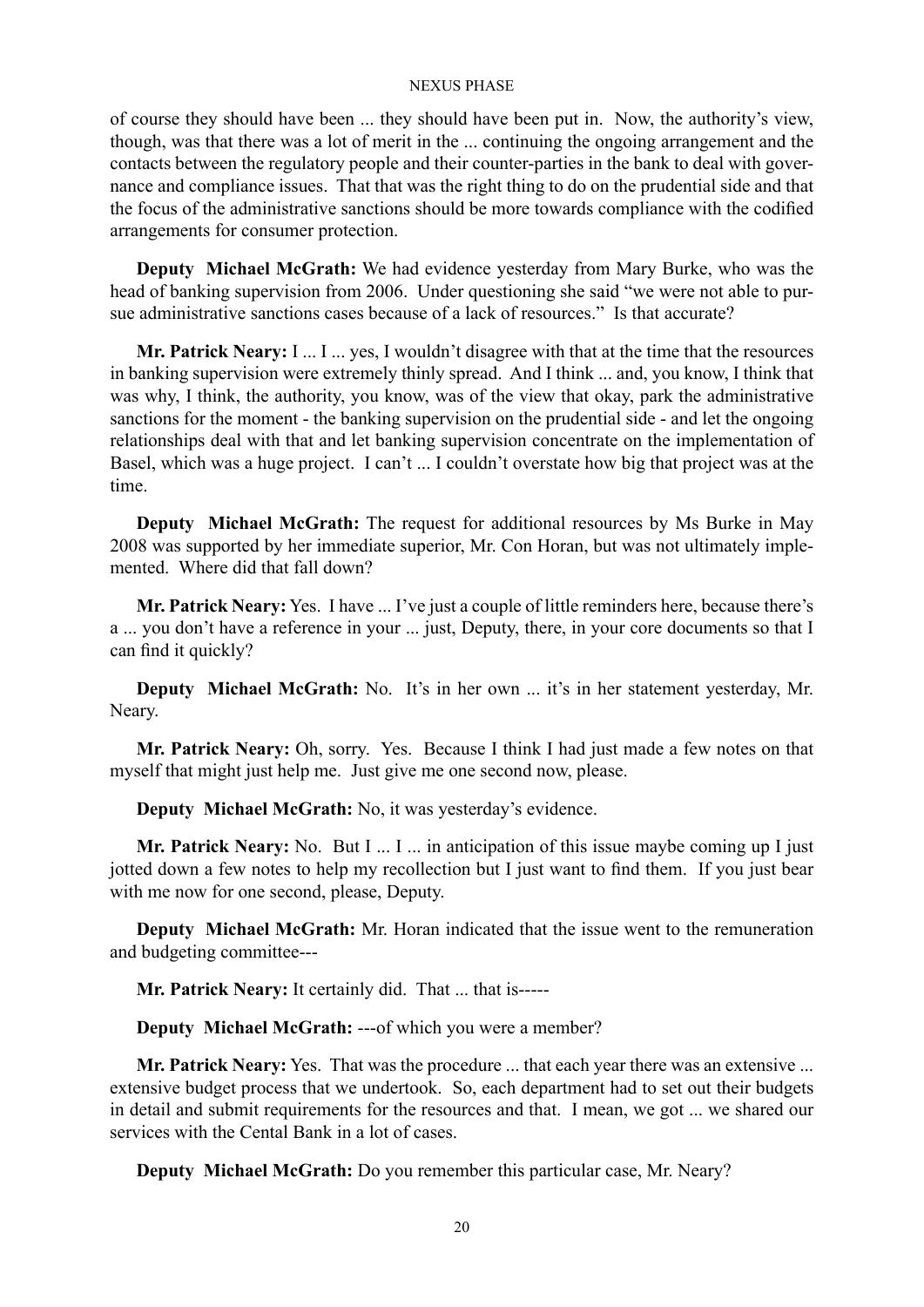# **Mr. Patrick Neary:** Oh, I remember it. Yes, I do.

# **Deputy Michael McGrath:** And what happened?

**Mr. Patrick Neary:** What happened was ... well, there's a process - I have to describe the process briefly - that each manager of the various departments made a submission in relation to the required resources and brought them all together and then it formed part of a presentation ... of a case to the budget and remuneration committee. And I would attend that committee and it would ... usually be accompanied by both the prudential director and the consumer director when we'd be meeting the committee on these matters because obviously they had to argue the case for their ... for their resources. That year we came up with a figure for new staff of ... I think it was 77 people -70 something anyway, it was in the 70s - across the entire organisation, okay? And, certainly, the head of banking supervision was looking ... I don't remember exactly how many she was looking for but she was looking for-----

# **Deputy Michael McGrath:** Six.

**Mr. Patrick Neary:** -----for six. What happened was when we went up with the 77 to the budget and remuneration committee, I mean, they were kind of quite taken aback, I suppose, because, you know, this was a huge figure. It seemed to be inconsistent with our ... the strategy ... that process that we had gone through not too long before ... so, where had the figure come from? And there was a lot of argument and discussion. It was a combination of new work that we had got and also vacancies and pressure on existing staff. The long and short ... the long and short of it was that ... yes, sorry ... I'm sorry, I don't mean to use up your time. The long and short of it was that the authority approved 25 staff, right, and they gave me some discretion about how that staff should be allocated. Now, I think an extremely important fact in all of this is that the Central Bank ... the HR department of the Central Bank recruited all our staff for us and, to be fair to them, they used recruiting agencies, they put ads in the paper, they had stuff up on the web, we could not get people to come to work in the Central Bank. So much so, that every month during 2008, we had the deputy director general of the Central Bank who was responsible for providing recruitment services, coming and briefing the authority on his efforts.

**Deputy Michael McGrath:** Mr. Neary, whatever about the ability to actually recruit people, was the request for six additional staff by the head of banking supervision in May 2008 sanctioned or not?

## **Mr. Patrick Neary:** It was sanctioned-----

## **Deputy Michael McGrath:** Fully sanctioned?

**Mr. Patrick Neary:** It was sanctioned within the 25 people. I had that discretion and there was never any push back from the authority ... you know ... really, really ... they never said "No, you can't have resources."

**Deputy Michael McGrath:** Mr. Hurley's statement that any requests for additional resources by the Financial Regulator was never refused. Is that accurate?

**Mr. Patrick Neary:** Yes, I think that's accurate. But ... but Mr. Hurley ... the service that Mr. Hurley's people had to provide to us in that instance was to get the people for us and they weren't able to do that. So, the question, I think ... you know ... I can understand Mrs. Burke's frustration but it really wasn't anything to do with the authority not approving her six people. It was that you couldn't get them.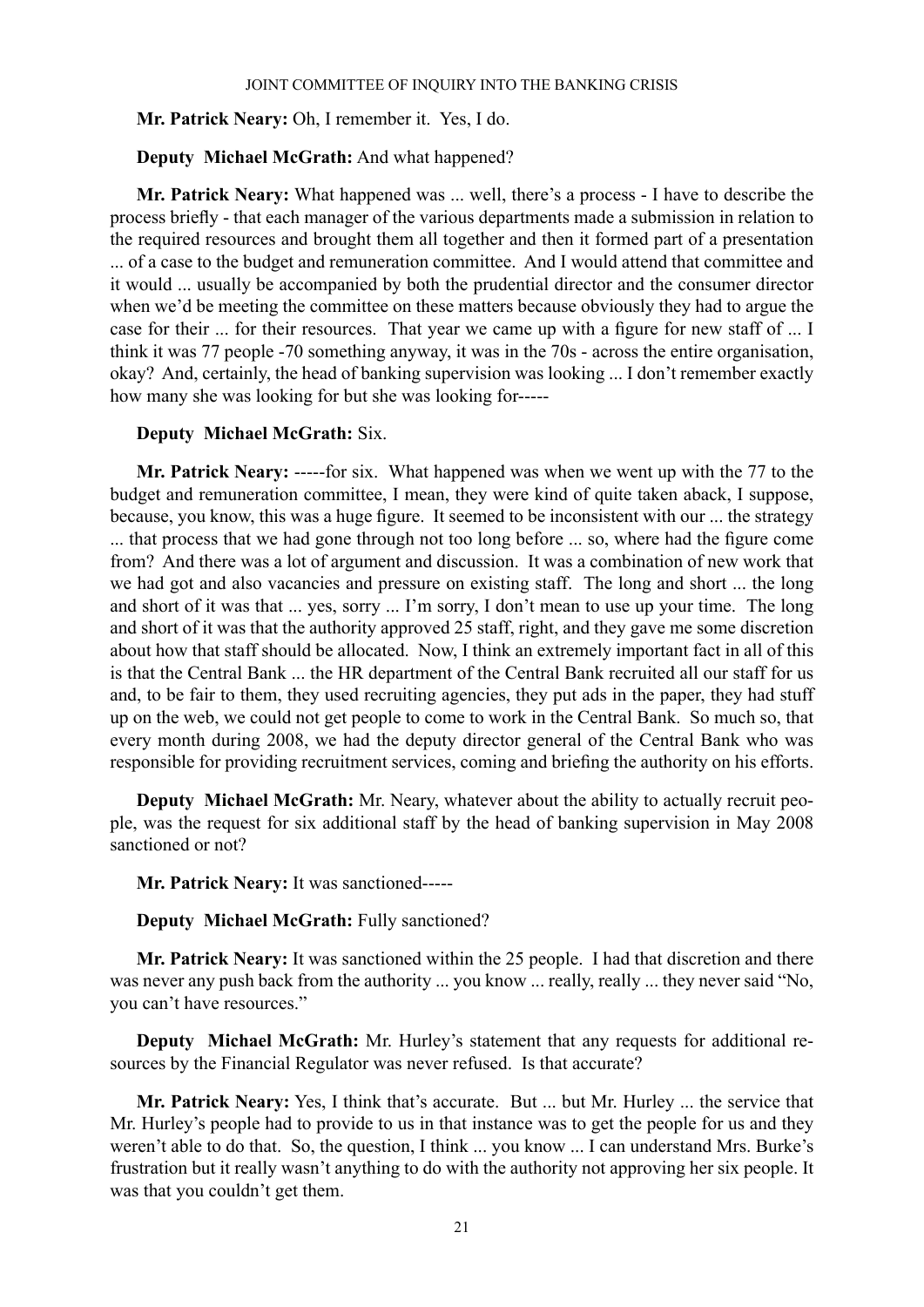# **Deputy Michael McGrath:** It was the ability to recruit.

**Mr. Patrick Neary:** Yes.

**Deputy Michael McGrath:** Okay, so do you believe that you fulfilled your duty under section 7 of the 2003 Act, where you as chief executive, had the same power as the board to appoint employees, as you considered necessary, for the effective performance and exercise of the functions and powers of the bank in each of its constituent parts?

**Mr. Patrick Neary:** Well, yes-----

**Deputy Michael McGrath:** Did you fulfil that duty?

**Mr. Patrick Neary:** -----in the sense that one can only use, you know, the extent of human endeavour to provide those resources and I think why that clause was put in there was that if there was identified a particular position in the regulator that might fall outside the norms for grading structures and all of that, that gave the chief executive power to recruit a person outside those structures. I think that's why it was put in there.

**Deputy Michael McGrath:** Mr. Neary, can I put to you some of the central conclusions of Professor Honohan in his official report on the regulatory approach? He said:

It was and was perceived to be excessively deferential and accommodating, insufficiently challenging and not persistent enough. It meant not moving decisively and effectively enough against banks with governance issues. Corrective regulatory intervention was delayed and timid. There was a pattern of inconclusive engagement with regulated entities on prudential matters and a lack of decisive follow through.

Do you accept that?

**Mr. Patrick Neary:** Well, I think as a general assessment of principles-led supervision, it's very .. very hard to argue against it------

**Deputy Michael McGrath:** On a general assessment of principles-led supervision, Mr. Neary, it is an assessment of your application of regulation during your tenure; that's what it is.

**Mr. Patrick Neary:** I think we'll have to agree to differ on that, Deputy, because I think the authority took the view that the principles-led supervision regime was the appropriate one and it clearly did not deliver the desired outcomes. So, you know, in that sense, the conclusions in Professor's Honohan's report, I think, it condemns the system and-----

**Deputy Michael McGrath:** But, Mr. Neary, where in the principles-based regulation does it say that the regulator should not move "decisively and effectively ... against banks with governance issues"? Where does it say that the regulator should be "excessively deferential and accommodating", that the regulator should be "insufficiently challenging"? Where does it say the regulator should "not [be] persistent enough"? Where does it say that in the principlesbased regulation?

**Mr. Patrick Neary:** That's ... that's a fair point. It doesn't say that and I thought in our earlier discussion or hoped in our earlier discussion that we clarified some of the challenges and the issues that we had to overcome and, you know ... and I think that the .... you know, I accept that the system of regulation, you know ... that, if you will, allowed those elements to develop?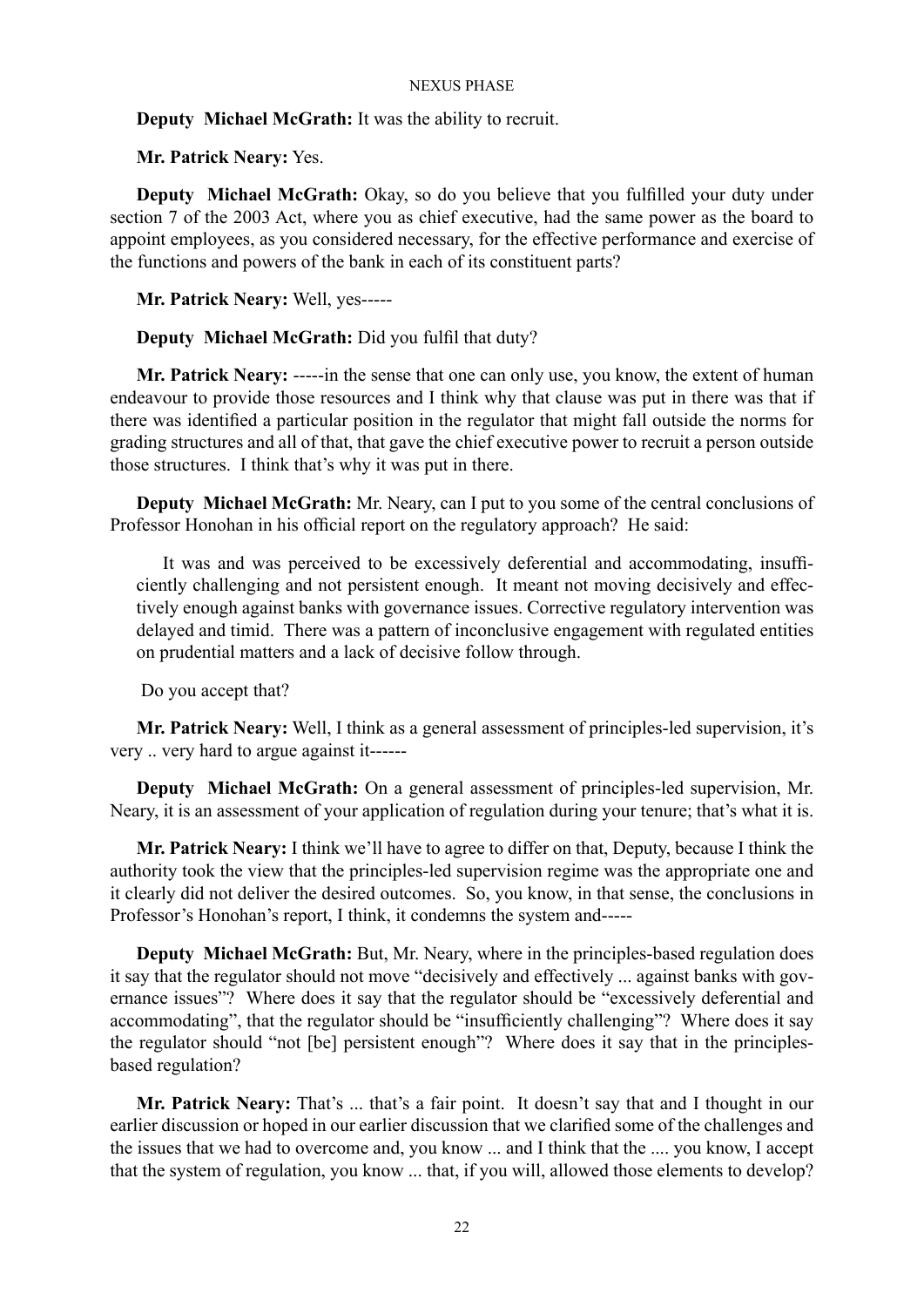**Deputy Michael McGrath:** Mr. Neary, how would you describe your professional relationship with the Governor of the Central Bank, John Hurley, during your time as CEO of the regulator?

**Mr. Patrick Neary:** I'd describe it as constructive and cordial.

**Deputy Michael McGrath:** In his report, Governor Honohan notes that pressure was exerted on the Financial Regulator. Can you comment on his view that the Financial Regulator acted in a deferential manner towards the Department of Finance in regard to proposed legislative changes and he cites compliance statements, fit and proper requirements, etc.? Can you characterise the relationship between the Financial Regulator and the Department of Finance?

**Mr. Patrick Neary:** Well, the main relationship with the Department of Finance, I think, was reflected in the DSG, the domestic standing group. That's where most of the contact would have happened. There was some contact on those matters that you mentioned ... there was contact with the Department of Finance in relation to the director's compliance statement to the best of my recollection.

**Deputy Michael McGrath:** Can I ask you about pressure from the industry, the banking industry, Mr. Neary? How extensive ... was there lobbying by the industry of you personally and your senior executives on the approach to regulation, on specific regulatory issues affecting certain institutions?

**Mr. Patrick Neary:** No, not affecting certain institutions. Most of the representation that would have come, would be by way, I think, of observations and discussions at the industry panel, which was the statutory consultative panel that was set up to represent the views of industry towards the regulator and they met, I think, every month and represented a broad spectrum ... I think it was every month, anyway, and represented the broad spectrum of interests and I had fairly regular meetings with the chairman of that. And they did comment extensively on the work of the regulator and they did, you know, set out certain areas where they would have expected the regulator to act

**Deputy Michael McGrath:** Can I put to you, Mr. Neary, some of the evidence from Mary Burke yesterday again on this issue? And I'm paraphrasing but she painted a picture of senior executives at the regulator's office meeting bank executives behind the backs of the employees of the regulator who were directly regulating those banks. She painted a picture of meetings on the seventh floor involving very senior people at the regulator with those bank executives which she said was a "cause of tension .. that, at its most benign, indicated a disconnect between banking supervision department and senior regulatory executives and it seemed to sap morale". Did that happen?

**Mr. Patrick Neary:** I don't know what period Mrs. Burke was referring to. In the last few months before the crisis, there were regular meetings held with banks and the Governor organised a lot of those ... he led the meetings and at short notice, I could have been asked to attend those meetings and I would. And in those circumstances, you know, I would have gone along and maybe not have notified anyone in the bank supervision department because I was called in at short notice but as a general rule, when banks were coming in on a prearranged visits to the regulator to deliver their annual results or whatever ... if I attended that meeting, I would certainly have been accompanied by the prudential director or somebody else and a briefing would be prepared. But they would be the regular kind of contacts but in the exceptional contacts that took place towards the end of 2008, you know, I think maybe Mrs. Burke has a point but I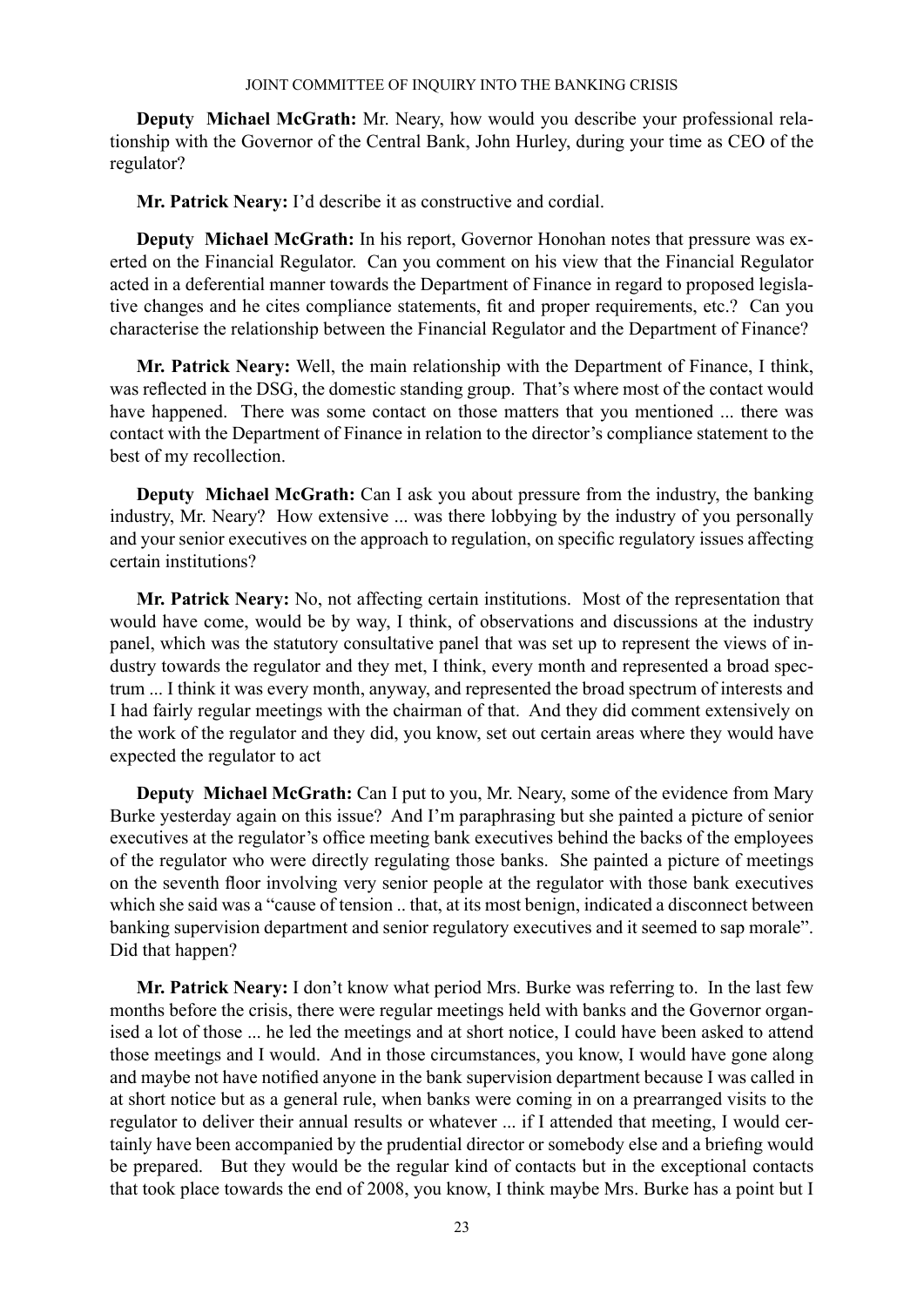wouldn't consider that that would be ... there was no, if you like, practice set out to do that or to go behind her back, I think. I wouldn't accept that.

**Deputy Michael McGrath:** Mr. Neary, when did you first become aware of Seán Quinn's contracts for difference exposure in Anglo?

**Mr. Patrick Neary:** Can I talk about the client of a-----

**Chairman:** It was ... it was dealt with yesterday afternoon in the inquiry, so I can give you some guidance on that.

**Mr. Patrick Neary:** Yes, please, Chairman. Just-----

**Chairman:** In a general ... in a general matter you certainly can Mr. Neary.

**Deputy Michael McGrath:** In the context of what is in the public domain. For example, there is a book by Simon Carswell, *Anglo Republic*, which claims that some time around late September 2007, Mr. David Drumm met you at your office to tell you about Seán Quinn's investment in Anglo Irish Bank and the concerns that Anglo's board had about it. Did that happen, for example?

**Mr. Patrick Neary:** No. That ... there was a meeting, I had a meeting with David Drumm at some stage around September and David Drumm came to me and said did I know anything about CFDs, that he had a sense that there was some activity in CFDs and that he suggested there was rumours out there that Seán Quinn was active in the CFD market and he kind of said, ''Look, I'm not able to get any information, do you know anything?''. And we didn't at that time, other than the rumours that were circulating.

**Deputy Michael McGrath:** That was, that was in September 2007-----

**Mr. Patrick Neary:** That was in September 2007. Absolutely, yes.

**Deputy Michael McGrath:** And Seán Quinn's name was mentioned to you specifically by Mr. Drumm at that stage in the context, possibly, of holding contracts for difference in Anglo Irish Bank?

**Mr. Patrick Neary:** Possibly, I think as a suspect of Mr. Drumm, if I can put it that way that he, he was wondering, you know, was any truth in ... in Mr. Quinn holding CFDs, had I heard anything. He was coming down just ... and he came down on his own informally to kind of tease this out ... to see had I any insight about that.

**Deputy Michael McGrath:** And did you look into it further at that stage?

**Mr. Patrick Neary:** Yes, well, I tried to kind of make some inquiries you know in ... with colleagues that regulated the, the broker side of the house. But there was nothing other than the rumours around the place. Nobody had anything hard and fast about Mr. Quinn and his CFDs.

**Deputy Michael McGrath:** And when did you first establish facts?

**Mr. Patrick Neary:** The facts were established, I think it was a Good Friday, which is around 24 March 2008. Now I ... I haven't got the facts of this here in front of me but ... that ... and I am relying purely on memory, so I haven't got the dates precise. Yes, you'll have to excuse me-----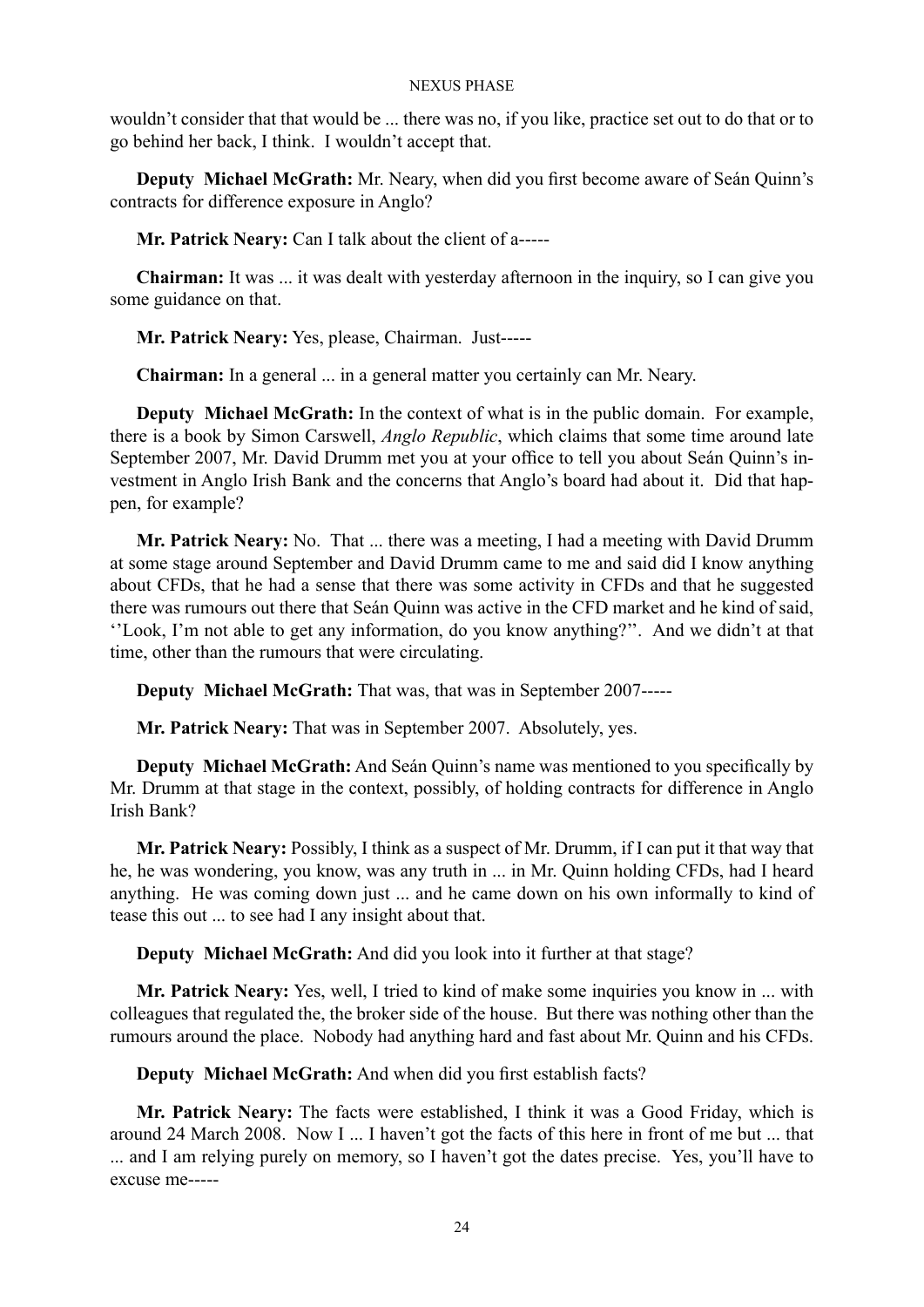**Deputy Michael McGrath:** Was there a meeting between you and Mr. Quinn in January 2008?

**Mr. Patrick Neary:** There was, there was a meeting in January 2008 but he said that he had small CFD positions and I remember a phrase that stuck in my mind that he was, ''now long in financials'', or something that he took. But he certainly didn't give me any impression. And I didn't feel and you know this ... this matter, you know, if he had CFDs, I mean, that's a matter for Mr. Quinn. And he volunteered that he had some CFDs and that he had now gone long in financials. And I took him to mean, I took him to mean that whatever CFDs he had in financial stock, that he had converted it into a holding and shares.

**Deputy Michael McGrath:** And when you first learned of this issue-----

**Chairman:** Final question now-----

**Deputy Michael McGrath:** -----were you satisfied, Mr. Neary, that you took the adequate and appropriate steps to assess the significance of it and the possible impact that it might have on the stability of Anglo Irish Bank and the wider financial system?

**Mr. Patrick Neary:** Well, when we got ... when we got the full facts on ... on the 24th of ... on the Good Friday.

**Deputy Michael McGrath:** In the seven months from September 2007 to March 2008, did you take adequate steps to get to the bottom of the issue?

**Mr. Patrick Neary:** No, well, I had absolutely no information. The only thing that was out there was ... was ... was rumour. And I had ... no I didn't.

**Deputy Michael McGrath:** You had the CEO of a bank at your door-----

**Chairman:** I'll just give you a little bit more time on this, Deputy, but I'll bring you back in at the end of questioning as well-----

**Deputy Michael McGrath:** I'm just making the point to Mr. Neary. You had the CEO of a bank in your office in September 2007 bringing this issue to your attention.

**Mr. Patrick Neary:** Well, it wasn't ... it wasn't quite as direct as that. He was ... he came into me and he was trying to see if there was any way we could establish or did I know anything. And he said he would continue his investigations and I said I would make my inquiries. And I certainly, I think, met or spoke to Mr. Drumm, I had contact with Mr. Drumm either by the phone or I had met him at some, some time and nothing had emerged on, on that to quantify it or to give any kind of credibility to the fact that there was a huge CFD position built up in Anglo.

**Chairman:** Thank you very much Deputy McGrath and I'll be inviting you back in later again this session. There's just a couple of matters I want to deal with before we take a break for coffee, Mr. Neary. And I'm just going to bring a document up on the screen there. It's from the evidence book, Vol. 1 pages 43 to 50. Basically, it's the memorandum of understanding that establishes the kind of ground rules between yourself and the Governor. So the memorandum of understanding between the Central Bank and the Financial Regulator dealt with the responsibilities of both the Central Bank and Financial Services Authority of Ireland and the Irish Financial Services Regulatory Authority. Could I maybe ask you, and it's particularly on item three there, where there is very specific sort of rules of engagement. Was there clarity on what should be dealt with by the regulator-----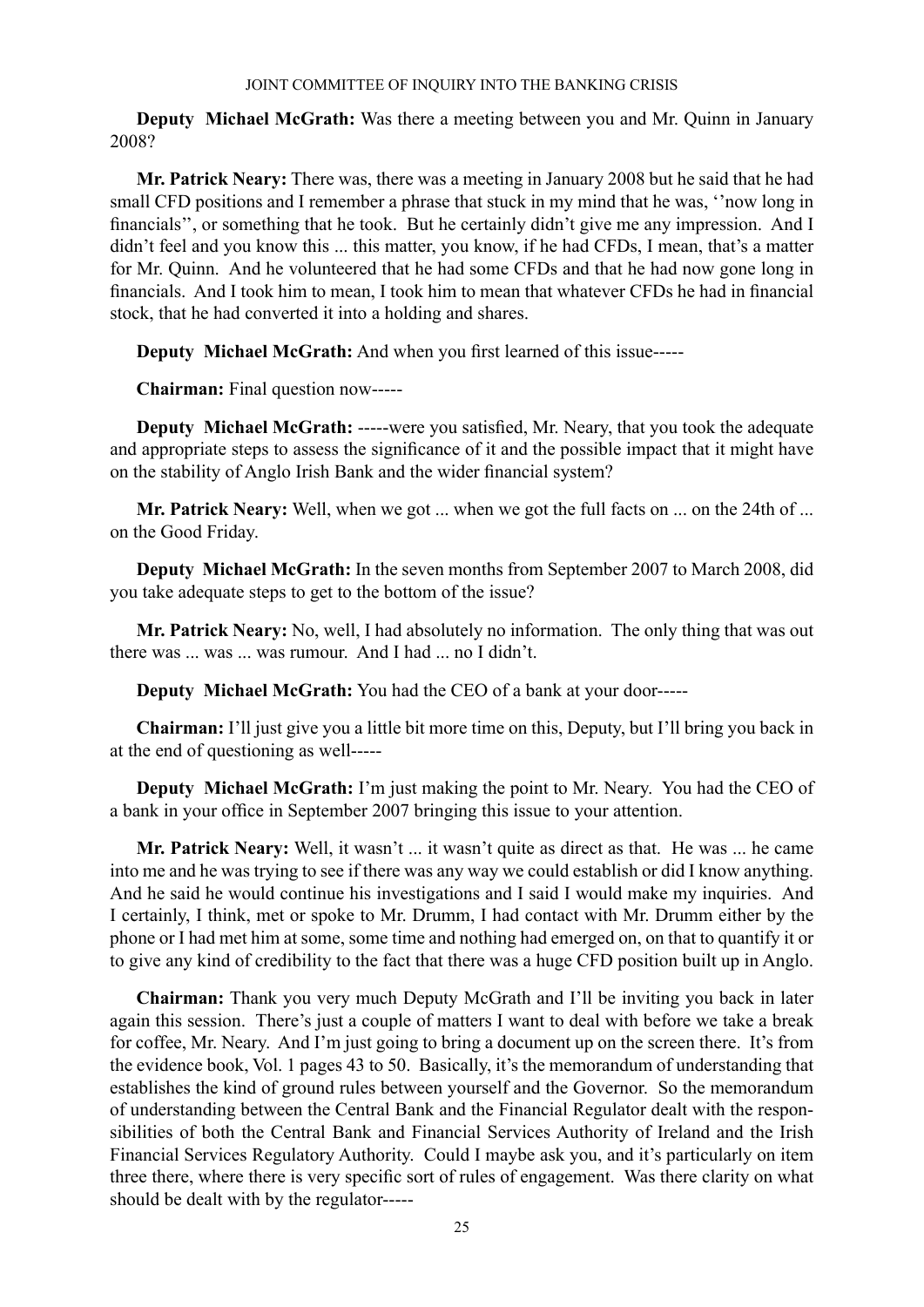**Mr. Patrick Neary:** Yes-----

**Chairman:** -----and what should be dealt with by the bank?

**Mr. Patrick Neary:** Yes. The, the way where we saw it was our job was to contribute to financial stability. And I think this particular MOU was fairly clear that our job was micro, excuse me, micro-prudential supervision, that is, concentrating on the activities of each individual institution. And also, we worked closely with the Central Bank then through the financial stability committee because they had a mandate for financial stability and we contributed a lot of information, facts, figures, views through the financial stability to ... to help the Central Bank manage their responsibilities.

**Chairman:** The memorandum of understanding is not a section 33AK document. It's a document that's in the public domain as I understand it-----

**Mr. Patrick Neary:** Yes, yes-----

**Chairman:** -----so that its now clouding the Official secrecy's Act. People can go and read it-----

**Mr. Patrick Neary:** Oh, I know that yes.

**Chairman:** All right. So in that regard, was there any expectation that the Governor would invoke his rights under the MOU and intervene with the Financial Regulator and did that ever happen?

**Mr. Patrick Neary:** Oh, that ... that never happened. I think we had a very good working ... it never came to quoting the law at each other. I think there was very good co-operation from both sides and any request for information or data that we ever got from the financial stability committee was provided. The Governor and the director general of the bank got ... every single piece of information that went to the authority was given to them. And also, at the Central Bank board meeting, the minutes of the Financial Regulator were tabled for any of the members that wanted to take them. So there was ... there was no withholding of information if I put it like that, from the regulator to the Central Bank.

**Chairman:** The Roman ... the Roman numerical iii, there for example-----

**Mr. Patrick Neary:** Yes.

**Chairman:** -----the Central Bank would have had responsibility for the macro-prudential management of the country, stability and so forth. I ... would I be correct in saying and I'd say that this happened but just as an example, that the Governor of the Central Bank may have a macro concern and would then talk to the regulator that maybe some regulatory actions might deal with these ... might-----

**Deputy Michael McGrath:** Yes.

**Chairman:** Okay. Did that every happen?

**Mr. Patrick Neary:** No. That never happened.

**Chairman:** Okay. Should it have had happened?

**Mr. Patrick Neary:** Well, with the benefit of hindsight, and it depending on what assess-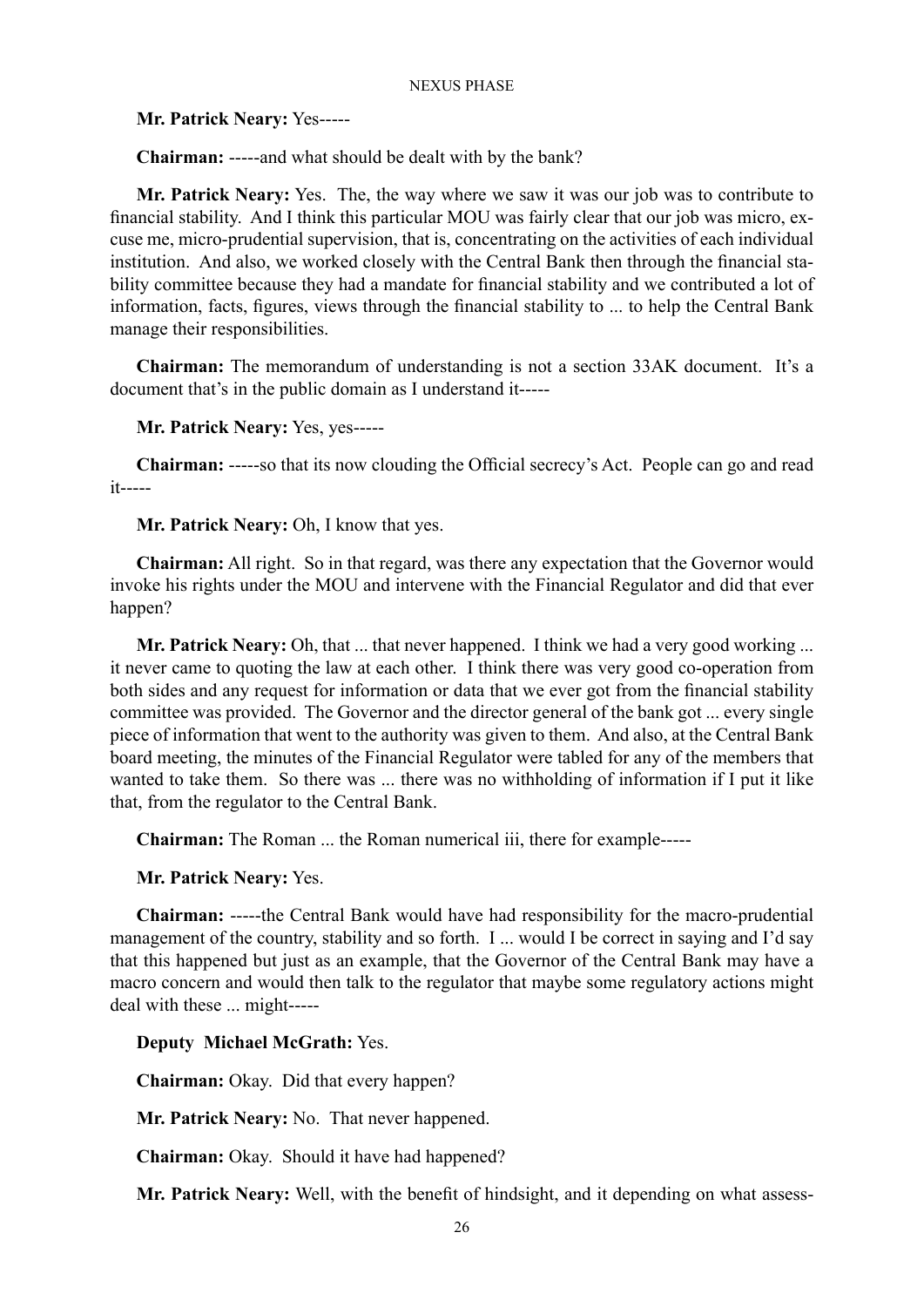ments that were made by the financial stability people and you know, when we look back on it now and see the way the risks were building up ... and it may have ... possibly should have occurred to the ... to the Governor or the ... there maybe the advice to the Governor was given that maybe we should explore ways to tackle this. You know, and it's not ... it's not an unreasonable kind of a proposition to put forward that, you know, he might have said, ''Look we have a problem here, there's a big problem building up, is there any way we can deal with it?''. But that didn't happen.

**Chairman:** In earlier questions there with Senator D'Arcy, you were discussing the sanctions that were available to you. Senator D'Arcy mentioned some sanctions that were available or that were in your power. Could you maybe give us an example as to what you understood the sanctions were?

**Mr. Patrick Neary:** When you are talking about sanctions now, Chairman-----

**Chairman:** These that would have been the sanctions that would have been available to you to go into banks, to not give kind of, moral suasion or to say, ''Look, I'm a bit worried about this''. These are specific actions that you could have taken with banks to actually temperate or moderate particular actions that they were engaged in.

**Mr. Patrick Neary:** I think-----

**Chairman:** Could you give us an example of-----

**Mr. Patrick Neary:** Yes I could-----

**Chairman:** -----some of those powers that you would have had?

**Mr. Patrick Neary:** We had the power to impose directions. We had the power to set ratios. I suppose, they're the ... and impose conditions on licences. I suppose they are the three main ones, Chairman that I ... that I can recall right now.

**Chairman:** And were they invoked?

**Mr. Patrick Neary:** The conditions were invoked because the liquidity requirements and the impaired loans requirements were imposed on all banks by way of condition ... I can't recall any other instances where there were directions given. And in the ratios I suppose, the ratio ... those reflected the fact that the capital ratios, large exposures limits and that, were set I suppose, under the ratios power.

**Chairman:** In terms of the communications that were taking place between yourself and the Governor, his office, his board, your office, your board and all the rest, was the issues of sanctions and how sanctions would be discussed, and at any time did the Governor or the Central Bank and Financial Services Authority of Ireland influence your approach as to how you would invasively go in and direct banks or not?

**Mr. Patrick Neary:** No, no, I have no recollection of any ... of anything emerging along those lines.

**Chairman:** Were they saying "Go in" or "Don't go in" or did they not just comment upon it at all?

**Mr. Patrick Neary:** There was no comment upon it at all, no. I mean we got no direction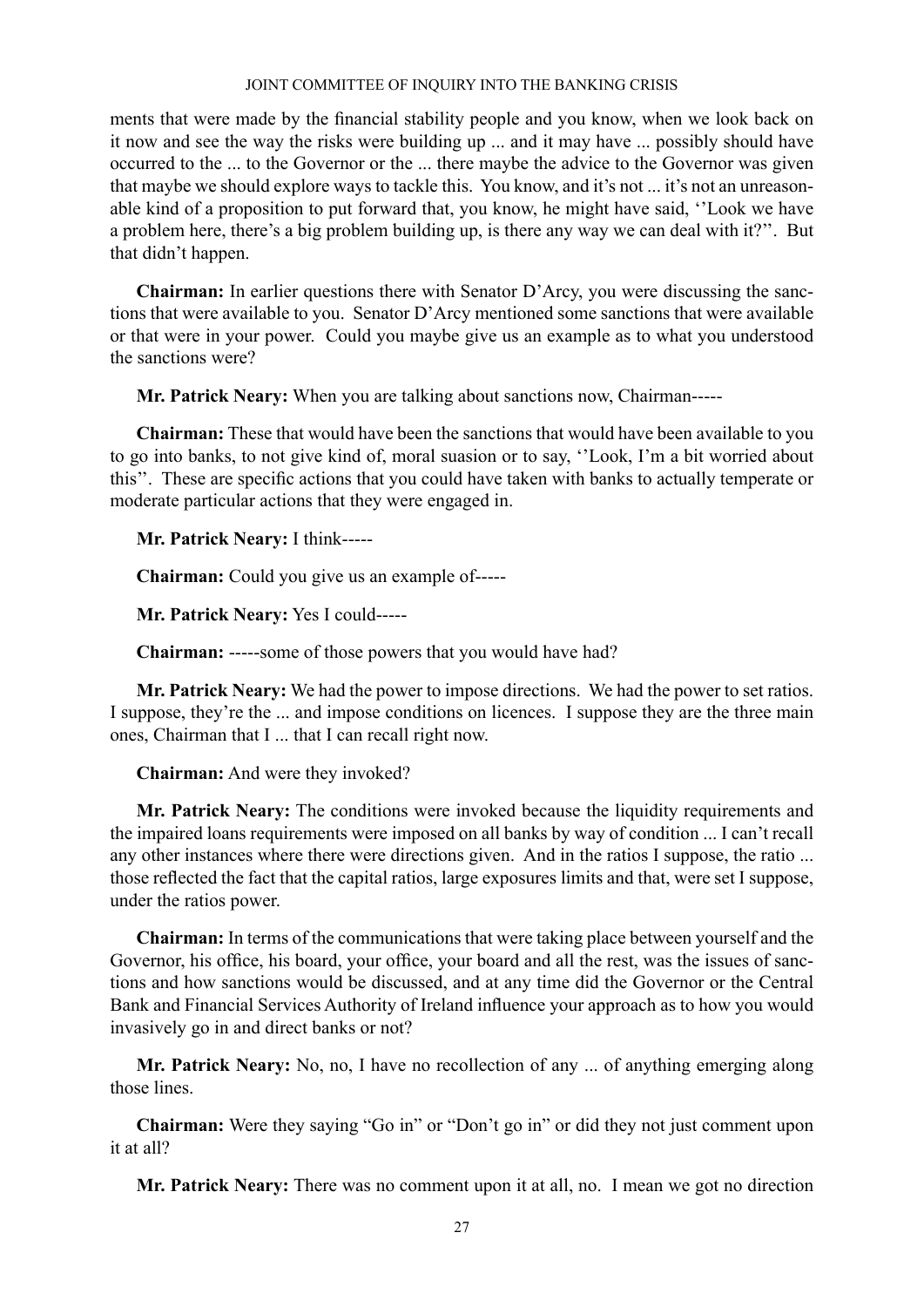or guidance or suggestion from the Central Bank that we should impose anything or do any ... the measures that I described in my opening statement were authority initiatives and-----

**Chairman:** I'm just trying to get an image in my head on this in that you either have something tightly on a leash or you're letting the leash off. What were they doing? Were they holding you back or were they saying "Get in there"?

**Mr. Patrick Neary:** No, they ... what they I think saw their job was, was to produce the financial stability report and, you know, that was meant to be a factor that we would take into account in setting our regulatory approach. And the financial stability report contained an assessment of the economic situation and where the risks were, and the conclusion was that we were in a ... we had a ... economy was still growing, that the outcome was going to be one of a soft landing and that there was no regulatory interventions mandated by them.

**Chairman:** We had a bit of imagery yesterday afternoon to call the seventh floor, where it seemed all the big decision-makers in ... over in Dame Street were residing. Were you on the seventh floor?

**Mr. Patrick Neary:** Yes.

**Chairman:** And was the Governor on the seventh floor?

**Mr. Patrick Neary:** Yes.

**Chairman:** And would you meet the Governor every day or would you meet him once a month?

**Mr. Patrick Neary:** I'd meet him quite frequently. By meeting, I mean it was informal-----

**Chairman:** You could be having a cup of coffee?

**Mr. Patrick Neary:** And have a chat, yes, absolutely.

**Chairman:** And would that be the daily sort of level of engagement that you would have had?

**Mr. Patrick Neary:** Well the formality of the engagement, no the formality of the engagement would happen around the board meetings.

**Chairman:** No but informally, I mean would you be meeting him in the corridor, would you be most likely see him once or twice a week?

**Mr. Patrick Neary:** I would see him regularly, yes I would.

**Chairman:** The issue of you going in and taking a very prescriptive and very outlined and detailed engagement with the financial institutions in this country in terms of cooling them down, that never took place formally or informally?

**Mr. Patrick Neary:** In discussions with the Governor?

**Chairman:** Yes.

**Mr. Patrick Neary:** No.

**Chairman:** Okay, thank you. I now propose that we go for a break and we'll return at 11.30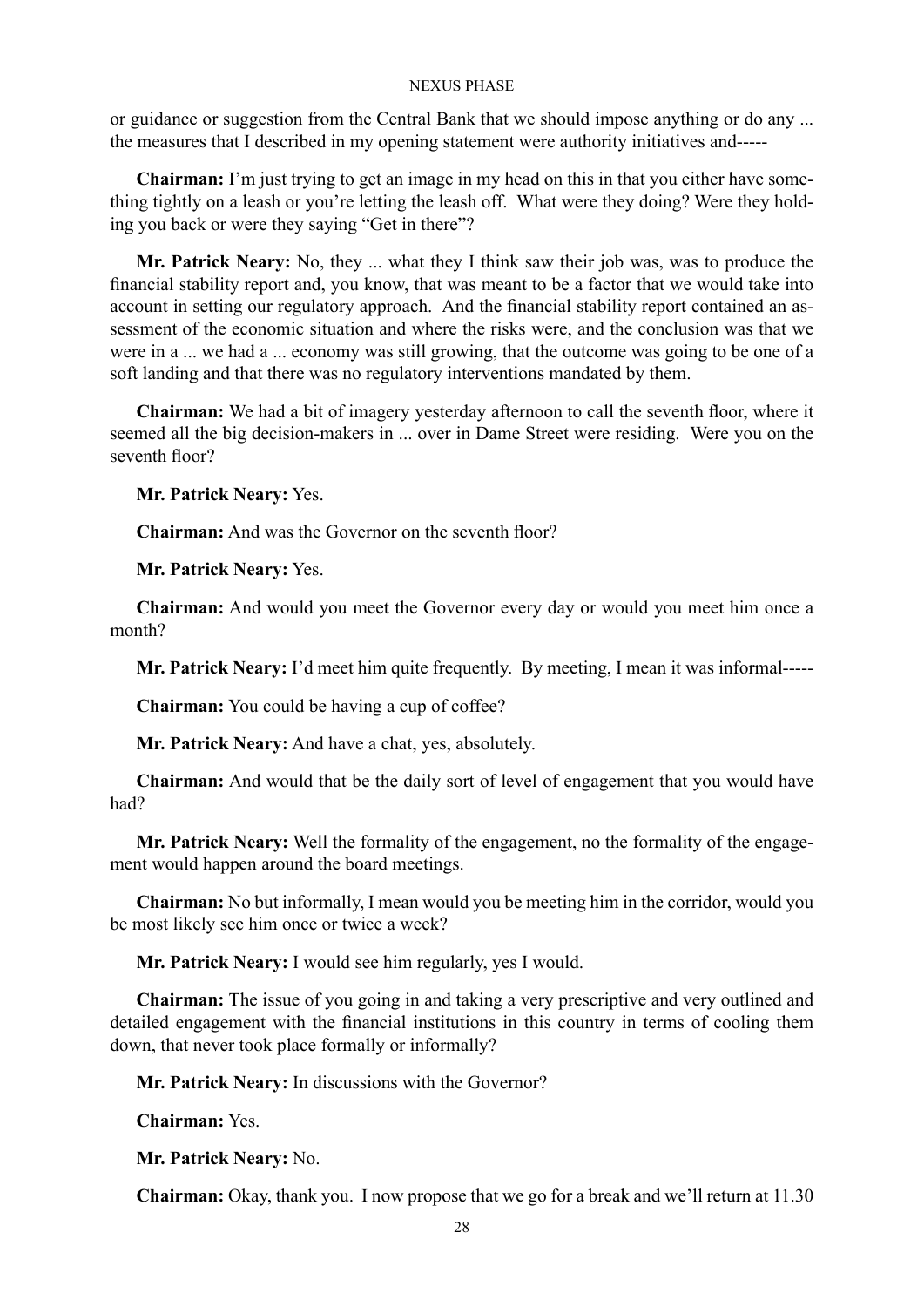a.m. if that's agreed? Agreed. In doing so I wish to advise the witness that he ... once he begins giving evidence he should not confer with any person other than his legal team in relation to their evidence on matters that are being discussed before the committee. With that in mind I now suspend the meeting until 11.30 a.m. and I remind the witness that he is still under oath until we resume. Is that agreed? Agreed.

# *Sitting suspended at 11.13 a.m and resumed at 11.38 a.m.*

**Chairman:** I call the committee back into public session. Is that agreed? And we'll continue our engagement with Mr. Neary this morning and the next questioner is Deputy Kieran O'Donnell. Deputy O'Donnell.

**Deputy Kieran O'Donnell:** Thanks very much, Chairman. Welcome, Mr. Neary. Mr. Neary, from 2003 to 2006, you held the position of prudential director of IFSRA, the Financial Regulator. When you became CEO of the Financial Regulator in '06, what was your guiding philosophy as to how the role should be performed in order to achieve all the objectives, goals of the Office of the Financial Regulator?

**Mr. Patrick Neary:** The guiding principles of the Financial Regulator was the principlesbased system and the entire strategy of the authority derived from that. So the strategy was quite detailed and had a number of principles in it and it had deliverables specified for each department and derived from that were deliverables that were specified for myself and agreed with myself and the chairman. And they formed the basis of quarterly performance assessment by the authority of me, so every three months, I went to the authority and I had to present to them how we were ... how we were performing against the strategy and the deliverables that I had agreed with the authority as part of the strategy.

**Deputy Kieran O'Donnell:** And why ... you said earlier you bought into a principles-based regulation. Why did you buy into a principles-based regulation?

**Mr. Patrick Neary:** Well, I believed at the time, as did all members of the authority, that there was a resource within the financial system, like within the banks, that could be seen as an extension of our own resource. Like there was ... and I think we mentioned it already this morning, you know, there was a huge risk management resource in AIB and I thought we could sort of tap into that.

**Deputy Kieran O'Donnell:** Do you believe the banks should regulate themselves?

**Mr. Patrick Neary:** No, I didn't believe that but I believed the combination of the prescribed requirements in relation to capital and liquidity, combined with the risk management resources in the banks themselves, would ensure that the-----

**Deputy Kieran O'Donnell:** Did you rely on the banks for analysis of risk management? Did you rely on the banks for the analysis of risk management?

**Mr. Patrick Neary:** Yes, we did and that was-----

# **Deputy Kieran O'Donnell:** Why?

**Mr. Patrick Neary:** -----that's why ... that's why ... because we believed that they were best placed to know their own business, to know the risks in their own business and that was consistent as well with the Basel II philosophy, that-----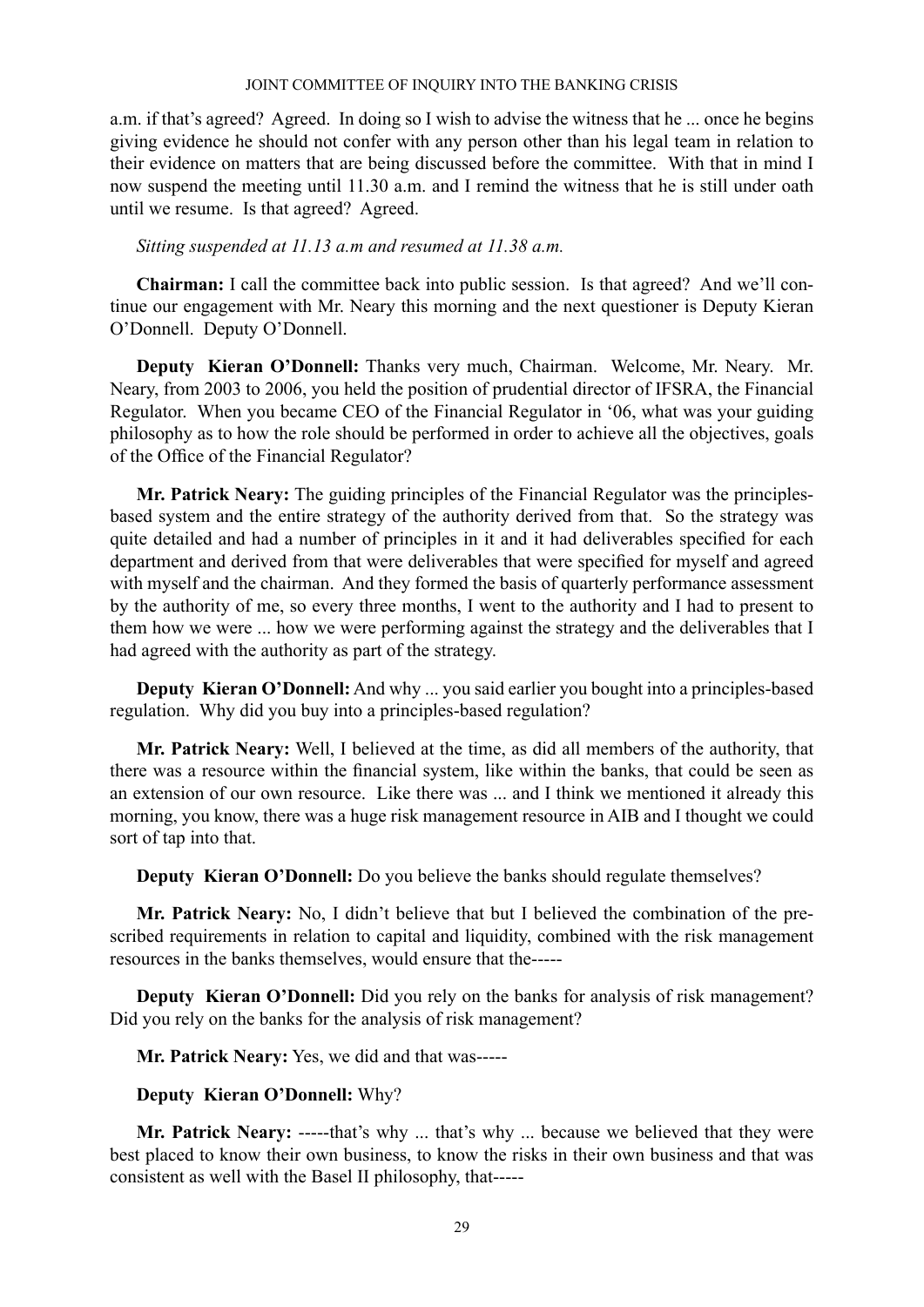**Deputy Kieran O'Donnell:** How ... how does that differ from saying to the banks ... you're basically saying the banks could regulate themselves for risk.

**Mr. Patrick Neary:** Well, they were given ... they certainly were given discretion and where we saw our role was to ... to ... assess the way in which they went about that and that was what our inspectors were doing when they went on site to try and satisfy themselves that these governance arrangements that you would expect to have been in place, were in place and were working.

**Deputy Kieran O'Donnell:** And what changes, if any, did you introduce to the model of regulation and the approach to enforcement?

**Mr. Patrick Neary:** Well, the enforcement ... as I've said, the enforcement derived from the provisions for administrative sanctions and that ... I think we discussed that already there a while ago, that the ... in relation to banking supervision, the introduction of the administrative sanction regime was deferred because of the prioritisation of the Basel II implementation.

**Deputy Kieran O'Donnell:** And the ... going back to the ... we'll say, the credit concentration limits, like, were you in any way concerned with the growth of the property and construction loans on the balance sheets of the banks, where you saw the major banks going up, in some cases up to four times of an increase in their ... the size of their ... the value of their loans between '03 and '08?

**Mr. Patrick Neary:** Yes, the growth ... it's an indicator that ... when you see strong growth in a balance sheet, it is an indicator that it's going to stretch the resources of the banks to manage that ... to manage that-----

**Deputy Kieran O'Donnell:** I'm talking about property. The sheer scale of the increase in property loans during your tenure, between ... you were ... you were director of prudential from '03 to '06 and you were Financial Regulator from '06 to '09. In that six-year period, the loans ... the property loans in the banks grew exponentially-----

**Mr. Patrick Neary:** Yes.

**Deputy Kieran O'Donnell:** -----between three and four times over that period.

**Mr. Patrick Neary:** Yes.

**Deputy Kieran O'Donnell:** Did that ... was that a source of concern to you?

**Mr. Patrick Neary:** Of course it was a source of concern and that's why ... that's why the authority reacted in the way it did, that it ... we introduced the new measures in relation to mortgages and also the higher risk weightings, as part of our implementation of Basel, to cover the couple of areas that we thought were higher risk, like the speculative land and-----

**Deputy Kieran O'Donnell:** Well, for instance-----

**Mr. Patrick Neary:** -----stuff like that.

**Deputy Kieran O'Donnell:** -----the credit concentration limits, where they could have up to 200% of their own funds for property in a specific area and then related up to 250%-----

**Mr. Patrick Neary:** Yes.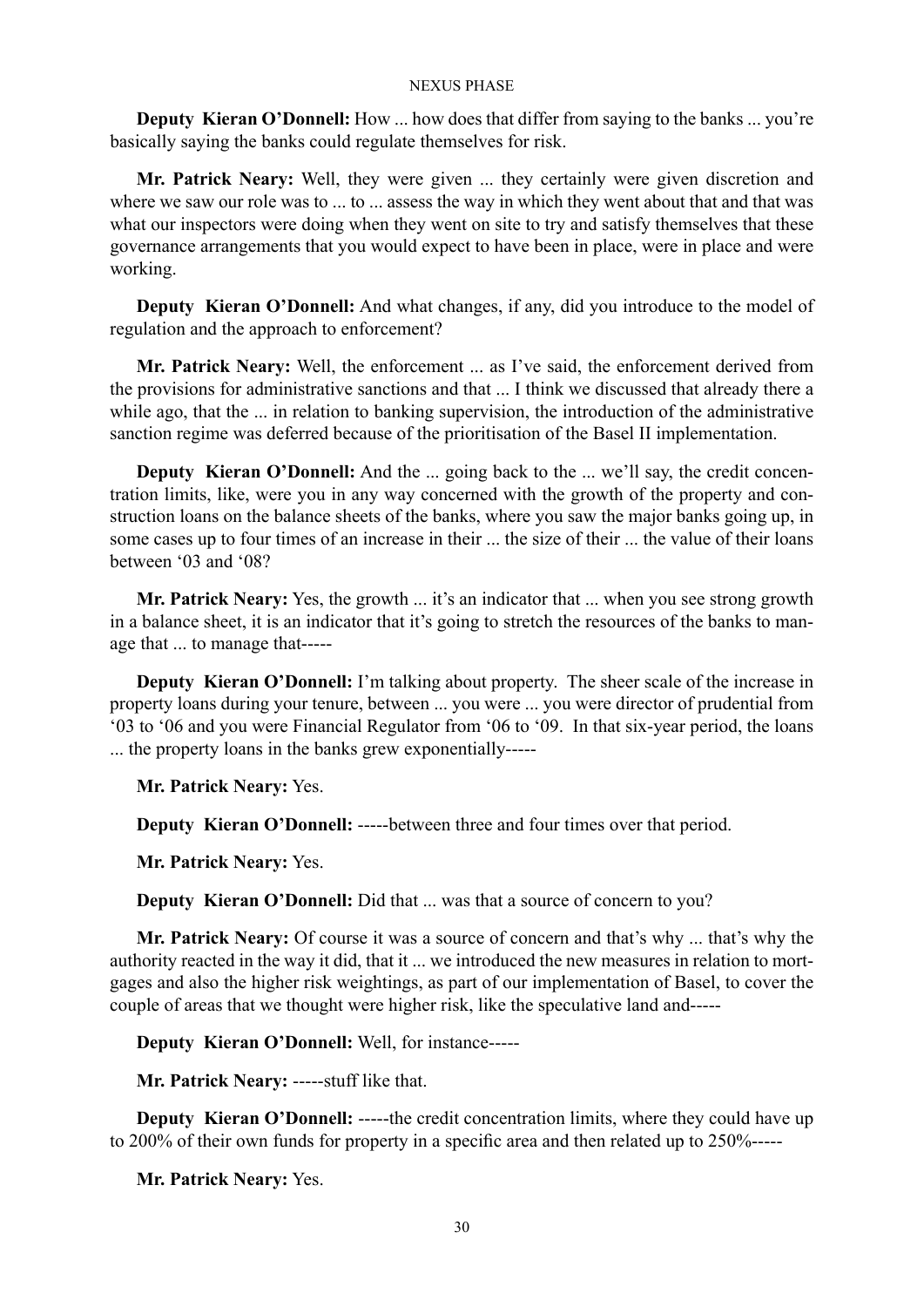**Deputy Kieran O'Donnell:** -----the banks ... all the major banks consistently breached that over the years. Was there ... could you have imposed sanctions on the banks for breaching that?

**Mr. Patrick Neary:** I don't believe we could have imposed sanctions under the administrative sanctions regime but we certainly ... and we discussed this already this morning, I think we should have had a hard look-----

**Deputy Kieran O'Donnell:** No, no, I'm asking you a question. What could you have done? Surely you had something at your disposal. These limits were there and they were being consistently breached, in some cases, by the end of it, up to nearly 400%, rather than 250%. So, what tools ... sanctions did you have at your disposal in terms of breaches of these particular limits?

**Mr. Patrick Neary:** In relation specifically to the breaches of the limits, there was no legal or supervisory remedy that we could take for that thing specifically because the concentration limit was a guideline only and, therefore, it wasn't codified, it wasn't a legal requirement and it wasn't something that was covered by the administrative sanctions regime. So, the answer to that specific question, in a very, very ... to a ... in that very prescribed was, is no, there was nothing that we could actually do about that.

**Deputy Kieran O'Donnell:** At all?

**Mr. Patrick Neary:** At all. Now-----

**Deputy Kieran O'Donnell:** So ... so the banks were effectively ... it was the wild west. The banks could effectively breach the limits without fear of any consequence from the regulator.

**Mr. Patrick Neary:** The sectoral concentration-----

**Deputy Kieran O'Donnell:** Yes.

**Mr. Patrick Neary:** -----limit that we're talking about-----

**Deputy Kieran O'Donnell:** Yes.

**Mr. Patrick Neary:** -----yes.

**Deputy Kieran O'Donnell:** So, therefore, what controls were in place to stop the banks from growing their property portfolio concentration? I mean, this is what ... this is what caused the crash.

**Mr. Patrick Neary:** The ... the concentration on property was if ... or the exposures were ... there was a parallel system. First of all, there was the large exposure directive, which limited the size of individual loan exposures and the totality of those large exposures was limited in terms of capital. There was no breach of that. The other guideline ... it ... I mean, it was there but it was a guideline and there was no way of ensuring compliance but-----

**Deputy Kieran O'Donnell:** So, what could have been done at the time that you could have maybe gone to Government, or whatever, to ensure that you could have imposed sanctions to make sure these limits weren't breached?

**Mr. Patrick Neary:** I think we should ... we should have looked for an alternative approach. I think the sectoral concentration limit was allowed fall into abeyance too easily, and I accept that, and I regret that that-----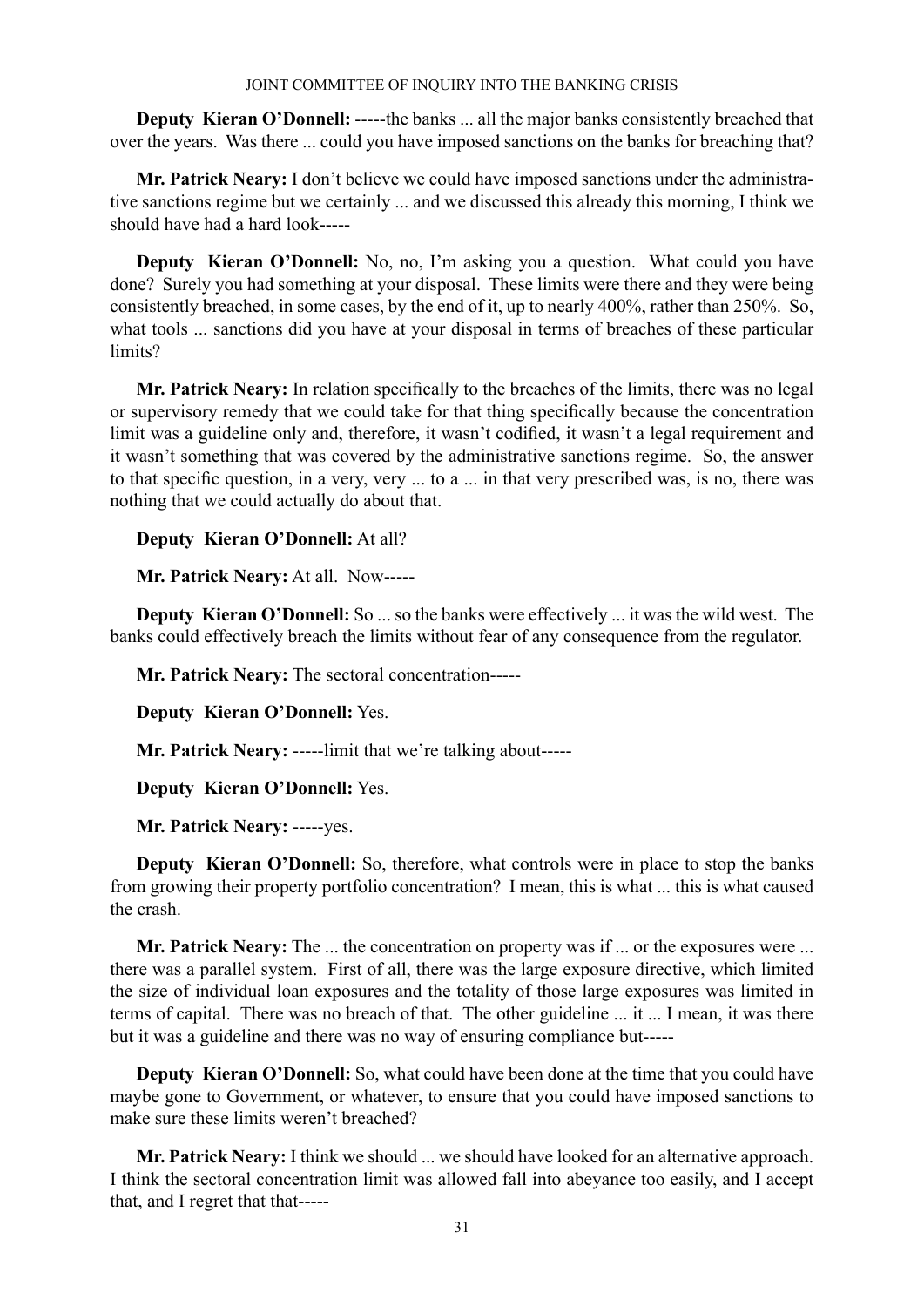**Deputy Kieran O'Donnell:** Do you bear responsibility for that?

**Mr. Patrick Neary:** Of course. I'm-----

**Deputy Kieran O'Donnell:** So, why did you allow-----

**Mr. Patrick Neary:** I mean, as the chief executive of------

**Deputy Kieran O'Donnell:** -----why did you allow it to-----

**Chairman:** Allow a time to answer-----

**Deputy Kieran O'Donnell:** Sorry.

**Chairman:** -----and then I'll bring you back in.

**Mr. Patrick Neary:** No, as the chief executive of the Financial Regulator, I mean, I have to accept responsibility for that and I'm not ... in no way would I seek to throw that elsewhere. And I regret that and I've said that already this morning ... that I regret that we did not have a hard look at that sectoral limit and see was there an alterative way of dealing with the risk. And it would have been done-----

**Deputy Kieran O'Donnell:** But, Mr. Neary, that's fine, apologising, that's great, right, but this was left run unchecked for six years. Maybe one year may be unfortunate, two years would be careless but three and four and five and six-----

**Chairman:** Thank you now, Deputy, and don't create a value judgment or I'll have to overrule you, please.

**Mr. Patrick Neary:** No, no-----

**Deputy Kieran O'Donnell:** I'm quoting from Oscar Wilde, Chairman.

**Chairman:** You are indeed and it is indeed. It is indeed, and very appropriate in the week that's in it and all the rest of it but please don't compromise your line of questioning.

**Mr. Patrick Neary:** No, that's ... no, I don't-----

**Deputy Kieran O'Donnell:** I've one final question, Chairman.

**Mr. Patrick Neary:** I don't agree with you, Deputy, in the sense that ... and I keep ... I have to come back to Basel and, you know, there was a mechanism in Basel to address the sectoral concentration limit, whereby a factor was added on to the calculation-----

**Deputy Kieran O'Donnell:** -----do that?

**Mr. Patrick Neary:** Well, we did do that, we did do that, but the trouble is, and we all know now, everywhere across the globe, that Basel just wasn't ... it wasn't a very good directive and it didn't give us any-----

**Chairman:** Final question, Deputy-----

**Deputy Kieran O'Donnell:** Final question. Can I-----

**Chairman:** -----then I'll move on.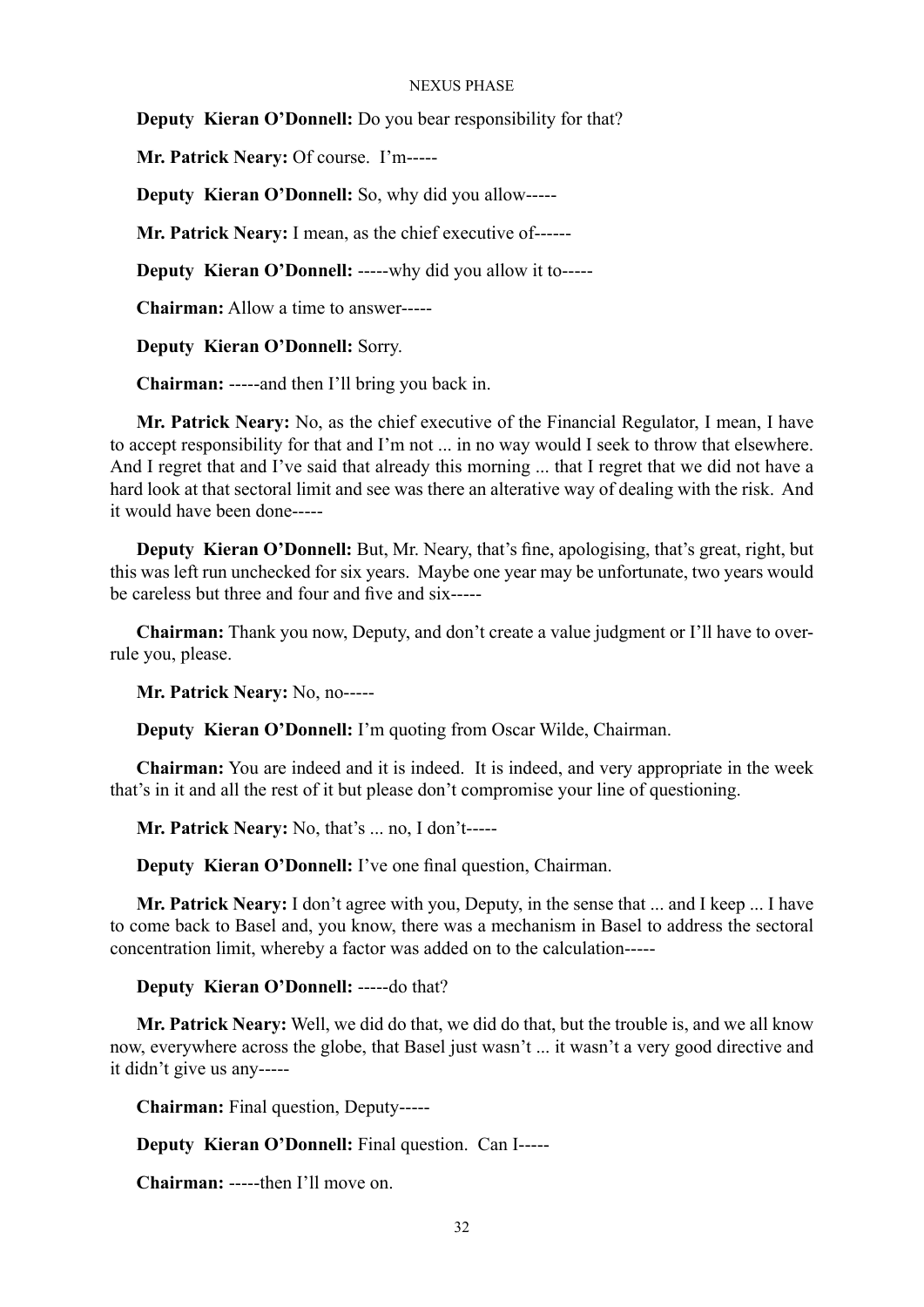**Deputy Kieran O'Donnell:** Vol. 2, PNE, page 115. One of the banks described you as a "hopeless regulator". How do you respond to that, Mr. Neary?

**Chairman:** I might add now that the ... that that comment was subsequently withdrawn and added to so ... and it was dealt with an earlier engagement, Deputy - I think actually with yourself - and I think I ... I'm not too sure, whoever it was, but I did get that re-clarified and maybe Mr. Neary is aware of the re-clarification that was put on that as well, I'm not too sure.

**Mr. Patrick Neary:** I'm not but I have no comment to make on it, Chairman.

**Chairman:** You've no comment to make on it.

**Mr. Patrick Neary:** No.

**Chairman:** Okay.

**Deputy Kieran O'Donnell:** And ... well then, finally, your period as regulator, how would you define it, Mr. Neary?

**Mr. Patrick Neary:** Well, it was a period where I bought into a system of regulation that didn't work. The system failed and I regret that.

**Chairman:** Thank you very much, Deputy. Could I just ask one question, following Deputy O'Donnell's line of questioning with you, Mr. Neary, and that is, if the banks had lent  $\epsilon$ 440 billion and the Irish economy was worth  $\epsilon$ 160 billion, how do you think the banks had enough capital to withstand the property downturn?

**Mr. Patrick Neary:** Well, the capital is a function ... is a function of the risk assets. It's a mathematical calculation and also it's a function of the impaired loans and if you track back from 2008 back to 2002, you will find that there was practically a zero level of impairment. Now, I mean, the regulatory approach that's used and that was used during that period, it's a point ... it's a point-in-time approach, compared to a ... compared to an approach which is far more intrusive and is trying to look at economic values in the portfolio and that. Ours is an accounting approach and, the reality of it is, it takes account of the capital and the impairments which adjusts capital.

**Chairman:** Mr. Neary, the banks were four times the size of the Irish economy. Did that not send off a flag to you, in your office, and others in the regulation office and in the Central Bank?

**Mr. Patrick Neary:** Well, I think, the final part of your question touches on the issue. Within the regulator's office, we were looking at the compliance with the capital and the other ratios that we talked about already. We're now moving into the area of systemic risk and financial stability. The size and the risks for the sector as a whole were the responsibility of the Central Bank. There is no doubt about that and they would accept the responsibility for that. But, the warnings that were coming from the Central Bank certainly did not create a concern that actions needed to be taken. They were benign and the conclusion was that we had a soft landing and so were the commentaries from all the other bodies, including the OECD and the IMF.

**Chairman:** But Mr. Neary, what we know from your testimony this morning is that the measures to introduce higher risk ratings for residential mortgages came very late in 2008 and on commercial property loans into 2007. I mean, we have testimony here that consistently, and I think Mary Burke gave it yesterday afternoon and others did, that by 2006, the game was over. It didn't matter how many staff that she had in her office and so forth. So, why were your office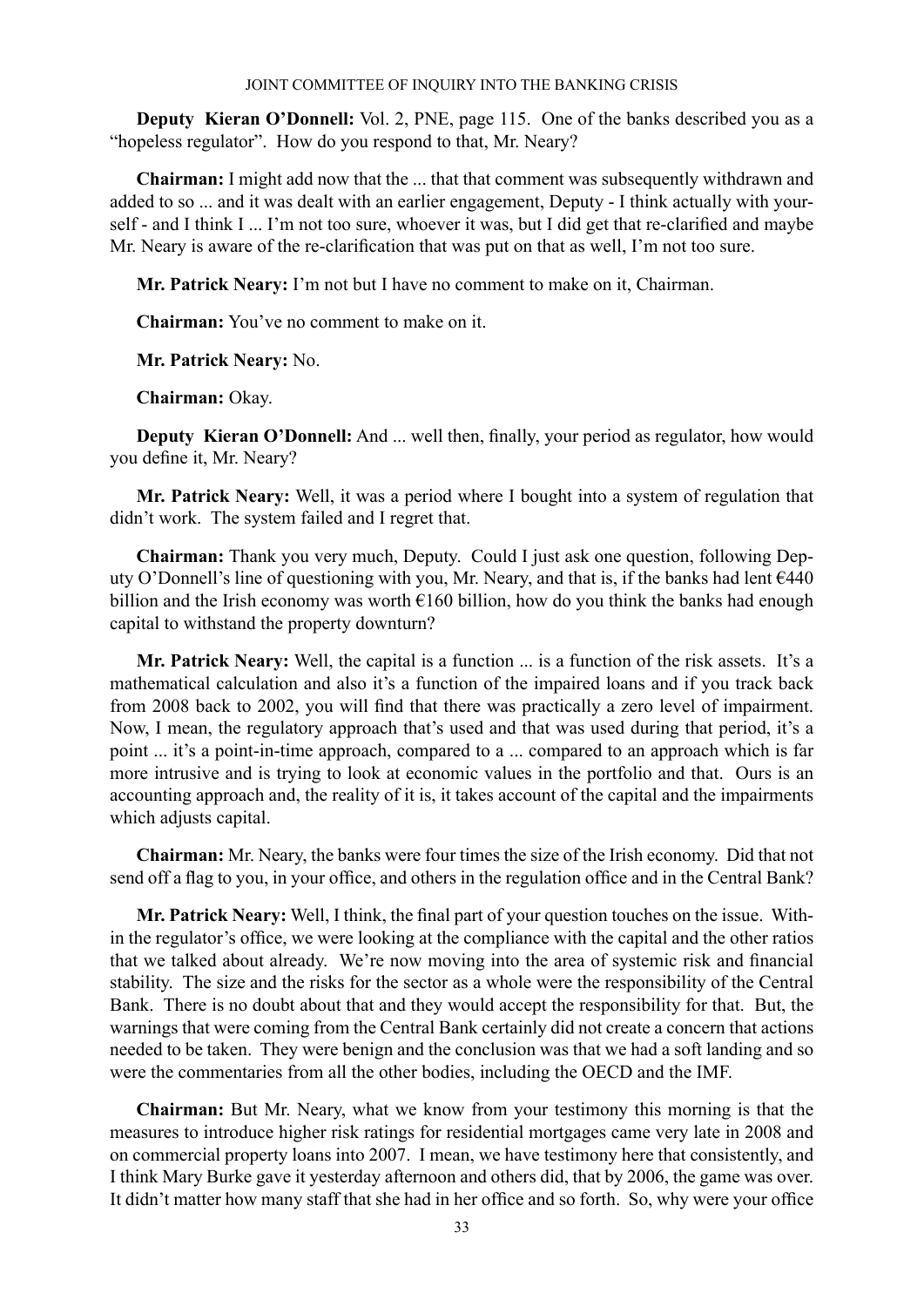so late in coming to the table when credit growth had soared in all the years since 2002, with a very short disruption in 2001 and 2002?

**Mr. Patrick Neary:** Well as, as I hoped I explained there earlier on, I suppose our focus was narrow. It was focused very much on the capital and focused very much on the ... on the level of impairments that were emerging. And we left the bigger picture to the Central Bank and it was within their analysis and their assessment which, I suppose, gave us comfort that we weren't in an extremely challenging position.

**Chairman:** During that time, Mr. Neary, were you masters of your own fate in making these decisions or were there external agencies saying to you, "The economy is booming, there's a lot of income coming in in these sectors, don't scare the horses or whatever"? Or were these decisions that you ... there were no decisions in regard to the matters I spoke about before 2006 and 2007. Were you in complete control at that time not to make those ... and not make those decisions at the same time?

**Mr. Patrick Neary:** In 2006 you're talking about?

**Chairman:** From 2001, 2002 onwards we saw this massive growth in lending-----

**Mr. Patrick Neary:** Yes, yes.

**Chairman:** -----resulting in four times the size of the Irish economy. There were interventions made in 2006 in the property sector and the commercial sector in 2007. So in the preceding years before that, action or inaction is a decision. So was it a decision not to actually engage during the pre-2006 period?

**Mr. Patrick Neary:** No, there was no decision taken at the authority-----

**Chairman:** So that's an action?

**Mr. Patrick Neary:** -----one way, one way or the other. Well, there was no proposal I suppose taken to the authority, Chairman, and I suppose no assessment that regulatory action was required because each individual bank was in compliance with their required ... with their mandated requirements.

**Chairman:** Deputy John Paul Phelan.

**Deputy John Paul Phelan:** Thank you, Chairman. Good morning Mr. Neary. I just wanted to ask you a couple of quick questions at the start. Was there any pressure brought to bear on you or on the regulator by the Department of Finance or the domestic standing group to maintain a more favourable view of Irish financial services and the banking sector in particular during your time in the regulator?

**Mr. Patrick Neary:** No I can't recall that, Deputy. Nothing springs to mind that would cause me to believe that that happened.

**Deputy John Paul Phelan:** And even in the context of the dual role of promotion of Ireland as destination for financial services or-----

**Mr. Patrick Neary:** No. No pressure. I wouldn't use the word "pressure". The Department of Finance never gave us any mandate or, you know, influenced their mandate in that. I think that was a voluntary thing in accordance with our, our legal mandate to ... in public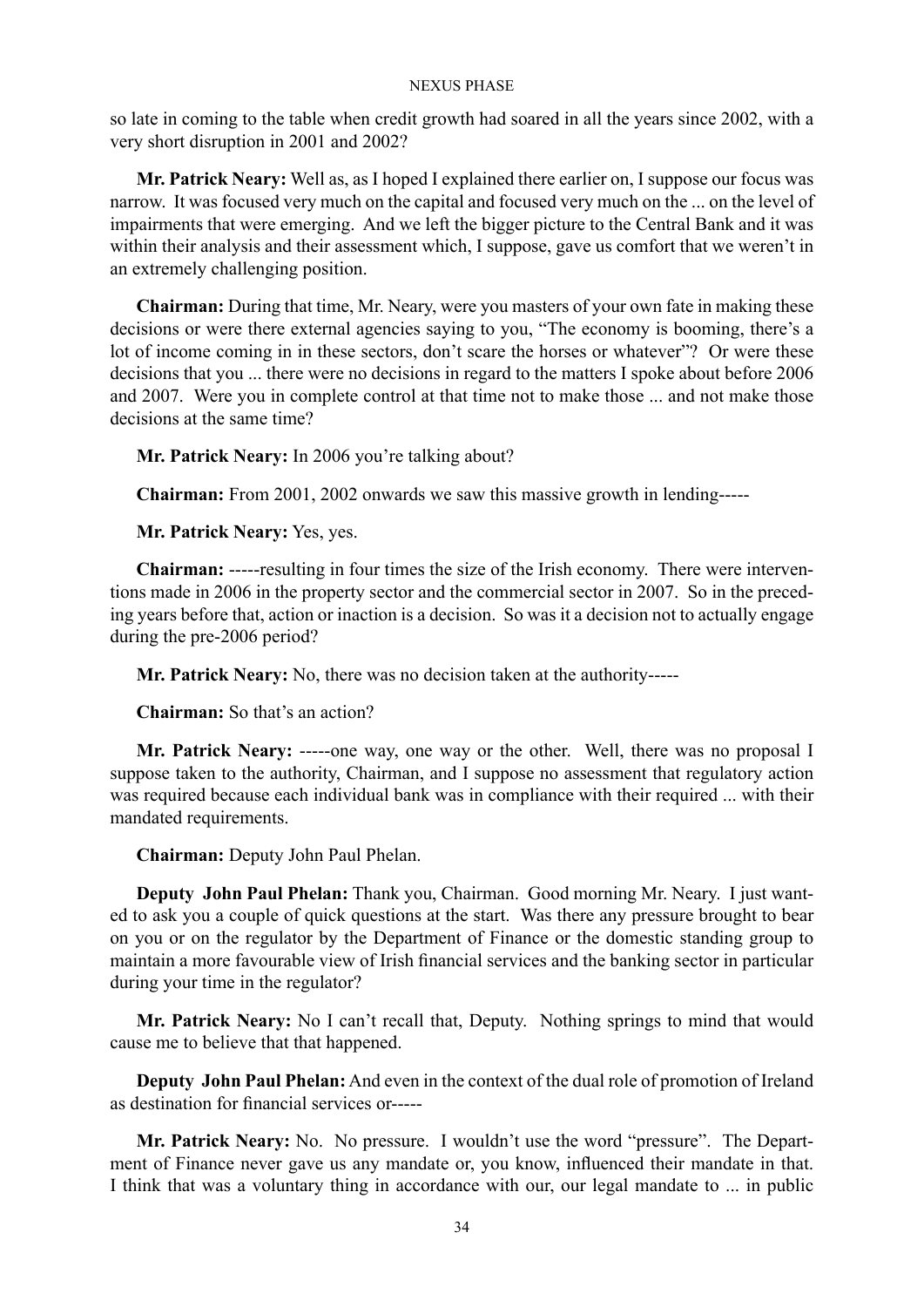engagements and that, to promote the attraction of Ireland as a location for financial services.

**Deputy John Paul Phelan:** Can I turn now to Vol. 2, page 27 of the core documents? And there's a heading there on page 27 at the bottom of the page called "Constructive Ambiguity". I'd like you to explain for the inquiry, what the term "constructive ambiguity" means ... meant, in relation to how it impacted on your role as Financial Regulator.

**Mr. Patrick Neary:** I think this, this is very much ... this constructive ... constructive ambiguity, I think, is a concept that's used very much by central banks and is traditionally associated with them. And is ... it's that ... you'd ... essentially, it means that you don't show your hand or declare your intentions, that you want to be seen to give every bit of help short of assistance, and maintain that kind of opaque position in relation to any actions you might take. That's my understanding of constructive ambiguity.

**Deputy John Paul Phelan:** Okay. Can you elaborate more on what you mean by opaque? Like-----

**Mr. Patrick Neary:** Well, by what I mean by opaque, I think Deputy, is that you literally don't show your hand. You don't kind of declare in advance what you might do or might not do in a particular set of circumstances.

**Deputy John Paul Phelan:** To the entities being regulated or to the-----

**Mr. Patrick Neary:** To the ... well, this is a-----

**Deputy John Paul Phelan:** -----public?

**Mr. Patrick Neary:** -----matter for central banks as to what action they might take, let's say, when the bank came under pressure. That they might, they might assume for example, that liquidity assistance might be available from a central bank and constructive ambiguity, I think that, that concept allowed the Central Bank to keep all those options at the table, on the table, without committing to any of them. That would be my interpretation of it.

**Deputy John Paul Phelan:** I want to put to you a number of quotes from evidence yesterday received from Mr. Horan, who is a former prudential director and head of banking supervision. I want to quote him directly, where he said that he had, "continually pushed the boundaries seeking to make the regulations of banks more intrusive and assertive". Is that how you recall his time in that particular role in the regulator?

**Mr. Patrick Neary:** Well, certainly I would give Mr. Horan a lot of credit for the ... some of the initiatives that ended up being taken by the authority. So-----

**Deputy John Paul Phelan:** Yes, he furthermore went on later in his evidence to state, "the end of 2004, I would have been arguing for the establishment of specialist units to pursue administrative sanctions". Do you recall that? And why, if so, did it not happen?

**Mr. Patrick Neary:** I don't recall that. And I think on that matter, that was the administrative sanctions, and I wasn't the chief executive at that time. I was the prudential director. The administrative sanctions were handled by a unit which reported into the chief executive at that time. Now its ... its quite likely, if Mr. Horan said so, that he made representations through that department into the CEO. But I can't recall that.

**Deputy John Paul Phelan:** Okay. Further in his evidence, he stated and I quote, "[...] my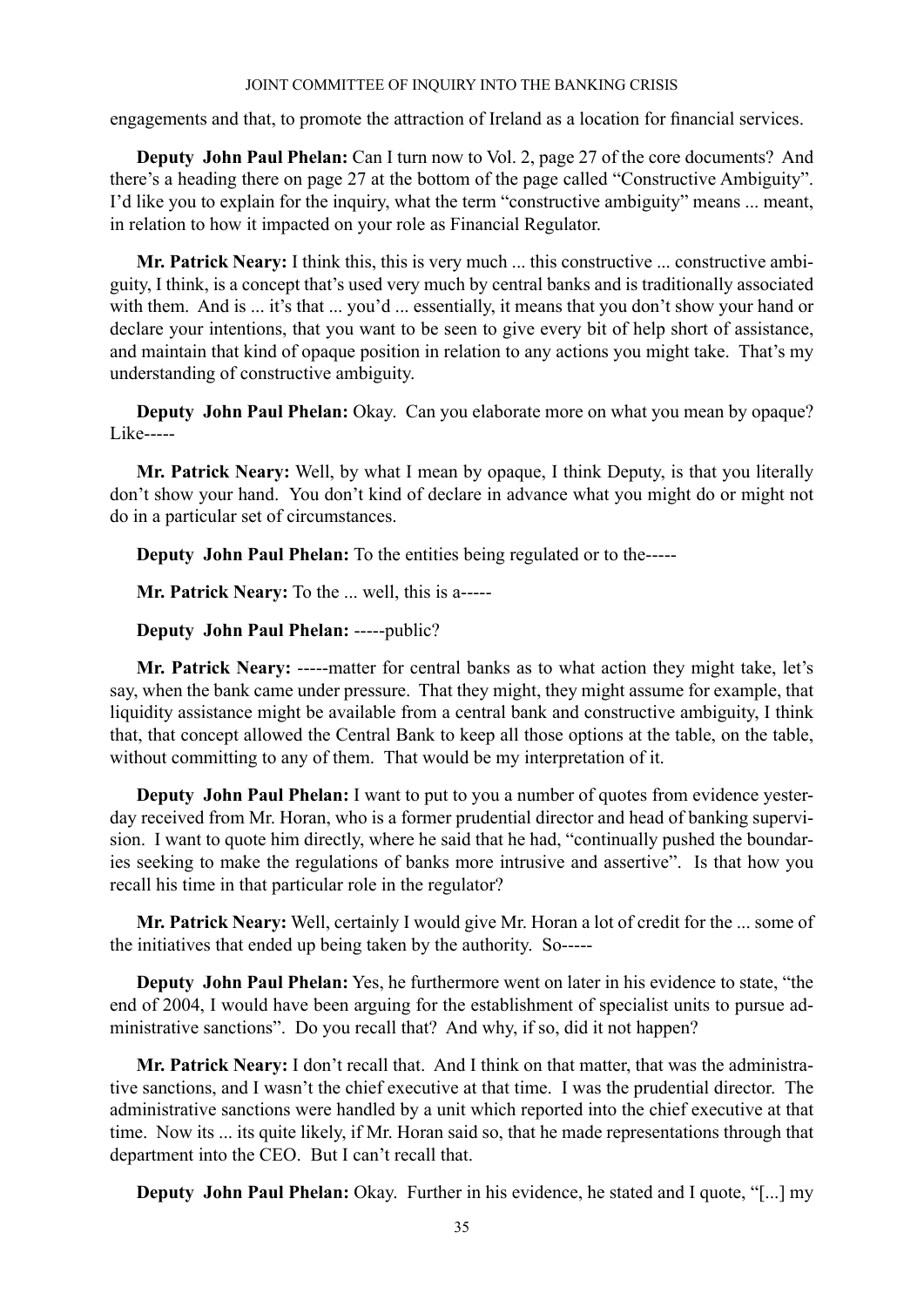first week as prudential director, I presented proposals to the authority for capital measures to address high loan-to-value lending ... mortgage lending". Do you remember that?

**Mr. Patrick Neary:** In August ... towards the end of August 2005, yes 2005, Mr. Horan presented a proposal to me where he wanted to introduce higher capital requirements for highervalue mortgages. That is true. And I accepted his arguments and I took them forward to the then chief executive and discussed with him and I proposed that perhaps we should take a paper to the authority to give effect to Mr. Horan's proposal.

**Deputy John Paul Phelan:** He then went on to say that in May 2005, he proposed to the authority a corporate governance regime for banks and buildings societies. Do you recall that?

**Mr. Patrick Neary:** I don't recall that.

**Deputy John Paul Phelan:** He said it was not accepted, and I'm going to quote him again, Chairman, directly, because, "the view was that the markets ... the institutions were overburdened with regulatory burden at [this] stage".

**Mr. Patrick Neary:** I don't recall that Deputy. Definitely not. I have no recollection of that happening and that's surprising because I thought I would recall it. But no, I've no recollection of that.

**Deputy John Paul Phelan:** Okay, I want to turn than to the evidence that was given by, and it was referenced by Deputy McGrath earlier, Mary Burke yesterday, where she said the following quote:

I think people felt undermined by the fact that you would see [a chief executive officer] of a bank in at reception. It was a bank you supervised and you would come to me and say "Do you know why they're in?" and I would go "No, I have no idea." I think that did undermine people.

**Mr. Patrick Neary:** Well-----

**Deputy John Paul Phelan:** Do you have any answer to that?

**Mr. Patrick Neary:** Well, its a pity that that perception ... that was formed. Just because somebody was in the reception from, a chief executive, doesn't necessarily mean that he was coming in to meet me or Mr. Horan or ... it could be quite, quite-----

**Deputy John Paul Phelan:** The clear implication from her evidence yesterday was that they were meeting people above her in the regulator.

**Mr. Patrick Neary:** Okay.

**Deputy John Paul Phelan:** And she was the head of banking-----

**Mr. Patrick Neary:** Yes, sure.

**Deputy John Paul Phelan:** ------that particular section and that she didn't know why they were there.

**Mr. Patrick Neary:** Well that's-----

**Deputy John Paul Phelan:** And she felt undermined.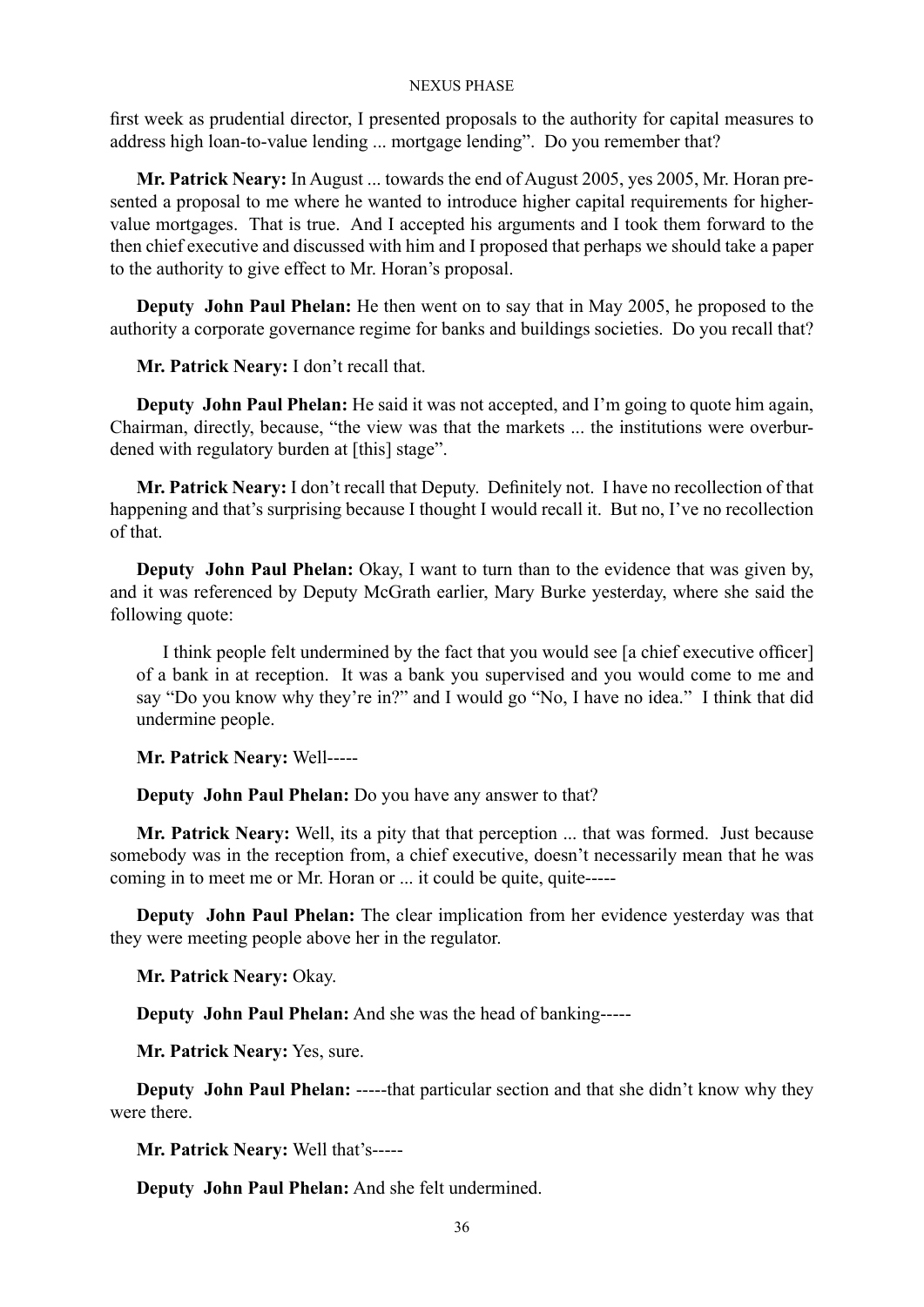**Mr. Patrick Neary:** Yes and that's-----

**Deputy John Paul Phelan:** There's questions by Deputy Higgins-----

**Chairman:** The question is made Deputy. Mr. Neary?

**Mr. Patrick Neary:** Sorry Chair?

**Chairman:** No, I'm saying the question is made. You can respond please.

**Mr. Patrick Neary:** Okay. No, as I say, I regret that Mrs. Burke has that impression. I certainly can see how in the weeks and that ... as the crisis started to unfold and a lot of meetings were organised, mainly by the Governor, in relation to liquidity and ELA and things like that, and discussions with the banks, that at short notice, I could be asked to join those meetings and, literally, I ... because of that, wouldn't necessarily involve people from banking supervision. But other than that, I cannot think of any occasions where that would have happened. Now, there wouldn't have been that many meetings, I mean, where that could arise. But all I can say is, you know, I regret that that perception persisted in the organisation.

**Deputy John Paul Phelan:** Okay. Can I ask then, in reference to your ... your evidence earlier today where you spoke at length about the principles-led approach that existed in regulation at the time. And this morning, you said:

 Trust and reliance was placed on the bank boards; banks should have known. We believed that they were best placed to judge risk. There was trust put in the banks to run their affairs prudently.

If that was the case in terms of prudential matters rather than consumer matters, what was your job as regulator?

**Mr. Patrick Neary:** Well, our job as regulator was to set the ... the ... the capital ratios, the liquidity ratios, and to monitor those, to monitor the activities of the banks, which we tried to do on a principles-led basis where our focus was on compliance with process and compliance with internal policies, and in that sense, if you like, in co-operation with their internal resources to ensure as best we could that the banks were managed properly.

**Deputy John Paul Phelan:** You viewed your role as one of co-operation with the banks rather than regulating?

**Mr. Patrick Neary:** Well, you see, essentially ... yes, essentially, that's what that model of principles-led regulation left us with, that it had to be done in co-operation with the control elements in the banks who, you know, I ... I think the ... the argument would have been made that they were best placed to assess the risks and run their business in according ... in accordance with the risks.

**Deputy John Paul Phelan:** The perception of many people, though, would be that it was the regulator's job to regulate, not to place this amount of trust in the boards of banks.

**Mr. Patrick Neary:** Yes, the supervision of the activities of the banks was within that framework that I've just described, whereby there were certain legal requirements set out but the rest of the framework was an overview of the operation of controls and processes within the banks to manage risks.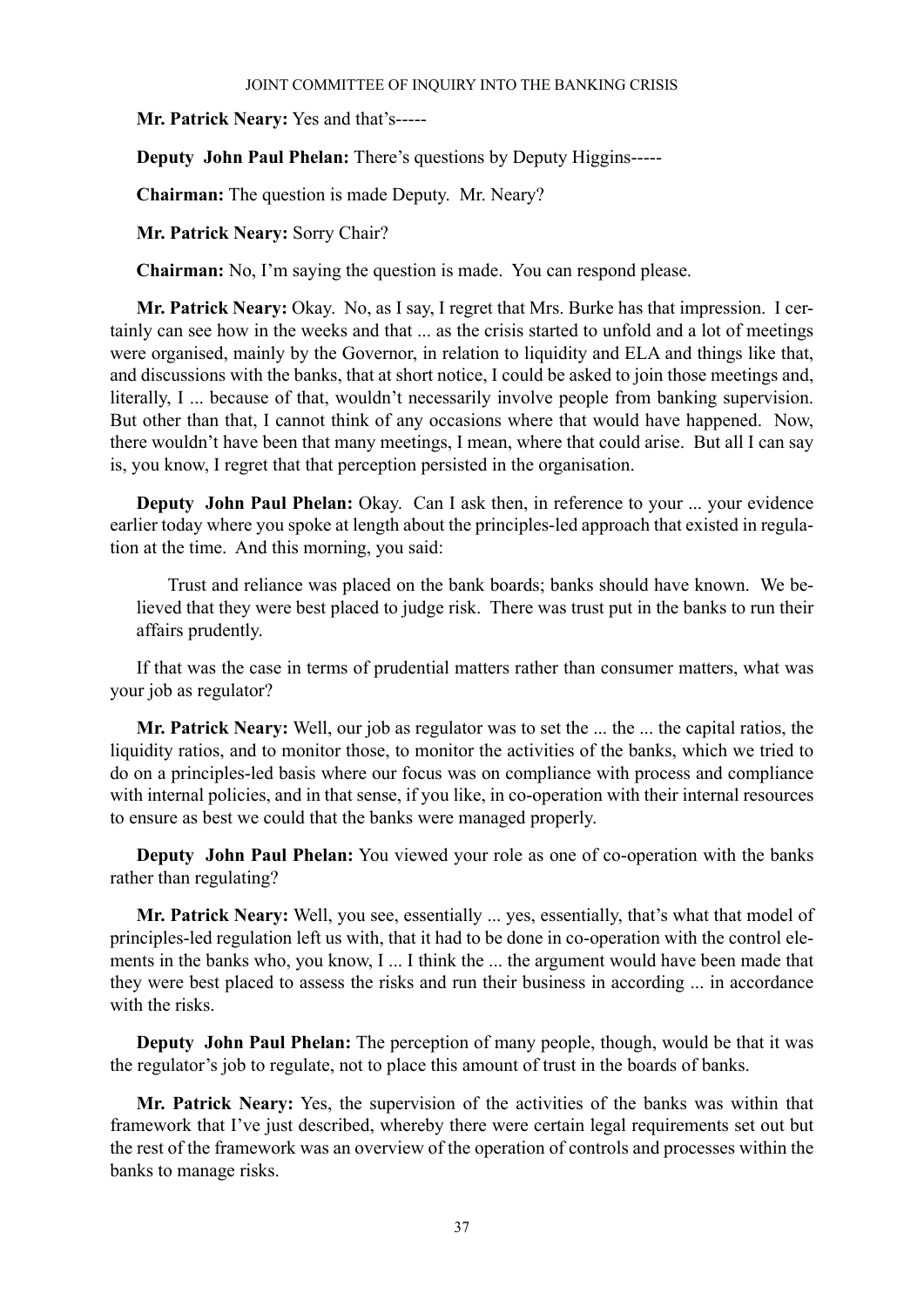**Deputy John Paul Phelan:** I have a brief final question. You said in relation to sectoral concentrations that it was a guideline - it was a useful one. That was your ... a direct quote from this morning. And then you furthermore went on later to say that it was allowed to fall into abeyance. We've had evidence from several banks, including Mr. McCarthy, the former chief executive of Ulster Bank, to say that these guidelines were honoured more in the breach than in the observance. Do you have an appreciation of the absolute anger that exists among the general public in terms of the  $\epsilon$ 64 billion that was pumped into financial institutions, in terms of retired people whose pensions have been wiped out because share prices have plummeted-----

**Chairman:** This is your final question now, Deputy, not a speech.

**Deputy John Paul Phelan:** -----and the fact ... no, no, I'm just making the point that this guideline, which you state was useful, appears in the evidence that we've heard not to have had any use for the general public and for the shareholder in ... as well.

**Mr. Patrick Neary:** Let me respond to that, Deputy, and I ... I ... I mean, the point of your question is do I regret that, and I do. But now ... just ... I think it's important just to get a bit of balance into my response. I mean, there are two ... there are two cohorts of people involved here. There are the depositors in the banks and there are the shareholders in the banks. The shareholders, regrettably, they lost money. They owned the banks. It was their boards, their directors, that let them down. Their ... their ... the boards of the banks had the primary obligation to the shareholders in the banks. The primary obligation of the regulator was to the depositors of the banks, and thanks to the Government guarantee, the depositors' interests were saved. And I accept that our regulation of the banks did not prevent that happening.

**Deputy John Paul Phelan:** How was that guideline ... I just want to push that point.

**Chairman:** Last question now, Deputy.

**Deputy John Paul Phelan:** How was that guideline that you said was a useful one ... we've only had evidence that there was letters written by the regulator, and we've had evidence that the guideline was breached. Who was it useful for? That's the point.

**Mr. Patrick Neary:** Yes. I suppose, to elaborate on that, it was a guideline that, had we found a way to make it stick, would have been useful, but we didn't. We failed ... we failed to do that.

**Chairman:** Okay, I'll have to allow to respond, and you'll be back in again this afternoon, Deputy Phelan, because Mr. Neary is with us for the day. Our next questioner is Senator Sean Barrett. Senator, you've ten minutes.

**Senator Sean D. Barrett:** Thank you very much, Chairman, and welcome, Mr. Neary. The CAMEL that you described in your introduction, is that dispensed with now or is it still in operation, the CAMEL model of bank regulation?

**Mr. Patrick Neary:** I would ... I think that it would still be a core methodology because capital would be still at the centre of banking supervision. I think asset quality and earnings, liquidity, all of those factors would still remain at the centre of banking supervision, but I think the approach now is a far more rigorous and far more intrusive approach.

**Senator Sean D. Barrett:** Well, in that sense, would we replace the CAMEL by an Irish wolfhound who would look at things like loans-to-deposit, sectoral concentration, loan-to-val-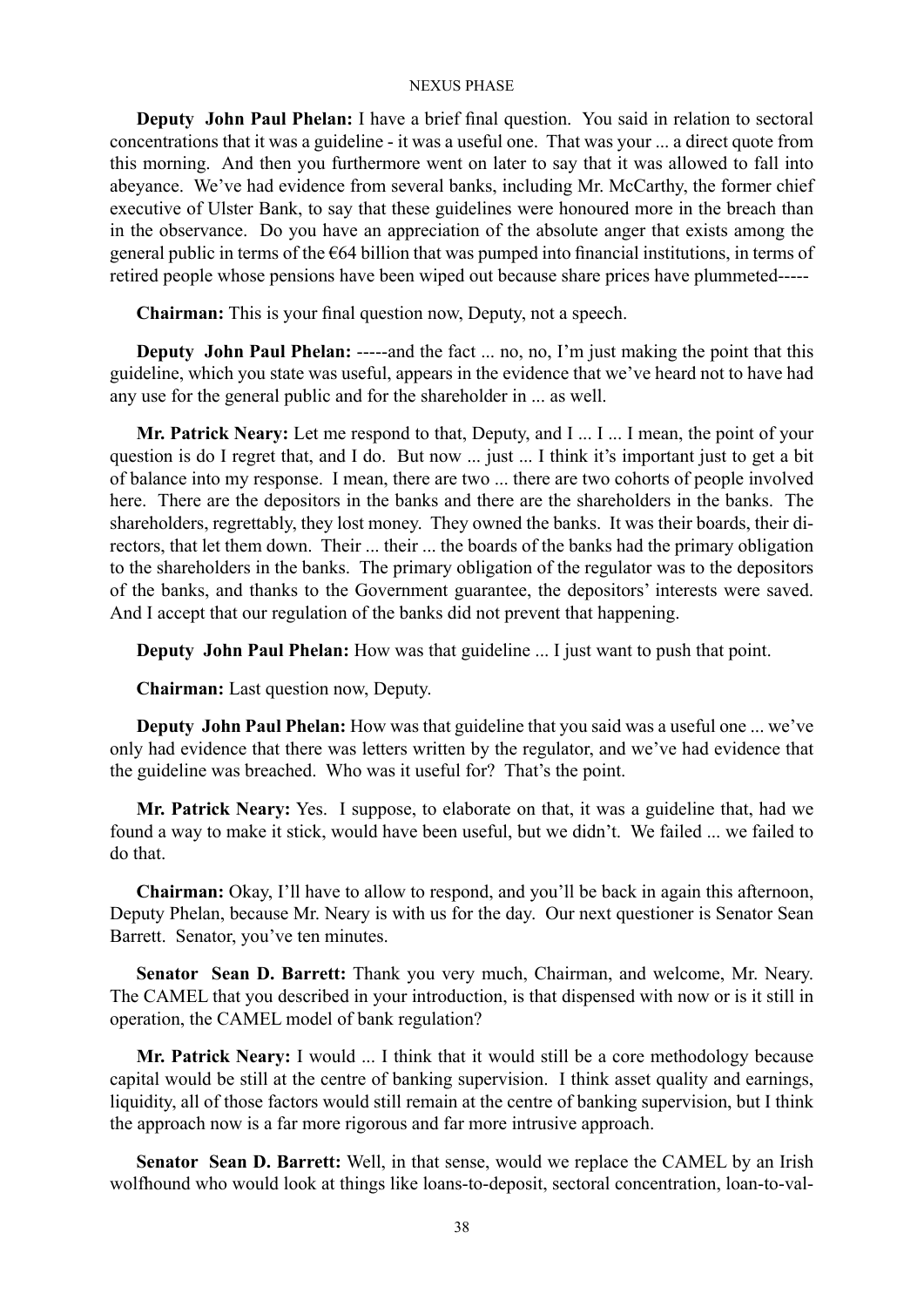ue, and that principles-based regulation without a statutory basis and without sanctions does not work, and that this wolfhound would bark and bite as distinct from the five-level CAMEL, which has got us into this situation?

**Mr. Patrick Neary:** There is no doubt about it, Senator, and I couldn't disagree but that the principles-led system of regulation was flawed and it did not ... it did not ... it did not function well.

**Senator Sean D. Barrett:** You told my colleague, Senator D'Arcy, that it wasn't your job to tell a bank how to run itself. Could I put it to you that, because of the guarantee and the lender of last resort, it was your job, and that's the difference between banks and bicycle shops and dry cleaners?

**Chairman:** Maybe you need to rephrase that analogy there so Mr. Neary can come back to it. I'll allow a bit of time for that actually.

**Senator Sean D. Barrett:** Yes, thank you, Chairman. We don't have to bail out bicycle shops or dry cleaners; we do have to bail out banks, therefore, you should have said in response to Senator D'Arcy's question, you know, "You keep lending that much to property and you'll be calling upon me and my colleagues and the legislators in Leinster House for €64 billion."

**Mr. Patrick Neary:** Yes, again, Senator, I think there ... we have two elements here to deal with. We have, first of all, the individual institutions and the focus on the key indicators of those, which over the years did not suggest that there was any major fault lines appearing in the loan portfolios. There was no impairments or ... materialising. That's on the one hand, at the micro-level. I think then we step across into the wider context, the level at ... at system level, and that is where I think our colleagues in the Central Bank have to come into the equation. And, like I've already said, I think their analysis and assessment of the situation was overly benign.

**Senator Sean D. Barrett:** In the operation of regulation ... Chairman, could we go to Vol. 1 and page 104? And that relates to 2004, Financial Regulator letter to a director of a large financial institution. And just reading from here, Chairman.

The letter refers to a meeting which took place in September 2003 and a follow up meeting in February 2004. A period of 9 months had elapsed between the two meetings, though the following serious concerns had been raised in the first letter:

[And the serious concerns were]

- the inadequacy of Internal Audit,
- a substantial increase in the commercial loan book
- lack of progress in the review of commercial loan files, [and]
- failure to segregate "front" and back office functions in Treasury.

 And then, "The letter does not indicate that any regulatory action had been taken as a result of the findings." So there's nine months between the two letters, and, presumably, an interval between the first letter and the ... the expression of the serious concerns, and nothing was happening. I have to put that proposition to you, Mr. Neary.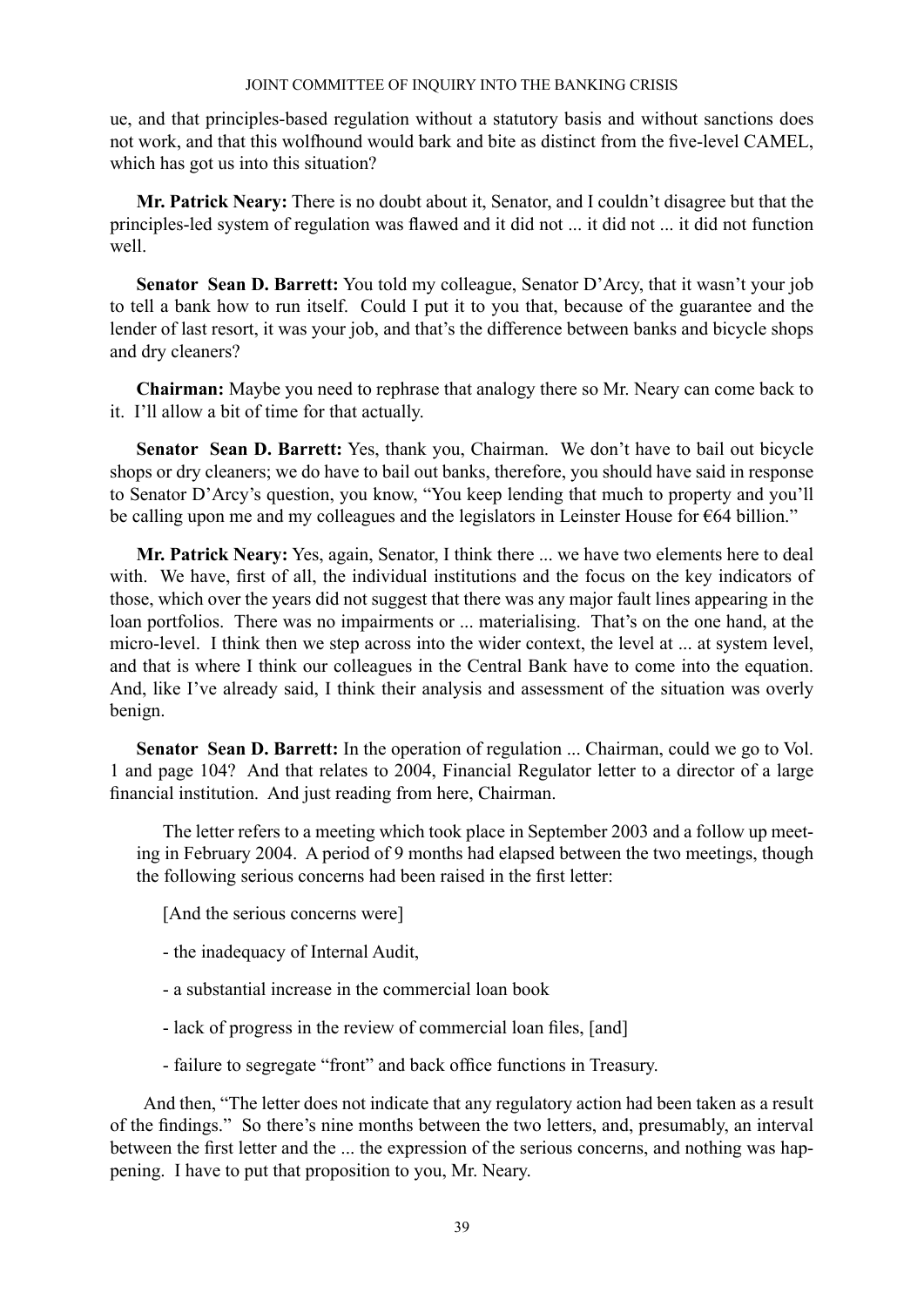**Mr. Patrick Neary:** Yes. Thank you, Senator. In the case of that particular ... particular bank, the bank supervision department, at the end of that, if you like, exchange that I have just described, imposed an increase in the solvency ratio requirement of that institution and also got a firm of ... leading firm of accountants to carry out assessment of the commercial lending business of that particular entity.

**Senator Sean D. Barrett:** And the whole process took a year or so, was it?

**Mr. Patrick Neary:** Well, regrettably, that seems to be the case that that's ... that's the length of time that it took of toing and froing and back and forth, but because of the unsatisfactory nature of the response, the decision was taken to impose the increased capital requirement on that entity.

**Senator Sean D. Barrett:** Could I refer you to page 67 in the same volume if I may? This was when your office pointed out to Bank of Ireland that they exceeded the 200% limit in real estate, their response was, ''Bank of Ireland remains comfortable with the exposure in this category.'' Is that an acceptable response to a regulator in the public interest? It tells somebody, "You're breaching our practices", and he says, "I'm comfortable."

**Mr. Patrick Neary:** I just want to try and find it-----

**Senator Sean D. Barrett:** It's page 67.

**Mr. Patrick Neary:** My pagination seems to be ... sorry, Senator, different to yours. Vol. 3?

**Senator Sean D. Barrett:** Vol. 3, 19 May and page 67.

**Mr. Patrick Neary:** Sorry, I beg your pardon, sorry Senator. Thank you.

**Senator Sean D. Barrett:** And the remark about being comfortable is in the last paragraph.

**Mr. Patrick Neary:** I don't see ...

**Senator Sean D. Barrett:** Page 68. Last paragraph. Very last paragraph. I'll just read it out for him.

**Mr. Patrick Neary:** Okay sorry, yes. I don't see the word "comfortable", I'm just-----

Senator Sean D. Barrett: It's the second line in the last paragraph, "Bank of Ireland remains comfortable with the exposure in this category."

**Chairman:** Previous page. Bottom paragraph.

**Mr. Patrick Neary:** Okay.

**Chairman:** There Senator Barrett, "Bank of Ireland remains comfortable-----

**Senator Sean D. Barrett:** Yes.

**Chairman:** Read it again.

**Senator Sean D. Barrett:** I will indeed, thank you, Chairman. "Bank of Ireland remains comfortable with the exposure in this category." And it's the second line going into the third line in the last paragraph on that page 67. It's a letter to Mrs. Burke from the Bank of Ireland.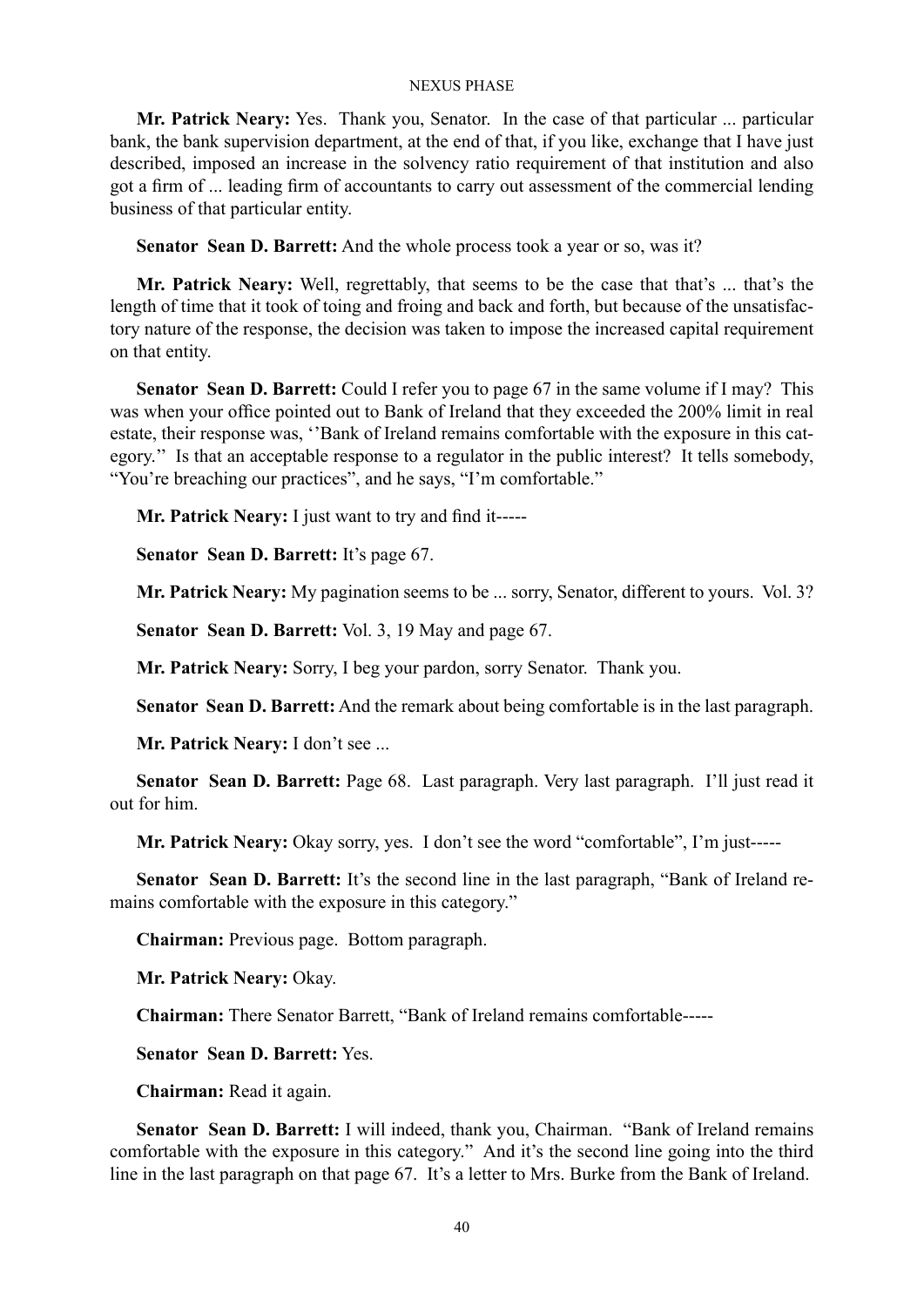**Mr. Patrick Neary:** Yes. And it was in relation to a letter that Mrs. Burke had sent out to the sectoral concentration framework that was coming under Basel. Now, they admitted that they have exceeded the limit and, I think they also touch on this question of the predominant risk factor. But yes they did say they were comfortable, and they weren't challenged on that by all accounts.

**Senator Sean D. Barrett:** But was it your job to challenge them? That's-----

**Mr. Patrick Neary:** Well ... I mean, it was the job of the regulator, certainly, the authority, the staff to challenge statements like that as to how they could take comfort from it and give us a similar assurance. I don't see that any further correspondence mentioned here, but maybe it was followed up. I don't know.

**Senator Sean D. Barrett:** But, you know, as of that time they were comfortable even though you told them to comply. Was it appropriate that the financial institutions in the domestic market were regulated the same as those in the IFSC? And could you tell us your experience in your regulation in the IFSC?

**Mr. Patrick Neary:** Well I think it was the position of the authority that no distinction should be made between the approach to banks operating domestically and those in the IFSC. Because they have concern that a lesser regime that might apply to the international banks might be seen as in some way promoting the kind of the tax advantages of establishing in the IFSC, and in some way a less demanding regime on them, for that reason.

**Senator Sean D. Barrett:** Well did that rebound on Ireland afterwards because I think there's stories that two German banks, Depfa and Sachsen Landesbank, lost more and cost the German economy more even than the  $664$  billion here. I think  $680$  billion between those two. Did you come across them in your auditing?

**Mr. Patrick Neary:** Yes, I was aware that, I certainly remember that Depfa Bank was certainly one that was on the list. But the supervisory requirements that would have applied to Depfa would have been exactly the same as the requirements that applied to the domestic banks. There was no reduction in the oversight of Depfa.

**Senator Sean D. Barrett:** But why were the results so horrible?

**Mr. Patrick Neary:** Well I don't, I'm not sure that I can actually get into discussing the details of Depfa; but I suppose it's ... I suppose it's public utterances, because I think it was a public company. It would be generally known that most of Depfa's exposure were sovereign debt exposures, requiring very little levels of capitalisation. And I think they fell victim to the emerging difficulties in the international funding markets.

**Senator Sean D. Barrett:** Thank you, Chairman, and just as a final one. Could I direct you to page 53 on Vol. 1, if I may?

**Mr. Patrick Neary:** I have two volume ones, sorry Senator.

**Senator Sean D. Barrett:** Now this one on Vol. 1 says, "Report of the Implementation Advisory Group on the establishment of a Single Regulatory Authority." And it's dated 24 June 1999.

**Chairman:** Can you get it on the screen there for Mr. Neary if you're-----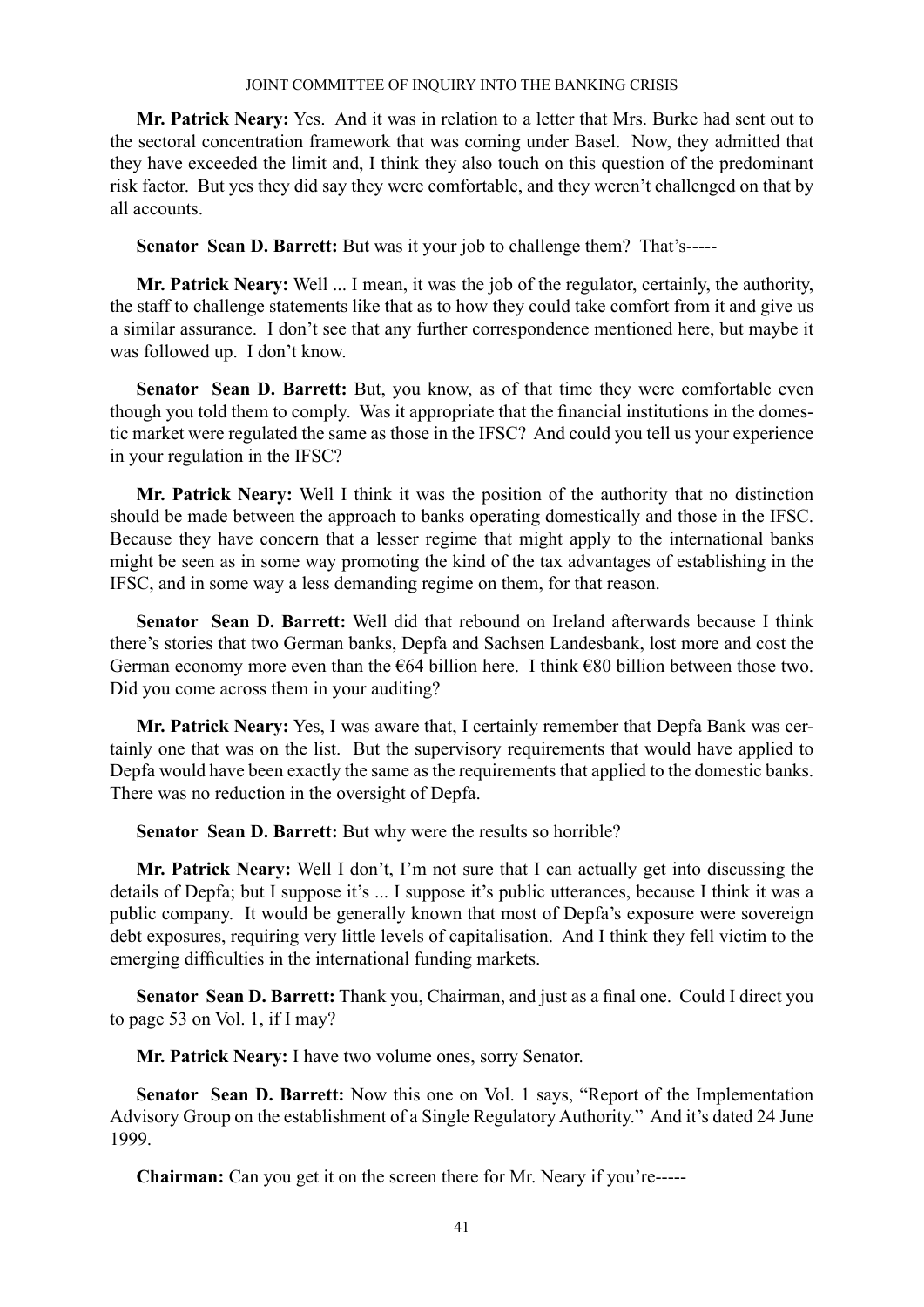**Mr. Patrick Neary:** I'm very slow, I'm not able to keep up with you with the-----

**Chairman:** Just take it from the screen, you don't need to be ... just take it from the screen.

**Mr. Patrick Neary:** Okay, yes.

**Senator Sean D. Barrett:** Now, what ... when it was proposed that regulations were to be done ... completely separately, it has, it's come up on the screen. Thank you, Chairman.

 When it was proposed that regulations should be done completely separately, it was very strongly resisted by the Central Bank who say in the last paragraph there, if we had it separate  $\overline{a}$ ... and you would be, if you like, as the first Financial Regulator, out on your own as a separate institution, that would lead, "to loss of regulatory expertise; difficulty in establishing an international reputation [...]; and duplication of supervisory effort.''

Isn't that exactly where we've ended up? That we didn't have the expertise, the international reputation was shredded and we're never sure what's the division of labour between you and the Central Bank under the, kind of, combined arrangements that resulted in the 2003 legislation.

**Chairman:** The context of that statement is 24 June 1999.

**Senator Sean D. Barrett:** It is indeed. This was not to have Mr. Neary completely separately from the Central bank, to include him in, and the case all these evils would result.

**Chairman:** The case is made let Mr. Neary proceed and then on to the next question

**Mr. Patrick Neary:** Which ... I suppose, if I understand you correctly, Senator, the question is did this structure that eventually emerged ... was that a factor in what happened? I don't think you can blame the structure for that, I think the approach that was adopted by the authority was inherited from the Central Bank which was a principles-led approach and continued in the same vein. And it's likely that if there was a separate agency that may have, that agency may have also done the same. I don't know that, I had no involvement whatsoever in any of these arguments and happened way before I was appointed any senior position in the regulator.

**Senator Sean D. Barrett:** Thank you, Mr. Neary, and thank you, Chairman, for your forbearance.

**Chairman:** Thank you. Senator Marc MacSharry. Senator?

**Senator Marc MacSharry:** Thank you very much, and thanks Mr. Neary. Can you tell me, as CEO who did you report to?

**Mr. Patrick Neary:** Well, my direct report was to the chairman of the authority. For the first few years while I was CEO that was Mr. Brian Patterson and subsequently Mr. Jim Farrell.

**Senator Marc MacSharry:** And was that an executive role or a non-executive role, the chairman?

**Mr. Patrick Neary:** That was a non-executive role although Mr. Patterson in the earlier years of the establishment of the regulatory authority, oversaw a lot of the bedding down of the authority and sort of the structured arrangements and the whole project. So while he wasn't an executive, he certainly was involved to a greater extent than say Mr. Farrell was later on.

**Senator Marc MacSharry:** Yesterday, Ms Burke mentioned that there was a kind of a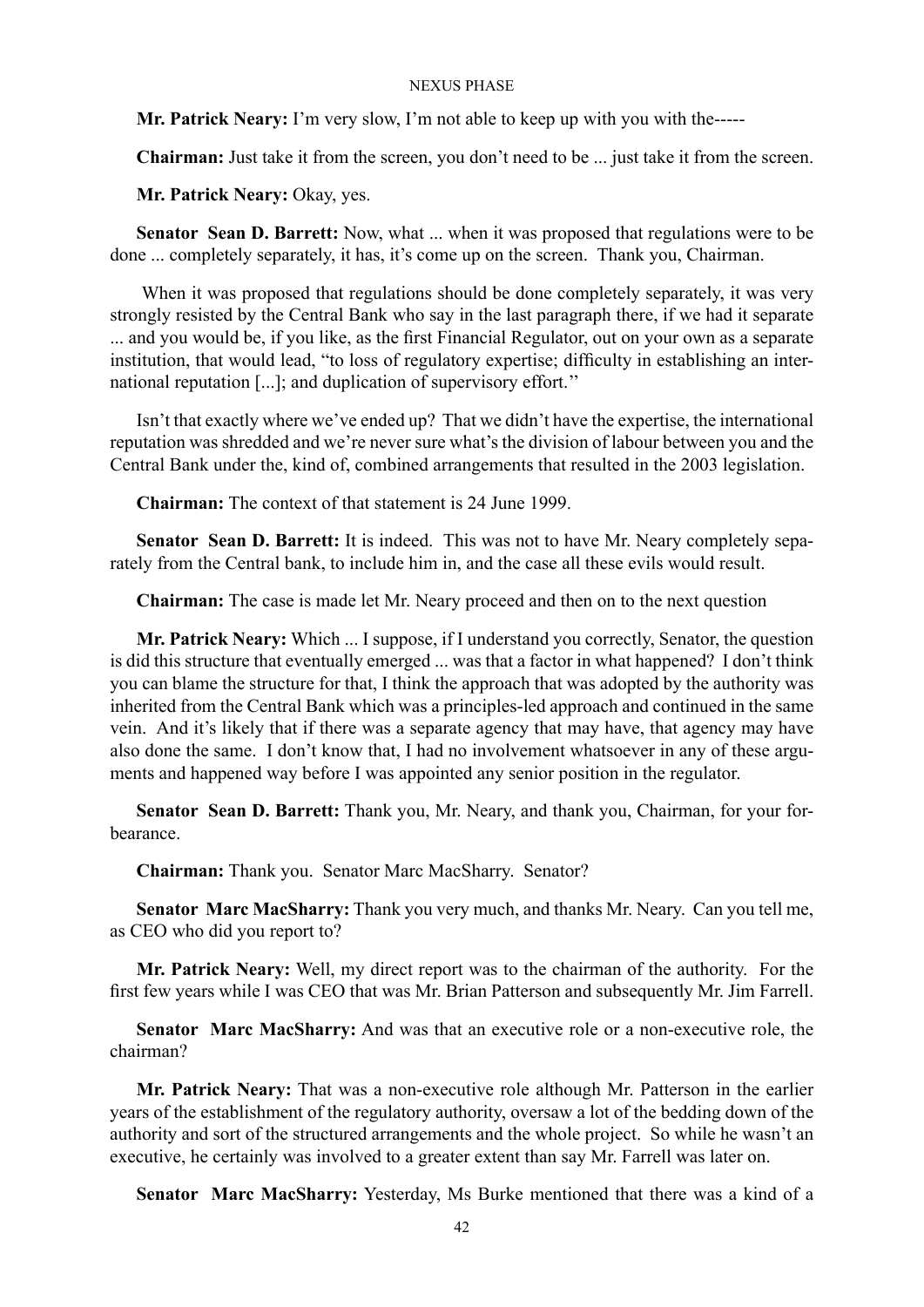clear instinct I think was the word she used among her colleagues that the senior official in the building was the Governor. Did you have any sense of responsibility to the Governor?

**Mr. Patrick Neary:** Well yes I suppose within the culture of the organisation the Governor would have been seen as, yes, he would have been seen as the patriarch of the organisation I think.

**Senator Marc MacSharry:** And as the patriarch, to use your word, of the organisation is that somebody that one would, for want of a better expression, genuflect to, or keep informed of all major developments?

**Mr. Patrick Neary:** Well, I think we would certainly keep the Governor informed of all major developments, yes.

**Senator Marc MacSharry:** And is it correct to say, we had some outline yesterday from Mr. Grimes of the Central Bank, that the board, or your authority, and the board of the Central Bank had dual membership to the tune of some six members that were the same. Is that correct?

**Mr. Patrick Neary:** That's right there were six members of the authority on the Central Bank board. That's right.

**Senator Marc MacSharry:** And earlier you were saying to, I think my colleague Deputy McGrath, that in the context of enforcement, that you monitored breaches, and if I'm quoting you correctly, of the codified arrangements on sectoral breaches but due to work pressures and other priorities such as Basel II, sanctions on prudential matters were less pressing. And that this style of regulation is what the authority adopted; so, you were saying that because of resources, that this limited the potential, perhaps, to enforce these matters. Who decided that, I mean, was there a proposal at the authority that, "Look, we're going to prioritise" or?

**Mr. Patrick Neary:** I think, well, specifically, to take up that point, when the administrative sanctions regime, which had gone to consultation, etc. was finalised and the final version was being brought to the authority, the issue was raised in relation to where, how we go about implementing this, and the issue was raised about the prioritisation of the resources in banking supervision which were very, very stretched, and we've talked about that already. And the authority, and I think it might be somewhere in the minutes of the authority, accepted that ... the code should, sorry, the sanctions should first of all focus on matters that were already in the code of conduct and directly on the protection of consumers-----

**Senator Marc MacSharry:** Consumer-related.

**Mr. Patrick Neary:** Absolutely, and that's to allow-----

**Senator Marc MacSharry:** So that's things like charging on credit cards and that type of thing.

**Mr. Patrick Neary:** All that, yes, and you know the way in which entities reacted and related to their customers and on the provision of services, on lending and credit cards and insurance and so on.

**Senator Marc MacSharry:** But sectoral breaches or unusual transactions, interbanks or anything like that, that wasn't of concern?

**Mr. Patrick Neary:** Well, of course it was of concern and, I mean, it was deferred, it wasn't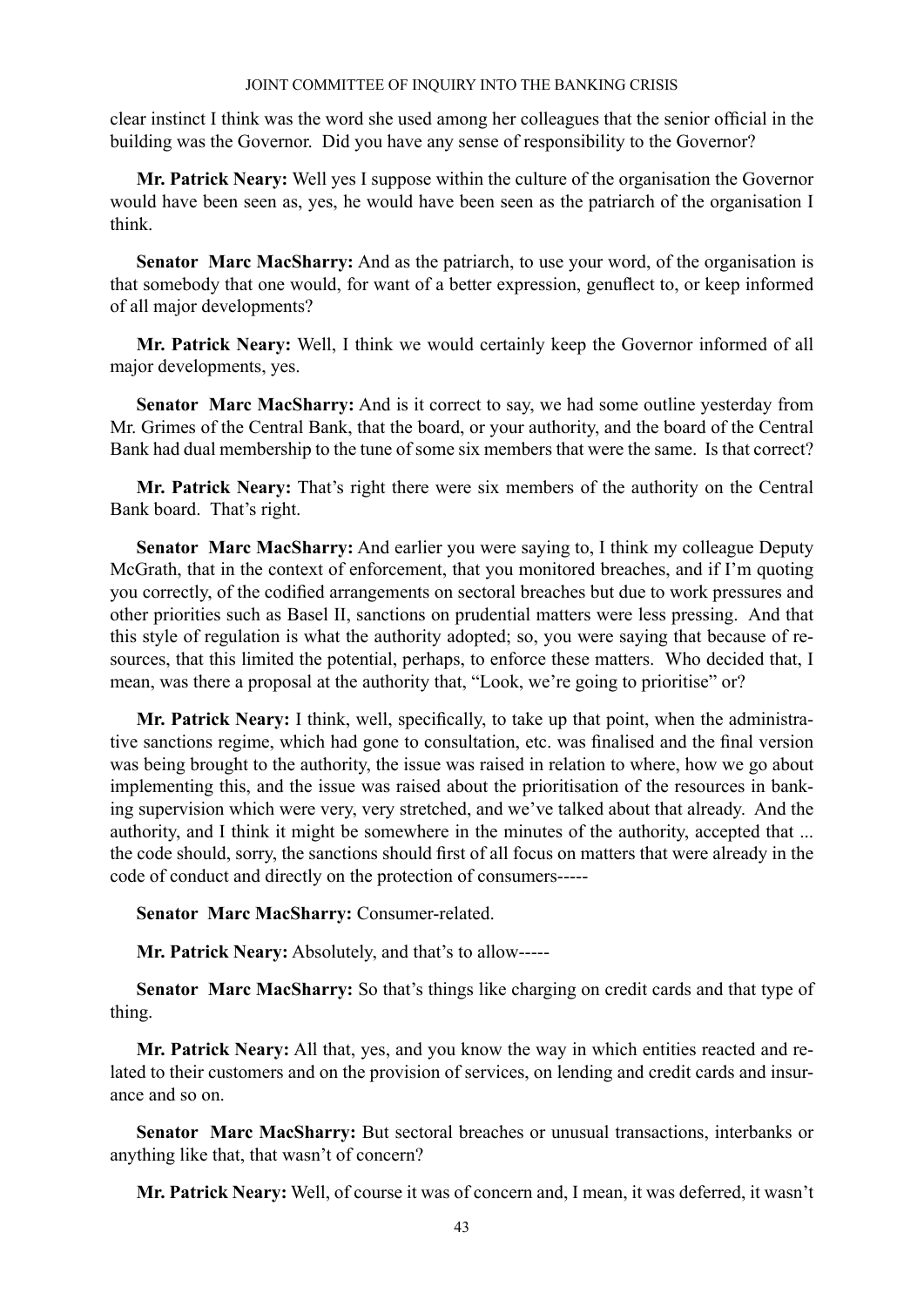just dismissed, it was ... the assumption was that, when the priorities that resources were directed to would have been addressed, that this matter would be revisited. That would have been my understanding of the situation-----

**Senator Marc MacSharry:** So there was, for want of a better expression, a to-do tray for, on the never-never, that at some stage in the future if resources were available, we might look at enforcing-----

**Mr. Patrick Neary:** No, the authority would be more demanding than that in relation to those matters, it would be something that would have been, you know, included in the strategy. It would not have been delivered and it would certainly be carried over for review again. So it-----

**Senator Marc MacSharry:** In that period then, 2003 to 2008, was there never ever any enforcement for regulatory reasons?

**Mr. Patrick Neary:** Because we didn't, we didn't have the administrative sanctions. I think they were introduced in the back half of 2005, they didn't-----

**Senator Marc MacSharry:** Before 2005, you could do what you like, was that the case?

**Mr. Patrick Neary:** Well, on the prudential side, you know, it was, it was essentially, nothing changed from 2005 into 2006 on the prudential side because the administrative sanctions didn't actually come into effect on the prudential side.

**Senator Marc MacSharry:** Right, so up to 2005, there were no sanctions available to you to check an institution who had breached, from a regulatory perspective, on the prudential side?

**Mr. Patrick Neary:** Under the administrative sanctions, that's right, yes.

**Senator Marc MacSharry:** Okay, so in post-2005 we had rules, and we had the game, but we had no referee.

**Mr. Patrick Neary:** No, you see, this was, this was one of the issues, that one of the things that had to be done as part of that job was to define the rules, because the administrative sanctions process was very detailed and had to comply with ... you know, best practice, best legal practice, so there was a concept known as the "prescribed contravention", I think that's the phrase, it's stuck in the back of my head and I think it's right. So that had to be, that had to be, first of all you had to define the behaviour, and then you had to see was that a prescribed contravention of that behaviour, whatever happened, and then you had to decide was there enough evidence to commence an inquiry, and then you had to have separate people doing the inquiry. It was very convoluted and a very, very complicated process.

**Senator Marc MacSharry:** Is it true to say or not, that because of the complexity of enforcement, you chose not to?

**Mr. Patrick Neary:** No, I ... I wouldn't think that's true at all, Senator. It was a resource matter, the complication we had to live with because the similar complications that, in fairness, would have arisen on the other side of the house, if I want to call the consumer side the other side of the house, for the purposes of this discussion, it would have arisen there as well. But they had a more straightforward, if you like, codified regime of requirements where it had to be constructed in the prudential side.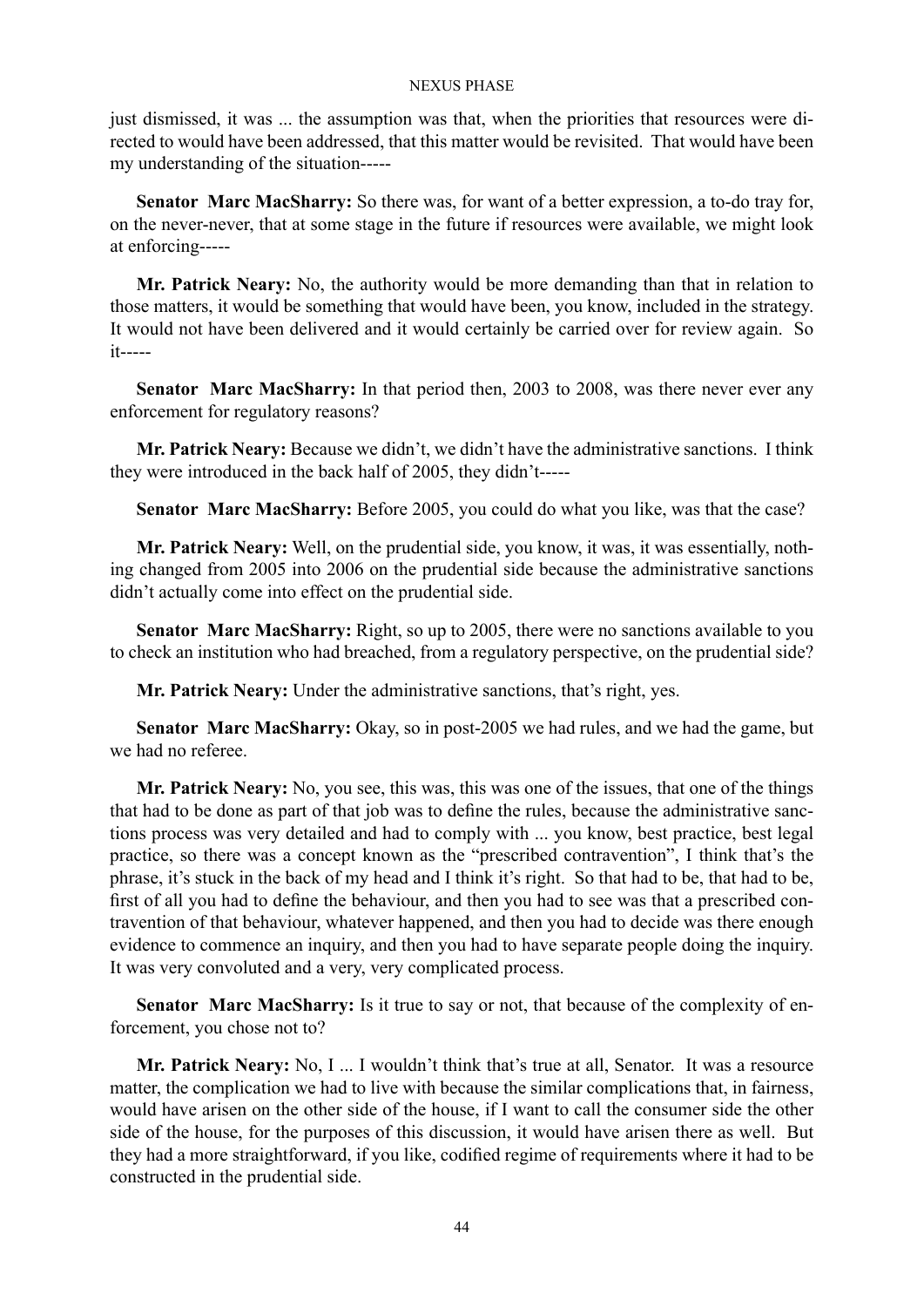**Senator Marc MacSharry:** As the patriarch of the organisation, was the Governor of the Central Bank aware of this non-action?

**Mr. Patrick Neary:** I ... I don't think the Governor would have got involved in that.

Senator Marc MacSharry: I know he wouldn't have got involved in it, but would you ... you said earlier that you'd make him aware of all major issues, you know.

**Mr. Patrick Neary:** Yes, well-----

**Senator Marc MacSharry:** Would he have been aware of this?

**Mr. Patrick Neary:** Well, he would have been aware of it because-----

**Senator Marc MacSharry:** And would it have had his blessing?

**Mr. Patrick Neary:** Well, I suppose there's active awareness and passive awareness, and I want to be fair to the Governor in the sense that the Governor would have been made aware because he had ... he was given all the minutes of the authority meetings, so unreeling that, he would have seen what the authority had decided in relation to the regime that was to apply for administrative sanctions but was there active briefing of the Governor on this matter, I ... I don't believe there was.

**Senator Marc MacSharry:** Okay, so what we have is, post-2005, when we do have a clear set of rules and we do have a clear set of sanctions, you are saying that due to lack of resources, they were never enforced.

**Mr. Patrick Neary:** They ... they-----

**Senator Marc MacSharry:** The Governor would have been passively aware of this, as a minimum, and we assume from what you are saying, has not objected to this-----

**Mr. Patrick Neary:** Yes, that's right.

**Senator Marc MacSharry:** -----and this is all down to resources, but when the Governor was in with us he told us that no request for resources was ever turned down by the Department of Finance, as Deputy McGrath has been saying earlier on. So, what was the problem?

**Mr. Patrick Neary:** There were ... and I thought we covered this earlier on, but just to ... just to, kind of, revisit this again, the ... the resource needs of the regulator was a matter for the budget and remuneration committee of the regulator, that's where we made our case, and it was done in the context of setting the budget for the following year.

**Senator Marc MacSharry:** We understand that from earlier on, and the committee decided that they needed 70 staff, and there was a difficulty in recruiting staff, but we could have gone international, whatever else. I mean, was it never said to the Governor or to the Department of Finance or onward from that remuneration and budgeting committee "We need more resources, we need more money and whether you have to go to Australia to recruit them, we need to get them" or was it just "We don't have them, end of story, we won't enforce it and that's it."?

**Mr. Patrick Neary:** No, it wasn't a question of ... of money, it was a question of absolute difficulty in attracting the people. The money would have been set aside in the budget for the staff levels that were approved by the budget remuneration committee.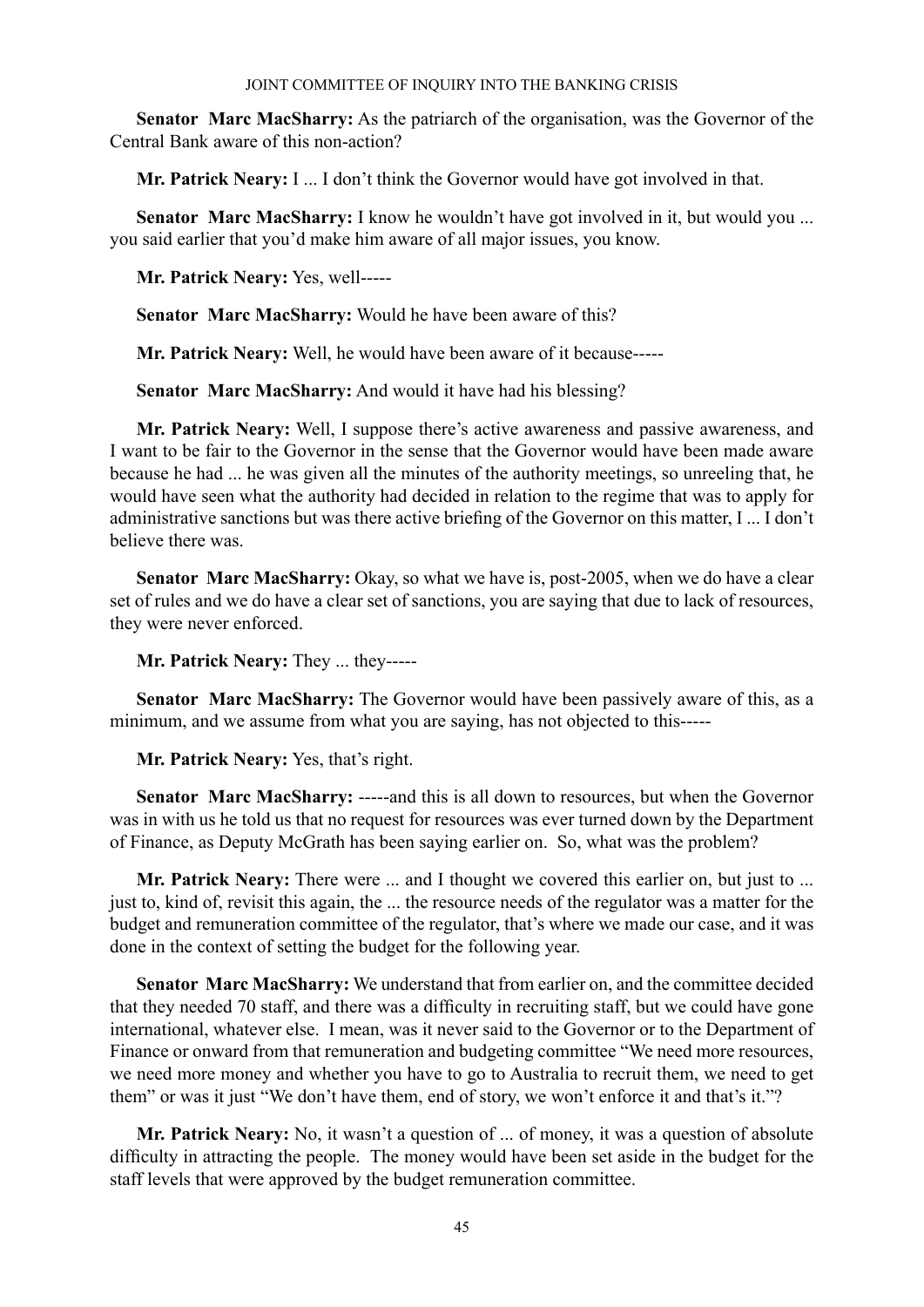Senator Marc MacSharry: It wasn't a question of competitiveness on salaries, for example, was it?

**Mr. Patrick Neary:** Well, I believe it was ... I believe that was a huge factor because, at that time-----

**Senator Marc MacSharry:** I have a very short time, I've got the answer. Did ... can you say ... were the limits that you were imposing to say "Okay, well we can't pay any more than X so therefore-----

**Mr. Patrick Neary:** Yes-----

**Senator Marc MacSharry: -----we can't attract Y"?** 

**Mr. Patrick Neary:** Yes, I mean, one of the ... one of the features of the construct that we had, with the two sides of the house, was we had to be very mindful of cohesion between two sides and not allow one side to get out of sync with the other in terms of salaries and to ... made sure that staff morale and all of that, career paths for people, were maintained. So it was endeavoured, as far as possible, to ... that people should, on both sides of the house, Central Bank and regulator, be on the, the same salary scales, which replicated those in the Civil Service; we're essentially the same as the Civil Service in terms of-----

**Senator Marc MacSharry:** And finally, a brief question. Mrs. Burke yesterday would have referred to, and this was touched on by both Deputy Phelan and Deputy McGrath, in the context of executives from banks regularly being in around the building, and they not knowing what they were there for. She also made reference to the fact that, in dealing with her duties in liaising with a bank, occasionally the bank personnel might say, "Look, I'll be talking to soand-so about that on the seventh floor". Is this true, first of all, that there was this *ad hoc*, for want of a better expression, gazumping of the authority of people in bank supervision in favour of dealing with somebody on the seventh floor? And, if it was, would you feel that this was a healthy environment to promote within the organisation?

**Mr. Patrick Neary:** No, I do not accept that. I heard that exchange yesterday with Mrs. Burke. I have ... I can't recall any instance where I intervened to overturn a decision made by anybody down along the line.

**Senator Marc MacSharry:** Or your other colleagues at that level.

**Mr. Patrick Neary:** I can't speak for my other colleagues, I can only speak for myself.

**Chairman:** Okay. And speaking for yourself, Mr. Neary, at any time did consider redeploying staff from the consumer numbers if there was a difficulty in recruiting? I mean, I would assume that you would prioritise, "These are our big jobs, these are our smaller jobs"; did you ever consider redeployment?

**Mr. Patrick Neary:** The authority was, you know, quite insistent that if there was ... if there was flesh on the bones anywhere else that could be moved across, it should be done. Now, you have a question, the question arises that ... I mean, Mrs. Burke's area was a very complex area in terms of the move to Basel. This was becoming a very complex environment, and she required, you know, skills, a skill set that had kind of accounting or banking or, you know, that type of financial expertise. And it wasn't always necessary ... necessarily the case that there were people in other departments that could be easily transferred in to take up the running on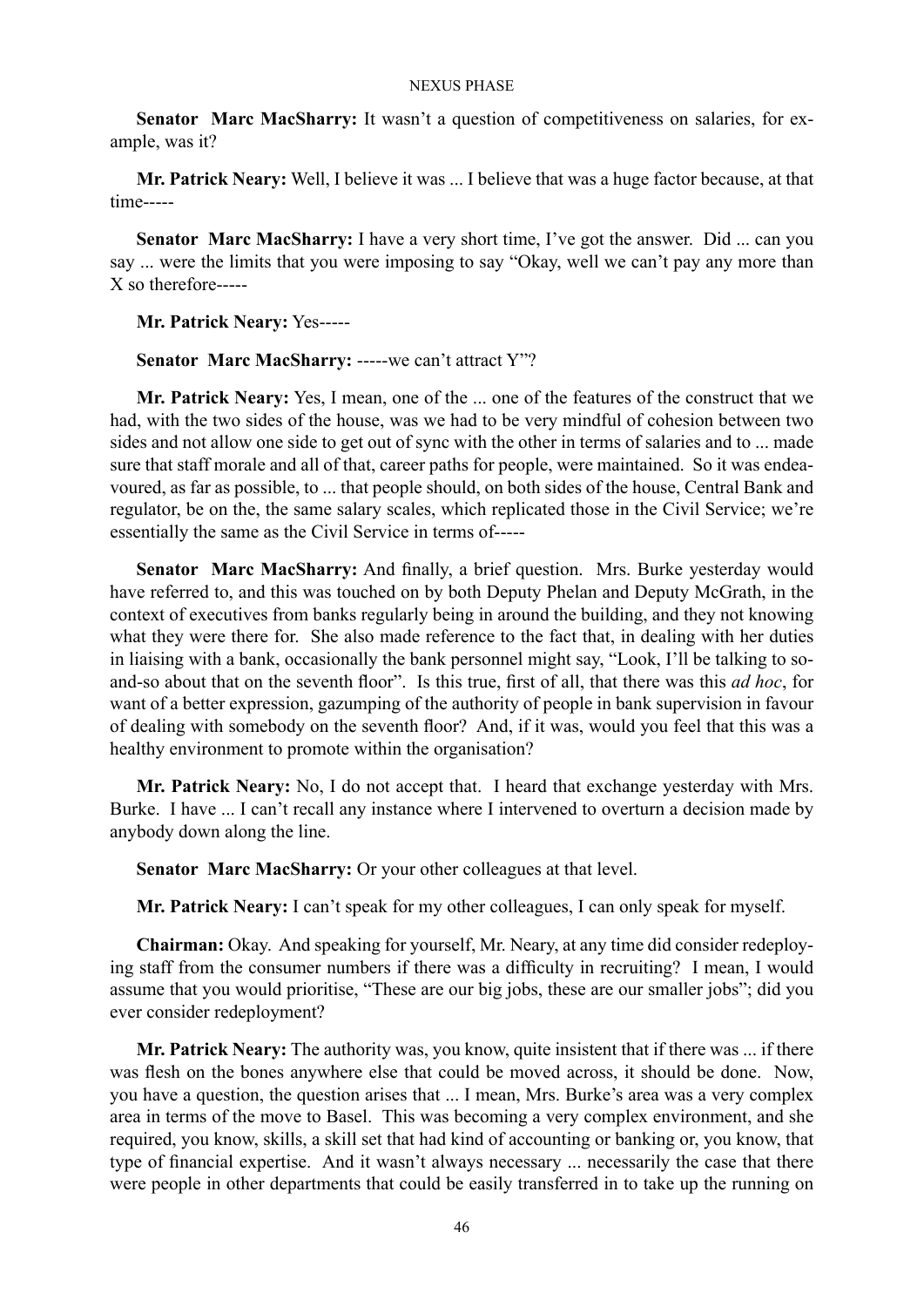what she wanted done.

**Chairman:** Mr. Neary, I just want to deal with issues relating to other agencies other than the Central Bank that you may have been engaging with, and explore your relationship between the Central Bank, the Financial Regulator, and the Department of Finance. So maybe just to get matters rolling in this regard, could you please describe the channel of communication between you and the Department of Finance during your tenure as CEO of the Financial Regulator; and how did this relationship then evolve; and how did you deal with the emerging material issues prior to the establishment of the domestic standing group in 2007? So I'm talking about the relationship with these agencies now, before the DSG was put in place?

**Mr. Patrick Neary:** I think what happened was, Chairman, that ... taking it from ... down from the top: the Secretary General of the Department of Finance was a member of the board of the Central Bank, so I think that was the ... that's the first level of relationship, and he would have had an access to all the data, materials that would have been put before the authority and that. So he would be kept very well informed. Then coming down there was relationships at various levels, depending - and it was a kind of an issue-driven relationship. It would depend of what the subject matter was. It could come to me; it could come to the head of banking supervision; it could go to any other head of function across the organisation, I think, really, depending what the issue was. There was no really formalised relationships in place, but we knew one another and we had a cordial constructive relationship with colleagues in the Department of Finance.

**Chairman:** There was no formal relationship with the Department of Finance?

**Mr. Patrick Neary:** No, what I mean by that is there isn't ... it wasn't prescribed that, you know, I would only deal with you, or you would only deal with somebody else. I mean, in the sense of day-to-day interaction, there was no prescribed route for going between ourselves and the Department of Finance.

**Chairman:** Just on the formal reporting in that regard, and I ... once again now I'm before 2007, can you outline the communication protocol that existed between the relevant parties prior to the setting up of the DSG? So had the Central Bank a relationship or a position or ... sorry, had the Department of Finance a relationship and a position that interfaced with the board of the Central Bank and your board?

**Mr. Patrick Neary:** They had ... the Secretary General of the Department of Finance was on the board of the Central Bank.

**Chairman:** Okay. So they were sitting informally with you and you were talking to them on a structured basis with minutes and everything else, yes?

**Mr. Patrick Neary:** Oh, at that level, yes, yes.

**Chairman:** Okay. The matters we discussed this morning, were any of those ever fed into the Department of Finance - the build-up in the banking sector becoming four times the size of the Irish economy, and all ... and the escalating issues, and then the decisions that you made in 2006 and 2007 in regard to the property sector and the commercial property sector?

**Mr. Patrick Neary:** Through ... well, I imagine that a lot of that exchange would have happened through the DSG, and I think there was a, you know, a fairly extensive exchange of information in that context. In the other ... in ... otherwise I think it's through the Secretary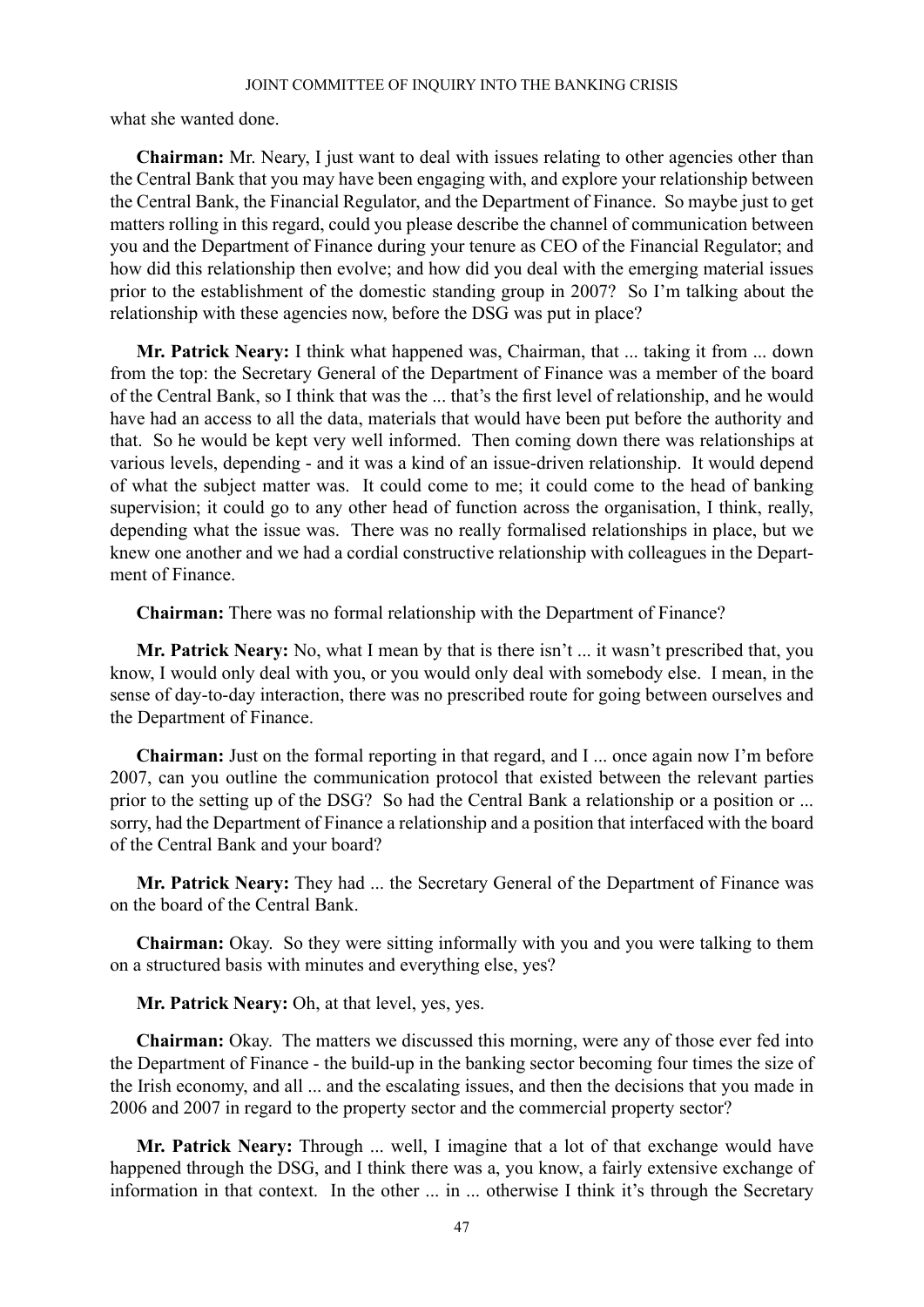General of the Department of Finance that those communications would have happened, and the Governor had frequent meetings with the Department of Finance, you know, independently of the Financial Regulator.

**Chairman:** Okay. Maybe you ... if I can maybe describe what the understanding of the domestic standing group was, and maybe you could maybe give us some clarity as to what the role of the domestic standing group; who was on it?

**Mr. Patrick Neary:** From the Central Bank was the head of economic services; from the regulator it was the prudential director; and from the Department of Finance I think it was ... I don't know what exactly the title is, it'd ... the deputy Secretary General, that level, I think it was.

**Chairman:** Okay, so these were the men in black that were to prepare us for a calamitous situation if it were ever to arrive. Was that the job?

**Mr. Patrick Neary:** Well, certainly that was within their mandate. Financial stability was the mandate of the DSG as well, with ... in the ... within the context of the three groups. It was formed for that purpose, to help ... to help sustain and maintain financial stability.

**Chairman:** Okay. Would I be correct in saying that these ... this group was put together with particular expertise, with a particular focus to give early sight, and early warning, and early preparation for any imminent crisis that might be coming down the lines financially?

**Mr. Patrick Neary:** Yes, I'd say they saw their role very much as early preparation.

**Chairman:** And you were a member of that group, were you?

**Mr. Patrick Neary:** No, I wasn't a member of that group, I-----

**Chairman:** It was the Governor was a ... was the Governor a member of that group?

**Mr. Patrick Neary:** No. The members were head of economic services, prudential director, and a senior man in finance.

**Chairman:** Should you have been a member of it?

**Mr. Patrick Neary:** Well, I think that if there was a matter that needed to be escalated to the Governor or myself, we could certainly have layered that particular group by attending it, yes.

**Chairman:** Okay.

**Mr. Patrick Neary:** But the reality was that this was the agreed level at which participation should happen.

**Chairman:** But the ... correct me if I'm wrong now, but the understanding of the domestic standing ... or the understanding of the *raison d'être* of the domestic standing group was to be the sort of No. 1 line of defence against an economic meltdown or crisis in this country, and you're saying this morning that neither the Financial Regulator's office, or the board, or the Governor of the Central Bank was actually a member of it. Would you see that as a deficiency in the structure?

**Mr. Patrick Neary:** No, I wouldn't necessarily, Chairman, because senior people were present on the group.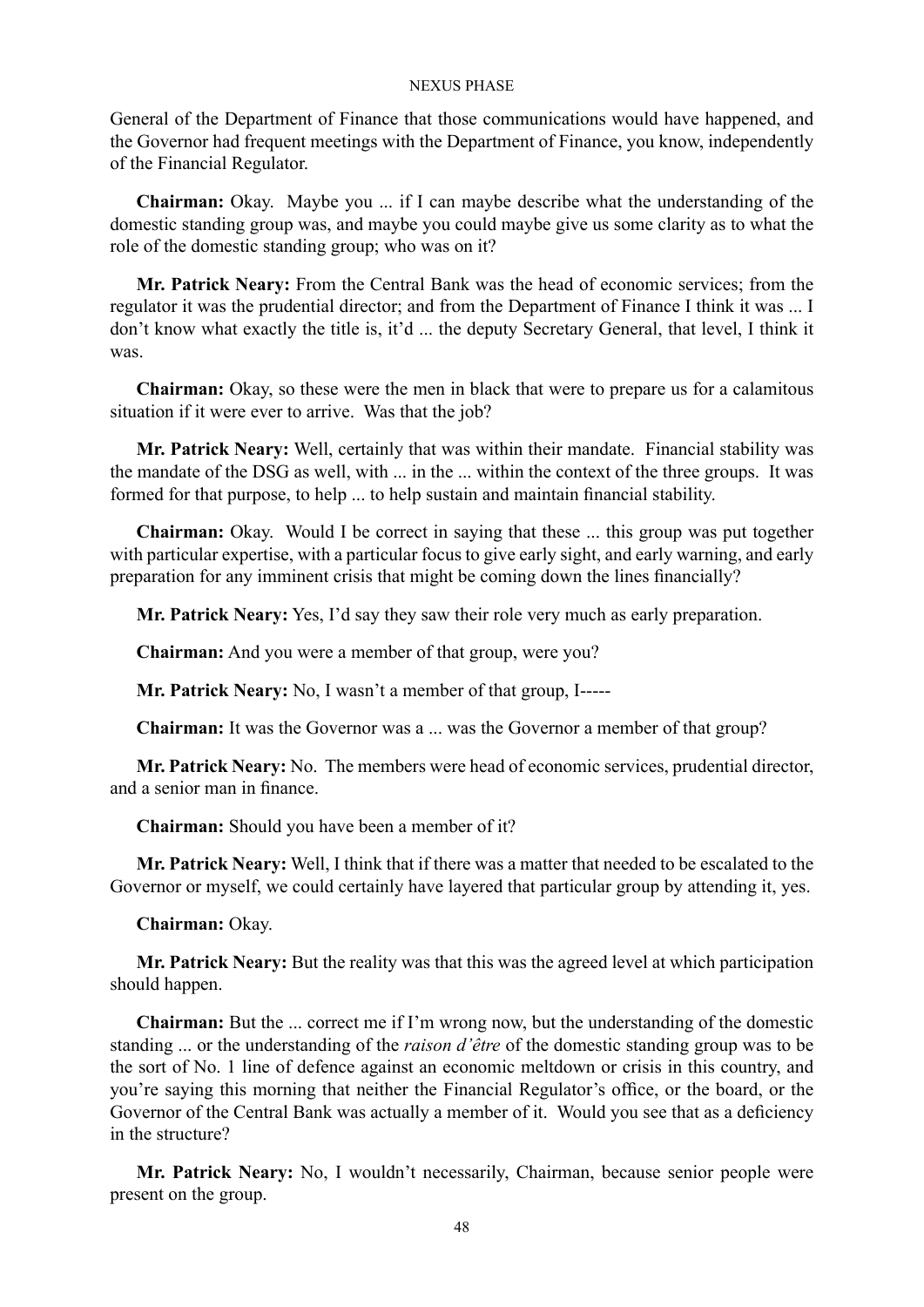**Chairman:** And did they engage with you in your role as regulator?

**Mr. Patrick Neary:** I ... I ... my ... the prudential director was a member, and kept me fully briefed on what was going on in the DSG.

**Chairman:** Okay, so you wouldn't be familiar with the DSG. In that regard-----

**Mr. Patrick Neary:** Well, I'd be familiar with issues that would be arising in the DSG and some of the preparations and work that they were doing.

**Chairman:** Was there any deficiencies, to your mind, with your familiarity with the domestic standing group that may have contributed to the failure of it in identifying early signs of the crisis?

**Mr. Patrick Neary:** It's ... it's ... it's very difficult to actually look at it like that. Certainly, the DSG were very active in making preparations for a crisis and to have all the various preparations in place. Working back from that, I suppose they would have had a role ... should ... should ... should they, as part of their dialogue, feel that there was an impending issue, I think they would have had a role to alert people about that, yes.

**Chairman:** Mr. Neary, this country faced an economic financial meltdown, probably the biggest ... well, no question it may be the biggest crisis since the foundation of the State. This group had a role in operating as an early warning signal and as a strategy group to respond to any crisis. Did they do their job?

**Mr. Patrick Neary:** Well, to be fair to them, I think we have to look first of all at ourselves, and our system didn't work. We have to look at the Central Bank, and that system didn't work. And it's not ... wouldn't be ... I don't think it would be justified, if you like, to place that burden on the members of the domestic standing group when the institutions from which they came, if you will, didn't see and react in time to the crisis as it was unfolding.

**Chairman:** Senator Susan O'Keeffe.

**Senator Susan O'Keeffe:** Thanks, Chair. Mr. Neary, when risks were identified by the financial stability reports, what actions were taken, and who was accountable for them? Or was it a version of "passive awareness or active awareness", to use your own words?

**Mr. Patrick Neary:** I'm sorry, Senator, when ... when ... when-----

**Senator Susan O'Keeffe:** Risks were identified by the financial stability reports. What actions were taken, and who was accountable for them?

**Mr. Patrick Neary:** The ... the ... the financial stability committee and the financial stability department identified risks that would be factored in to make an assessment of the economic environment. At no stage were they ... were they ever given to predict the likelihood of these risks materialising or whatever. It formed, I think ... it fed into them forming a view as to what the most likely outcome for the ... for the economy was and, I think, we ... we were aware that the general consensus was a soft landing.

**Senator Susan O'Keeffe:** Mr. Goggin, when he came in here, gave evidence on ... and it's on page 19, but I'll just tell you roughly what he said. He said he had a meeting with you at which you both discussed 100% mortgages and the worries around them. And he said to you, he said "My reaction to him [that's you] was that he was wasting his time [talking about apply-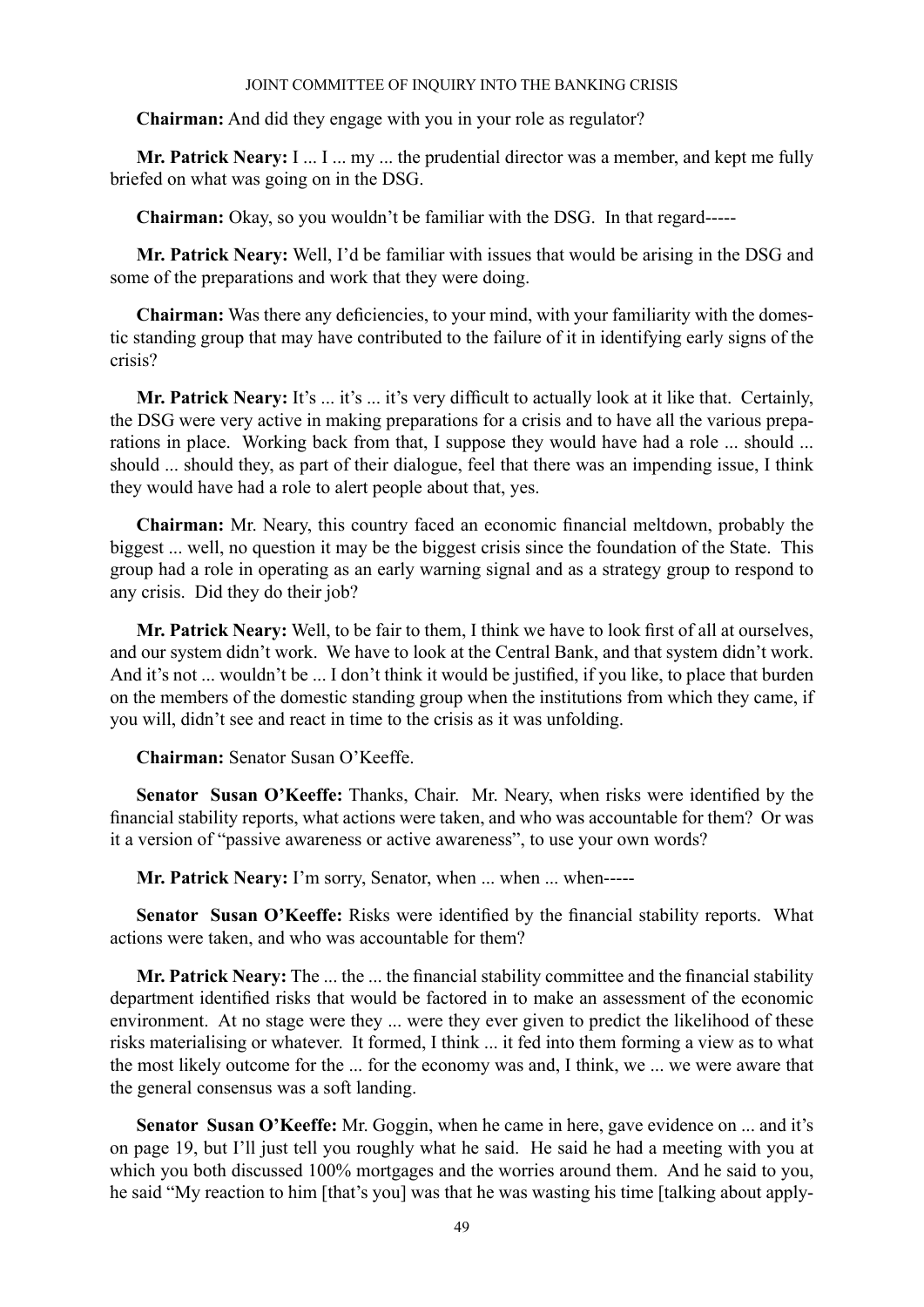ing higher capital weightings to 100% mortgages]". He said "to be helpful, I suggested to him that he immediately ban the provision of mortgages of more than 90%. I told him ... I would come out and back him publicly. [And] The reaction I got was it wasn't the role of the regulator to interfere in the market. To which my response was, this is the very time the regulator should interfere in the market."

**Mr. Patrick Neary:** Can I talk about Bank of Ireland in my response, Chairman?

**Chairman:** You can certainly talk about this question.

**Mr. Patrick Neary:** It's okay to react to that?

**Chairman:** Yes, sure.

**Mr. Patrick Neary:** I mean, I don't share Mr. Goggin's recollections of that meeting. The meeting was that I went to Mr. Goggin to tell him that we were introducing the higher weighting on the mortgages. Mr. Goggin's own business ... at that stage we were aware that, you know, he was ... they were well out there leading the pack in the market for 100% mortgages. And I ... I certainly don't recall any strong argument from Mr. Goggin to have the ... the product withdrawn. But in relation to the product itself, it was ... it was made clear very early on - in the early days of the Financial Regulator - I think the day of the launch of the Financial Regulator's first annual report, this question was posed in the ... in the press conference or the public conference launching the report: what about 100% mortgages, are you going to ban them? And the then chief executive was quite emphatic that it was not the role of the regulator to be banning products; that it was in conflict with the ... the view of the regulator, that a full choice should be given to people and that the emphasis should be on the way in which they were sold to people rather than banning the choice.

**Senator Susan O'Keeffe:** When Ms Burke was here with us yesterday and she talked about those meetings on the seventh floor and you've given, you know, your account, but she did say, when I asked her if those meetings were minuted and the minutes shared with her, as head of banking supervision, she he said "I don't believe, I rarely if ever saw what one would call a minute. You might get feedback, particularly if there was an issue they wanted you to look at again". But there ... you know, she said there were no meetings, "The sheer number of those meetings I certainly wouldn't have been aware of what was discussed". Why were there no minutes at the very least, or were they, and she wasn't shared with them?

**Mr. Patrick Neary:** Yes, it depends, Senator, I think, on who was at the meeting. Generally speaking, somebody was keeping a record of the meeting so I'm surprised there mightn't be something on file. And, I think, if any issue ... pressing issue, would have arisen, I ... I can't understand why Mrs. Burke wouldn't be briefed.

**Senator Susan O'Keeffe:** She says that she was not. She said those meetings were happening and that there were no minutes that were ever shared. And you're saying that you don't know why that is?

**Mr. Patrick Neary:** No, I'm not saying that, Senator, what I'm saying is that it depends on who called the meeting and why. And a lot of these meetings descended, literally at the last minute.

**Senator Susan O'Keeffe:** No, she wasn't actually talking about that, Mr. Neary, she was saying that this was something that happened all along. She was ... she actually said she under-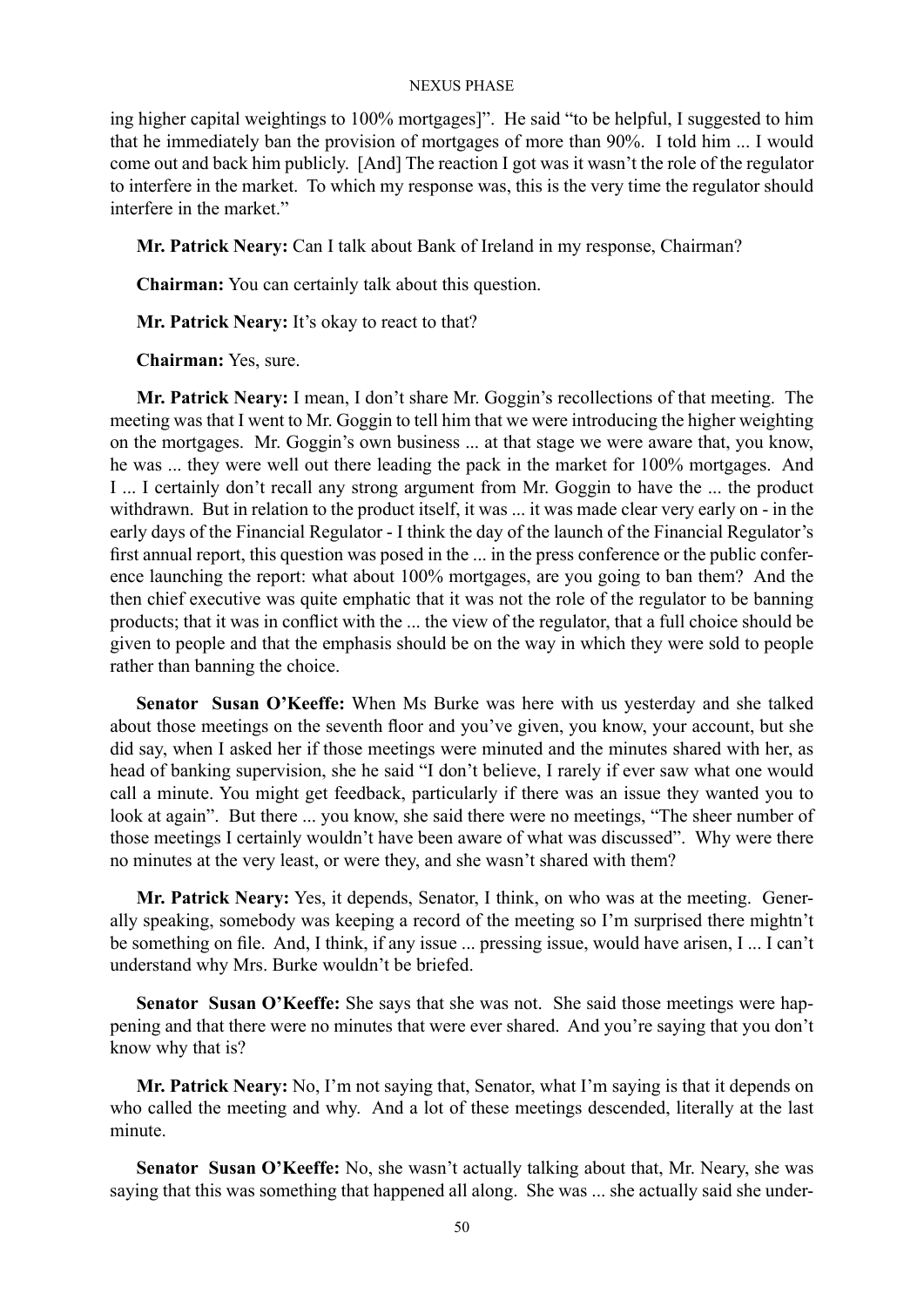stood there were more meetings at the end but that in the ... in the lead-up to that time there were constant meetings. But you have ... your ... that's not your recollection, you've told us earlier.

**Mr. Patrick Neary:** Exactly.

Senator Susan O'Keeffe: In relation to the contracts for difference, if I could just take you back. Again ... and I'm not meaning to go into the detail of this, but it's about the minutes of meetings. You said, when you were giving evidence in relation to your meeting with Mr. Drumm, there were two meetings and, again, there were no minutes or no records of those meetings. And I'm just wondering why would there not have been. You explained that one of the meetings was of a personal nature, which was why there were no minutes. And I'm just wondering why a man at your level, a chief executive of the Financial Regulator's office, would not ... would not have minutes of a meeting.

**Mr. Patrick Neary:** As a general rule, minutes would be kept. On that particular ... it was more, I think, the way in which that particular meeting happened, that he dropped down to see me informally. It was a matter of just having a conversation about knowledge of CFDs. It was a very informal, general meeting and I didn't keep a minute.

**Senator Susan O'Keeffe:** But, Mr. Neary, it was clearly a very important meeting as it turned out.

**Mr. Patrick Neary:** As it turned out and I accept that.

**Senator Susan O'Keeffe:** So perhaps a minute of the meeting, no? You still didn't think it was important enough to keep a minute of?

**Mr. Patrick Neary:** No. No, I regret that I didn't keep a minute of the meeting.

**Senator Susan O'Keeffe:** Okay. Who in the Financial Regulator's office authorised the famous golf balls with the Financial Regulator's logo on them?

**Mr. Patrick Neary:** They ... there was-----

**Senator Susan O'Keeffe:** And why?

**Mr. Patrick Neary:** There was products ... there was products, I think, a suite of products purchased as promotion materials down in the ... down in the ... we had a consumer centre and there was ... there was some products purchased to be distributed down there. It was a mistake. There was a very small number of them purchased and it was discontinued very quickly.

**Senator Susan O'Keeffe:** But what was going through the mind of the ... of the regulator's office that it would be an appropriate thing to be out there with golf balls when in fact your job, as you've said yourself, was the micro-prudential soundness of the banks.

**Mr. Patrick Neary:** Absolutely.

**Senator Susan O'Keeffe:** What was going on?

**Mr. Patrick Neary:** Absolutely. That was a mistake. It was ... its was-----

**Senator Susan O'Keeffe:** By who, Mr. Neary? Who made the mistake?

**Mr. Patrick Neary:** Whoever ordered the golf balls.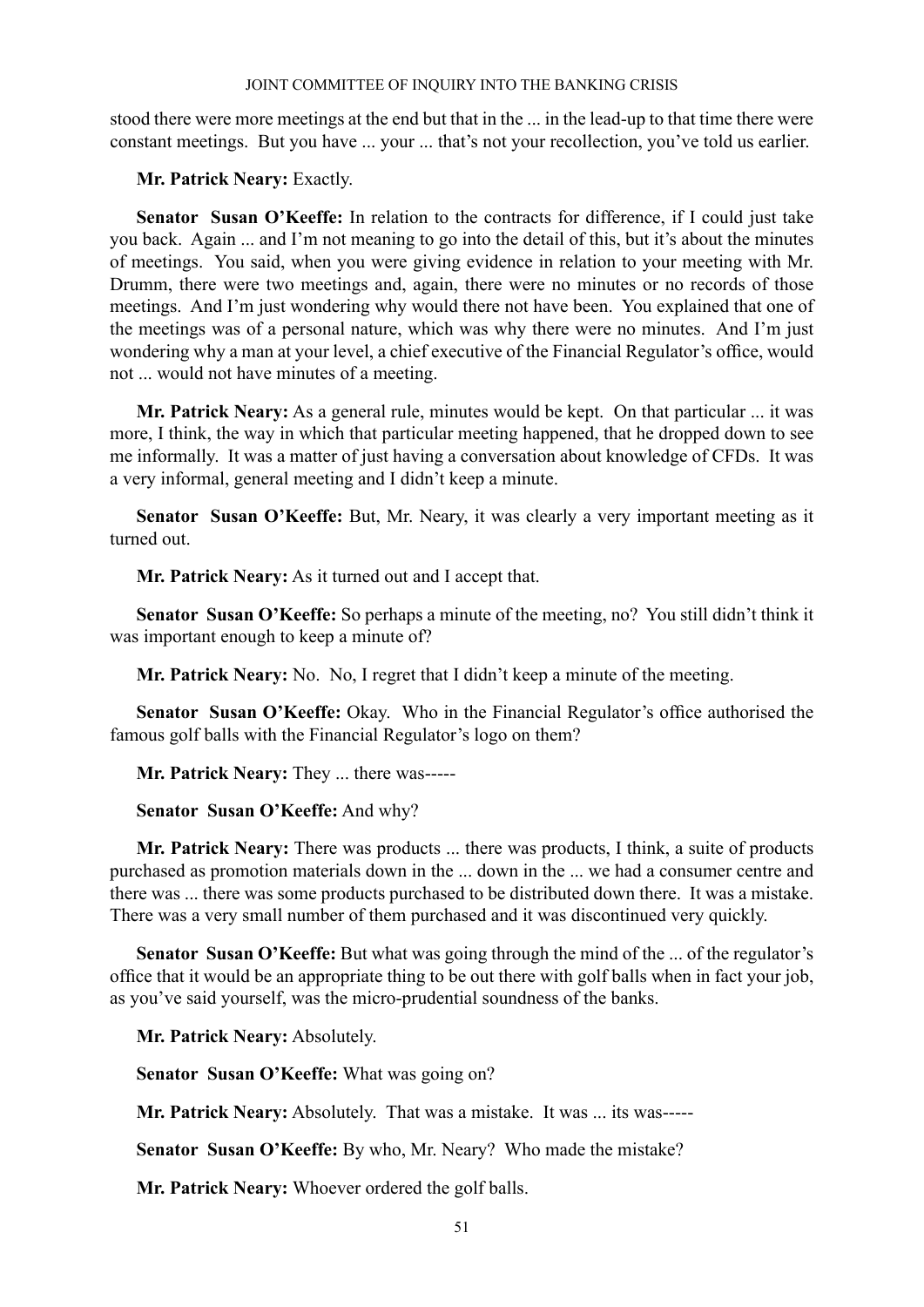**Senator Susan O'Keeffe:** Did you know about it?

**Mr. Patrick Neary:** Well, I became aware of it and that's when they were discontinued.

**Senator Susan O'Keeffe:** Right. So, you didn't know about them but you discontinued them?

**Mr. Patrick Neary:** I knew that the ... that the office ... this was the public office where people came in and there was things given out, there was packages of materials and promotional materials, which was, you know, at that stage golf balls were included in it. It must have been a package of things that were delivered. I really don't know much about it other than when it was unearthed, it was discontinued. And I regret that, it was ... it was ... it shouldn't have happened.

**Senator Susan O'Keeffe:** Mr. Neary, when you came in this morning you said to us that you regretted what had happened. You said the system failed, you said you'd bought into the principle-based regulation. You then laid out your own statement in which you talked about stress testing, White Papers, Central Bank forecasts, strategic plans, Basel, inspections, capital requirements to domestic standing group. I would have thought, Mr. Neary, that given the scale of what happened ... that in saying at the outset that you accepted responsibility and that you regretted it, that you would have then laid out all the things that had gone wrong and you would have given us the detail of the errors that had occurred, the mistakes that were made, you would have offered the documentation to show us the exact trail of activity and where it went wrong. That's not what you chose to do and I'm wondering why you did, if you like, try to offer us the good side of what you had done, rather than say, do you know what, we were wrong, and here's how we were wrong.

**Mr. Patrick Neary:** And when I came into the meeting this morning, I didn't hesitate to say that we got it wrong and I was wrong. And-----

**Senator Susan O'Keeffe:** Yes, but you spent 15 minutes telling us how you were right. You didn't-----

**Chairman:** I understand the main question you're pursuing, Senator, and I'll give you some time on that. So go on.

**Mr. Patrick Neary:** Okay, I mean, I'll accept that as an observation. That's all I can do, Senator. I wanted to set out the activities that the authority took. They ... no, I think it's important for balance-----

**Senator Susan O'Keeffe:** But we know what the authority did.

**Chairman:** Senator, Senator, I'll give you time-----

**Senator Susan O'Keeffe:** Thank you.

**Chairman:** -----because I want to come in here myself now.

**Mr. Patrick Neary:** No, I think, Senator, I think it's important. This, thankfully, is an opportunity for people within the regulator to advise the committee, if you like, of an alternative view of the regulator. We've heard ... one could argue we've heard a view from a particular cohort of people, who ... the regulated community so far. I think it's important for balance that the regulator should also try and give their sense of ... of what happened, the measures that they tried to take, albeit that they didn't work. But I think that's important for balance. That's why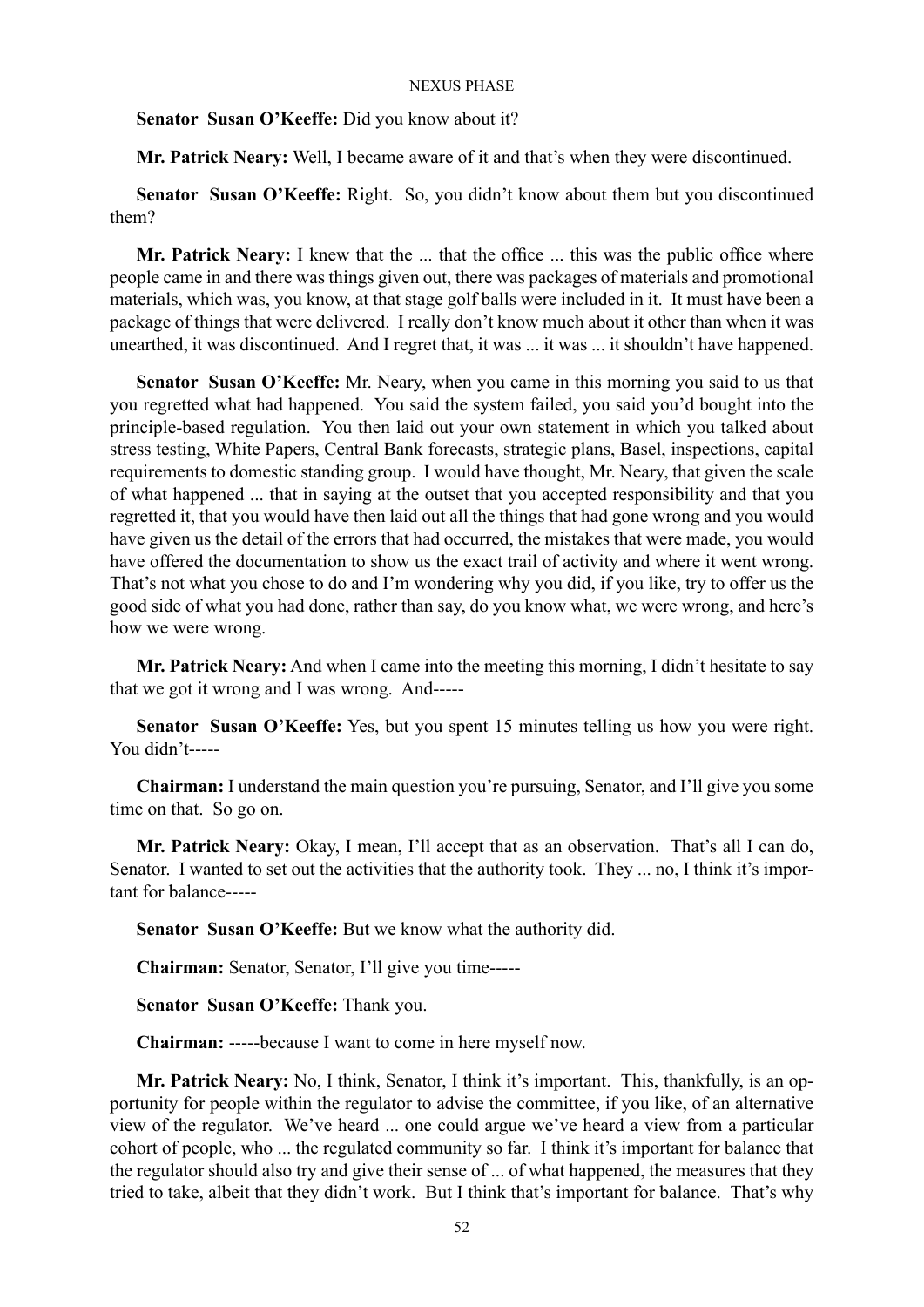I took the opportunity in my opening statement to set out those measures, to inform the committee and I think we now have a ... have an opportunity here today to discuss the ... the good things that we did and the bad things that we did or the things that we didn't do at all.

**Chairman:** Senator, I'll bring you back in because I need to reframe this for Mr. Neary so it's very, very clear. And to remind you you're under oath, you're here for questioning and that this inquiry has two things to do: one is to find out what went wrong, and secondly is to prevent it from happening again. What Senator O'Keeffe is asking you is that yes, there were a lot of actions taken by the ... by you and your office. The question is ... is that there were series of things that happened and we ended up in the biggest financial crisis that this country ever faced. For us to prevent that from happening in the future, we need to know what went wrong. And Senator O'Keeffe is asking you what went wrong and we need to hear it from you.

**Senator Susan O'Keeffe:** And what went wrong in the detail, Mr. Neary, because obviously that it is part of the problem? Lots of people have been surmising about might and might not have happened. You were central, you were there, as were your colleagues. And yet, we are still no clearer, after being here for two and a half hours or whatever, we are no ... really no clearer as to what the mistakes were that were made and what errors were made------

**Chairman:** The question has been made, Senator, so don't get overly prescriptive on it and it is made clear to Mr. Neary, now.

**Mr. Patrick Neary:** I'm sorry, Senator, if I may have taken you up the wrong way and I apologise for that. I believe that in setting out my statement today that I should emphasise some of the actions taken by the authority because I believe comprehensive studies have been taken ... have been carried out by Professor Honohan and Professor Nyberg and ... Watson and Regling ... in those reports, that clearly cover the failings of the principles-based system, the failings of the regulator. I mean, they are all set out for everybody to see and I felt that in my statement that I should just give the counter argument to those to get some balance into it. That's all. There is no ulterior motive and I'm sorry if you feel that, you know, I didn't give enough focus on the downside.

**Senator Susan O'Keeffe:** I appreciate that ... perhaps you might now in the remaining time that we do have, step us through the sorts of errors and mistakes because bearing in mind Mr. Honohan's report was anonymous-----

**Chairman:** Senator, the question was made and you are over time and it's very, very clear what's being asked of Mr. Neary, so if I can .... talk us through some of the errors.

**Mr. Patrick Neary:** Yes, I think ... we should ... I think the source for that response has to be the Honohan report. I think we adopted a principles-led based system of regulation that clearly failed. It wasn't intrusive enough. We didn't rigorously assess the controls and procedures and the risk assessments carried out by the banks over their business. We allowed a concentration ratio guideline to fall into abeyance and not to actively, I think, follow that up and implement it and ... in that regard, I think the style and the approach to supervision that we chose to follow at the authority level was not the right one but it was the same as the approach taken in all the other European countries and it was ... it was ... it got a ringing endorsement from objective ... objective agencies like the IMF and the OECD.

**Chairman:** Okay, Senator, you're back in again this afternoon.

**Senator Susan O'Keeffe:** Thank you.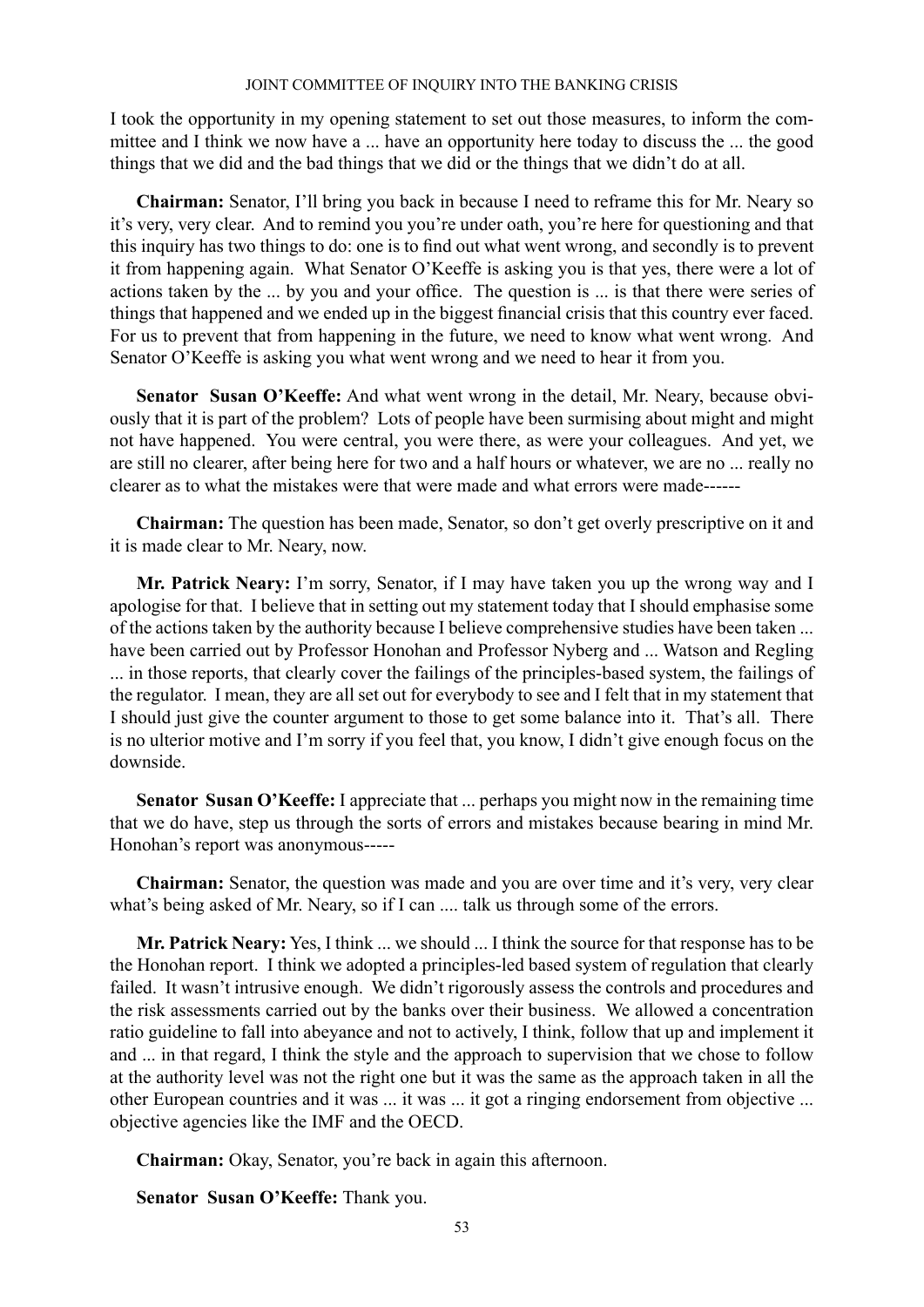**Deputy Pearse Doherty:** Go raibh maith agat, a Chathoirligh, agus fáilte roimh an tUasal Neary. I want to ask you in relation to ... just in relation to your actual principles-based approach and I put it to you and it could be suggested that not only did you implement and celebrate a principles-based approach but you went actually further than a principles-based approach because the rules that apply to that approach were not possible to be followed through, given all that we've heard early on in terms of resources. And I want to put this quote to you that you gave in a speech in 2006 at the Regulation 360 Conference "We feel a regulatory approach is good for business and that it is not overly rules-based and encourages good business practice by allowing each regulated financial service provider to determine for itself how best to abide by regulatory requirements." Does that not mean that you were allowing the banks to regulate themselves, given the fact that you had no ability to follow up on sanctions during your term?

**Mr. Patrick Neary:** Yes, I think that reflected the strategy of the authority, which was that reliance could be placed, and should be placed, on boards of management to run their businesses properly. So, yes, I think with hindsight what you're saying there, I would accept.

**Deputy Pearse Doherty:** Was there any other ... you say that this was celebrated internationally and so on. Was there any other European jurisdiction that had a principles-based approach but that could not follow up on sanctions when the principles were breached?

**Mr. Patrick Neary:** I'm not able to answer that. I wouldn't have that in any detail of what administrative sanctions regimes applied in other countries for prudential supervision. Certainly, I would be aware that for the consumer protection, especially in the UK, I think they had a pretty rigorous rule book and a sanctions regime affecting that but I don't know if they had it for the prudential supervision. So, I'm unable to answer that.

**Deputy Pearse Doherty:** So, would you be ... do you still stand over the statement that the type of approach here, which included that the rules that were set out, could not be followed through were the similar practice ... practised throughout Europe and internationally?

**Mr. Patrick Neary:** What I was referring to there, Deputy, was the ... how would I say ... the statutory requirements in relation to capital, in relation to liquidity, in relation to large exposures and so forth. That was the same and the running and the management of the risk management of the businesses was a matter for the boards and management, as I understood it in all other EU countries. Whether or not they were able to back that up with an administrative sanctions regime, I'm not sure of.

**Deputy Pearse Doherty:** The point I'm making, Mr. Neary, is that a principles-based approach have principles of which you developed nine principles, which were followed up by codes and by conditions that had to be fulfilled by the banks but you did have ... you had no power, whatsoever, during your tenure as CEO to follow them up because of the staff resources that you have. I'm putting to you that: is it the case that you were the only jurisdiction, to your knowledge, that was in that type of position ... that you had principles but nothing else, nothing to back it up?

**Mr. Patrick Neary:** No, I'm not able to answer that question. I don't know the answer to that question, Deputy.

**Deputy Pearse Doherty:** Okay. Can I ask you, your predecessor of the CEO of the Financial Regulator made a comment for the purpose of the internal review of the crisis simulation exercise in 2005. He said "That in a crisis [and this is summarised] ... that in a crisis scenario,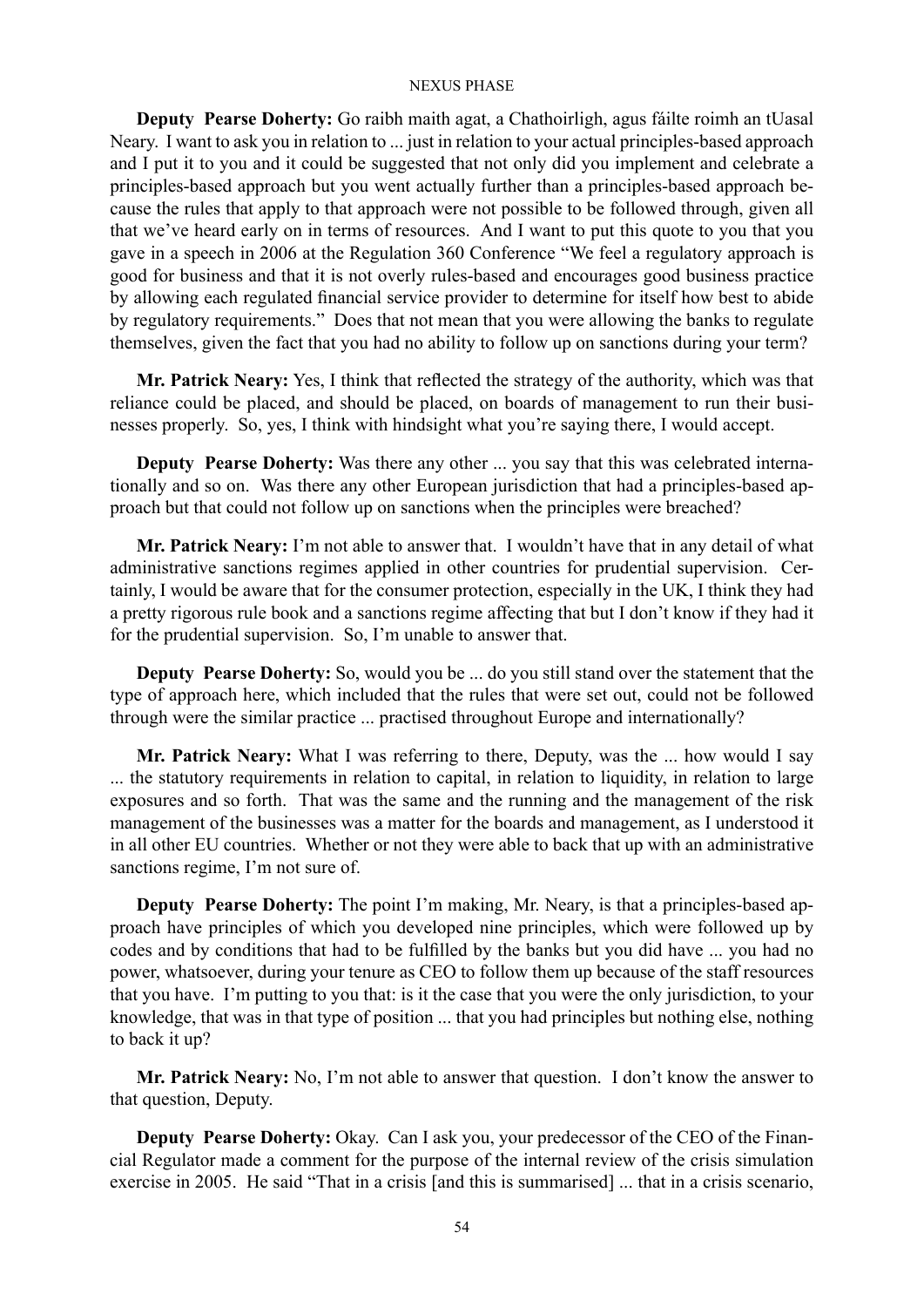there is a limit to the type of information that can be provided by a principles-based regulator". Can you comment on how ... on this and how this was reflected in the next exercise?

**Mr. Patrick Neary:** I don't know what he was referring to there and it depended, maybe, on the information that was being sought and the source of information for the regulator is ... derives from the potential returns that were received in and there was a suite of them ... there was balance sheets and also, there was supporting documentation in relation to bad debts and impairments and things like that. So, that would be the main source and then overlaid on top of that would be information that could be got at fairly short notice because of the relationships between the banking supervision people and the regulated entities. So, if there was an information request, it would be sent out and got in fairly quickly.

**Deputy Pearse Doherty:** Mr. Neary, I'd like to now discuss, if I may, loan concentration, not by sector but by borrower, and we know and the public are now becoming knowledgeable of these matters after the event as information started to trickle out, but you, in your capacity as CEO of the Financial Regulator, I assume, would have all of this information at hand-----

# **Chairman:** At the time.

**Deputy Pearse Doherty:** -----at the time ... at the time. We know from the Nyberg report that the top 20 customers in Anglo Irish Bank at May 2008 had 50% of the Irish loan book, which was  $\epsilon$ 41.7 billion at the time. Now that's 20 borrowers in that bank had 50% of the loan book, that's more ... there's more people in this room than had 50% of the loan book of Anglo Irish Bank. We know in terms of INBS that 25 customers represented 51% of the INBS commercial loan book. Were these levels of loan concentration by borrower a cause of concern to you personally, as Financial Regulator, and did you have that information?

**Mr. Patrick Neary:** That information would have been submitted to the banking supervision department every quarter. So, yes, that information would be available and would be circulated within the organisation but the point I was making earlier was that, from the point of view of the authority, all of those loans would have been in compliance with the large exposure directed, the legal requirements set out in that directive, so they were in compliance with the law------

# **Deputy Pearse Doherty:** No ... okay-----

**Mr. Patrick Neary:** Just sorry, Deputy, to cut across you.

### **Deputy Pearse Doherty:** Sorry.

**Mr. Patrick Neary:** The question as to whether or not they were a systemic threat, whether that level of concentration was a systemic threat, was something that, I think, was taken into account by the financial stability people in framing their view. They would have been aware of that concentration, they would have got that information, that information was widely available in the Central Bank.

**Deputy Pearse Doherty:** Right, Mr. Neary, you were the regulator or what people perceived as the regulator, the CEO ... you were fully aware, you're telling this committee, that half of the Irish loan book of Anglo Irish Bank resided in the hands of 20 of its customers. That 51% ... at the time ... at the time that 51% of the commercial loan book of INBS resided in the hands of 25 individuals. The question I am asking you is: what do you do in relation to that? And you have pointed out - and I've not made the suggestion that it was against the law - but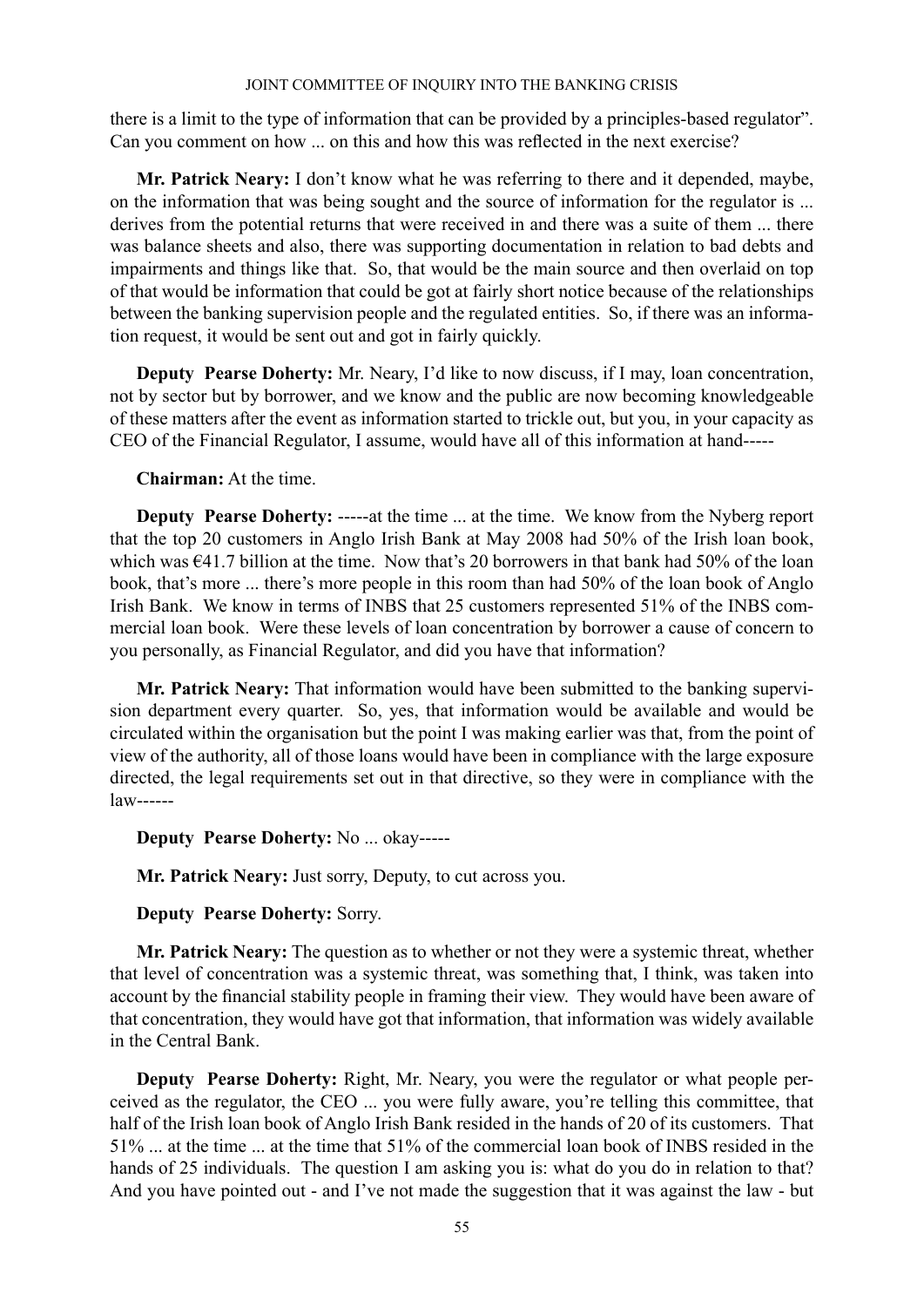can I make this point: that the directive that was transposed by the Central Bank allowed ... allowed you to put additional sanctions there or additional requirements, which you did do in terms of directors' loans and in terms of loans to shareholders but you didn't in relation to concentration to borrower. So can you answer the question: was this a concern to you that half of Anglo Irish Bank's loan book was in the hands of 20 individuals and what did you personally do as regulator?

**Mr. Patrick Neary:** Well, I think it's important that you have to take account of the fact that these loans were in compliance with the law. These loans had ... had those loans exhibited any impairment, it would have been our ... our job to make sure that proper provisions were made and charges were made against the capital in assessing the capital position of each of those banks and that would have been our primary focus. And in relation to whether or not that constituted a risk to the system, it was the focus of the Central Bank.

**Deputy Pearse Doherty:** Okay. Can I put to you that when the lawyer and academic, Bill Black, appeared before this committee, he was asked about these types of concentrations and he said and I'll quote:

I have never seen a concentration that high at any financial institution of any size anywhere in the world at any time in history. It is absolutely - no question ... no ifs, ands or buts - utterly unsafe and unsound and I would [... I would] have begun efforts to stop it immediately. At those levels we would have been gearing up for receivership.

What is your views in relation to Bill Black's testimony to this committee?

**Mr. Patrick Neary:** Well, the reality of the situation is that the banker-customer relationship is a contractual relationship between two people - the borrower and the lender. It is up to the lender to make sure that when they are lending to a large borrower that they secure that borrowing, that they ensure there is capacity to repay it. That assessment is theirs. So when the loan is being negotiated and put on the books, there is no involvement by the Financial Regulator in that process. The involvement by the Financial Regulator arises in the ... in the event that such a loan becomes non-performing or is impaired to make sure that there is proper provisions made against it. We ... it ... it is inconceivable that the regulator can determine who or who doesn't get a credit from a bank as a customer of that bank.

**Deputy Pearse Doherty:** With respect, Mr. Neary, nobody is suggesting that you are saying the individual ... individual customers but let's be clear in this here: the transposition of the directive actually does exactly what you are arguing that you should not be able to do. It does put limits in relation to the type of loans that can be given by financial institutions in relation to their own resources to ... to large exposures. You had the power to increase those levels beyond what is ... what was in that directive. You didn't do that obviously, and you were completely aware that Anglo Irish Bank and Irish Nationwide were lending to a small number of cohorts at a huge amount of their loan book. The question I have to ask you again is: why did you do nothing, giving the risk to that institution of concentrating their loan book to a very small number of individuals, a power that was allowed to you by transposing the minimum requirements under the '95 EU directive?

# **Chairman:** Thank you.

**Mr. Patrick Neary:** The ... the directive was ... was in ... imposed as ... as ... with the limits as set out in the directive. I think it was imposed in Ireland in the same way as it has been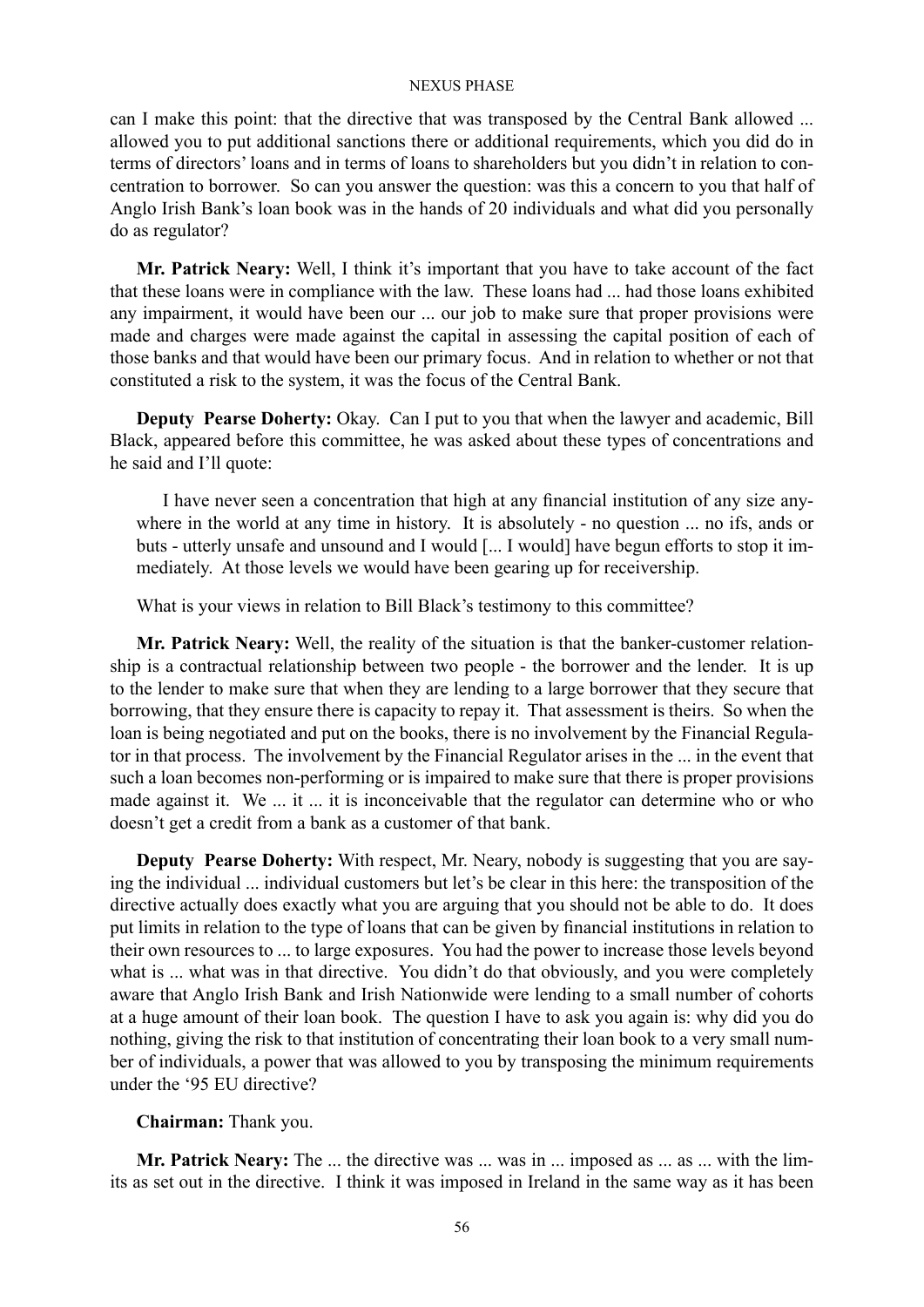imposed anywhere else. And I don't believe that it has been changed since, that I think that directive is still in the books in its original format.

**Deputy Pearse Doherty:** Can I just say, and I ... I make this point. When the Central Bank issued their notice to the banks, you actually state in it while it was minimum requirements, you have increased the requirements for directors and shareholders. So I'm not sure if that was the same that happened right across Europe. But you had the ability to increase the requirements in relation to concentration of borrowers. Why did you not do it? Regardless of what other jurisdictions did, you now knew that we had two institutions that were heavily concentrated to 45 individuals. 20 in Anglo, half the loan ... Irish loan book and 25-----

**Chairman:** Allow Mr. Neary to respond.

**Deputy Pearse Doherty:** -----why did you do nothing?

**Mr. Patrick Neary:** Well, as I ... as I said, it is ... it is ... I can't conceive of a situation where the regulator would intervene in a relationship between the bank and the client that has a contractual relationship and it's prescribed by the law and if the law allows that relationship to develop, well, you have to live with that. And it is in the context of the performance of that loan and the way in which it's managed that the regulator gets involved.

**Chairman:** Can I ask you one question before I move this on to the next questioner, Mr. Neary. At any time was your office or the Central Bank's office concerned about these levels of concentrations ... were they a matter of concern for you?

**Mr. Patrick Neary:** Well, of course, Chairman. The fact that there was a huge concentration on property lending in its broadest context was a concern.

**Chairman:** Did those concerns ever find their way into the financial stability reports, or were they ever considered in the context of putting together the financial stability reports?

**Mr. Patrick Neary:** Well, I ... I take it that they were because this information was available in the context of preparing the financial stability reports.

**Chairman:** Okay, so, first question on that. Can you ... could you comment on where the accountability for instigating enforcement action lay for actions taken from the financial stability reports?

**Mr. Patrick Neary:** Sorry, Chairman, I didn't quite grasp-----

**Chairman:** I'll repeat it?

**Mr. Patrick Neary:** Yes.

**Chairman:** Could you comment on where the accountability for instigating enforcement action lay for actions taken from the financial stability report?

**Mr. Patrick Neary:** Well, it-----

**Chairman:** Where is the accountability for instigating those actions?

**Mr. Patrick Neary:** Well, I think that if the financial stability report had laid out actions that would ... that should be taken, I think that would require the Governor to draw that to the attention. if there was actions prescribed for the regulator, I think the Governor would advise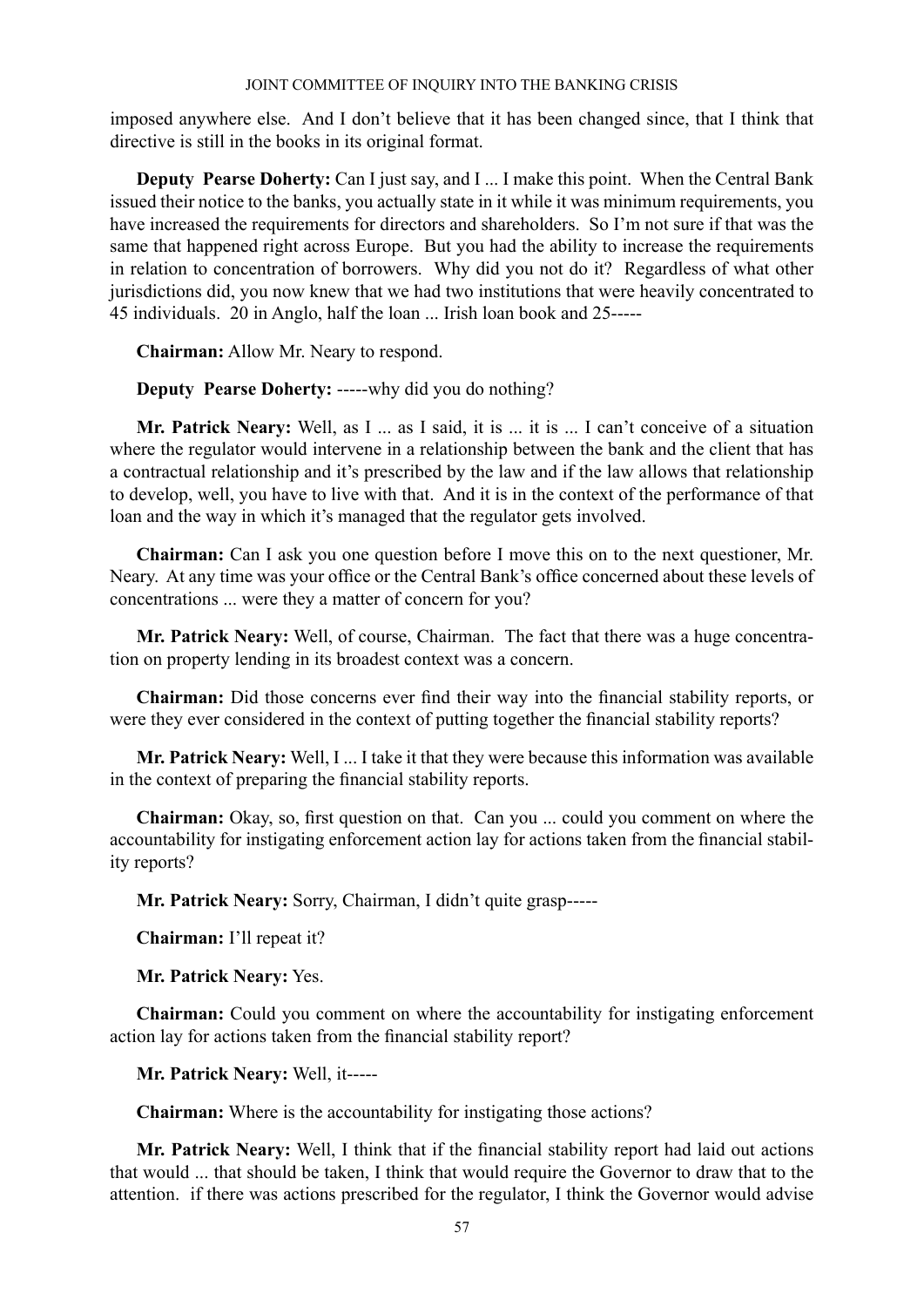the regulator that those actions should be taken.

**Chairman:** So the concerns that Deputy Doherty were talking about, they were ... there was a cognisance of them in the financial stability reports, yes?

**Mr. Patrick Neary:** I would have taken it to be the case that the financial stability report would include that type of data in the overall assessment of financial stability. Yes, Chairman.

**Chairman:** And, therefore, the financial stability reports could have recommended an action or an enforcement or a protocol or a legislative change, even, in this regard. And are we correct in hearing you this morning that it made no recommendation, suggestion, proposal or such-----

**Mr. Patrick Neary:** That is correct-----

**Chairman:** -----in that regard to those concentrations.

**Mr. Patrick Neary:** -----that is correct, Chairman, yes.

**Chairman:** Okay. Whose desk does that eventually come back to? You or the Governor's?

**Mr. Patrick Neary:** If it's a financial stability matter, it comes to the Governor.

**Chairman:** Okay. Was it a matter of financial stability?

**Mr. Patrick Neary:** Well, I believe it was because, as I said, at the ... at the level of the individual institution, there was full compliance with the requirements laid out by the regulator, which was the law relating to large exposures.

**Chairman:** Okay. Was it also a matter of going into each and every individual bank and, in this case, one specific bank that had massive loan concentrations and saying ''We need an action to ensure that this is pulled back and that it doesn't develop in other financial institutions as well''? Because we saw in other reports and evidence presented in this inquiry that while the concentration levels may or may not have been on the same par as Anglo, they looked like they were travelling in that direction eventually.

**Mr. Patrick Neary:** Well, I think what ... what would have occurred during the course of the ... of the inspections of those institutions would be attention ... attention would have been drawn to this issue and it made quite clear to the risk management people that these ... these loans would have to be very carefully managed.

**Chairman:** Okay, look, the information of large borrower concentration loans was known to the single ... the singe supervisory teams for single banks, yes?

### **Mr. Patrick Neary:** Yes.

**Chairman:** Okay. But an analysis or an addition of all loans to specific large borrowers across different banks was apparently not done.

**Mr. Patrick Neary:** An aggregation would have been done. And I think it would have been pulled together into ... into a report, yes.

**Chairman:** To your knowledge, was it ever attempted to build a database of large borrowers with combined exposures across all the large banks?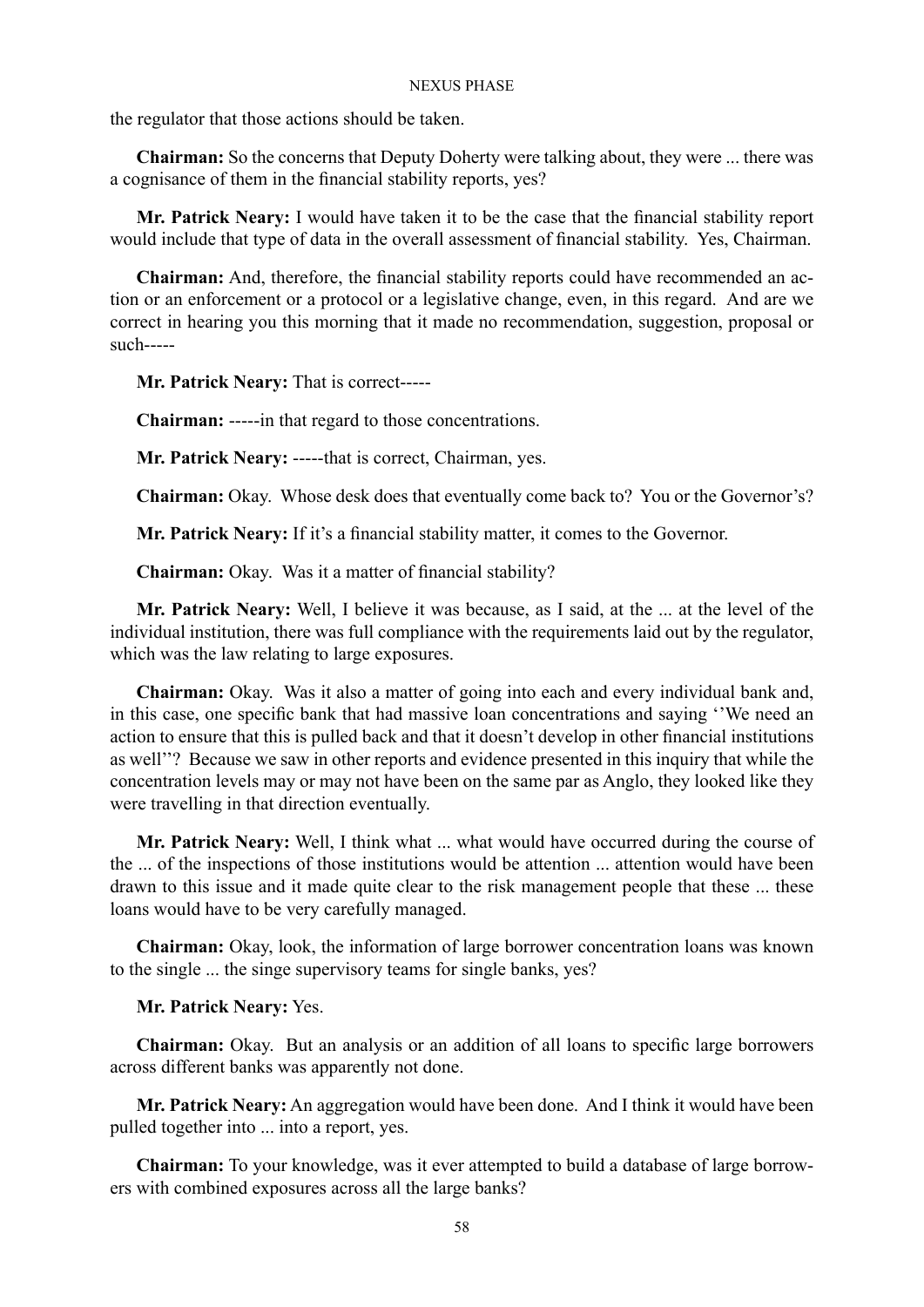**Mr. Patrick Neary:** I don't know how they handle the data down in banking supervision in relation-----

**Chairman:** To your knowledge.

**Mr. Patrick Neary:** No, not to my knowledge.

**Chairman:** Okay, thank you. Deputy Joe Higgins.

**Deputy Joe Higgins:** Mr. O'Neary, how would you describe ... background is that you were in banking supervision up to 2003. You became prudential director regulator in 2003 - a very senior position - and you were chief executive of the regulator in 2006. How would you describe your relationship with the banking institutions over that time?

**Mr. Patrick Neary:** I think it would ... it would have been constructive and professional to the extent that I would have any great personal dealings with any of the institutions.

**Deputy Joe Higgins:** And you referred in your opening to the need for trust, if I understood you correctly, between banks and regulator and you refer on a number of occasions that primary responsibility resided with the banks themselves for much of what they were doing. Mr. Neary, why should you trust the banks? I mean, you're a person more or less of my own generation. Do you not remember in 1984 the scandal of Insurance Corporation of Ireland, an affiliate of AIB, which cost the taxpayer hundreds of millions of pounds? Do you not remember the tribunal findings regarding Ansbacher and nefarious activities in that bank? Do you remember the bogus offshore accounts which the banks had to restitute the taxpayer to the tune of ... masses in any case? So, on what basis did you decide that these profit-seeking institutions would act like gentlemen or ladies?

**Mr. Patrick Neary:** The ... the position of the authority in relation to that was ... first of all, the ... the system was grounded in that trust and I ... you know, that, I accept that, that's what I said. Overlaid on that was the fitness and probity regime whereby an assessment was made of directors for their competence and also an adjudication made on their suitability for the job. And I think that went to the ... that went to the core of this trust, that you had competent, experienced people appointed to the boards and people were trustworthy.

**Deputy Joe Higgins:** But, Mr. Neary, financial institutions have manifestly betrayed any trust previously which you were well aware of. Mr. Neary, were you a regulator who may have done well in the staid world of Irish banking in the 1950s but were you totally at sea in the cutthroat world of the capitalist financial markets in 2005, for example, which *The New York Times* described Ireland as the "Wild West of European finance"? Were you out of your depth completely?

**Mr. Patrick Neary:** Well, I think the authority didn't see it like that. The authority had signed up to the principles-led regulation but ... and I have to keep coming back to this because the reality of it is that this system failed. So clearly ... we have to ... I have to recognise and accept that and it ... it can't be defended otherwise than it was a failure, the approach that we took.

**Deputy Joe Higgins:** Mr. Neary, Simon Carswell, a witness to the inquiry, in his opening statement, page 2, said "I ... characterise the relationship between ... the government, the banks and the financial supervisory authorities - as extremely cosy in the period leading up to the 2008 banking crash." Do you agree?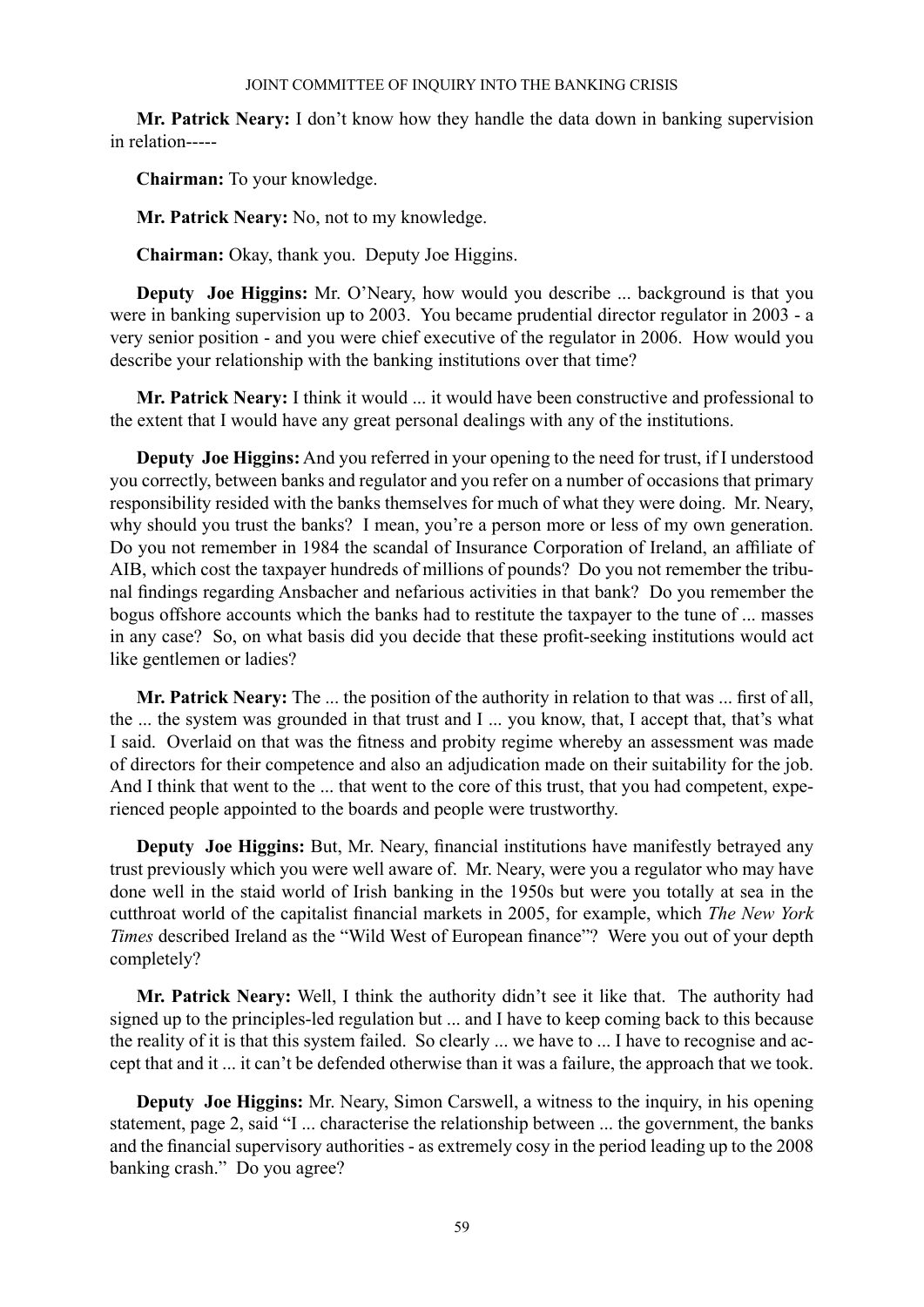**Mr. Patrick Neary:** I really don't know what "extremely cosy" means. I mean, was there dialogue and a professional relationship with the banks? Certainly, at all levels in the regulator and in the banks, but I wouldn't go any further that ... to describe the relationship.

**Deputy Joe Higgins:** Mr. Neary, Deputy Shane Ross wrote a book called *The Bankers* and in it's prologue, 26 November 2008, page 1:

The banking crisis was at fever pitch. The nation's finances were in peril but Ireland's banking elite were celebrating in a private room in a discreet hostelry near Dublin's Stephen's Green ... The bankers were ... careful not to be spotted as they entered and left. Any media story that the regulators were living it up with the bankers would have been dynamite. A view that the two groups were far too cosy was gaining credibility with the public by the day.

**Chairman:** Is this November '08, Deputy, yes?

**Deputy Joe Higgins:** Yes, 2008. Was it appropriate that such a close social relationship existed-----

**Chairman:** Will you make your point now because we're not going to go into the guarantee until this afternoon, but I understand where you're going generally with this one?

**Deputy Joe Higgins:** Yes, it's not in relation to the guarantee at all.

**Chairman:** I'm not going into the guarantee here now.

**Deputy Joe Higgins:** But was it appropriate that such a cosy relationship existed between the tops of the banks and the Financial Regulator?

**Chairman:** Could I just first of all ask the question? Do you accept that the event took place, Mr. Neary, and then we'll come back? I'm not going into the guarantee now.

**Mr. Patrick Neary:** I do, indeed. Yes I do, indeed, Chairman. What that event was about was the former chairman of the Financial Regulator, Mr. Patterson, had retired and in recognition of his retirement, there was a small function organised to, I suppose, to mark the occasion. It was organised by the IBF, which was the bankers' federation, and they issued invitations to people to attend the dinner to mark the occasion of Mr. Patterson's retirement.

**Deputy Joe Higgins:** But, Mr. Neary, I don't think you get my point really. I mean, you were the regulators, you were supposed to be the protectors of the ordinary people from what could be predatory practices by these profit-seeking financial institutions. In a sense you were, to use a figure of speech, the gamekeeper. Why would the poachers want to be toasting you?

**Mr. Patrick Neary:** Well ... I think it was a once-off event and, you know, with the benefit of hindsight, maybe it was misjudged, but I don't think that ... that impacted on the professionalism in the relationship between ourselves and the banks but the optics of it, with hindsight, were not good.

**Deputy Joe Higgins:** Okay, Mr. Neary, I'll move forward quickly. Mr. Bill Black, a former US regulator, referred to banks like Anglo Irish Bank growing like crazy based on property lending, turning out huge profits and then an inevitable disastrous crash. The loans and advances extended from 1998 to 2008 amounted as ... the growth of those was as follows: Bank of Ireland 325%, which is huge; AIB 330%, which is huge, and Anglo, 1,950%, which is mega.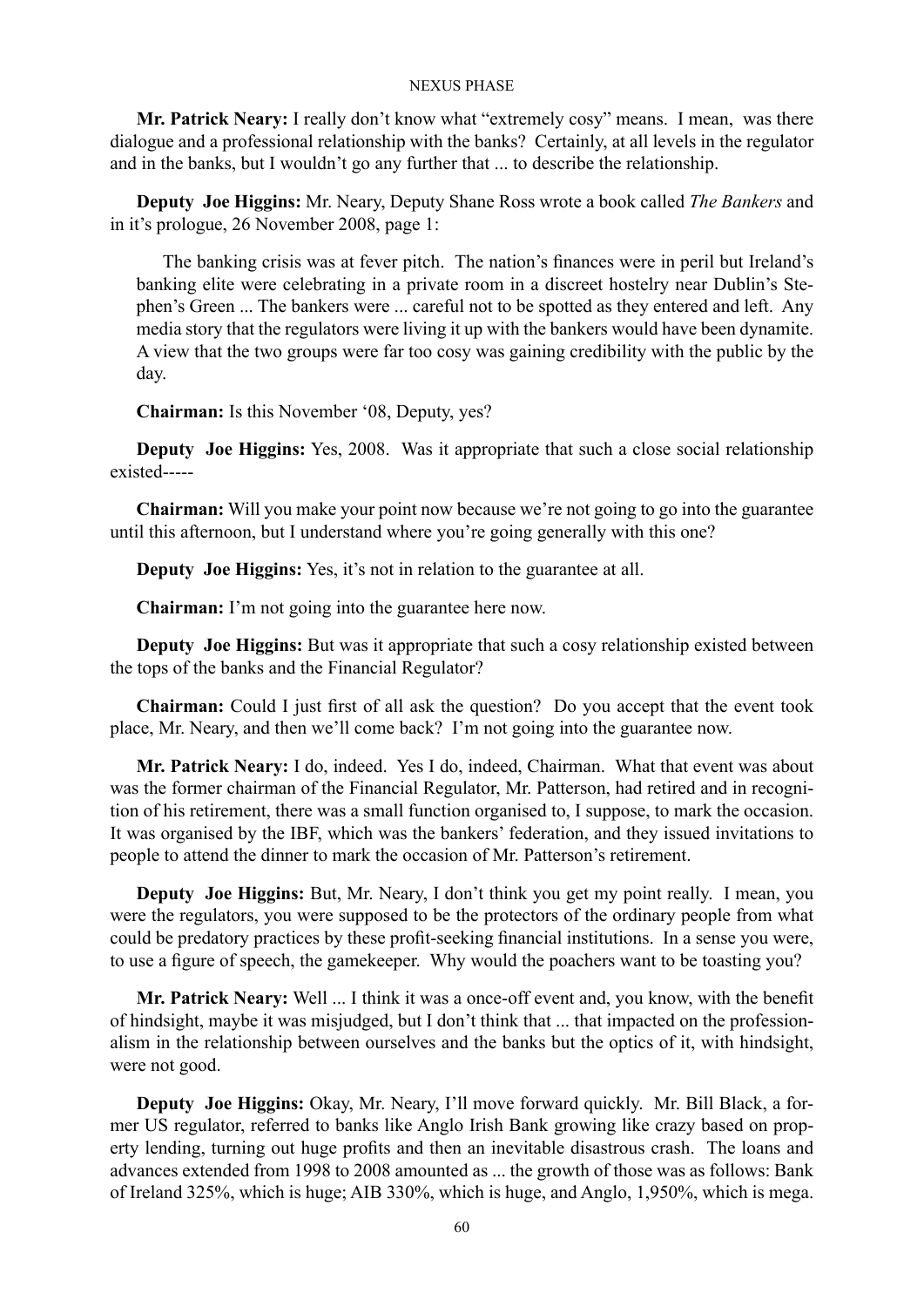Mr. Neary, I want to put these concrete figures to you. In 2002, Anglo Irish Bank had total loans out there of  $\epsilon$ 13.3 billion; in 2003, those loans increased by  $\epsilon$ 4 billion; 2004, by  $\epsilon$ 7 billion; 2005, by €10 billion; 2006, by €16 billion; and 2007, by €17 billion. Mr. Neary, did you notice this, to use Black's terms, "crazy" level of growth, and that this was largely for speculation and development in construction projects?

**Mr. Patrick Neary:** Certainly, you couldn't ... you couldn't but notice the growth in all the banks during that time and, as I've said, in the context of an economy which was performing very well, but I think it's also important to bear in mind that during that time the level of impairments and defaults in the portfolios that were built up in the banks were negligible. So that while there was growth, it did not transmit itself into defaults or bad debts or impairments.

**Deputy Joe Higgins:** Mr. Horan yesterday spoke about his knowledge of the Scandinavian crisis of the '90s. Surely, you would have been aware of that and would have seen that here was lending-----

**Chairman:** Would you have been aware?

**Deputy Joe Higgins:** Would you have been aware of that and the lending of far more reckless character?

**Mr. Patrick Neary:** Well, every single crisis has different characteristics and certainly the growth in credit, a phenomenal growth in credit, is one. And that is why I think it's important to oversee the risk control environment in the banks and to keep a very close eye on impairments and we were doing that. But it was ... it is clear now, and I accept the argument, that that was not intrusive enough and that we should have taken more steps. And, as we discussed this morning in relation to the concentration ratio, we should have taken more steps to halt the progress of that loan growth.

**Deputy Joe Higgins:** Mr. Neary, Governor Honohan said in his evidence that the regulator, by not challenging in detail many aspects of the security underlying these huge loans, that the regulators did not realise just how vulnerable the lenders were to property price declines. And even when confronted with evidence that the banks had insufficient info, the regulators failed to grasp the scale of the potential exposure. Now, Mr. Neary, throughout the 2000s, this period we are talking about, the banks were showering loans like ticker tape-----

**Chairman:** Mind now, Joe. It's your final question as well.

**Deputy Joe Higgins:** -----for massive speculation in property. Every day in the newspapers, we had developers announcing prestige projects costing billions or hundreds of millions, clattering around the place in their helicopters. And every year from 1996 to 2006 the price of an ordinary home for a first-time buyer increased each year by the average industrial wage. Young people, in other words, were being pulverised by this and by 35 and 40-year mortgages. So, Mr. Neary, Ireland had obviously become a massive casino economy, fed by bondholders, by speculating and profiteering-----

**Chairman:** Can you move your speech to a question now, Deputy?

**Deputy Joe Higgins:** -----screwing young people to the wall. How could you not see this and be alarmed to the core? Because, you seemed to sleepwalk through this landscape.

**Chairman:** I heard that, leading now.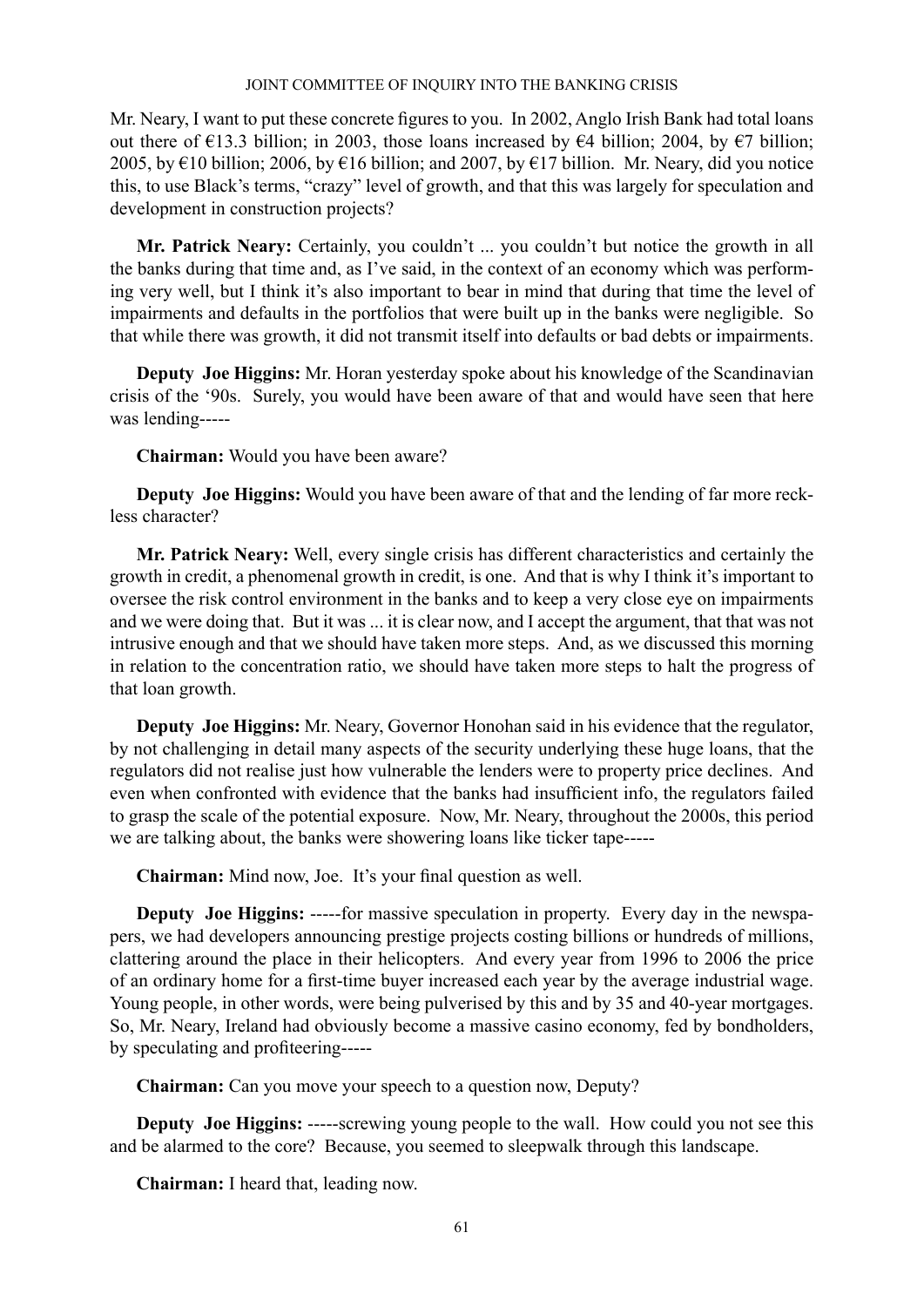**Deputy Joe Higgins:** Is that true, or not or fair or not?

**Chairman:** Prejudgment there now, but Mr. Neary to respond please.

**Mr. Patrick Neary:** Well, I have to frame my response in terms of the ... the framework of supervision that the authority put in place and that was to monitor the capital position, the liquidity position, the bad debt position and the governance position of the banks. The authority never envisaged a role for, for the regulator in involving itself in individual loan assessments and loan contracts between banks and borrowers.

**Deputy Joe Higgins:** Mr. Neary-----

**Chairman:** Sorry, Deputy, you're out of time and the questioning is getting very loose there now.

**Deputy Joe Higgins:** Weren't ... weren't these rules not a blindfold that you couldn't see the obvious?

**Chairman:** Okay. Mr. Neary, I'm going to move on, please. Deputy Murphy.

**Deputy Eoghan Murphy:** Thank you, Chairman, and-----

**Chairman:** I'll bring you back this evening, Deputy Higgins.

**Deputy Eoghan Murphy:** -----thank you, Mr. Neary. There's just two areas I want to touch on, if I may, before we conclude this session. On page 11 of your opening statement you said that apart from considerable day-to-day contact with their respective banks, staff in banking supervision carried out over 50 inspections of banks between 2003 and 2008. Are you presenting this as a positive?

**Mr. Patrick Neary:** Well, I'm presenting it in the sense of what was achieved by very tight resources and unfortunately the relationship did not necessarily, I think, achieve a measurable outcome. I mean, the reality of it is that despite that level of oversight, intervention and engagement, we got to a ... to the unfortunate situation where we ... we found ourselves at the end of 2008.

**Deputy Eoghan Murphy:** Okay. In a report from the Comptroller and Auditor General in 2007, a special report on the Financial Regulator, he criticised the level of on-site inspections. So what did you do as a result of that criticism?

**Mr. Patrick Neary:** He certainly put ... put quite a range of findings in front of us. I think he did it on the basis of value for money and I think it was in that context that-----

**Deputy Eoghan Murphy:** I can give you the context, if I may. A central concern of the special report was that the inspection levels were low and that risk rating was used to ration resources rather than determine an appropriate regulatory stance for institutions.

**Chairman:** Is that in the core book there, Eoghan?

**Deputy Eoghan Murphy:** That's in the C&AG special report of 2009 and it's referencing the 2007 special report.

**Chairman:** Is it in the core documents?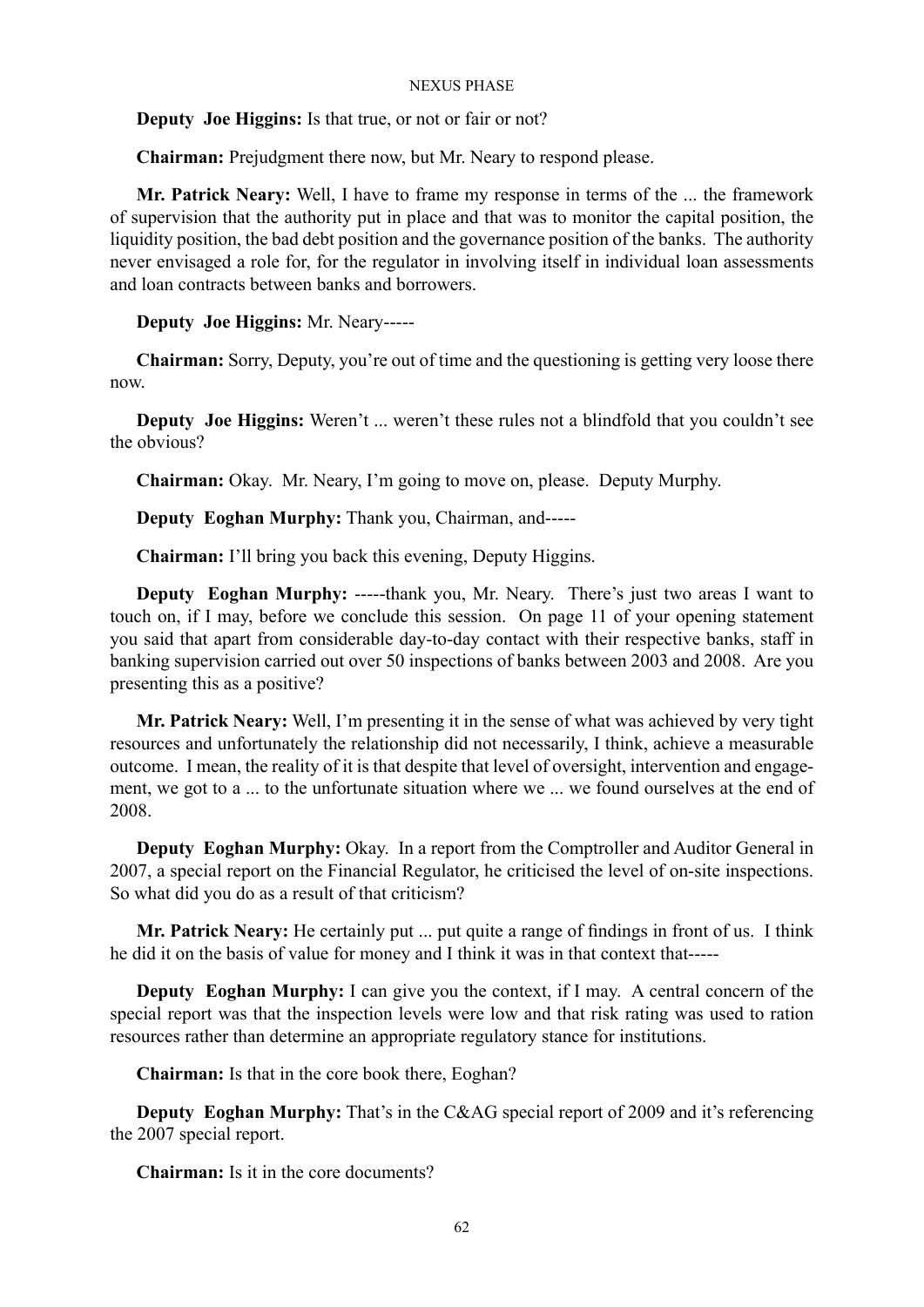**Deputy Eoghan Murphy:** It's not in the core documents but the regulator is ... is aware of the report.

**Chairman:** Okay, fair enough.

**Mr. Patrick Neary:** Yes. I can recall the value for money report that was done in 2007, and yes, the, the selection by the supervision staff for the inspections that they were to carry out I think derived from the internal risk rating programme that they had in banking supervision, which took in account of a wide range of factors. There was an annual review that they did. They had ... they had a well-established procedure in banking supervision for determining the inspections. But, I think his view was, you know, in terms of value for money, how they ... what outcomes were coming from the inspection, etc. I ... I only partially recall that, I'm not really-----

**Deputy Eoghan Murphy:** Well, he did say that the on-site inspections ... the level was low, and you just mentioned the ... the determination of how they'd carry out the inspections, the risk rating, and the C&AG criticised that as well in 1999 and in 2007, and what did you do about those criticisms?

**Mr. Patrick Neary:** What did he say in 2007 in relation to the risk rating?

**Deputy Eoghan Murphy:** He said that successive reports ... sorry, I don't have the C&AG's report in front of me, this is actually in the Honohan report on page 64.

**Mr. Patrick Neary:** Okay.

**Deputy Eoghan Murphy:** Successive reports of the C&AG have urged improvement in the methodology, and that being the system evaluating risk, using such factors as supervisory complexity, corporate governance, business and reputational risk, and so on, based on regular statistical reports provided by credit institutions on their activities and financial conditions. I suppose, Mr. Neary, my point is ... or my question is in relation to the criticisms coming from the C & AG, about the level of inspections and the, the methodology being used in carrying out those inspections to evaluate the risk being taken by the banks and what your response was, as Financial Regulator, to those reports.

**Mr. Patrick Neary:** I ... I can't recall the ... the outcome to that engagement with the C&AG. I can certainly confirm that the inspection took place and that there was engagement with him. The action plans that were put in place to address his concerns, I cannot recall them, Deputy.

**Deputy Eoghan Murphy:** You're saying those concerns were addressed?

**Mr. Patrick Neary:** I would expect so. I mean, the C&AG's recommendations would not be set aside.

**Deputy Eoghan Murphy:** In 2005, you had a three-person team responsible for both Bank of Ireland and Anglo Irish Bank, in terms of those inspections. Was that an adequate number of people?

**Mr. Patrick Neary:** Certainly, with hindsight, definitely not.

**Deputy Eoghan Murphy:** Okay, so, could you have known what was happening in the banks, in those two institutions, with those three people?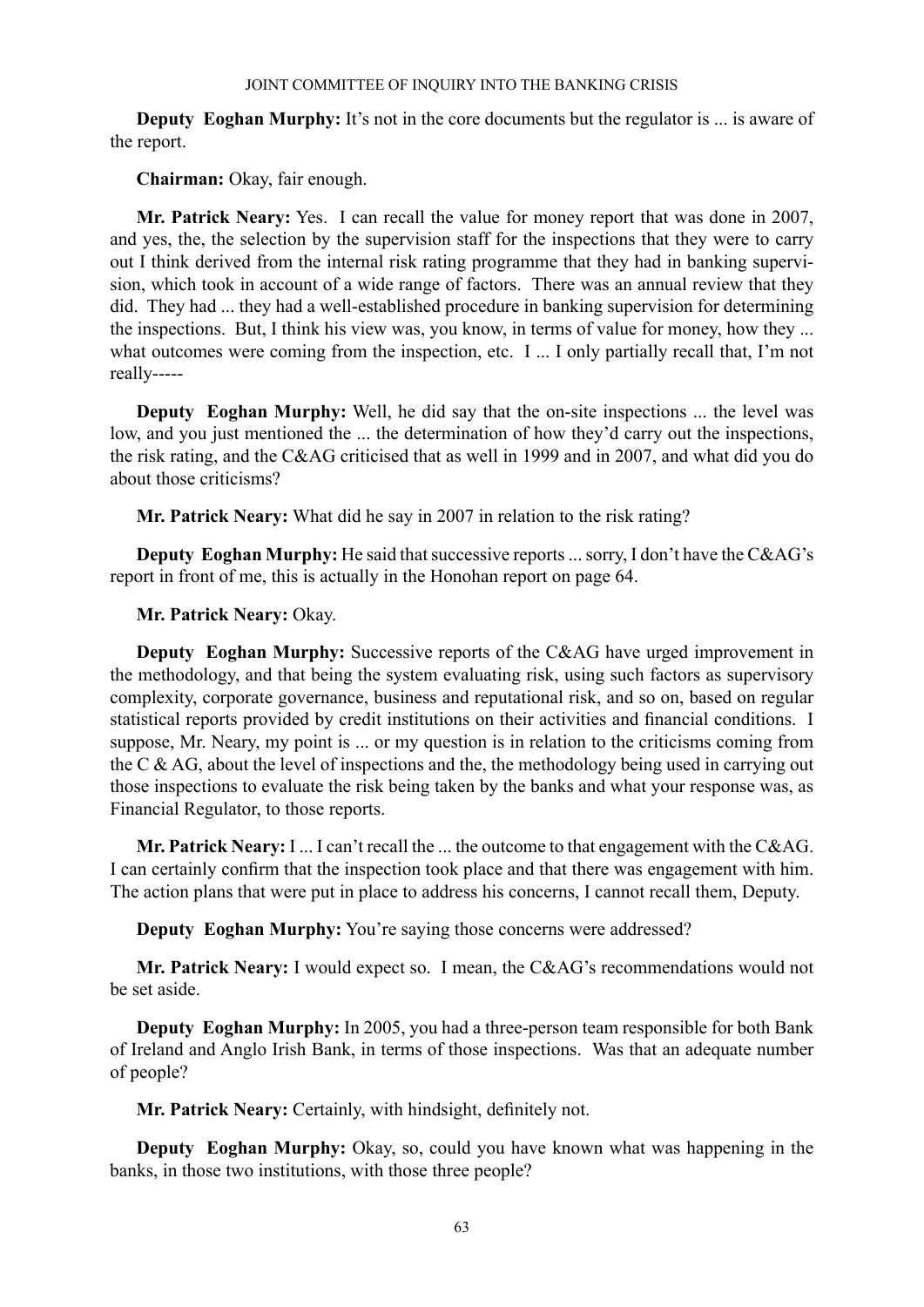**Mr. Patrick Neary:** Well, it was a combination ... our source of data would be a combination of ... of a number of different sources from the prudential returns, from the engagement with the banks, from their annual accounts and so forth. In the context of a principles-led approach to supervision, and with the model whereby boards and management were expected to take charge of the risk management of the organisation, the answer to that is probably yes but, with hindsight, that was clearly not correct.

**Deputy Eoghan Murphy:** The answer is that, yes, that three-person team was sufficient for giving you a level of information on the banks?

**Mr. Patrick Neary:** In that context of, of principles-led regulation. Then ... because, on top of that there was a further resource that carried out the inspections. The ... the people that we're referring to there were the people that had the day-to-day relationship with ... with the bank and dealt with any ongoing issues or issues that came out of the inspection process. Those people then took ... took that on. Now, but clearly, I think, as ... as we moved through the decade, and as we got closer to Basel, it was clear that the resources were becoming much more thinly stretched and that's what prompted Mrs. Burke to look for the additional resources.

**Deputy Eoghan Murphy:** Okay, and I have to move on because my time is short. If I could look at just stress testing, if I may, Mr. Neary. The stress testing that was conducted in 2006, and there's a reference in core documents, Vol. 3, page 35.

**Mr. Patrick Neary:** Page 35.

**Deputy Eoghan Murphy:** Of Vol. 3.

**Mr. Patrick Neary:** Yes, okay.

**Deputy Eoghan Murphy:** The 2006 stress tests, were you involved in designing those stress tests?

**Mr. Patrick Neary:** No.

**Chairman:** It can't be displayed, just reference it. Okay?

**Deputy Eoghan Murphy:** Okay. The Financial Regulator wasn't involved in deciding the methodologies of the variables-----

**Mr. Patrick Neary:** No, I'm not ... I'm not saying the Financial Regulator wasn't involved in them. I ... I think we would have been informed, through the financial stability committee, of the stresses being used and the factors being used. It was this ... this functionality was discharged by the economists and the people in the financial stability area. So, I mean, you know, it would have taken account of any information we'd have provided from the bank supervision people.

**Deputy Eoghan Murphy:** Would you have been aware of the scenarios being put in the stress tests to the banks?

**Mr. Patrick Neary:** Well, I ... I was aware that they were supposed to be conservative and, you know, I trusted the process that the conservative stresses would be used. I ... I didn't get actively engaged in setting those parameters and I think that's a skillset that, I think, is more appropriate to the economics people.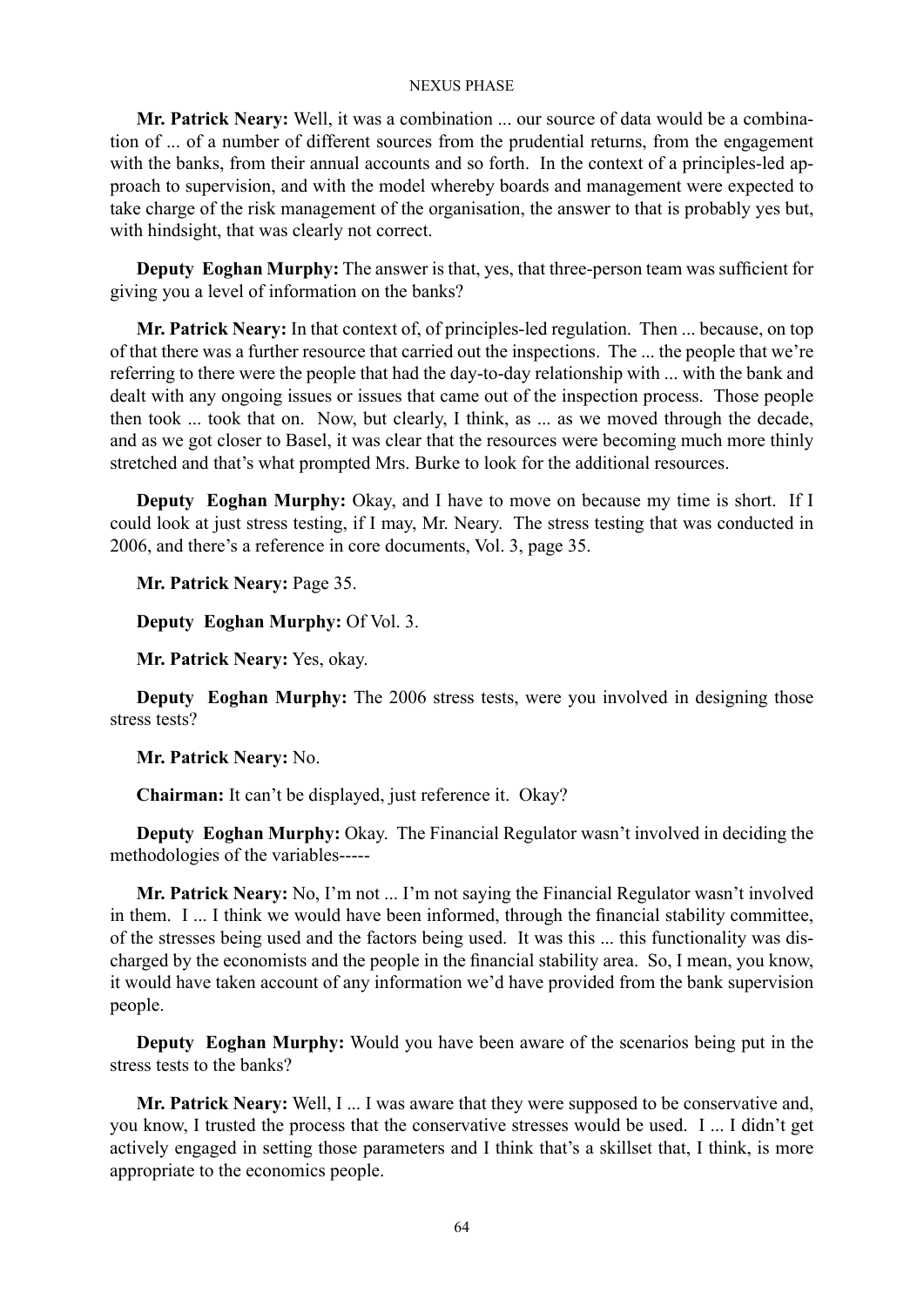**Deputy Eoghan Murphy:** Well just ... if you could help me clarify, because there was two scenarios put to the banks to test for. Shock scenario one was the extreme scenario and had a number of variables, and one was a decline in house prices by 40%, in the extreme scenario. Shock scenario two was the weak scenario and it had the same variables at different levels but the decline in house prices in the weak scenario was still 40%. Why would that variable be constant amongst both the extreme and the weak shock scenarios for the banks?

**Mr. Patrick Neary:** I'm not able to answer that question, but the only additional point I would make in, in responding to you, Deputy, is that, as far as I remember, in 2006, the stress test process was validated by the IMF, so it would have met their requirements.

**Deputy Eoghan Murphy:** Well, actually, the IMF, if I can find the document in front of me, the IMF ... the Central Bank was ... oversaw the stress test results, and the IMF did comment on them-----

**Mr. Patrick Neary:** Okay.

**Deputy Eoghan Murphy:** -----and the IMF said that they welcomed these results but observed that the long period of strong economic performance limits the ability to quantify the relationship between macroeconomic variables and credit risks. And was there a response from the Financial Regulator to the ... that comment, from the IMF?

**Mr. Patrick Neary:** I do not recall any response from the Financial Regulator. I think if there was a response, it was more likely to come from the financial stability people.

**Deputy Eoghan Murphy:** That was in the 2006 country report from the IMF and they did flag a concern with those stress tests that were conducted. But, just to come back to that point on the two shock scenarios, can you help us as to why in an extreme scenario and a weak scenario, in stress testing the bank's books, you would have a decline of property prices at 40% for both? Why would you do that?

**Mr. Patrick Neary:** I am not able to answer that question.

**Deputy Eoghan Murphy:** Could it have been that something was suspected as to the quality of the lending in relation to property?

**Chairman:** Allow the witness to answer.

**Mr. Patrick Neary:** I would not be able to answer that or to offer any opinion on that.

**Deputy Eoghan Murphy:** Why was it then, in the letters that were written to the banks to conduct this stress test, they asked for special attention to be given to the performance of property and consumer-related lending?

**Mr. Patrick Neary:** Well ,I would have thought that, because of the way in which the portfolios of the banks were expanding, that they had picked up on this in a financial stability department, which ties in with what we were saying earlier on. That this growth in the system is a financial stability ... a systemic risk matter and they must have picked up on that and wanted to have it addressed as part of the stress test. Now I am speculating.

**Chairman:** To qualify that, Mr. Neary. The operation of stress tests were not within your remit or job description or competency. Is that correct or incorrect?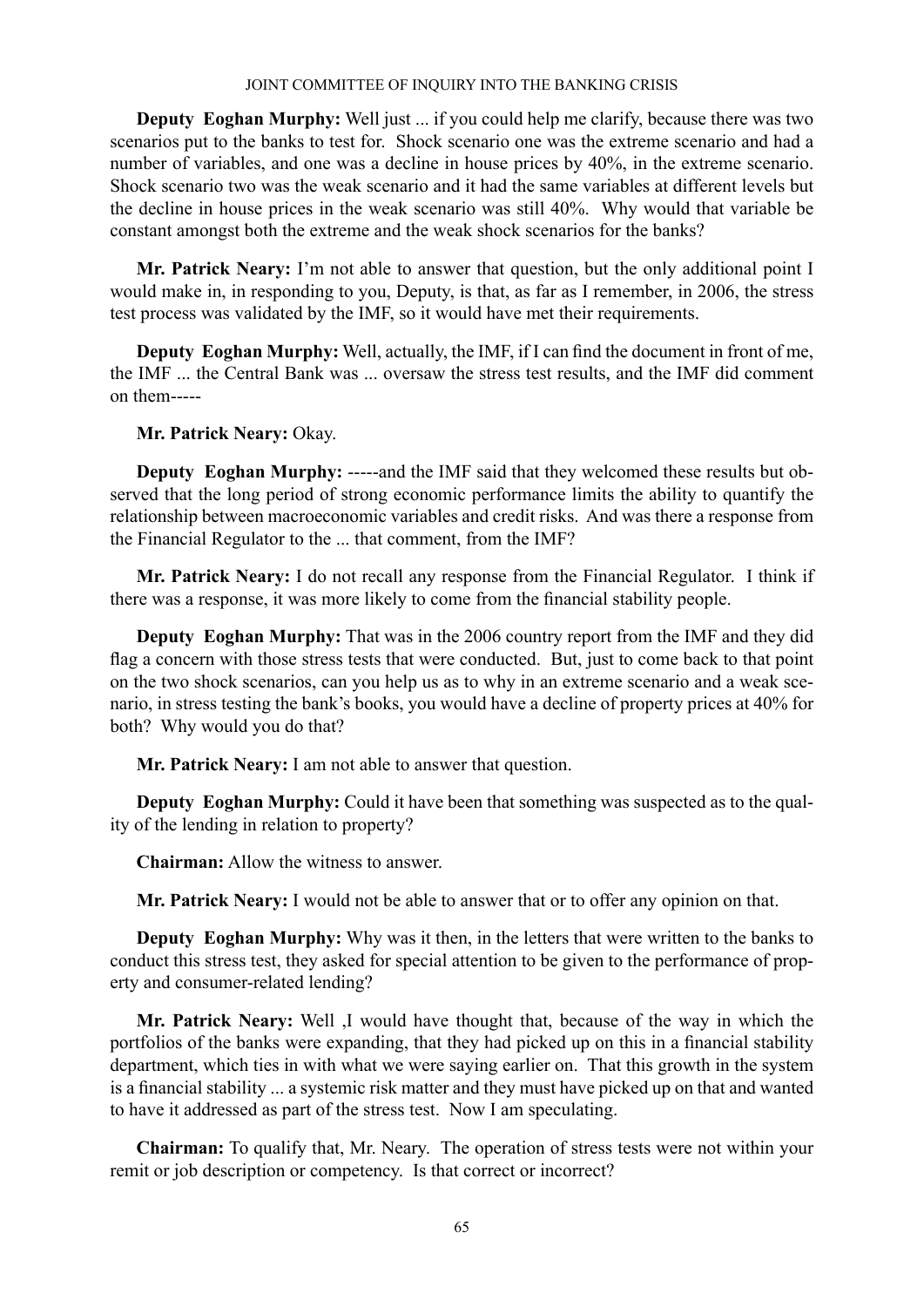### **Mr. Patrick Neary:** That is correct.

**Chairman:** Okay. So what you are doing is giving an opinion or observation on that, not a direct account of it?

**Mr. Patrick Neary:** I am giving an opinion, yes. I am not able to give a direct account, Chairman.

**Chairman:** Deputy Murphy.

**Deputy Eoghan Murphy:** Thank you, Chair. It is on page 41 of Vol. 3. It is an e-mail. I won't say who it is from, but it is from someone in the Financial Regulator's office to one of the banks. It is talking about one of the questions that the IMF wants to look at in particular, when they come to meet the banks to look at the stress testing that they have done themselves. They want to know:

... how sensitive would specific provisions be to a large drop in house prices, given that the collateral behind the mortgage loan would have to be revalued. We realize that the current level of specific provisions is a very low percentage of the loan reflecting very low default rates.

So, just to summarise, this is the IMF coming into Dublin to meet with the banks following the stress tests that they have conducted, the parameters set by the Central Bank and the Financial Regulator. They, too, want a focus on a large drop in house prices and how resilient the banks would be to that. Why? How resilient the banks would be to a large drop in house prices. My question is, why?

**Mr. Patrick Neary:** I think there in your introduction, Deputy, if I understood you right, they saw that there was a significant increase in lending for house purchase and very, very low defaults, and I think as well as that at that time, with the increases in house prices, there would have been considerable seasoning in the value of the security and I can only presume again that the IMF wanted to test the resilience of the security and the resilience of the portfolio for downturn.

**Deputy Eoghan Murphy:** And the concerns that the IMF had-----

**Chairman:** Final question now, Deputy.

**Deputy Eoghan Murphy:** The concerns that the IMF had in spring 2006, did you have these concerns?

**Mr. Patrick Neary:** That exactly ties into the initiative that we took in 2006 to increase the risk rating on the higher LTV mortgages because we saw that that particular line of business was starting to grow significantly.

**Chairman:** Thank you. I want to move to wrap up by one final question and then it is Senator D'Arcy, Deputy McGrath and then we will break for lunch. It comes back to the breaches we were discussing earlier this morning. Mr. Neary, to put the question to you, at what point did the breaches become so endemic that it became a financial stability issue and become a Central Bank issue, which would then mean the Governor should have followed up or discussed new legislation or powers that might have been requested from the Minister or the Department of Finance?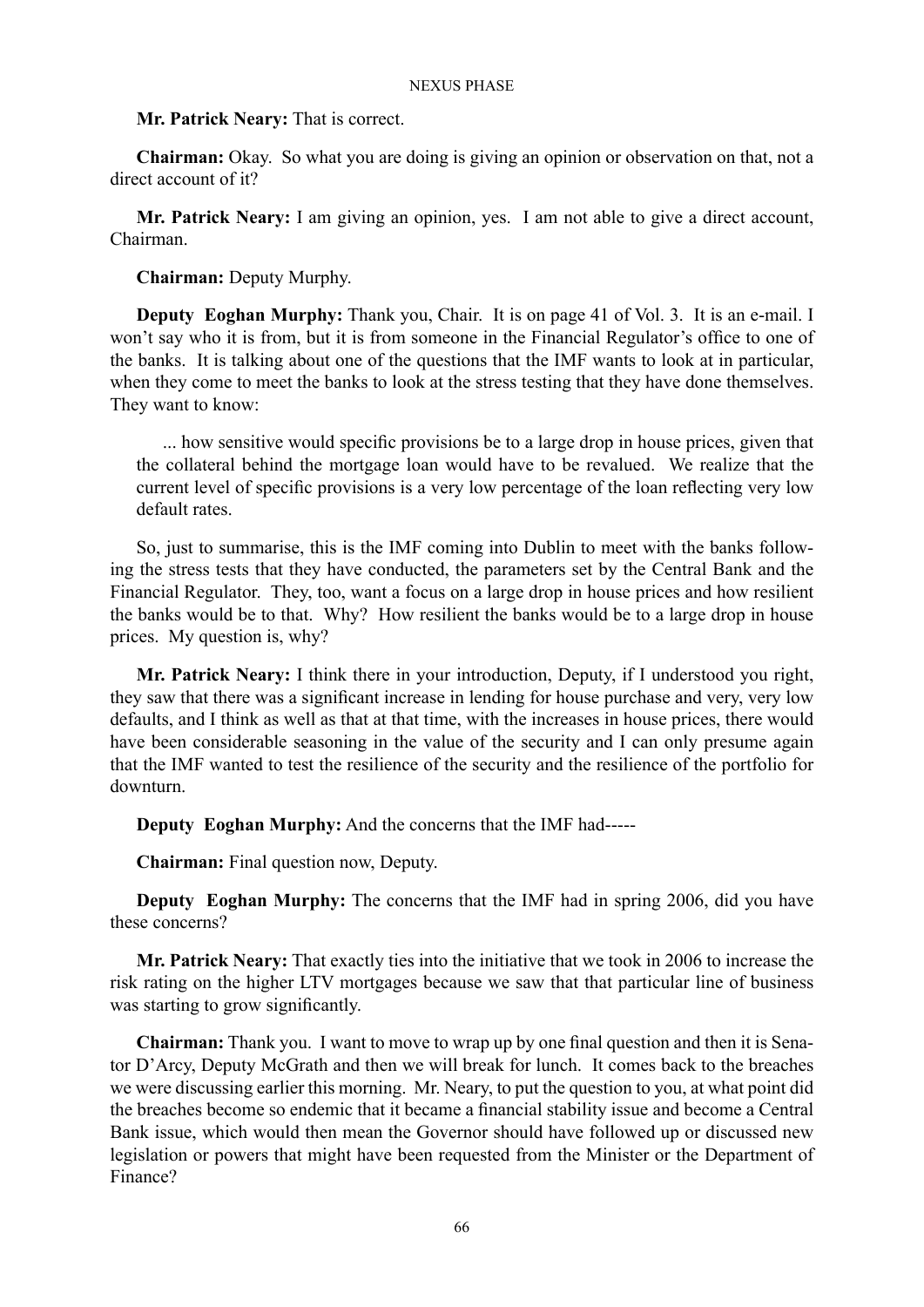**Mr. Patrick Neary:** When you are talking about the breaches, Chairman, are you going back to the sector concentration guidelines?

# **Chairman:** Yes.

**Mr. Patrick Neary:** Well, you see, as we were talking about earlier on in this particular guideline, regrettably had fallen into abeyance and there were all kinds of ways of assuring compliance with it and determining the common predominant risk factor, etc. So I think that there was no evaluation, formal or structured evaluation I should say, carried out in relation to compliance with that limit. It had fallen into abeyance. So I think the matter that would have informed a financial stability assessment would be the growth in the loan portfolios of the banks, irrespective of the limit being in place.

**Chairman:** Senator D'Arcy.

**Senator Michael D'Arcy:** Thank you, Chairman. Mr. Neary, you said that the principlesbased system failed. But there is no system without people. Did the people within the principles-based system fail?

**Mr. Patrick Neary:** I think that ... I do not know how to make that connect, you become a practitioner of a system. You see that at that particular time the system is in widespread use. It is also embedded in the proposals that are coming down the road from Basel, which actually devolves more autonomy if you will to the banks to determine their own capitalisation and their own internal controls. So I can see how people, myself included, believed that the principlesled regulation may have been suitable. We committed to making the system work but it did not work.

**Senator Michael D'Arcy:** You had powers that you chose not to use. We spoke about them earlier. Quantitative controls.

**Chairman:** Ask about the powers and then establish why didn't they use them.

**Senator Michael D'Arcy:** You had those powers that were unused. Was it a failure of the people within the system to choose not to use those powers?

**Mr. Patrick Neary:** No, I would not put it that way. It was a failure, I think, a misjudgment of the risk by people that did not propel people to take decisions to use the powers. I think if the assessment of the risk was judged to be a major threat I think that would have forced people to consider what actions. I can't see that people would ignore the need to take actions if we had adjudicated on the risk properly but we did not adjudicate on the risk properly, so therefore it was not a matter of people being involved in dereliction. It was people involved in misjudgment.

**Senator Michael D'Arcy:** Mr. Neary, did you fail in your role as the CEO of the Financial Regulator's office?

**Mr. Patrick Neary:** In that context, I signed up to the principles-led model of regulation. I believed in it.

**Chairman:** Allow him time to respond, Senator, and it is a bit of a leading question as well.

**Mr. Patrick Neary:** In the sense that the system did not deliver a desired outcome, it does not stand to any of us in the regulator, unfortunately ... leave us in a good position. All I can say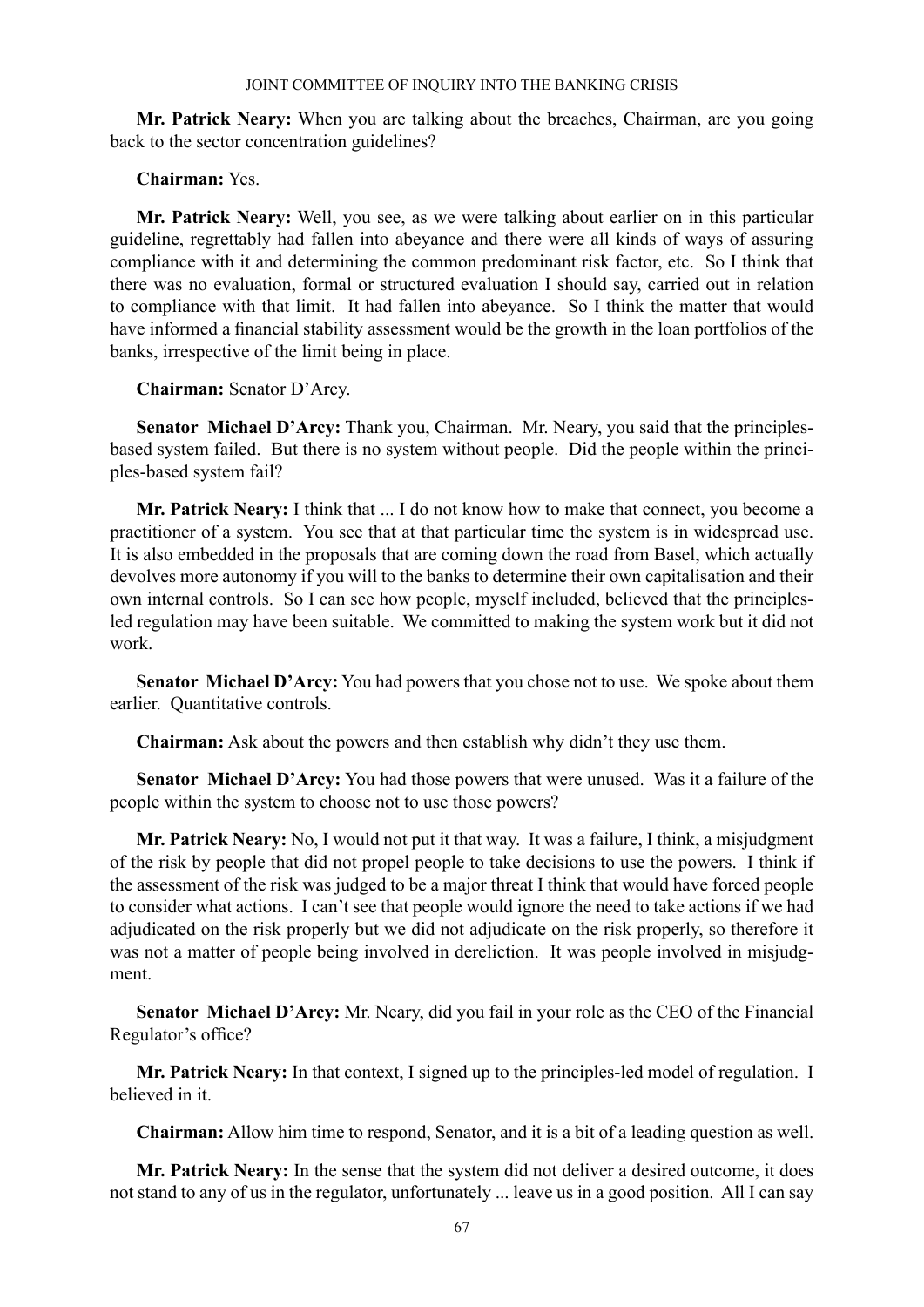in response to that is I believed in that system, I misjudged the risk and it resulted in the situation where we found ourselves at the end of the day. All I can do is express my regret for that and that is as far as I can go with that.

**Senator Michael D'Arcy:** Mr. Neary, were you up to the job?

**Chairman:** Sorry. You can talk about competencies and functions and all the rest but I am not going to be facilitating soundbite leading questions, Senator, okay?

**Senator Michael D'Arcy:** Can I ask, Mr. Neary, you said that the dinner that Deputy O'Toole brought up, that that was a once off.

**Mr. Patrick Neary:** Yes,as far as I remember.

**Senator Michael D'Arcy:** Were there any other dinners ran by the IBF banks AGMs that you attended?

**Mr. Patrick Neary:** I would have been required to attend a good few industry occasions. Certainly there was the funds industry, the insurance industry, the audit. There was a schedule that I would, with the agreement of the authority, that they would have expected me to attend. But that particular dinner was more of a personal matter for the retiring chairman and it was most unusual.

**Senator Michael D'Arcy:** When you say a good few, monthly?

**Mr. Patrick Neary:** No, I mean, these are public occasions where, for example, the Institute of Bankers have this annual ... where it would be addressed by the Minister, the financial services industry would have an annual dinner which would be addressed by people as well. It was those kind of functions where the regulator was sort of expected to attend and I think the authority expected that the regulator would be represented at those functions.

**Chairman:** Senator-----

**Senator Michael D'Arcy:** And, final question, Mr. Neary, do you believe the Irish banks lended recklessly?

**Mr. Patrick Neary:** It's ... well, they certainly misjudged their risk. I mean-----

**Senator Michael D'Arcy:** Recklessly?

**Mr. Patrick Neary:** Well, I-----

**Chairman:** Let the ... you can ask the question, Deputy-----

**Senator Michael D'Arcy:** Well, I did ask the question-----

**Chairman:** -----or Senator, yes-----

**Senator Michael D'Arcy:** -----but he answered a different question, Chairman.

**Chairman:** Yes, but no, but this is ... the witness answers the question.

**Senator Michael D'Arcy:** He ... he-----

**Chairman:** And I chair then to determine-----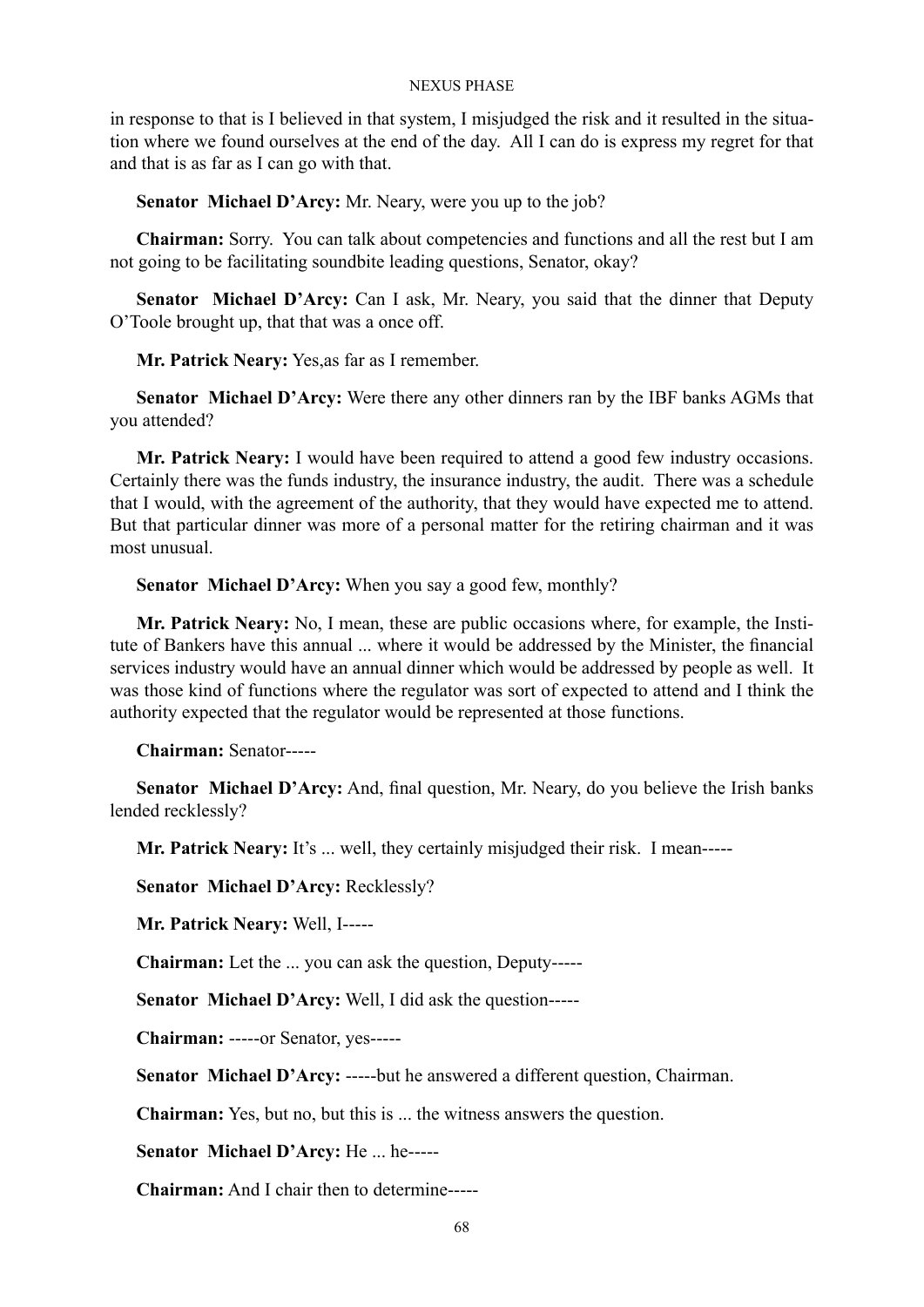**Senator Michael D'Arcy:** He posed a different question.

**Chairman:** -----whether the question's been answered or not. Mr. Neary.

**Mr. Patrick Neary:** I'm struggling with the word "reckless" because that's ... that seems to me to imply that a deliberate ... a deliberate effort was made to grant loans without any assessment of the risk, or perfection of the security, or any attempt to have regard to the shareholders' interests that we talked about already, or deposited ... deposits ... depositors' interests. I mean, if there was reckless lending, I mean, as I kind of outlined there, we're almost into the area of fraud and criminal behaviour. I mean, if we were to go down the road of describing something-----

**Chairman:** I'd ask you to be mindful now of your language there because that's a separate-----

**Senator Michael D'Arcy:** I didn't use those terms, Chair.

**Chairman:** Sorry, Senator, you're out of time.

**Mr. Patrick Neary:** I apologise, Chairman. I'm sorry.

**Chairman:** Yes, I'll just give you a ruling there because in my opening remarks I said there are matters that are before the courts-----

**Mr. Patrick Neary:** Of course.

**Chairman:** -----and all the rest of it, so I'll just pull you back on that.

**Mr. Patrick Neary:** But we ... we stray into that kind of an area, I think, when we start using words like "reckless". I'm not in a position ... I've no evidence-----

**Chairman:** It's not a matter for this inquiry, matters of a criminal ... or criminal matter are a matter for the courts, Mr. Neary. They're not a matter for this inquiry. Deputy McGrath.

**Deputy Michael McGrath:** Thank you, Chair. Mr. Neary, was there consensus at board level of the CBFSAI and the Financial Regulatory Authority about the regulatory approach with banks and was there ever any difference of opinion expressed between the two?

**Mr. Patrick Neary:** No, there wasn't.

**Deputy Michael McGrath:** Thank you. What role did the Financial Regulator play in the preparation of the financial stability report every year?

**Mr. Patrick Neary:** I would suppose we would be the providers of data and information in relation to the activities of the banks and their loan books, etc., so it would be very much contributing the information and, in that regard, the assessment, the analysis, the adjudication, was done by the economics people.

**Deputy Michael McGrath:** But was it a joint report, ultimately?

**Mr. Patrick Neary:** Yes, it was, in the sense that the final report and the message from the report was determined from a joint meeting of the authority and the Central Bank boards. The two boards came together to agree the message of the financial stability report.

**Deputy Michael McGrath:** So, Mr. Neary, when you described earlier on the Central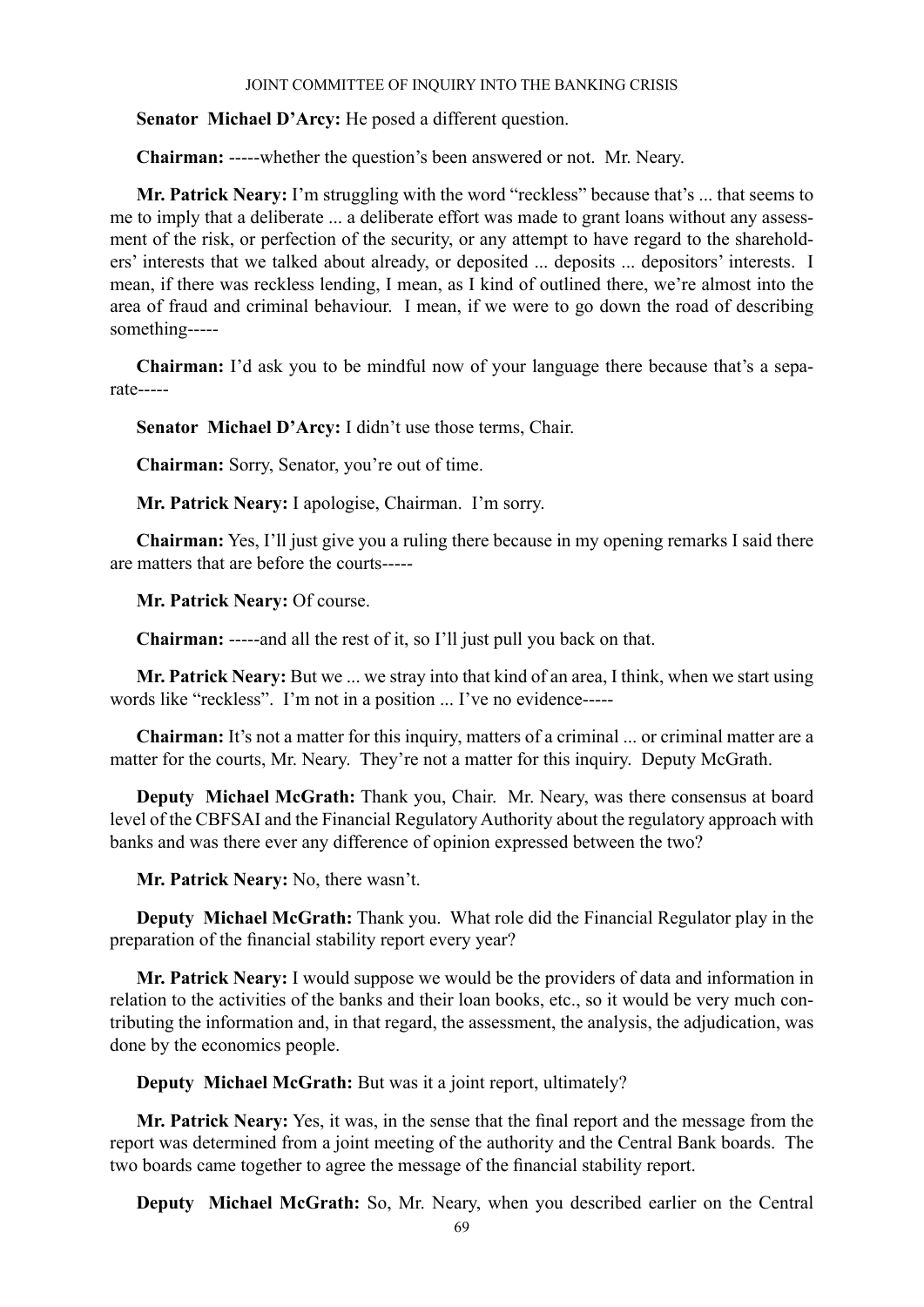Bank's assessment in the financial stability report as being overly benign, should that be not "our assessment"?

**Mr. Patrick Neary:** In so far as ... yes, there would have been buy-in to that from the Financial Regulator. I think that's ... that's a reasonable observation to make there.

**Deputy Michael McGrath:** Just to be clear, Mr. Hurley, in his witness statement, stated "The Central Bank agreed the content of the Financial Stability Reports with the Financial Regulator." In the foreword, for example, of the 2007 report, he said "This Report reflects the joint views of the Bank and the Financial Regulator ..." Did you essentially sign off on the financial stability report every year?

**Mr. Patrick Neary:** Yes, the authority did that at a joint board meeting of the Central Bank board and the authority, yes.

**Deputy Michael McGrath:** Okay. Well, do you think in any sense that until now, in your evidence, you might have sought to deflect some of the responsibility in terms of the financial stability report entirely onto the Central Bank and not reflected the joint nature of that report, which is clearly evidenced in Mr. Hurley's statement and in the report themselves?

**Mr. Patrick Neary:** Sorry, Deputy, I had no intention of deflecting blame anywhere on anybody.

**Deputy Michael McGrath:** I'll give you an opportunity to express your view-----

**Mr. Patrick Neary:** Well-----

**Deputy Michael McGrath:** -----because earlier on you were referring, a number of times, to "their assessment" and "the Central Bank's assessment". The reports were clearly joint reports.

**Mr. Patrick Neary:** Well, I suppose it's maybe then ... it's to describe a process. What would have happened is that a final position would have been arrived at and that position ... that's where the financial stability people, from their research, would present a position and it would be taken on from there by the joint boards and they would discuss that position and see whether they could agree with that and endorse it. If they didn't agree with it, well then I imagine that it would have to go back and be reworked.

**Deputy Michael McGrath:** I suppose the key question that arises from that is: did you also miss the financial stability risk posed to the financial system by the lending practices of the banks?

**Mr. Patrick Neary:** Well, the ... the risks posed by the ... to the financial system by the practice of the bank ... by the banks was, I suppose, a combination of factors. First of all, it was the over-concentration on property lending, which, in the year 2009, was decimated by the fall in the values of property but, before that, the solvency, liquidity issues were also a contributory factor.

**Deputy Michael McGrath:** Yes, that's not a very direct answer, Mr. Neary. I mean, for example, the 2007 report, published in November '07, financial stability report, concluded ... the overall conclusion is that "The Irish financial system's shock-absorption capacity remains robust and the system is well-placed to cope with emerging issues", November 2007.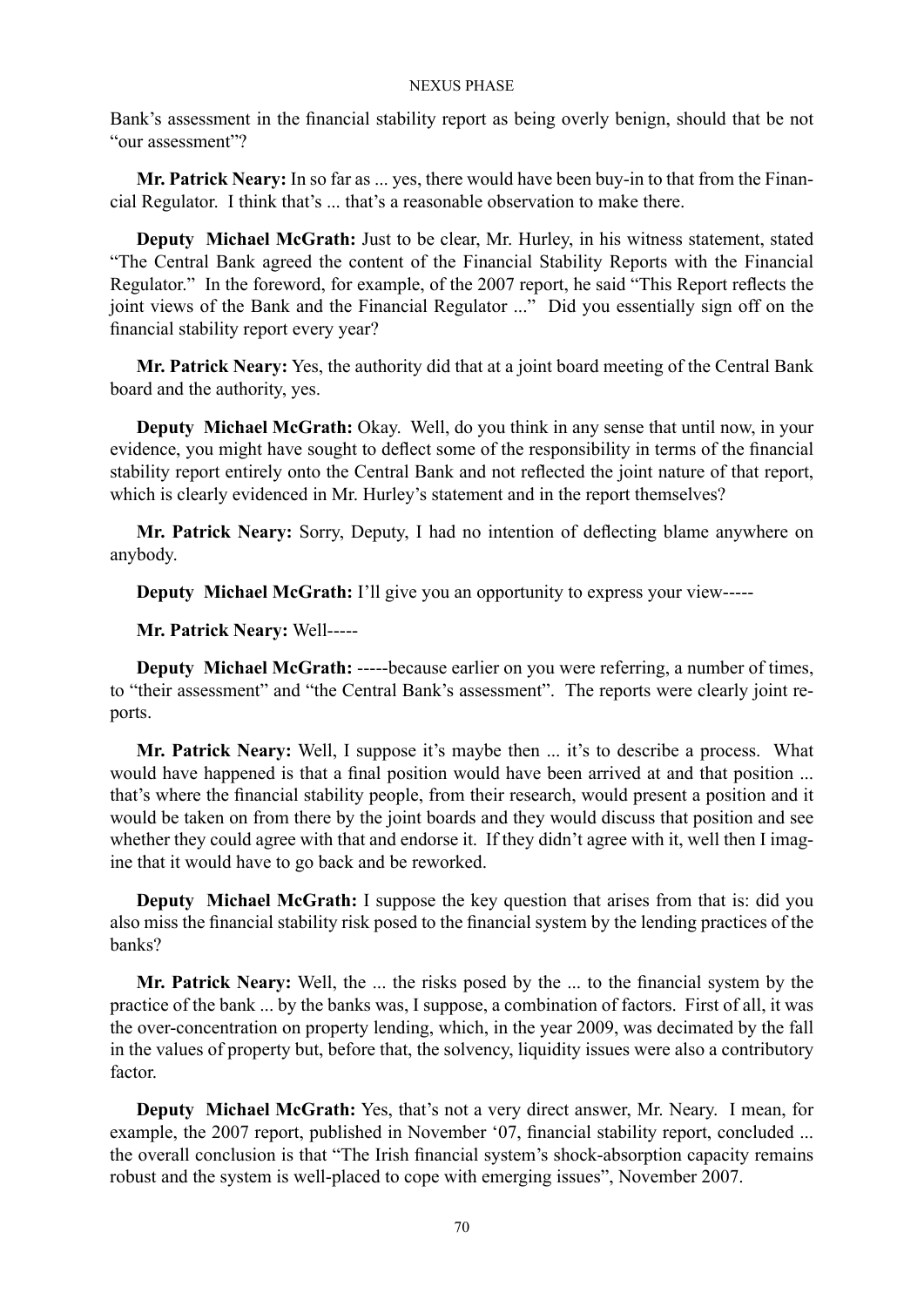# **Mr. Patrick Neary:** Yes.

**Deputy Michael McGrath:** You signed up to and, presumably, concurred with that conclusion. So, my question again is, along with the Central Bank, did the Financial Regulator miss the financial stability risks posed to the financial system by the lending practices of the banks?

**Mr. Patrick Neary:** Well, it certainly understated those risks, there's no doubt about that.

**Deputy Michael McGrath:** On the question of resources, was it open to you, as CEO, to reallocate your existing resources from, say, the prudential supervision side, where you had 210 people in 2007, to the banking supervision side, where you had 48 people in 2007?

**Mr. Patrick Neary:** Well, you see, each department ... each department was compartmentalised and every department would argue - hence the 77 people that we looked for in 2007 that their resources were stretched. Take, for example, the insurance department where we had the reinsurance directive and the Solvency II directive to be implemented, which was broadly equivalent to Basel II. So, in circumstances like that, the ... those departments also had huge work demands on them and ... but I did have discretion that if there was a surplus in one area, to move to the other, but I just have to qualify that because it was a question of skillsets as well as available people.

**Deputy Michael McGrath:** Okay. Just to clarify one final point, Mr. Neary, and I think it's important from an evidential point of view, Mr. Horan's statement yesterday that he made formal proposals in August '05 for higher capital charges for high loan-to-value mortgages were not accepted as they were not considered by senior management in the CBFSAI to be necessary. Subsequently, they were implemented, in 2006, but can you just clarify, they were not accepted by whom?

**Mr. Patrick Neary:** They were accepted by me.

# **Deputy Michael McGrath:** Okay.

**Mr. Patrick Neary:** I took it forward to the chief executive and I proposed that the ... proposed it should be taken to the authority because it was a very, very significant and well-argued proposal. I believe that the chief executive consulted with the then director general of the Central Bank to discuss the ... our proposal ... to discuss the issue and I believe that they came to the conclusion that interest rates were likely to increase and that we should wait and see-----

# **Deputy Michael McGrath:** Okay.

**Mr. Patrick Neary:** -----would the increase in interest rates take the heat out of the market.

**Deputy Michael McGrath:** So, at that time, in the autumn of '05, those proposals didn't make it to the level of the board?

**Mr. Patrick Neary:** No, they did not get to the authority, to the best of my recollection. They were reactivated again in either January or February 2006.

**Deputy Michael McGrath:** February '06, yes.

**Mr. Patrick Neary:** Yes.

**Deputy Michael McGrath:** Yes. Thank you, Mr. Neary.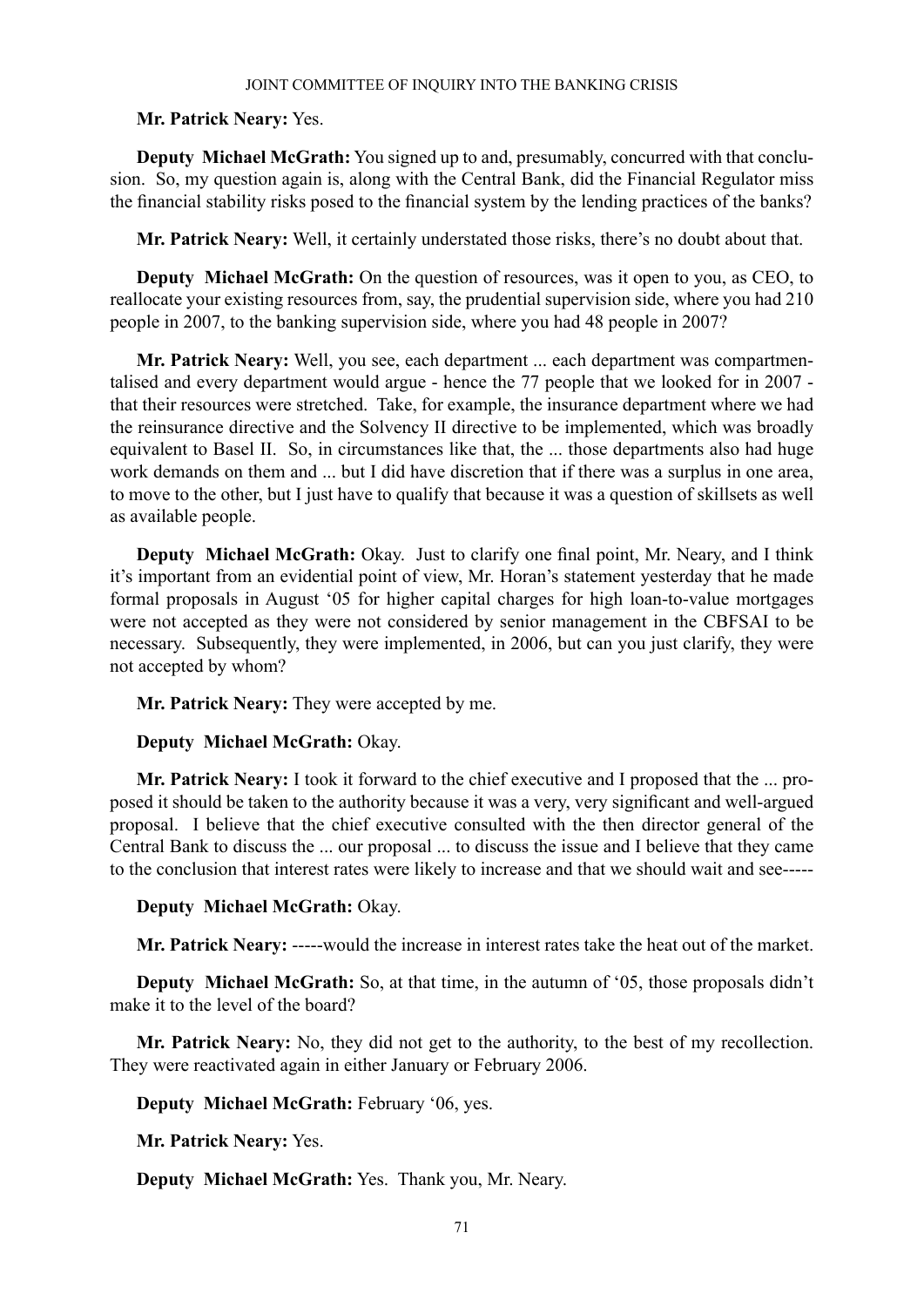**Chairman:** Thank you very much, Mr. Neary. I'm now proposing that we will suspend for lunch. However, I'd just like to remind the committee that we have a small private session to deal with as ... before we go to lunch, to deal with some matters to deal with hearings that are coming up in the coming weeks. So, with that said, I propose that we suspend the public session now and, in doing so, remind the witness that, once he begins giving evidence, he should not confer with any person other than his legal team in relation to the evidence and matters that are being discussed before the committee. With that in mind, I now will ... propose to put the meeting into private session as soon the public Gallery has been cleared and that we would resume again at 3 p.m. and remind the witness that, during that time, that he's still under oath until we resume. Okay, is that agreed? 3 p.m.

*The joint committee went into private session at 1.49 p.m., suspended at 2.11 p.m. and resumed in public session at 3.07 p.m.*

**Chairman:** And the committee now is formally back in public session and can I ask members and those of the public Gallery to ensure that their mobile devices are switched off. In welcoming back, our witness today is Mr. Patrick Neary, former CEO of the Irish Financial Services Regulatory Authority. And, as I mentioned this morning, we were focusing on the period of Mr. Neary's tenure up to October 2007 and this afternoon's session will focus upon developments in the period from November 2007 to January 2009. And, if required, I may ... we may facilitate situations that are maybe still outstanding from this morning as well or questions that relate to that period of tenure. So with that said, if I can call on Deputy Doherty, please, to open this afternoon's questions. Deputy, you have 25 minutes.

**Deputy Pearse Doherty:** Go raibh maith agat, a Chathaoirligh. Mr. Neary, can I ask you to outline your knowledge on events and analysis that led to the initial drafting of legislation in the spring of 2008 to permit the Minister to nationalise a financial institution? And can you outline to us what advice, if any, did you give ... did the Financial Regulator offer in this regard?

Mr. Patrick Neary: As far as I recall, Deputy, there was ... in the ... in the domestic standing group, I think, at some stage in 2007, a scoping paper was prepared by the Department of Finance about tasks and a kind of a programme of work, as I recall it, for issues relating to financial stability and preparations that should be made. And it covered a range of topics, including having a look at a deposit protection scheme, legislation for nationalisation, etc., the tools that might be needed in the event that there was a crisis. And I think legislation for nationalisation was one of the things on the list, that was on the scoping paper. I think that was it now, as far as I can recall.

**Deputy Pearse Doherty:** And when was the legislation drafted?

**Mr. Patrick Neary:** I don't know for sure. I wasn't involved in the drafting of the legislation. The Department of Finance took on that role and they drafted it up. Now I never actually laid on eyes on it-----

# **Deputy Pearse Doherty:** Okay.

**Mr. Patrick Neary:** -----I never actually seen it in the flesh, but I believe that there was legislation drafted up.

**Deputy Pearse Doherty:** And is your belief that it was for a building society, or a bank, or in which order did that legislation because they would differ?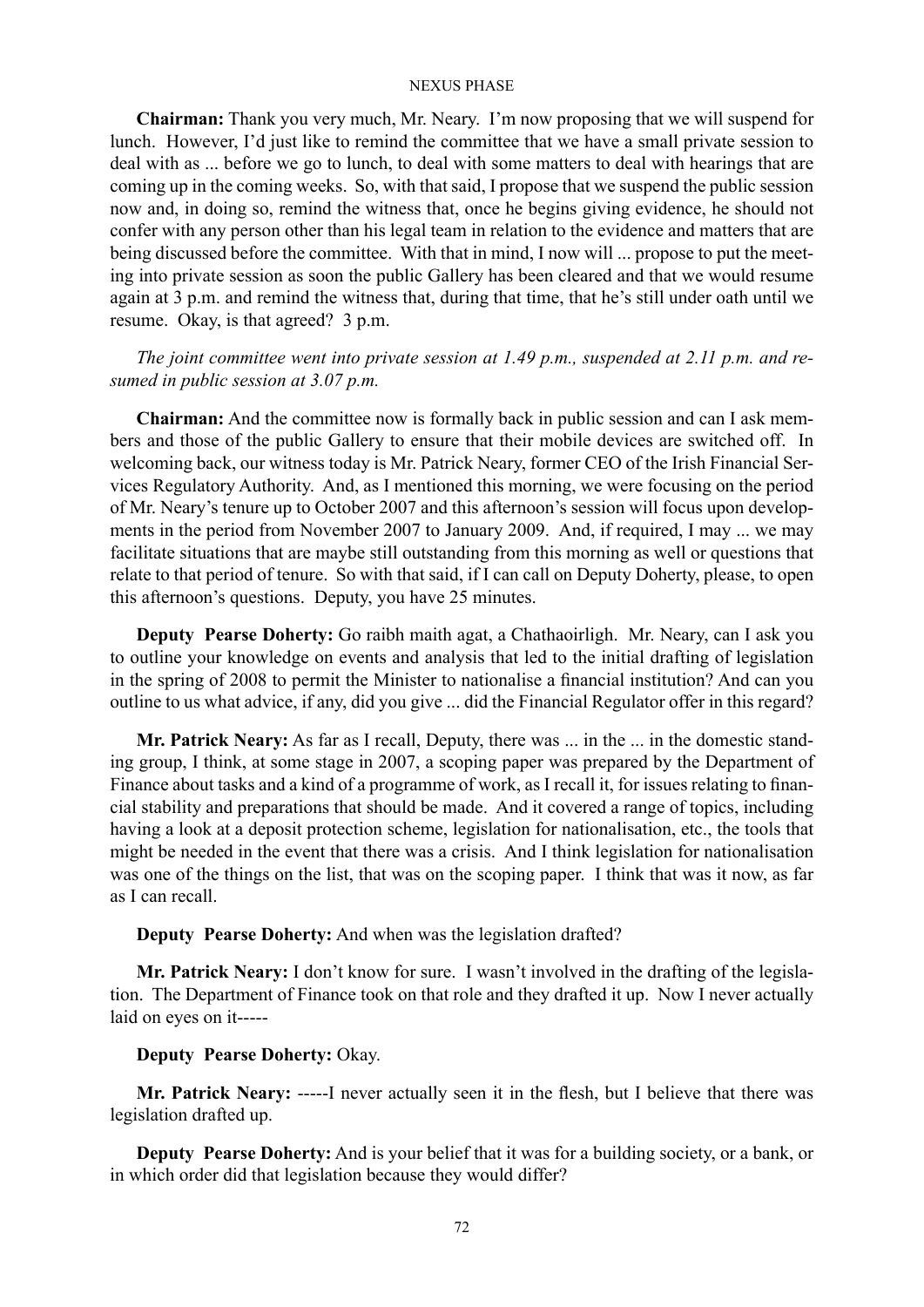**Mr. Patrick Neary:** I believe it was done for both. I think it was done for a bank because it was easier to do it for the bank and then adjust it for the building society, rather than doing the other way around. It's just a pragmatic thing, as far as I know, but-----

**Deputy Pearse Doherty:** Yes.

**Mr. Patrick Neary:** -----I wouldn't be sure about that now.

**Deputy Pearse Doherty:** Okay, that's fine. If you've never seen it, that's fine. Can you comment on the liquidity policies, the compliance monitoring, the procedures and protection measures in force, and actions taken before and during the crisis?

**Mr. Patrick Neary:** Yes, the authority introduced a new liquidity regime in 2007. I think ... at ... it may have taken effect from 1 July, around that time, whereas there was monthly reporting done ... that ... it set out ... it set out a kind of a schedule of cashflows whereby you set out the cash in, the cash out, and you had to maintain a net balance in various maturity ... various maturities from out to a week, and then a month, and so forth. That was more or less the kind of thinking. And initially when that started up it was reported every month, and then we changed that to weekly reporting as the difficulties in the financial markets started to emerge and ... I mean, in the closing days before the guarantee, the liquidity reports were coming in, I think, daily, and-----

**Deputy Pearse Doherty:** Okay.

**Mr. Patrick Neary:** -----perhaps even more frequently than intraday.

**Deputy Pearse Doherty:** And can you tell the committee, just in relation to any financial institution or building society with liquidity and/or solvency issues prior to 30 September 2008?

**Mr. Patrick Neary:** Yes, I mean, the ... everybody was experiencing difficulty with liquidity. The maturities were getting much shorter. It was very hard to get, I think, money ... anything ... certainly, a month would have been seen as very long money as we came closer to the guarantee time, so the term was getting very short. I think the focus on particular was in relation to Anglo. Anglo were the people that were experiencing the greatest challenges on the liquidity front.

**Deputy Pearse Doherty:** And we've had evidence before, and we've discussed this with Mr. Horan yesterday, that there was a financial institution that had no access to ECB monetary finances, no access to the markets, interbank markets, and were relying solely on deposits in the first quarter of 2008-----

**Mr. Patrick Neary:** Yes. Yes, that-----

**Deputy Pearse Doherty:** -----were you aware of that? And how serious or significant or otherwise was that?

**Mr. Patrick Neary:** What they hadn't put in place was an arrangement whereby the Central Bank could accept collateral. The collateral that they had to offer wasn't in a form, I think, that was acceptable for the ECB to allow the Central Bank to provide liquidity to it. That was my understanding, and I think there was historical reasons for that because most of the collateral that, I think, is acceptable to the ECB is essentially in the form of portfolios of mortgages, and there's a discount on those and they gave out the facilities on the back of that. Now, when ... that requires that every mortgage document, to the best of my understanding, has to have a con-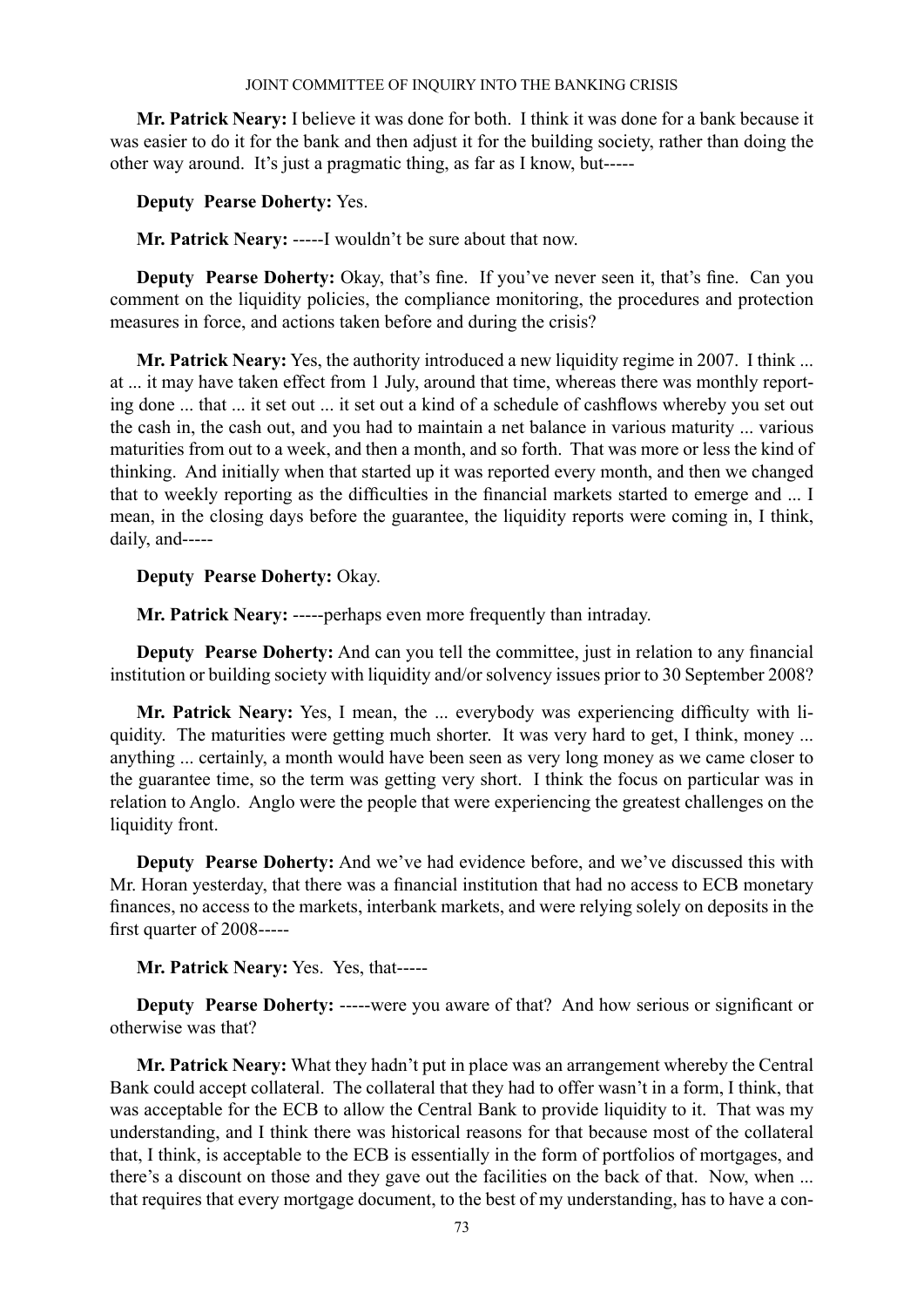sent that the mortgage can be transferred from the originator of the mortgage to somebody else. Hence the securitisation, and all this that goes on, is done with the consent of each individual mortgage.

As I understood it at the time, the documentation in Nationwide, the individual mortgage documentation that they had, didn't have that facility. So they couldn't be transferred. So, therefore, it rendered it ineligible for the ECB direct assistance. So they had to construct an arrangement with the Central Bank, an elaborate arrangement for ... to identify assets and construct an arrangement whereby the Central Bank could give them liquidity. And I don't think that was done at the time. It was recognising that issue and putting an arrangement in place for that particular institution, which was different to the others.

**Deputy Pearse Doherty:** Okay. And in relation to solvency issues prior to 30 September 2008, would you have any concerns personally in relation to solvency issues of any financial institution?

**Mr. Patrick Neary:** I didn't believe that any institution was insolvent on the date of the guarantee. Based on the information available to us, which ... I've talked about it before, came in from the returns. They came in from the institutions. And also we had had Pricewaterhouse in in a couple of the institutions and also there was another corporate finance house which was advising one of the institutions, had also looked over the portfolio. And based on all of those sources, there was no evidence that there was a solvency issue in any of the institutions on the night of the guarantee.

**Deputy Pearse Doherty:** Just explain this to us in terms of from your point of view as a regulator, what solvency means? The standard definition that people would be familiar with is liquidity ... or, liabilities exceeding assets. Is there a different interpretation of solvency when we're dealing with the Financial Regulator's office?

**Mr. Patrick Neary:** Well ... no, it ... first ... the big one is that your assets exceed your liabilities and the other one is that you're not able to meet your obligations as they fall due. I suppose, that's a ... you know, that's the kind of liquidity test but, I mean, they're interrelated.

**Deputy Pearse Doherty:** But what about regulatory solvency laid down under EU law where you had to have 8% of capital?

**Mr. Patrick Neary:** Yes ... yes, yes ... no, all institutions were in compliance with the 8% capital requirement. In fact, to the best of my recollection, Deputy, on the night of the guarantee, the ... if you were to calculate backwards from the risk assets in each of the banks, collectively the capital requirement was of the order of  $\epsilon$ 33 billion and there was actually  $\epsilon$ 36 billion in capital in the system. So there was some surplus capital in the system on that night.

**Deputy Pearse Doherty:** Okay, well, we'll come to that again. Can you explain the role of the Financial Regulator in the need to seek both sets of analysis of, one, the review loan books, and, two, capital adequacy? And, specifically, why was the analysis not performed under the remit of your office? This is the analysis that was carried out just at the time of the guarantee by Merrill Lynch and PwC.

**Mr. Patrick Neary:** Well, we engaged PwC to go in and conduct a root and branch assessment of the loan books in two of the banks initially, and then following on from that, in the rest of them, and they had a much bigger resource from us. They could go in and they could carry out that work promptly and quickly for us and validate what we believed to be the case.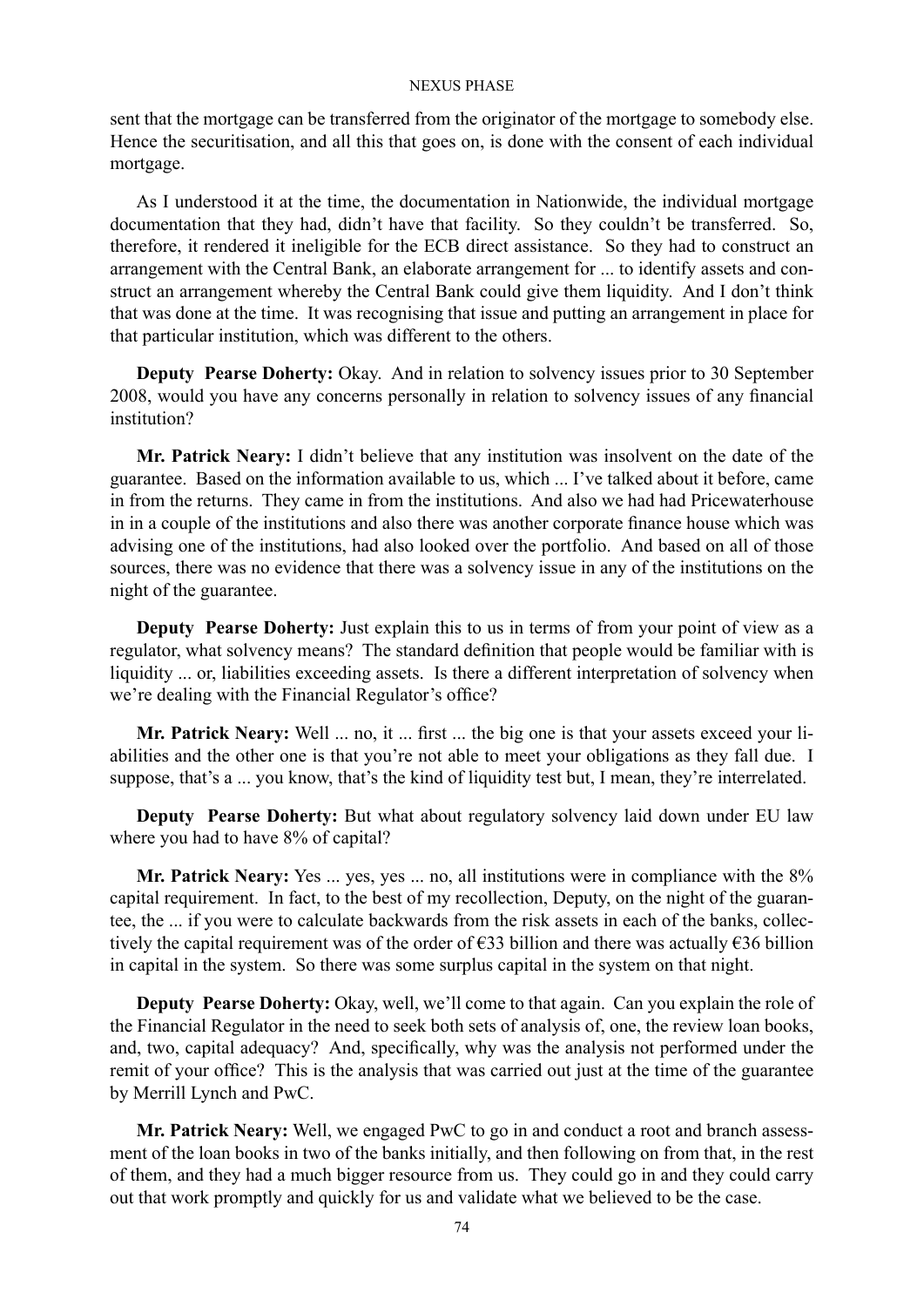**Deputy Pearse Doherty:** So this is the review that fed into the decision in terms of the guarantee?

**Mr. Patrick Neary:** Yes, the findings from that review were taken into account.

**Deputy Pearse Doherty:** And how long from reporting to requesting them to do this ... what period of time are we talking about?

**Mr. Patrick Neary:** I don't remember when they went in. It was early September, I think it was. They had a couple of weeks, I think, to do that work, and-----

# **Deputy Pearse Doherty:** Okay.

**Mr. Patrick Neary:** -----they would have given us the preliminary kind of assessment as they went along.

**Deputy Pearse Doherty:** So my question to you, Mr. Neary, is ... like ... so we ... we paid ... you paid ... or, the State paid millions of euro to these outside agencies and gave them a number of days or a number of weeks, but it's a number of days between the middle of September to the end of September, to carry out a review in relation to the loan book and to capital adequacy for information that you, as Financial Regulator, had at your fingertips and was being reported to you on ... on some ... in some instances, on a daily basis, and in other instances, a weekly and quarterly basis. Why were you bypassed in relation to that?

**Mr. Patrick Neary:** No ... the authority decided to quality assure the information that we had, that it would be good to have another set of eyes to look at the information and to make sure that we came to the same consensus view.

**Deputy Pearse Doherty:** Mr. Neary, one of the themes that we're trying to explore in this investigation, this banking inquiry, is the relationships between different sectors, different individuals, bankers, developers, politicians, regulator, so on and so forth. Can I ask you in terms of your own social relationship ... or did you have a social relationship with senior bankers at the time when you were either the CEO of the Financial Regulator's office or prudential director when you were regulating those banks?

**Mr. Patrick Neary:** When I became CEO I had absolutely no social contact other than the grounds that we covered there this morning.

# **Deputy Pearse Doherty:** Yes.

**Mr. Patrick Neary:** When I was prudential director, I think there may have been one occasion where I was in a group where I had social activity with a couple of the banks, and that was in a golfing society. But there was only one occasion that that happened, so there was ... it was part of a group, so it wasn't on a one-to-one basis.

**Deputy Pearse Doherty:** It has been reported in the media, and I'm sure you're aware. If you're not, you can inform me that ... and it stems from the FitzPatrick tapes that yourself, Mr. FitzPatrick and Willie McAteer had a golfing outing on three occasions, dinner and drinks, but nothing in relation to banking was discussed. Is that something that you're aware of and is that an accurate reflection of those events?

**Mr. Patrick Neary:** That goes back even further.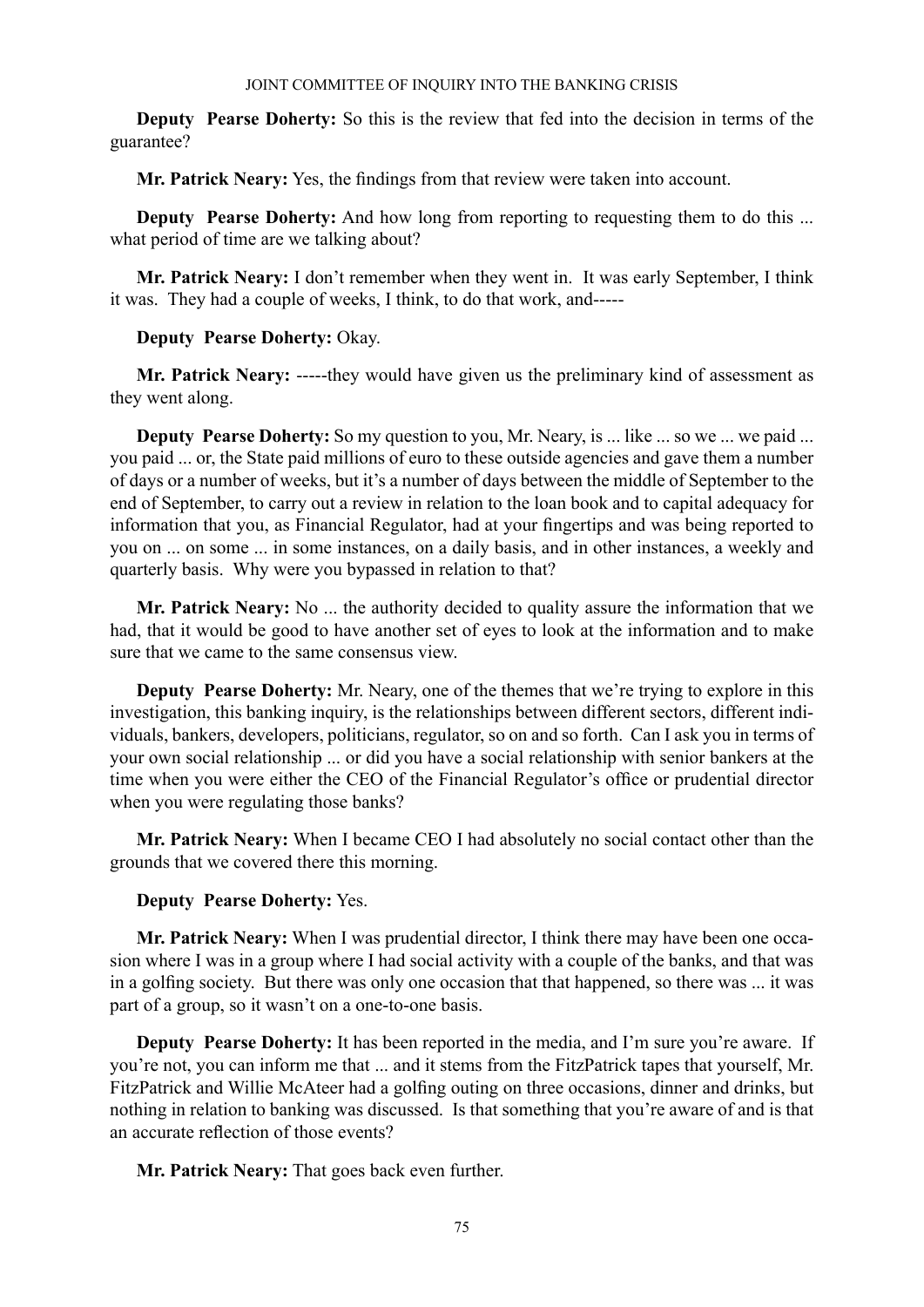# **Deputy Pearse Doherty:** Okay.

**Mr. Patrick Neary:** That goes back before I was the prudential director at all and that derived from, again, a ... in the golfing society context, that ... games ... a couple of games of golf were arranged, but that's well back in history at this stage.

**Deputy Pearse Doherty:** Okay. Is it appropriate, in your view, or not, for a prudential director to be in those social circumstances with senior bankers that you're supposedly or, not supposedly, but that you're regulating, you're responsible for regulating?

**Mr. Patrick Neary:** My engagement with those was always with the knowledge and the approval of my boss.

**Deputy Pearse Doherty:** But is it appropriate?

**Mr. Patrick Neary:** I ..., I think in ... in the light of what has happened in today's world it is certainly no longer appropriate.

**Deputy Pearse Doherty:** Okay. Can I ask you what was the Financial Reg-----

**Chairman:** To clarify, I will give you time, did you have a boss, Mr. Neary, or did you have a senior that you were accountable to or in the structure?

**Mr. Patrick Neary:** Well, when I was prudential director I had the ... the chief executive and, before that, I reported in to in the, I suppose, in Central Bank times in to the ... I forget what the title was but it was the assistant director general in charge of supervision.

**Deputy Pearse Doherty:** Just following on from that, so ... just you had the golf outing, I think it's mentioned that it was golf, dinner and drinks. Is that an accurate reflection of the type of social event we're talking about?

**Mr. Patrick Neary:** I think that's probably over-hyping it a little bit ... it was perhaps a cup of coffee and a sandwich, nothing more elaborate than that.

**Deputy Pearse Doherty:** Okay, and ... and in that ... in that instance you didn't talk about banking at all, you didn't talk about-----

**Mr. Patrick Neary:** No, no, these matters have no places in golfing societies or social events and that's the way I looked at it purely in that context.

**Deputy Pearse Doherty:** Yes, well, my own experience is different in terms of, you know, when you meet a politician or somebody interested in politics or meet a journalist, you'd ... you'd end up talking about industry and I know that with Mr. FitzPatrick is saying that the best knowledge is garnered at the 19th hole, but no discussion in terms of industry?

**Mr. Patrick Neary:** No and, I mean, that thing fizzled out because it was, as I say, a golfing society that just kind of ran out of steam around that time.

**Deputy Pearse Doherty:** And what time was that?

**Mr. Patrick Neary:** This was back in 2001 or 2001-2002. It was certainly before the Financial Regulator was established.

**Deputy Pearse Doherty:** Yes, but you mentioned that you were at one event where you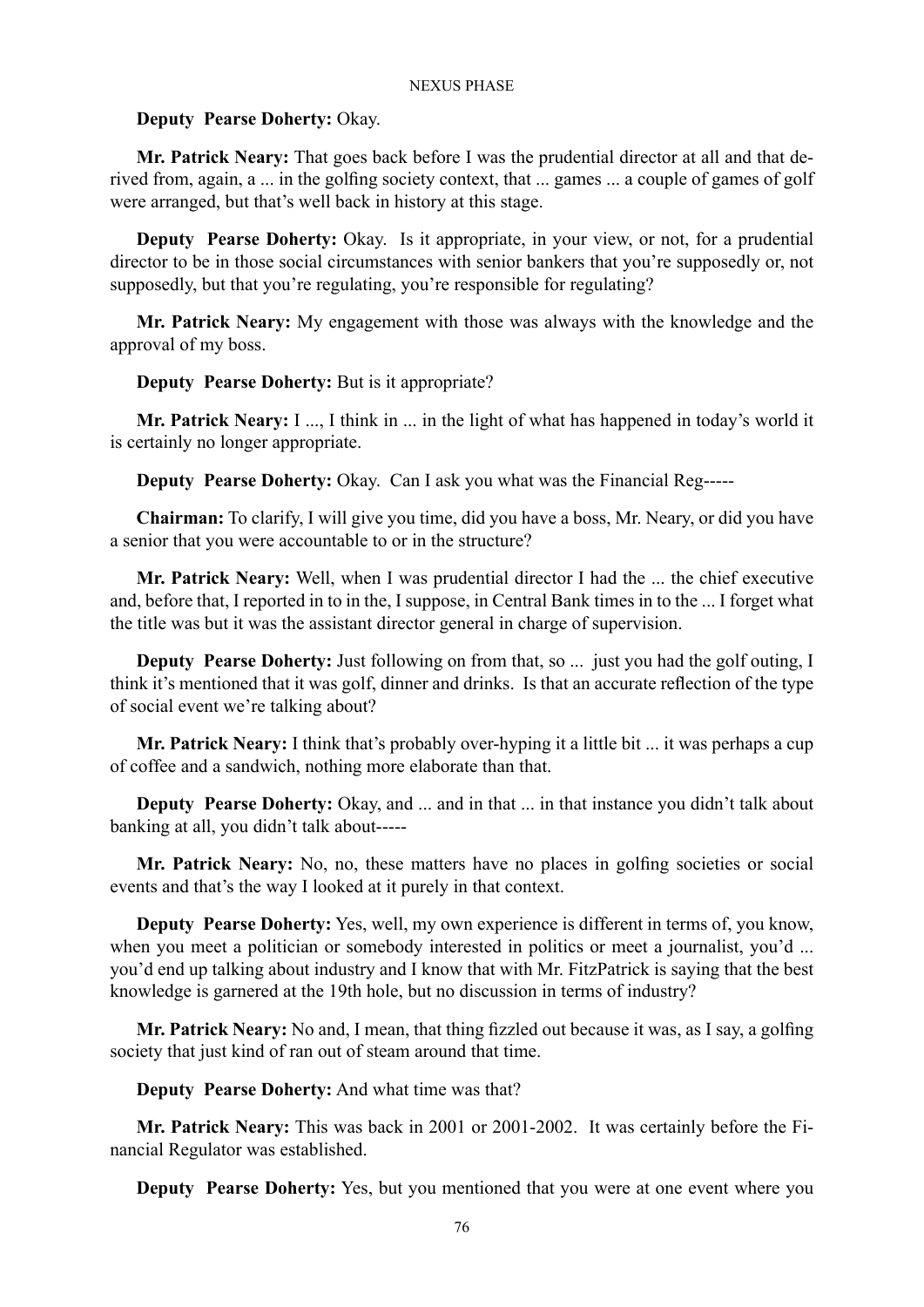were a prudential director.

**Mr. Patrick Neary:** Oh sorry, yes, I was, one event. Yes, I'm sorry, I thought you were going back to the other ones.

**Deputy Pearse Doherty:** No. And which ... what year was that?

**Mr. Patrick Neary:** That was probably 2003.

**Deputy Pearse Doherty:** 2003. What was the reaction of the Financial Regulator's office to the Northern Rock crisis in 2007?

**Mr. Patrick Neary:** Well, I ... I think it sent ... a certain kind of a chill down everybody's spine at that stage, and I think that's what kind of triggered a heightened ... heightened awareness of the need to put in place arrangements to deal with any possible issues that might arise in ... in the Irish financial system and that's when ... when the Department of Finance and the domestic standing group started to look at these various challenges that they started to address.

**Deputy Pearse Doherty:** And, outside of the domestic standing group, what did you do in terms of the funding model? Was Northern ... Northern Rock was ... there was a core issue there in terms of relying on wholesale markets and so on. What did you do as Financial Regulator, given the alarm bells that were ringing just across the water in terms of that kind of banking model?

**Mr. Patrick Neary:** Well, regrettably, by the time that happened, I think our own banking models were very well established and it was a question of making sure that the banks took account of the threats and challenges that arose because of Northern Rock, had started to kind of take action to address them to ... to focus on their liquidity and see to what extent they could conserve liquidity and reduce their lending or whatever. The focus was-----

**Deputy Pearse Doherty:** Did you have the power to go in and inspect, root-and-branch inspection, into financial institutions such as Anglo or Nationwide or AIB?

**Mr. Patrick Neary:** Yes.

**Deputy Pearse Doherty:** Did you authorise a root-and-branch inspection of those institutions?

**Mr. Patrick Neary:** I don't recall a root-and-branch number of inspections happening in relation to ... around the same time as the Northern Rock.

## **Deputy Pearse Doherty:** Any time after even?

**Mr. Patrick Neary:** I ... I can't remember. I don't have that schedule now ... it's ... but there's something in the back of my mind saying there was ... a themed inspection carried out around that time but I ... I don't ... I don't recall with accuracy the time that that happened.

**Deputy Pearse Doherty:** I think you may be referencing the commercial property exposure of the financial institutions and also the five of five, I think, the five top institutions that you-----

**Mr. Patrick Neary:** It could be that.

**Deputy Pearse Doherty:** The question I'm trying to get the answer to is, what did you do? So when these reports come back and showed major exposure to commercial property and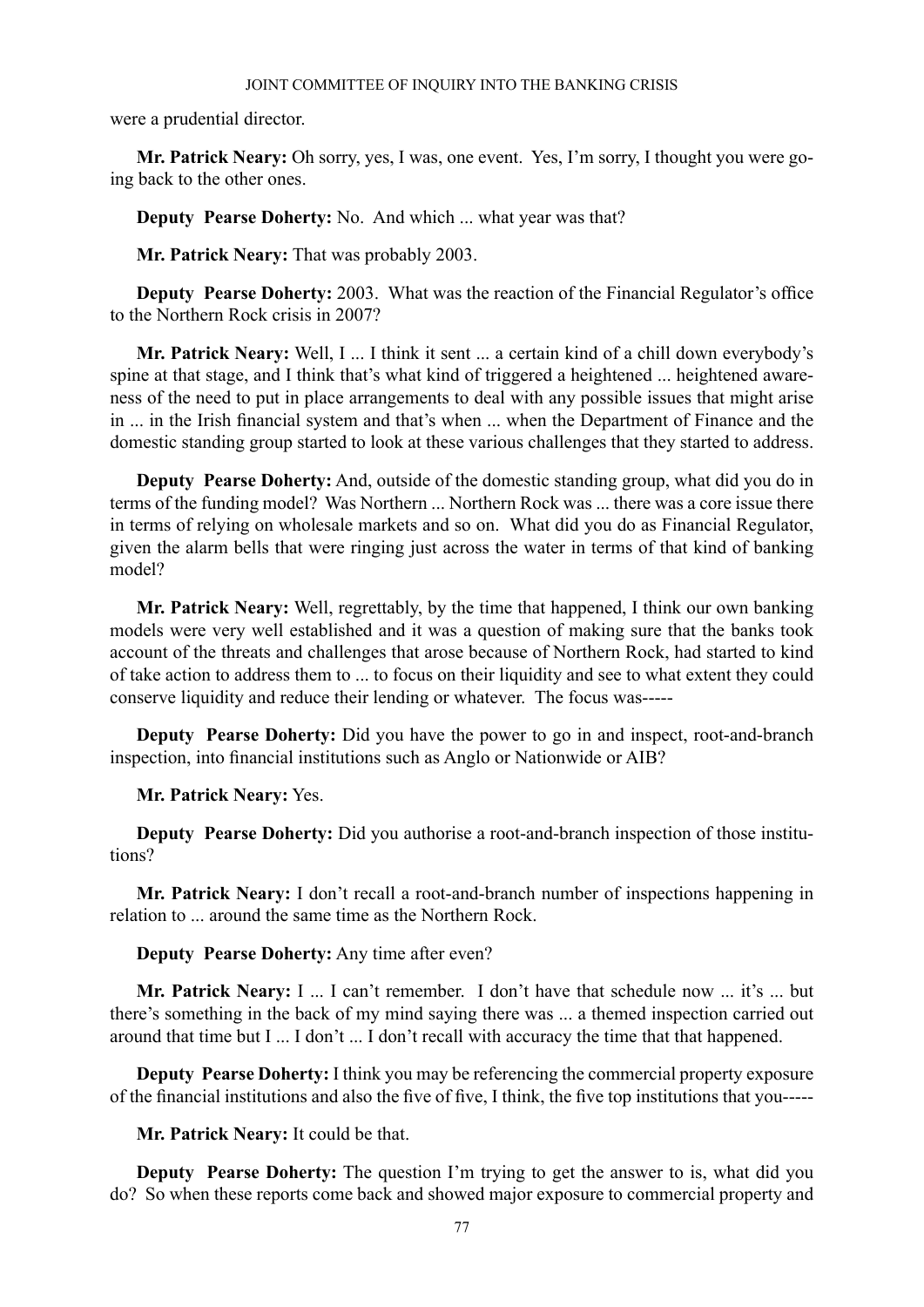major exposure to individual lenders, not repeating myself, but the fact that 20 individuals held half the loan book in, in two of the institutions and similar patterns in others, what did you do?

**Mr. Patrick Neary:** Well, what happened in those cases were the findings ... the findings were collated. Each bank got ... now I don't ... I don't believe there were any high-priority items reported up along from those particular reports. I don't think the ... the, inspectors that carried out those classified any of the findings as high priority but there was some common threads like not getting net worth statements and things like that come to mind. But every single one of the banks that was inspected, they received a letter setting out the findings and I can only assume that that letter set out some remedial actions that were expected.

**Deputy Pearse Doherty:** Okay. Right, I'll move on. We're back to the letters. In evidence presented to the committee, we were told of a meeting that took place on 6 September 2008 which involved representatives from the Financial Regulator, AIB, Bank of Ireland, the purpose was to discuss the serious situation facing Irish Nationwide Building Society. Do you recall the meeting first of all before I go on?

**Mr. Patrick Neary:** There was a meeting arranged between Irish Nationwide and AIB and Bank of Ireland, it was a tripartite meeting.

# **Deputy Pearse Doherty:** Okay. Were you at it?

# **Mr. Patrick Neary:** No.

**Deputy Pearse Doherty:** No. Okay. At the meeting board minutes from AIB on 7 September suggest that ... they quote "The funding profile of the institution was weak, and it was unlikely to be able to refinance funding that was maturing periodically over the ensuing year, commencing in December 2008." It goes on to say, "The quality of loans was suspect and could require write-downs ranging from a benign 13% estimated by the [Financial Regulator], to 30%/50% estimated by Bank of Ireland". The minutes record of the Financial Regulator asked AIB and Bank of Ireland to put  $E2$  billion each into Irish Nationwide. Later on Mr. Sheehy told representatives from the Financial Regulator "It was his '[which was Mr. Sheehy] understanding that the institution's loan portfolio would required to be written-down substantially, and, accordingly, that if AIB acceded to the [Financial Regulator's] request, AIB would, in due course, probably have to incur ... write-downs ... of  $\epsilon$ 1bn [off] the funding line [they] provide." So the question I have to you is, this is AIB telling you that, or telling the Financial Regulator, that if they put  $\epsilon$ 2 billion into Irish Nationwide they were going to lose  $\epsilon$ 1 billion of it, did you concur with that view?

**Mr. Patrick Neary:** No. We did not concur with that view, I don't know what they grounded that view on.

# **Deputy Pearse Doherty:** Okay.

**Mr. Patrick Neary:** And ... because as far ... as far as I was aware they ... they had no access to the loan books or to the assets of Irish Nationwide. The meeting was ... was called to see to what extent ... an in-market ... in-market assistance could be appointed and could be made available to Irish Nationwide. Around that time, just to put this in context, there was ... there was a statement issued by one of the rating agencies, which was proved to be incorrect, to say that Irish Nationwide was, was seeking to reach an agreement with its creditors or something like that, if my memory serves me right. And, as a precautionary measure to make sure that ... the thinking at that time was that if there was a liquidity difficulty in one of the smaller organisa-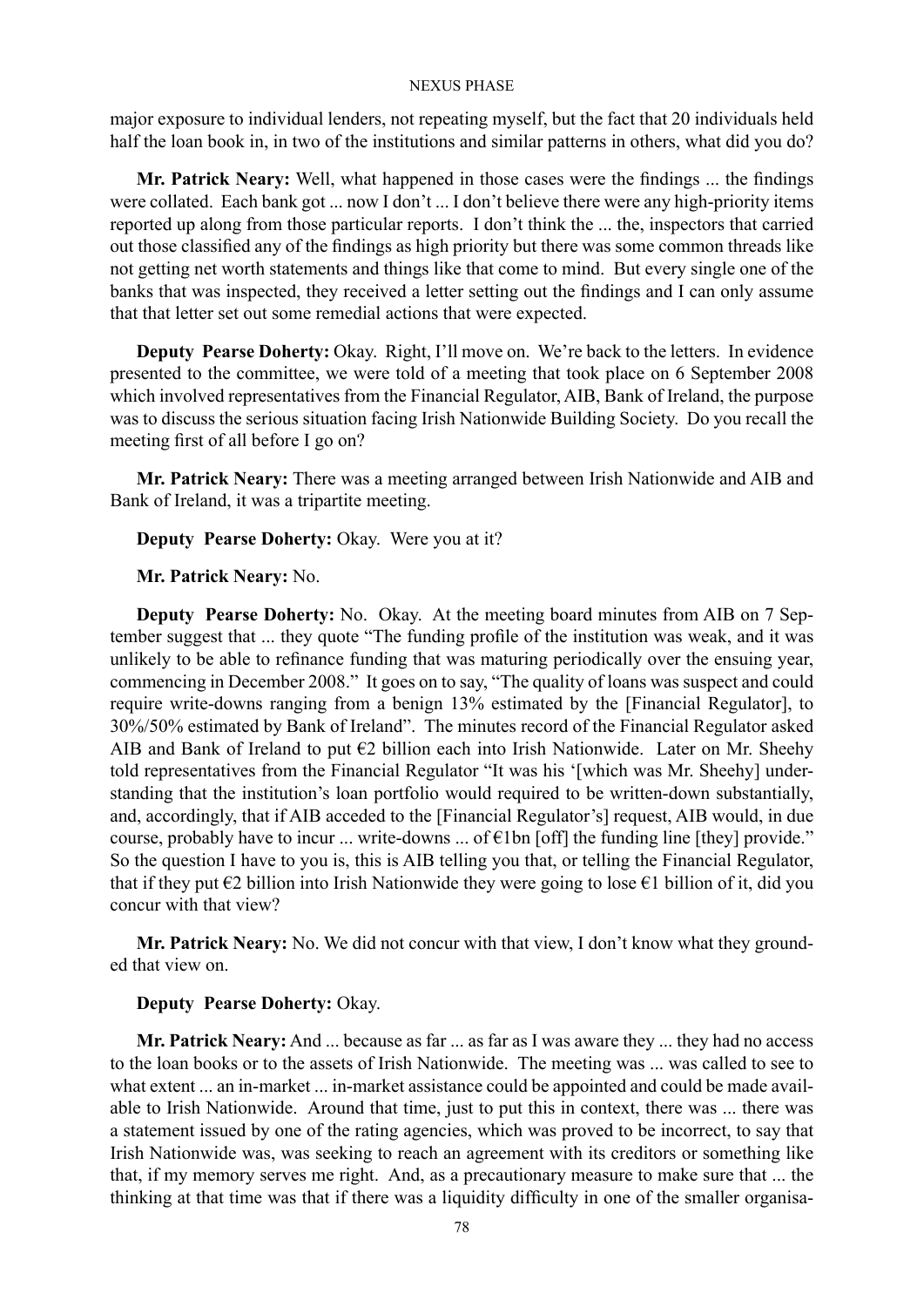tions that could be addressed by the market, that we should try and favour that solution.

# **Deputy Pearse Doherty:** Okay.

**Mr. Patrick Neary:** So that meeting was arranged in that context, to discuss liquidity. And it came to naught in the end.

**Deputy Pearse Doherty:** Okay. Richie Boucher told the committee ... he said in his statement ... he goes, ''I recall being shocked and shaken by the lack of information available to the executives of INBS and the Central Bank of Ireland on the liquidity position of INBS." He went on to say:

at some stage I said to my colleague, "We should leave this meeting". We said, "We can't carry on this discussion".

How can it be, given you were getting daily reports on liquidity, that Richie Boucher was shocked and shaken by the lack of information that the Central Bank had on the liquidity position of Nationwide?

**Mr. Patrick Neary:** Richie Boucher would not have known what information we had on the ... on the liquidity of Nationwide because we wouldn't have been in a position to share it with him because that would be absolutely subject to section 33AK, so he got no information about liquidity about Nationwide from us. A meeting was arranged, attended by the two large banks and Irish Nationwide. If Irish Nationwide chose to be, how would you say, coy or restrictive about the information they provided, look, I mean, that ... that may have happened.

**Deputy Pearse Doherty:** Okay. Can you comment on the decision ... on why the decision to nationalise Anglo was not taken on the night of the guarantee and what was your advice to Government or the Governor in this regard at the time and can you discuss if nationalisation of Anglo earlier would have sped up the resolution to the crisis?

**Mr. Patrick Neary:** Well, on the night in question, I wouldn't say it was advice. We, the chairman and I ... when we revisited that meeting, the Governor had mentioned to us that the ... the ... the kind of choice that was being considered was a nationalisation of Anglo and a guarantee of the rest or a guarantee of everybody. When we entered the meeting we were asked to give a kind of view on that. We expressed a concern that if the guarantee wasn't very sharp and focused, and if it left questions out there about its extent or who it applied to or all the rest of it, there was a doubt about its ... we were worried about how it would be received and how effective it would be. And the reason that we expressed that concern was that, earlier on in the month of September, the Minister had announced an increase in the deposit guarantee scheme and there was ... we were getting a lot of phone calls into our helpline, and into the consumer information office, about what was covered, and who was entitled to what, and all the rest of it. So our concern that we expressed that night was grounded in that.

**Deputy Pearse Doherty:** What was the arguments in favour? You mentioned that there were two options, when you went into, I think, the second meeting one was nationalising, one was a blanket guarantee, and the other was nationalising Anglo and a guarantee for the five other institutions. What were the arguments in favour of the second option, nationalising Anglo and guaranteeing the other five institutions?

**Mr. Patrick Neary:** Well, I hadn't heard arguments that got the, if you like-----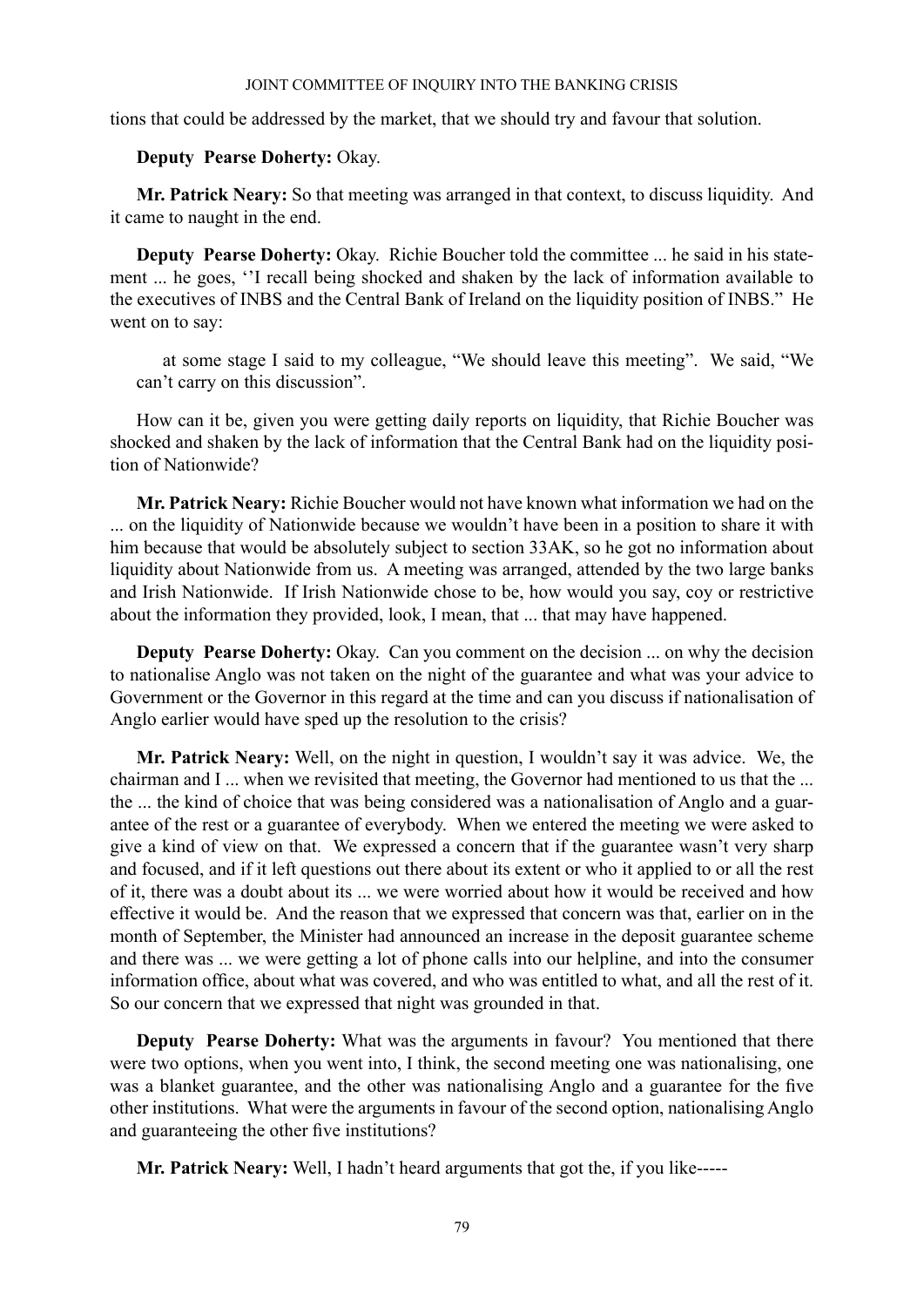# **Deputy Pearse Doherty:** Got to that point.

**Mr. Patrick Neary:** -----distilled down the thing to that point, and, because we were at an earlier meeting, and then at the later one, this seemed to have crystallised in the meantime. And I mean, the outcome from depositors would have been the same, because if you got nationalised, your deposits were-----

**Deputy Pearse Doherty:** Yes, but you weren't aware, you weren't in the room when those arguments were taking place?

**Mr. Patrick Neary:** No, no.

**Deputy Pearse Doherty:** Okay, I'll move on. Mr. Neary, Dermot Gleeson gave evidence to the committee ... he was talking about a meeting, the meeting the night of the guarantee, and he says, and I quote:

During the course of the night we suggested to the authorities that a sentence in their draft statement about the guarantee, which said something like [quote] 'Financial Regulator has informed the Government that all the Irish banks were solvent [end of quote] was probably unnecessary and possibly dangerous in the sense that Anglo shares would be traded on foot of it, which could lead to complications for the Government.

 Now that was Mr. Gleeson. Eugene Sheehy of AIB made his own notes of the meeting, these have been presented as evidence to the committee. In them, Mr. Sheehy said:

There were also issues in the Government's draft which we were uneasy about relating to attestations by the FR [Financial Regulator] that the system was solvent and that all banks were solvent. We felt there was clearly a risk in this statement if market participants purchased shares in companies once the guarantee was issued and it subsequently transpired that these companies were not as strong as contended.

Did you make that suggestion, that that statement be included in the draft?

**Mr. Patrick Neary:** Definitely not and in fact, I never had sight of that draft statement, and the Central Bank Act 1971, I think, makes it quite clear that ... because a bank is licensed under the Central Bank Act 1971 is not a warranty as to its soundness. And I think, I now that this is a speculative point, I mean, if it had been put to us at the meeting, the chairman and I obviously would have discussed it. But I would be pretty reluctant to agree to any statement like that - we don't give warranties as to soundness to anybody.

**Deputy Pearse Doherty:** Okay. Mr. Neary, you appeared on "Prime Time" on 2 October 2008 to discuss the domestic Irish banking system and the Irish bank guarantee. You said, and I'll quote it back to you, "The important thing is that risks emerge over the lifetime of the loan portfolio, and it's important that there is adequate capital put in there to absorb those risks, and by any estimate the Irish banks are so well capitalised compared to any banks, anywhere, across Europe, that I am confident that they can deal with any loans or any impairments that emerge in the ordinary course of business in the foreseeable future."

# **Mr. Patrick Neary:** Yes.

**Deputy Pearse Doherty:** Given what you knew about Anglo, you had the information in relation to liquidity, capital, concentration of lending, corporate governance, given what you knew about Nationwide, which you had all of that information, and the same, how were you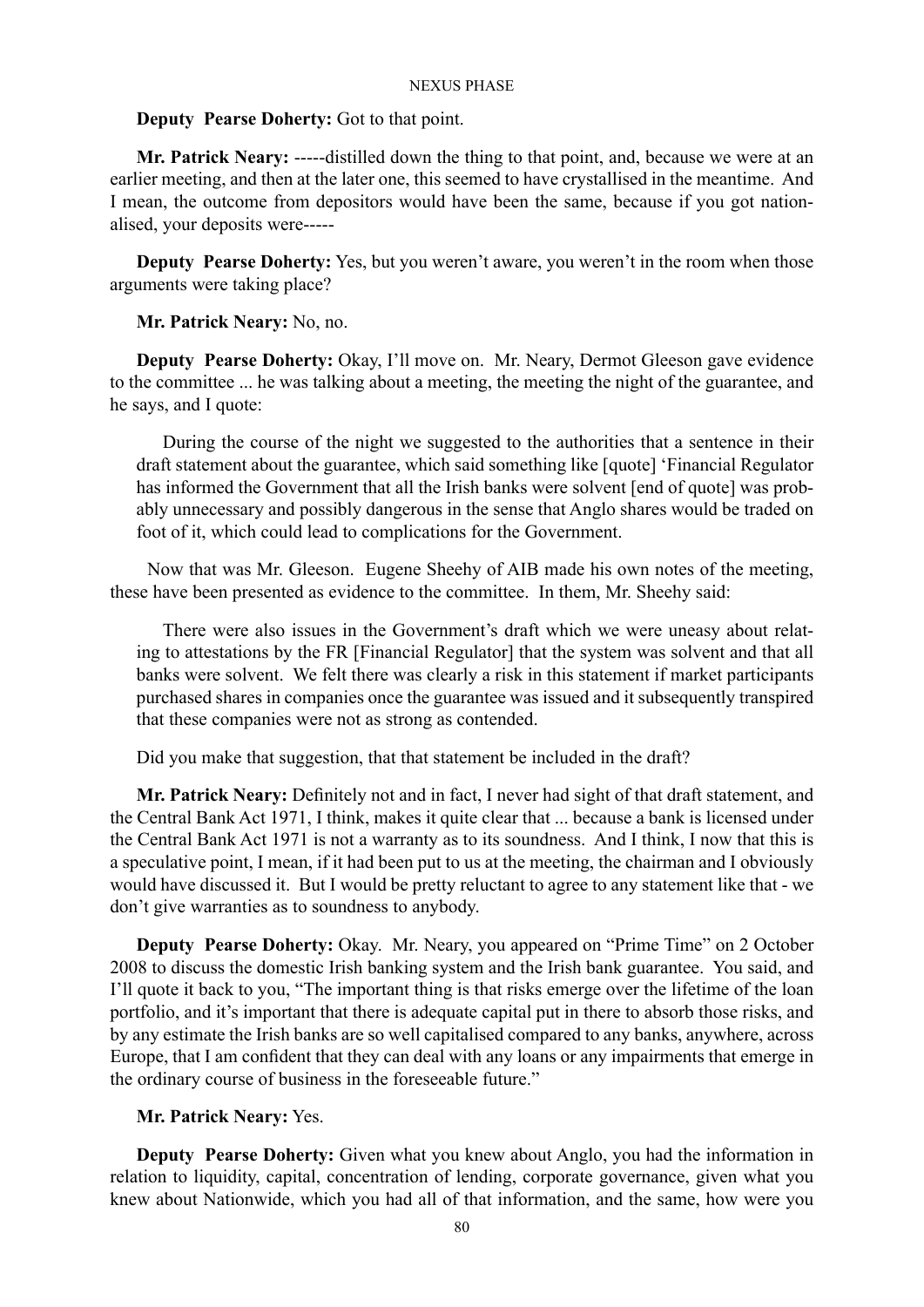able to make that statement to the Irish nation on that night?

**Mr. Patrick Neary:** All of those institutions were in compliance with their ratios, and in the case of those two particular institutions, the ratios were pitched higher than everybody else. Not only were they in compliance with the ratios, but they had, as I just mentioned to you earlier, all the banks had some surplus capital as well. Some weeks before that, I had seen a table that had been presented, prepared, I think, by some international college of regulators, I can't remember where it was, which showed me where our required ratio stood in relation to the other countries in Europe, and we were close to the top of that.

**Chairman:** Mr. Neary, we had-----

**Deputy Pearse Doherty:** This is the final question. We have evidence, in this inquiry, from Bank of Ireland minutes, within days of you making this statement, that they were looking at an option of recapitalisation through the Irish Government. We know as a fact now that  $\epsilon$ 10 billion was pledged by the Irish State within what, 70 days of you making this statement, that one bank was nationalised a number of days later. This wasn't, you know, this wasn't a case of trying to see far off into the distant, distant future. Within days of you making this statement, some of the major financial institutions in this State were coming knocking on the Government's door looking to be recapitalised. The question is, you knew, above anybody else in this State, what was happening under the bonnet of these banks. Do you still believe that the account that you gave was the best account, with all of the knowledge that you had at that time, in relation to the capital position of those banks-----

**Mr. Patrick Neary:** I-----

**Deputy Pearse Doherty:** -----withstanding any, any impairments that emerge in the ordinary course of business in the foreseeable future?

**Chairman:** Please allow Mr. Neary to respond.

**Mr. Patrick Neary:** Yes, on that night, based on the information that I had at my disposal ... at my disposal, I fully believed in the statement I made. Subsequently, matters emerged that, with the benefit of hindsight, would call that judgment into question, but based on the information that I had ... the knowledge I had that night, that statement was correct. That was my belief and it was stated honestly as my belief.

**Chairman:** I just want to clarify one other matter, because you mentioned it in your engagement with Deputy Doherty there, Mr. Neary, and that is your role and involvement with the domestic standing group. So it would be great if you could just clarify for us, were you a member of the domestic standing group?

**Mr. Patrick Neary:** No, Mr. Horan was the member of the domestic standing group.

**Chairman:** Yes. Was he delegated with that responsibility, to be there on your behalf? So he was there on your behalf, or was he there as the actual member or the acting *de facto* member?

**Mr. Patrick Neary:** He was certainly the acting *de facto* member, and when the group was set up first, and it had to be populated by people from both finance, ourselves, and the Central Bank, Mr. Horan was identified as the person who would represent the Financial Regulator. But that didn't preclude other people from, you know, attending in his absence or, I didn't preclude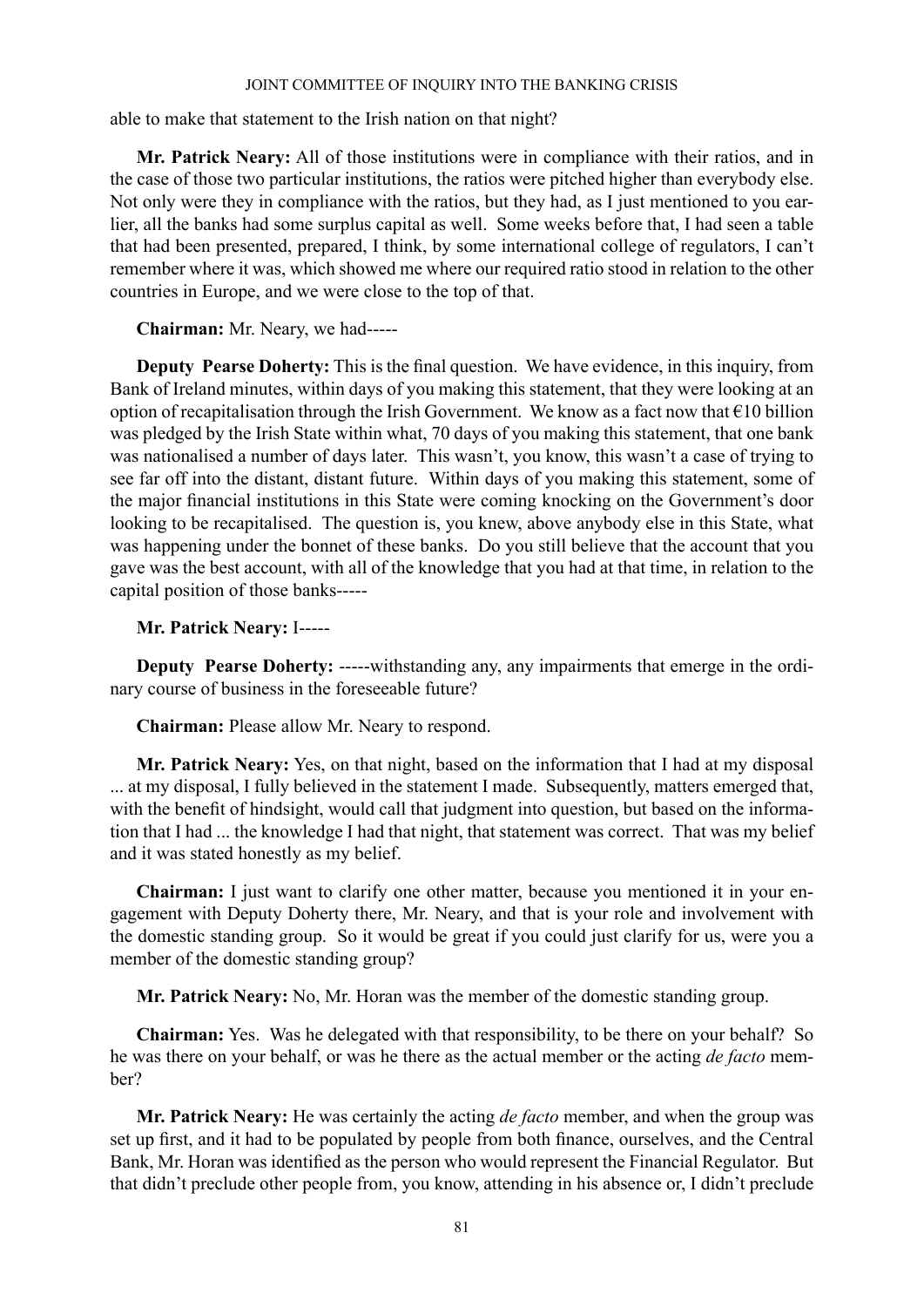either the Governor or myself or the Secretary General of finance-----

**Chairman:** But on whose behalf was he attending?

**Mr. Patrick Neary:** Oh, he was representing the authority.

**Chairman:** It's not unusual for someone to delegate to a subordinate or a colleague that they would attend, but they are attending on behalf-----

**Mr. Patrick Neary:** Of the Financial Regulator, of the authority.

**Chairman:** And was he, so that's what I wanted, is the delegated responsibility of this, while Mr. Horan was attending, was that a delegated position to which you ultimately had responsibility for?

**Mr. Patrick Neary:** I can't ... I don't know how to answer that question-----

**Chairman:** I'll give you plenty of time.

**Mr. Patrick Neary:** -----Deputy, because ... that kind of suggests that there was a very formal appointment of Mr. Horan to his position in the DSG. I mean, it was a bit more pragmatic than that, that when the DSG was set up, it was a question of who's going from, who's going to be the person that goes to that meeting, and represents the Financial Regulator? And similarly in the Central Bank and the Department of Finance. And it was always Mr. Horan.

**Chairman:** Yes, I can appreciate that, Mr. Neary, but, there are two capacities, or maybe many capacities, but let me just focus on two capacities to which somebody can attend a meeting. Somebody could attend a meeting in their entirety as the person who has ultimate responsibility and deals with all engagements of that meeting, and walks out the door with there being no overhang whatsoever; and there are people who attend meetings on the behalf of an agency, an organisation or a group, who they then come back to and relate their activity on the domestic standing group, and that feeds into a line management level of responsibility and accountability.

**Mr. Patrick Neary:** Sure.

**Chairman:** Which of those two options was Mr. Horan performing?

**Mr. Patrick Neary:** Well, I think, in fairness to Mr. Horan, I'd have to go for the second option because, ultimately, he would report in to me and keep me briefed.

**Chairman:** So he was there. So while the position may have been delegated or operated by Mr. Horan, that responsibility was delegated but then ultimately fell on you.

**Mr. Patrick Neary:** Well, yes, I think I'd have to accept that.

**Chairman:** Okay. Thank you very much. Deputy John Paul Phelan.

**Deputy John Paul Phelan:** Thank you, Chair. At the start, Mr. Neary, good afternoon. Just to continue on from Deputy Doherty's question in relation to that "Prime Time" interview and that quote, which I won't read back to you, but whose responsibility was it to have you informed on the night in question before you went on "Prime Time" to make that statement? Bearing in mind that it was a matter of just a few weeks subsequent to that that the banks ... the initial recapitalisation of the banks took place?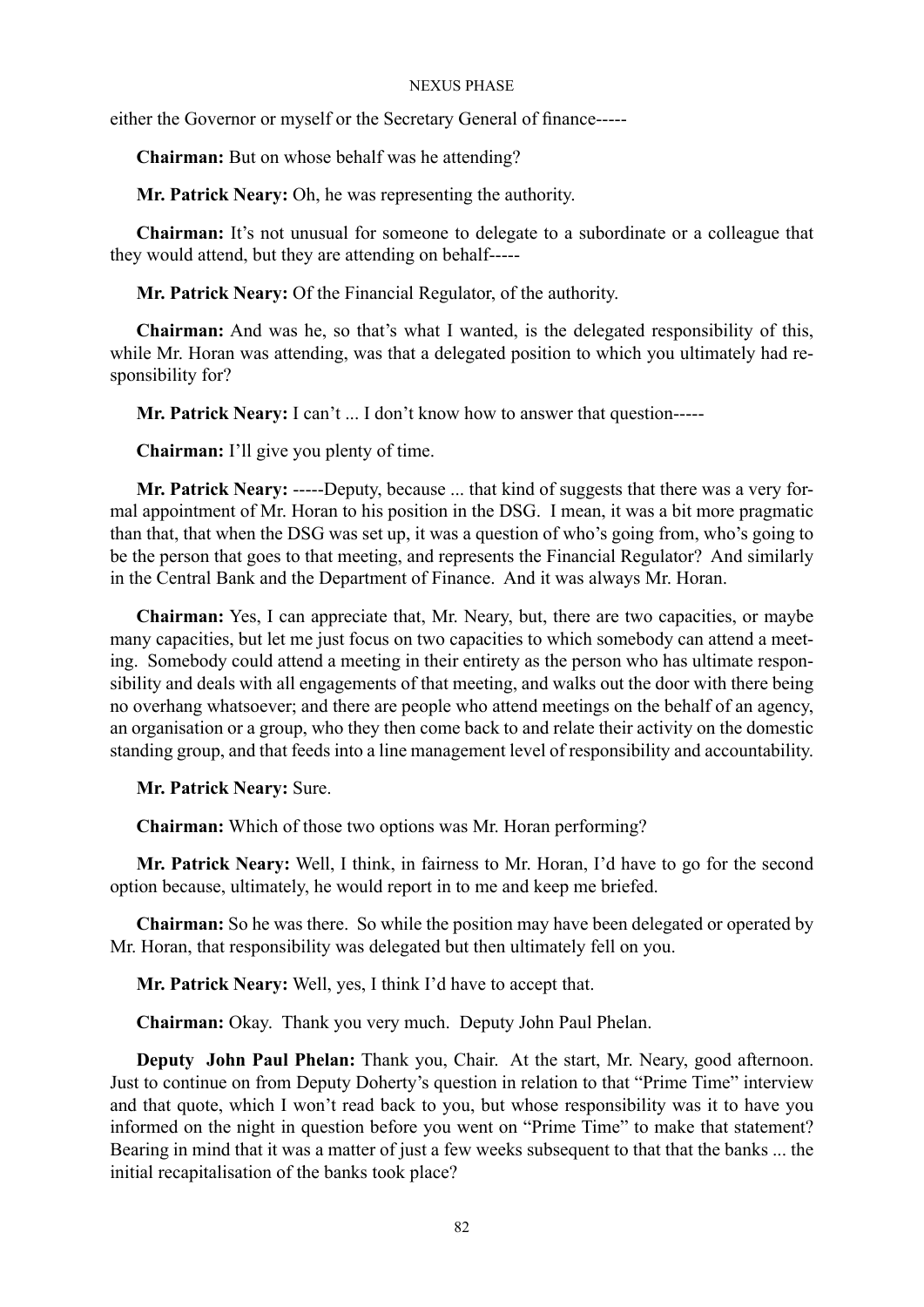**Mr. Patrick Neary:** Well, I think that responsibility would remain with me. I had to be sure that what I was saying, that I believed it to be true and that-----

**Deputy John Paul Phelan:** How do you explain then, that subsequently it transpired not just not to be true but to be spectacularly incorrect?

**Mr. Patrick Neary:** Well, I think what happened subsequently within some weeks of that is that developments in other jurisdictions emerge where the market ... there was a market expectation that the tier 1 capital levels that had been established under the existing solvency ratio requirements were too low. And other jurisdictions started to ... to essentially maintain a higher tier 1 and total capital levels. And it was something that, if you will, developed to satisfy the expectations of the market and as an indicator of financial strength, and it was in that context that the discussions started to centre around the need to demonstrate that the Irish banks could meet the higher capital requirements. That's a separate matter. That evolved subsequently and it was in response, I think, to market expectations.

**Deputy John Paul Phelan:** But I suppose the point I'm trying to make is that you made that statement on 2 October 2008?

**Mr. Patrick Neary:** Yes.

**Deputy John Paul Phelan:** Shortly after the guarantee.

**Mr. Patrick Neary:** Yes.

**Deputy John Paul Phelan:** And within a matter of weeks, the recapitalisation process was fully under way. Do you have any ... do you accept any responsibility for the fact, and I think you have indicated it in your first response, that you should have been better informed of the real situation within Irish banks before making that statement on the night in question?

**Mr. Patrick Neary:** Well, the facts I had at my ... at my disposal were that they were ... the banks were in full compliance with their capital requirements, our capital ... the range of our capital requirements was-----

**Deputy John Paul Phelan:** Okay.

**Mr. Patrick Neary:** -----well, compared favourably with other countries up the very top end and that there was surplus capital. That was my belief, that was what I believed, obviously, to be true, and that's what I said.

**Deputy John Paul Phelan:** Okay. You retired from your position on 31 January 2009. What was the reason for your retirement at the time and was there any outside pressure brought to bear on you leaving this position?

**Mr. Patrick Neary:** I don't know if there was any outside pressure brought to bear. Nobody came to me and said "Look, you better resign". There was an issue in relation to a corporate governance matter in a particular bank which I think reflected poorly on the authority and in light of ... in light of what had happened with the guarantee and the difficulties that were emerging, I felt that ... I felt that the authority's position and my position in the authority was, was going to be difficult for the authority that the focus would be on this and on my role and I felt that it might be better if the authority and I-----

**Deputy John Paul Phelan:** Can I ask you to comment briefly on your severance arrange-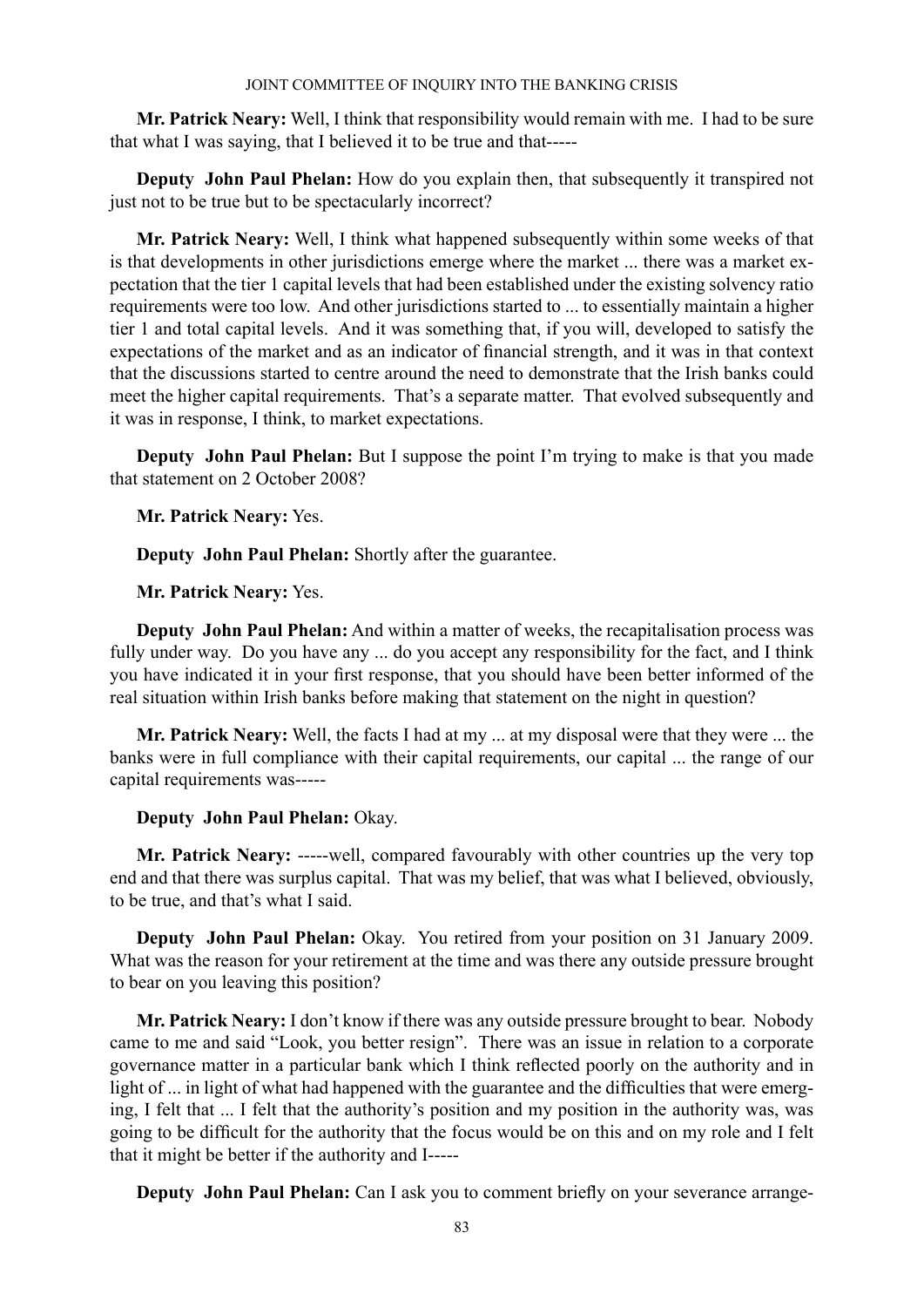ments with the Financial Regulator, in terms of the payment and the annual pension provision?

**Mr. Patrick Neary:** That's in accordance, as I explained earlier on, my salary is a Civil Service grade equivalent. It's the same as the director general of the Central Bank and was 5% less than the Secretary General of the Department of Finance. So there was a relationship amongst all the salaries. We were 5% less than him and the offer made to me by the authority reflected the arrangements in the Civil Service.

**Deputy John Paul Phelan:** Do you-----?

**Mr. Patrick Neary:** So it complied exactly with the Civil Service scheme.

**Deputy John Paul Phelan:** Do you feel that those payments were appropriate?

**Mr. Patrick Neary:** Well, that's ... that's what the authority agreed to provide me with and I really don't have anything more to say about that. It was in accordance with the Civil Service salary arrangements.

**Deputy John Paul Phelan:** Can I ask you to briefly outline for the inquiry how you were recruited into the position of chief executive in the first place?

**Mr. Patrick Neary:** There was a full public competition, an international competition. It was led by, I believe, Amrop, who are international headhunters, and I competed for the competition and I was appointed out of that competition.

**Deputy John Paul Phelan:** You're not aware as to how many other people entered the competition?

**Mr. Patrick Neary:** I believe, I believe that the short list was 15 people, and then that was narrowed down from there.

**Deputy John Paul Phelan:** Okay.

**Mr. Patrick Neary:** But I don't know how many, how many applied at the start.

**Deputy John Paul Phelan:** And are you aware of any other internal applicants?

**Mr. Patrick Neary:** Yes. I am aware of one or two other people from internally.

**Deputy John Paul Phelan:** Can I ... I now want to turn to the period of the crisis itself and the immediate run-up to the crisis in 2008 and your interactions with financial institutions at the time. How do you think that those interactions shaped those institutions' perception of you and of the role that you held? In particular, do you think that you could have led bankers to take decisions that they might not otherwise have taken, because of the lack of pursuit of, you know, difficulties that may have emerged, particularly in reference to earlier points with regard to sectoral limits and other questions like that?

**Mr. Patrick Neary:** Well, I ... I'm not sure I get the full drift of your question. Sorry, Deputy.

**Deputy John Paul Phelan:** Well, we have heard evidence-----

**Mr. Patrick Neary:** Yes?

**Deputy John Paul Phelan:** -----already this morning that sectoral limits were a guideline.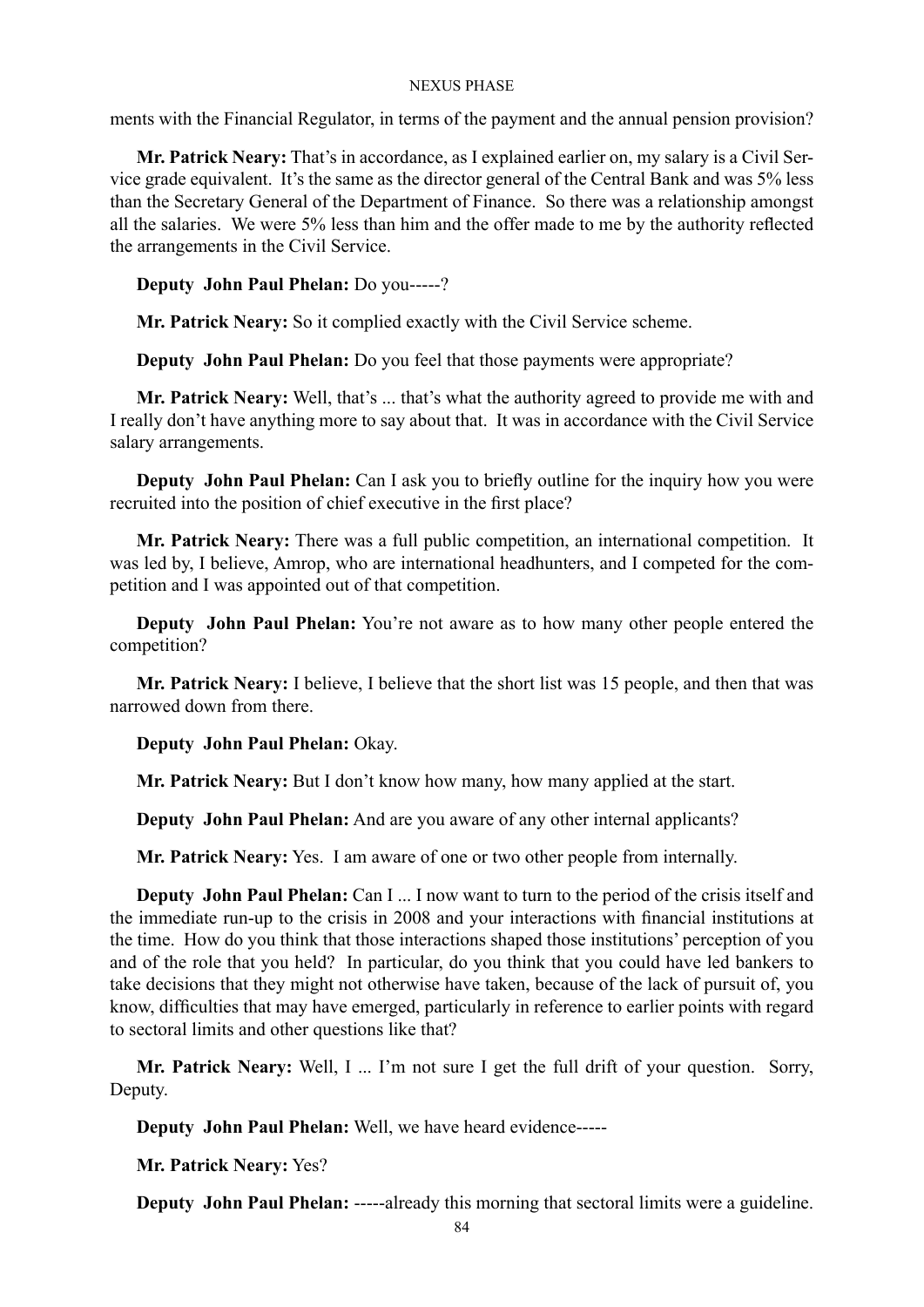You said they were an important guideline. I questioned you as to who they were important for-----

**Mr. Patrick Neary:** Yes.

**Deputy John Paul Phelan:** -----and I'm not sure that I got a particular answer to that question. But do you think that a perception was created within financial institutions, following on from your interactions with them, that would have led them to take commercial decisions subsequent to that perception being established in their mind that maybe they weren't going to be taken to task for breaching things like sectoral limit guidelines? I use that as an example.

**Mr. Patrick Neary:** Yes. I certainly had no sense of that. I think the commercial decisions made by any operation will have to be grounded on the facts that relate to their business, and the issues that they're faced with, and their boards, I would have thought, would make decisions based on facts and not on notional relationships or whatever.

**Deputy John Paul Phelan:** Can I ask you if you think that you have been personally vilified because of the role that you played at the time as chief executive of the Financial Regulator during the collapse?

**Mr. Patrick Neary:** Well, I suppose it was a difficult period for my family and myself, yes, I found it very difficult.

**Deputy John Paul Phelan:** Can you understand some of the comment made publicly as to, I suppose, the frustration and anger that taxpayers, shareholders, others may have felt that you weren't fulfilling your functions fully?

**Mr. Patrick Neary:** I most certainly can. I most certainly can, Deputy. I fully appreciate that and, you know, and I regret that very much.

**Deputy John Paul Phelan:** I want to turn now to, again, a point covered by Deputy Doherty. It's asking you to outline contacts between your office and some of the banking institutions with regard to mergers and takeover options in the period prior to the guarantee. Now, I have a reference, which is Vol. 2, page 89, which is a document I think that cannot be displayed-----

**Mr. Patrick Neary:** Okay.

**Deputy John Paul Phelan:** -----but I'm ... I'm in the Chairman's hand.

**Chairman:** Be careful to generalise.

**Deputy John Paul Phelan:** Yes, well it is a letter from the chief executive of an institution, which he wrote to you following on from a recommendation from you, it appears from the letter, that that institution should merge with another Irish institution, both of which would be subsequently guaranteed two weeks after this letter was published. And I ... in particular reference here to the answer you gave to Deputy Doherty, you said that on ... in the run-up to the guarantee a nationalisation of Anglo and a guarantee of the rest was what was considered on the night. And in light of this particular letter how do you reconcile those two positions?

**Mr. Patrick Neary:** What ... what emerged here was in that period before the guarantee, I think we were trying to see all options for consolidation, to what extent there could be, there could be alliances or mergers, or call them what you will, of institutions to strengthen institutions, strengthen their-----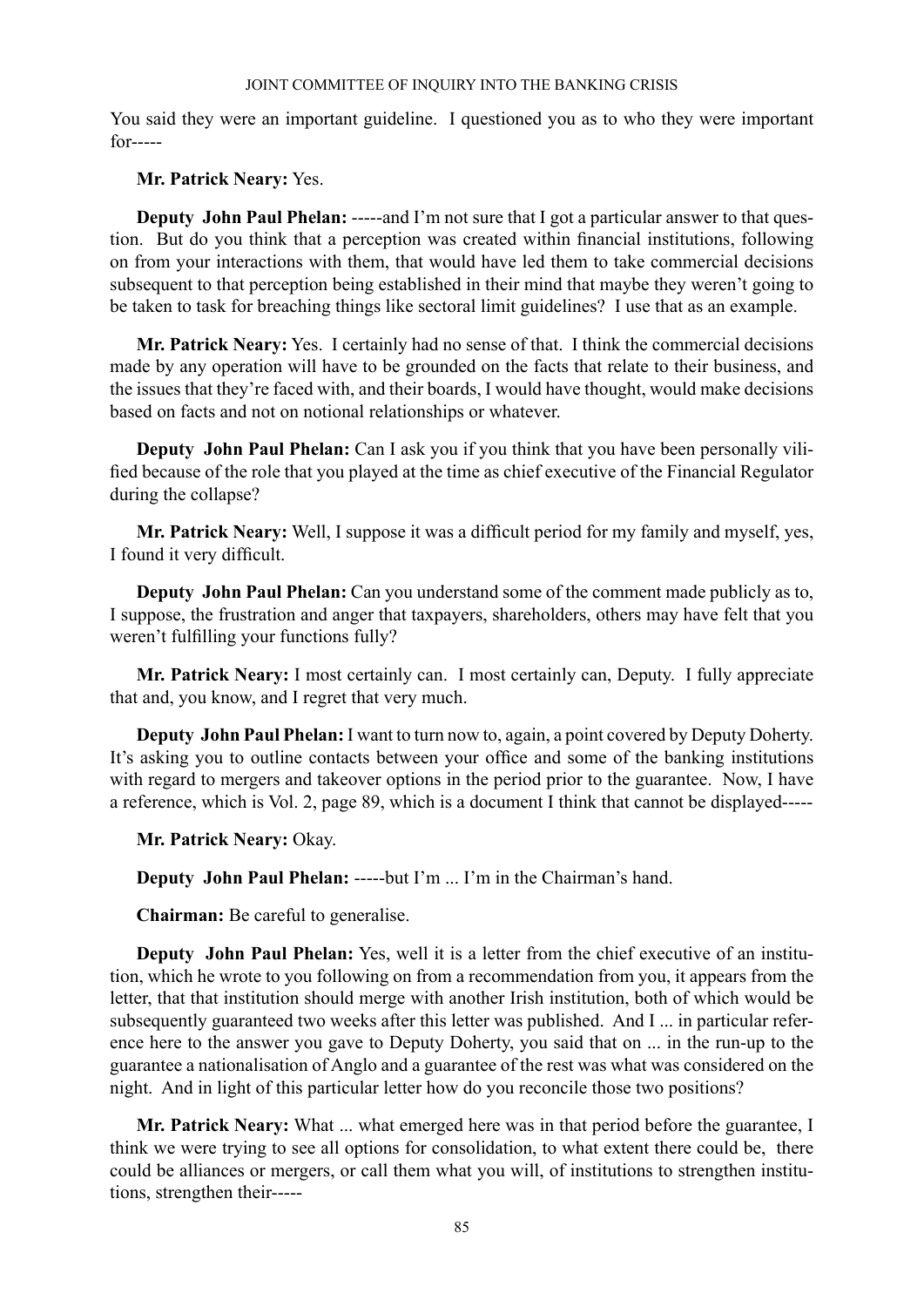**Deputy John Paul Phelan:** This was a letter that referenced two particular institutions-----

**Mr. Patrick Neary:** Yes.

**Deputy John Paul Phelan:** -----which some would say were ... no, were the most impaired, that they should ... and a recommendation from you to one of their chief executives, that you ... that they should merge. That's the letter I'm talking about. And two weeks later, you ... you admit, under questioning to Deputy Doherty, that, on the night of the guarantee, that nationalisation of Anglo and a guarantee of the rest was what was being considered. How ... how did things change so much in that two-week period that you could have been recommending something like this on 13 September?

**Mr. Patrick Neary:** No, there's no recommendation, as I recall it. There was a process where this institution looked at the other one to see if there was any possibility for merging the two and unifying the two. And this kind of ... this discussion took place, I think, in the context of what I mentioned to you earlier about the ... the ... that particular report about the smaller institution and that it was seeking to engage with its creditors. And we were asking everybody to look at everybody else, I mean. And this ... this ... I also believe, right, that behind this ... the motivation from this letter was that this particular institution may have seen that there might have been a benefit to the way in which it was being perceived by the market, if it was seen to, in some way, strengthen the other institution by a merger, right? I know that's a big convoluted but these people were saying if we ... if we take over the other, we'll be seen as white knights and it'll convince everybody that we're really much stronger than people are saying. So, I think there was a bit of motivation behind this letter.

**Deputy John Paul Phelan:** Okay. I want to change now to evidence that we had at the inquiry previously from Mr. Brendan McDonagh, formerly of the National Treasury Management Agency. He gave testimony previously to the inquiry and I want to quote him directly to you. He said "I think what was beginning to happen in September 2008 and, you know, my perception of it now, as opposed … other people have their own perceptions of it, but … was that the Department of Finance, I think, were becoming understandably concerned maybe about the Central Bank and the regulator and the banking system." What is your understanding of the concern that the Department of Finance had about the regulator, of which you were the chief executive at the time in 2008, September?

**Mr. Patrick Neary:** Well, certainly, and, you know, I would have to put an interpretation on this ... certainly, after the time of the guarantee and subsequent to that ... certainly there was a series of meetings that were arranged by the Department of Finance with all the banks to discuss business plans and discuss options from mergers and whatever. Now, at that stage, the Financial Regulator was not invited to participate in those discussions. Those discussions took place ... the Central Bank were involved, the Minister and the Department officials were involved, but we weren't. And there seemed to be ... it seemed to me that, for some reason or another, the Department of Finance were less than happy to have us there. Now, I don't know how to interpret that.

**Deputy John Paul Phelan:** How ... how did it seem? How ... how did that emerge, that thought emerge to you that they weren't happy to have you there?

**Mr. Patrick Neary:** I was curious to know why. And I remember it and - I'm being frank here in putting this forward - I ... it's in response to your question ... there seemed to be some sort of a view taken that they were less than happy with the Financial Regulator and ... now,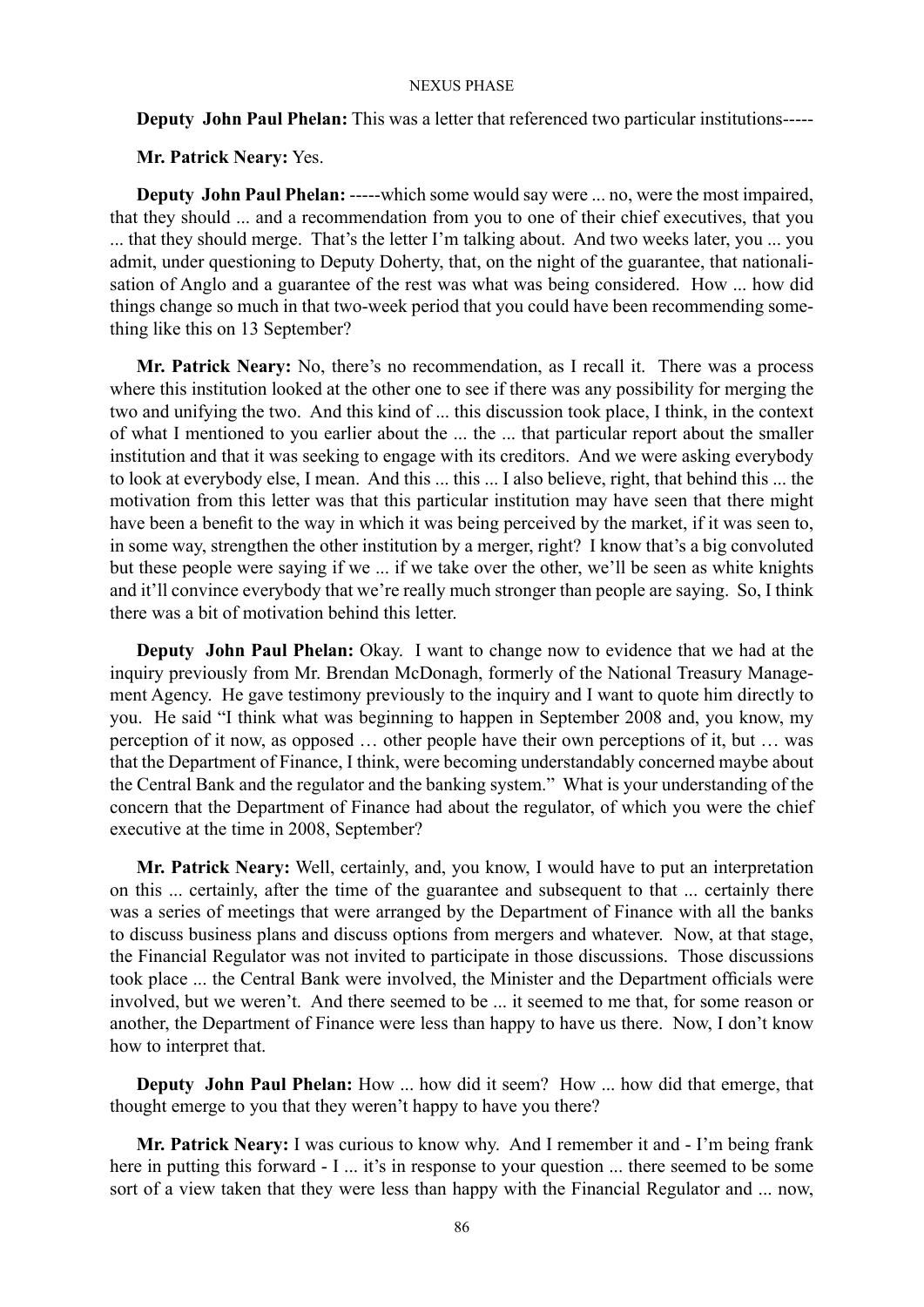but that's only an impression, no facts. The only fact I have is that we weren't involved in that series of meetings which I believe went on in Farmleigh.

**Deputy John Paul Phelan:** Yes. I want to ask you now, Mr. Neary, to comment on the solvency protection measures in force and taken before and during the crisis and the stress testing exercises carried out with the financial institutions. Can you comment on those for the inquiry?

**Mr. Patrick Neary:** The ... well, the stress tests were taken ... carried out, I think, every two years, and already this morning we were talking about the one that was carried out in 2006. I believe there was another one carried out in 2008. But those stress tests were carried out by the financial ... financial stability people in the Central Bank, with very, very little input from us. So ... but they confirmed ... they confirmed that, you know, their-----

# **Deputy John Paul Phelan:** Okay.

**Mr. Patrick Neary:** -----that the banks were capable of withstanding-----

**Deputy John Paul Phelan:** Was there any change in the level of stress applied as a result of discussions between the regulator and the Central Bank between the 2006 and 2008 tests?

**Mr. Patrick Neary:** Not that I can remember being involved in. Now, there may have been a change in ... in factors that were in the stress test but I wasn't involved in those discussions.

**Deputy John Paul Phelan:** Okay. I want to refer to board minute-----

**Chairman:** Can you just stay with the documents ... just maybe ask, because we need to come back to it anyway, is can I maybe ask you your view on the deterioration in property values and how was this reflected in the stress test assessments carried out?

**Mr. Patrick Neary:** I can't recall that, Chairman. I wasn't involved directly in setting the parameters for the stress test, so I wouldn't be able to comment on that.

**Chairman:** No relationship to your functions and duties, no? Property values?

**Mr. Patrick Neary:** Yes, but in the context of the stress tests I ... I don't recall being involved in that or giving any view. I don't recall that process.

**Chairman:** Okay. Thank you. Deputy Phelan.

**Deputy John Paul Phelan:** I want to refer now to a board minute in the second half of 2007. It's in Vol. 1, page 123 of the document. Again, I'm not sure that it's one that can be publicly displayed, but I want to read the quote to you. It's recorded at a board meeting of the Central Bank and Financial Services Authority and it is as follows, "the underlying fundamentals of the residential property market appear to be strong and the current trend in prices would seem not to imply a significant correction. The central scenario is, therefore, a soft landing." This was the second half of 2007. First of all, I want to ask you who conducted this research. What was their, I suppose, qualifications to do so? And were there any dissenting views expressed at that meeting that you recollect with the research, as produced?

**Mr. Patrick Neary:** No. That research would have been carried out ... carried out by the economists in the financial stability area or in that area of the Central Bank and that conclusion would be based on .. on the various factors that they would have taken into account in their assessment. That would have been a professional assessment carried out.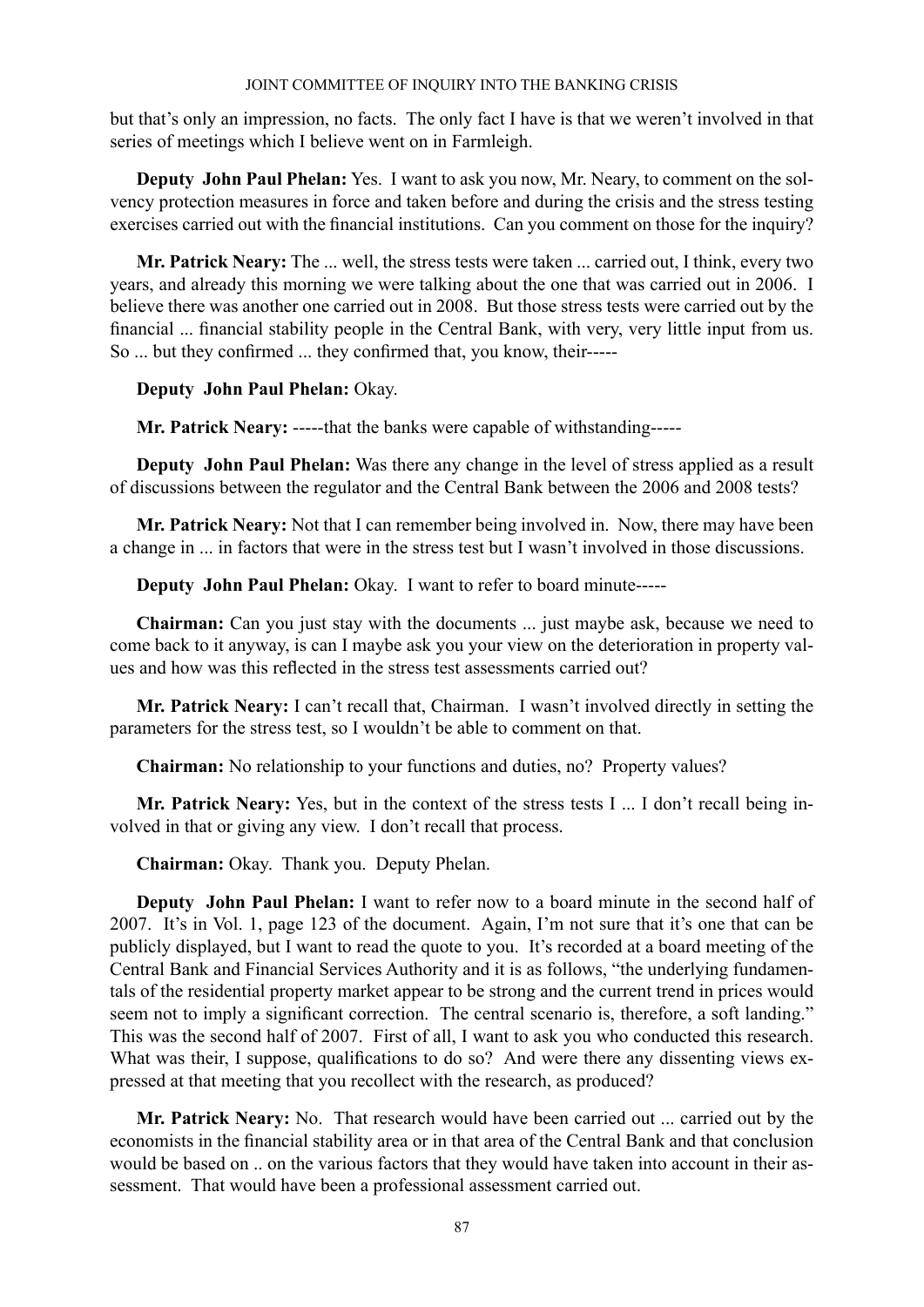## **Deputy John Paul Phelan:** Was there any dissent, can you recall?

**Mr. Patrick Neary:** No. I don't recall that there was any dissent. That was the central conclusion. I don't think anybody said that there wasn't going to be a soft landing.

**Deputy John Paul Phelan:** Two more, Chairman. I want to ask you, Mr. Neary, what advice was provided to Government on liquidity and solvency for Irish financial institutions? Can you advise why it was the view of certain banks that two institutions could be allowed to fail as part of the options considered on that night in September 2008?

**Mr. Patrick Neary:** Well, I think that, from my recollection of discussions around that, is that those ... well, those institutions were interested in securing a guarantee for themselves. And I think that was their ... that was their overriding concern, to kind of "Guarantee us and, you know, don't worry so much about the depositors in the other institutions". And, you know, I ... I won't ... I don't think I can be led by that view that they say "Guarantee us and forget about everybody else". I mean, the assessment and the decision was grounded on what was considered to be the best thing to do on the night. And it was grounded on giving a guarantee to the depositors in solvent institutions. And, I think, while it wasn't there for the final ... the final, if you like, discussion and getting things down to the point of guarantee, guarantee plus nationalisation or guarantee in total, I mean, the reality of it is that, you know, these ... these individual institutions just seem to be looking after their own interests.

**Deputy John Paul Phelan:** I want to refer now to a quotation that was mentioned previously by Deputy Higgins in the first part of the day when he referenced the book called *The Bankers* by Shane Ross and a meeting ... sorry, a social event that took place on 26 November 2008. I want to ask you in relation to that: how often outside of that would you have had social contacts with chief executives and chairmen of the domestic banks during your tenure in the regulator?

**Mr. Patrick Neary:** Certainly, when I was chief executive, I don't believe I was at any, other than the kind of functions that I described earlier on which were, you know, official ... well, call them official functions, functions organised by representative bodies like the Institute of Taxation, the Institute of Bankers, Financial Services Industry Association and those. And the authority expected me to make an appearance at those and I did seem to attend those. It was part of my job to go those. But ... other ... I can't recall anything else, I mean, if there's something there ... you have a specific, I'd be able to confirm it or not but nothing springs to mind.

**Deputy John Paul Phelan:** I want to just to refer ... Michael Casey, who is a retired economist with the Central Bank, publicly commented in October 2008 on the nature of close relationships between regulators and banks and I want to quote him again directly: "The close relationships between regulators and banks, difficult to avoid in a small country, will have to be ended." How would you describe, yourself, the nature of the relationships between the domestic banks and you, as chief executive of the regulator, in the period that we're discussing?

**Mr. Patrick Neary:** Well, I would describe it as professional and I suppose, in fairness, I'd have to describe it as cordial ... I mean ... you know, it was professional and constructive. I mean, it wasn't in any way destructive but that's really as far as I'd go. I mean, it was just a normal business relationship between the regulator and the regulated institutions.

**Deputy John Paul Phelan:** Do you think that ... to refer to Deputy Higgins' earlier point, that this social event on 26 November 2008, a month and a bit after the guarantee ... now,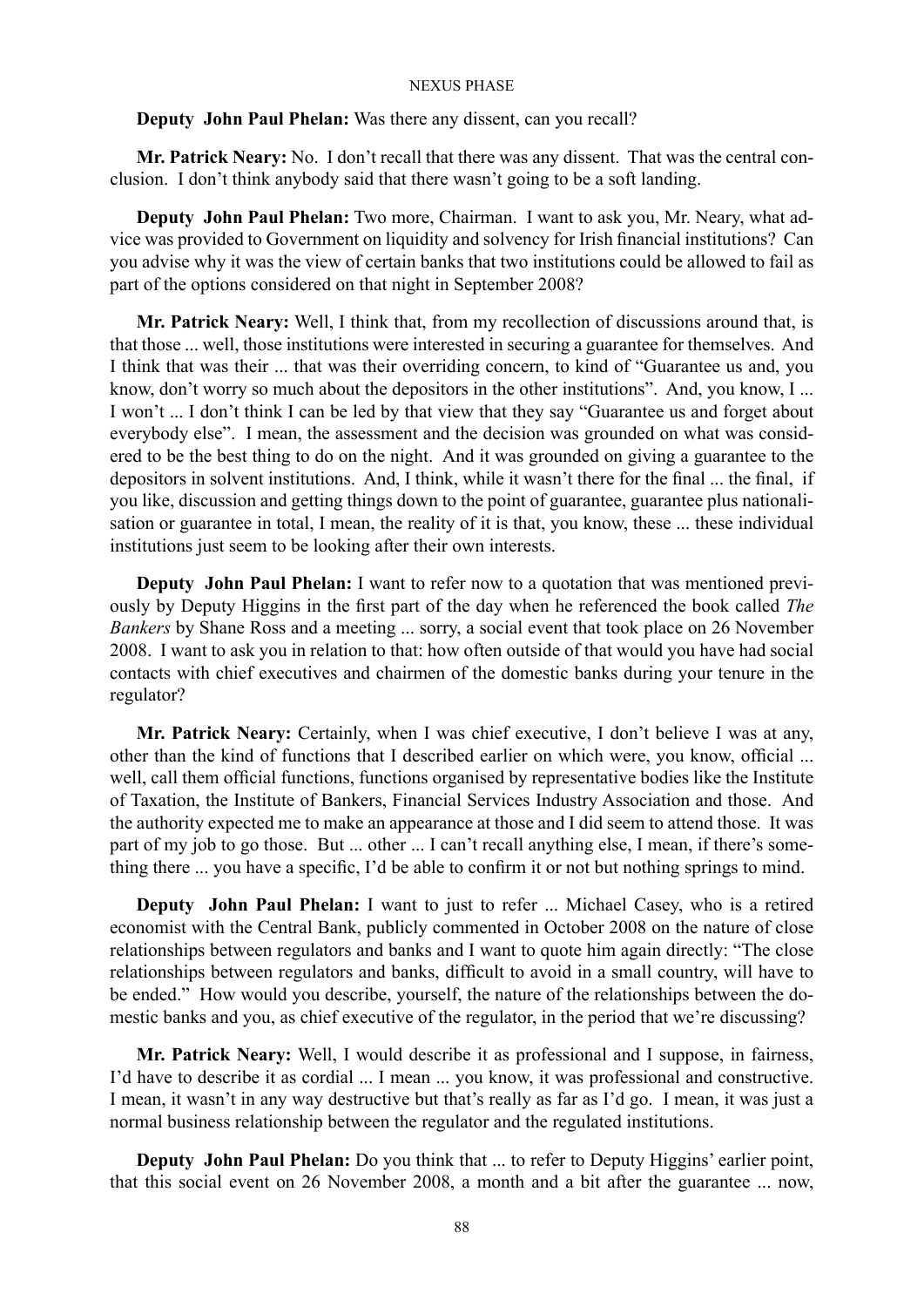you've said, with the benefit of hindsight, it shouldn't have happened but is that an acceptable excuse? At the time, what was going through your mind when you were attending that particular gathering? I'm not entering any value judgment. I'm asking what he was thinking when you decided on that particular night, that it was appropriate for you, as the Financial Regulator, to attend a social event at which most of the bankers that your institution was regulating were attending and just six weeks after a blanket guarantee for those institutions had been entered into by the State?

**Mr. Patrick Neary:** Yes, I accept that my attendance there, with hindsight, was ill-judged but on the night in question, I was motivated by the fact that I had very high regard for the retiring chairman. This was to mark his retirement and I felt I'd like to attend that particular thing to mark the occasion of his retirement. But, I mean, it's very difficult now, with the benefit of hindsight, to regard that anything other than ill-judged that it went ahead at all.

**Deputy John Paul Phelan:** And I accept your apology in terms of it, with the benefit of hindsight, but I'm just saying at the time this was six weeks after the guarantee.

**Mr. Patrick Neary:** I explained ... I explained the motivation. The motivation was motivated by, as I say, by my regard for the former chairman who was retiring and I wanted to attend the dinner in his honour.

**Deputy John Paul Phelan:** All right, thank you.

**Chairman:** Thank you very much, Deputy. If I can maybe just ask you, Mr. Neary, if you could outline your role and the role of the financial regulation team in the CSE and what review and actions were taken following these?

**Mr. Patrick Neary:** The?

**Chairman:** The CSE.

**Mr. Patrick Neary:** That's the crisis subgroup?

**Chairman:** Yes.

**Mr. Patrick Neary:** The crisis subgroup was a kind of a subsidiary of the financial stability committee and its job was to carry out things like the crisis simulation exercise and also to assist in making preparations for emergency liquidity and things like that. I, certainly, was involved in a crisis simulation exercise and various people ... members of staff were involved in the dayto-day work of the CSE. It was a kind of a co-ordinating committee but its main function, as I recall, was in relation to crisis simulation and stuff like that.

**Chairman:** And in recalling that, maybe you could share with us this afternoon, in hindsight, how effective was this exercise in light of the experience of the crisis itself?

**Mr. Patrick Neary:** I think the exercise was effective because it bore no relationship to what eventually emerged. I mean, what the crisis exercise was about, was how we'd react to a problem in an individual institution and I suppose in that context it bore very little comparison to what eventually emerged as a ... which became a systemic crisis, so it wasn't that something cropped up all of a sudden that nobody saw. But it did, kind of, show that, you know, the kind of areas that would certainly be called upon in the event that a crisis emerged like, "Have you got your collateral ready?", you know, these kind of matters. Have we got the information? Have we got the right people available?, etc., etc. So, it kind of ... the procedural issues would have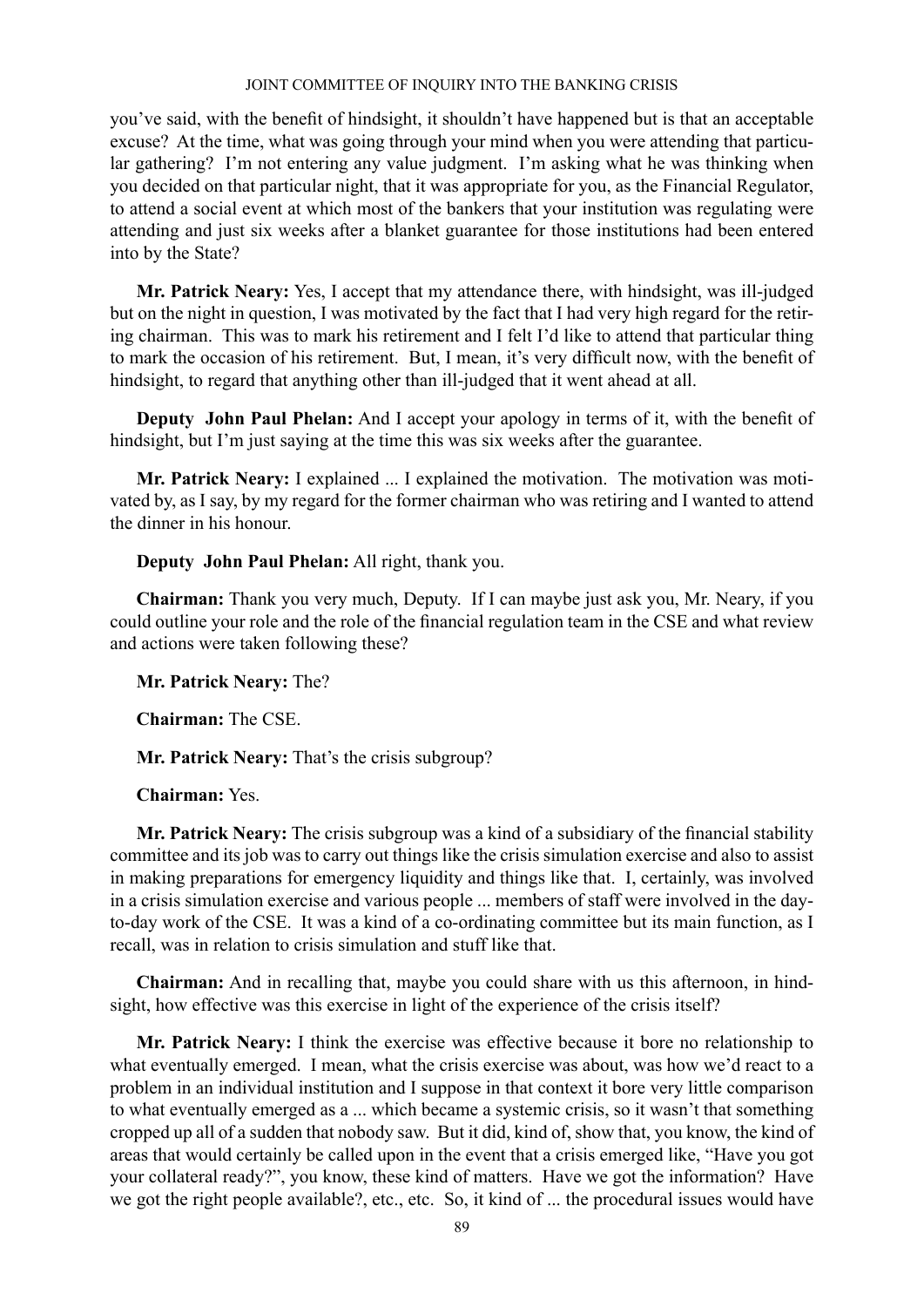come to light after the crisis ... crisis exercise.

**Chairman:** This particular part of your response there, Mr. Neary, that I note in that the crisis simulation exercises that you were doing had no semblance or similarity to what actually happened afterwards. So, did these stimulations serve any purpose?

**Mr. Patrick Neary:** Well, that's ... I think the main benefit is that it kind of identified through ... it's a kind of a process of trial and error, Chairman, that it identified areas that needed to be examined and followed up ... like ... and I've just given you a couple of examples that just come to mind. Like, the deposit protection guarantee scheme would have been one of them, the availability of proper titled collateral, things like that. Those were the kind of issues that cropped up, Chairman, from my recollection. It's a long time ago now since we had that, so ... that's as I recall it.

**Chairman:** Okay, thank you. Senator MacSharry.

**Senator Marc MacSharry:** Thanks, Chairman, and good afternoon again, Mr. Neary. I'm sticking to the list now, Chairman, but it's very similar to the question you just asked so at the risk of being repetitive. As a regulator at the time was your opinion of the usefulness of the simulation exercise and what outcome-----

**Mr. Patrick Neary:** Well-----

**Senator Marc MacSharry:** ----came as a result?

**Mr. Patrick Neary:** I think the idea behind them is very good and I think------

**Senator Marc MacSharry:** But specific to the crisis that came, I know that the idea of being prudent about the future is good but, in the light of what came, was it worthwhile, was it useful, was it valid or was it futile, with hindsight?

**Mr. Patrick Neary:** I think some of the outcomes from the crisis may have resulted in preparations being made that would have had to be made anyway later on as the actual crisis unfolded and as the Central Bank was wanting to make sure that it had arrangements in place for the emergency liquidity and things like that. So, that would have been done anyway and I think, maybe, the crisis exercise identified some of that work and it was done maybe a bit earlier than otherwise. But there was no real comparison between the crisis that emerged and the ... the deterioration in the liquidity position that occurred in the system and the kind of an exercise what we carried out.

**Senator Marc MacSharry:** So, in effect, it wasn't very useful?

**Mr. Patrick Neary:** In the particular case, there is no direct link but I wouldn't like to just disregard the exercise as being useless.

**Senator Marc MacSharry:** Okay. Who was responsible for creating and updating the stress test scenarios?

**Mr. Patrick Neary:** The financial stability department in the Central Bank had ownership of that procedure.

**Senator Marc MacSharry:** And how would you rate them in terms of the effectiveness for predicting the bank failures?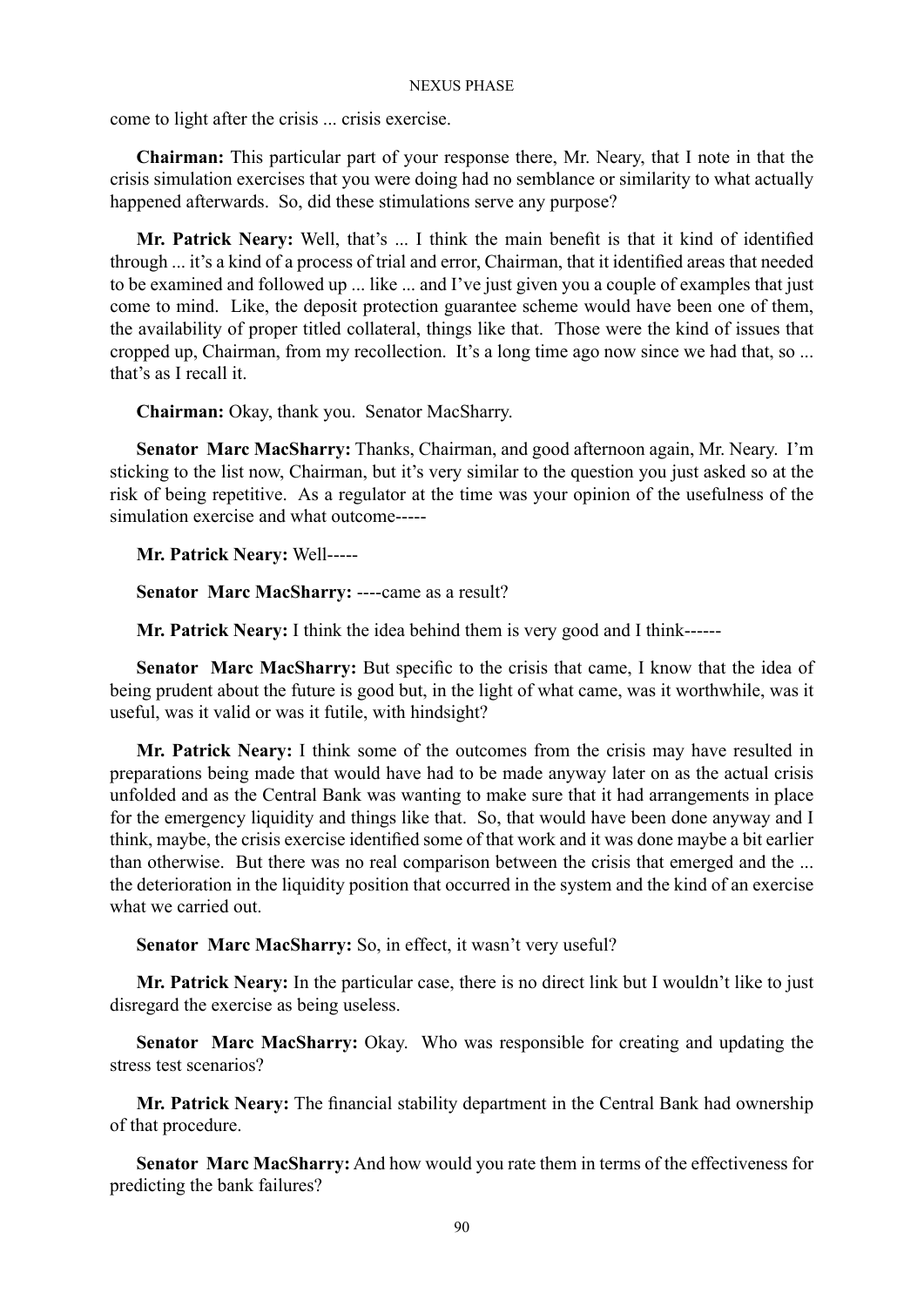**Mr. Patrick Neary:** Well, I think this goes back to what we were talking about this morning. In the great scheme of things, it would have been good if the outputs from the financial stability committee and the financial stability report had identified, you know, issues that should be followed up and probabilities of things going to happen etc. I mean, for example, like the IMF were, you know, inclined to give a view, I think, in their assessments where, whereas the financial stability report carefully set out what they saw as the risks but never really kind of said, "Well, look, this risk is very likely to happen if we don't do something about it." So in that sense, I suppose the stress tests and the way they fed into the financial stability reports probably failed to deliver their full potential.

**Senator Marc MacSharry:** And would the lack of ... of what we were talking about this morning, the enforcement on the prudential side have contributed to that?

**Mr. Patrick Neary:** I suppose, you see ... you must ... you have to take it, I think, in its entirety. I mean-----

Senator Marc MacSharry: Well, I know that ... we all know the entirety. We are going through this ... tedious as it is for everybody-----

**Mr. Patrick Neary:** Yes.

**Senator Marc MacSharry:** -----the individual component parts so------

**Mr. Patrick Neary:** Yes.

**Senator Marc MacSharry:** -----would the fact that the practice was not to enforce the prudential regulation issues ... would that have contributed to the ineffective nature of the stress testing?

**Mr. Patrick Neary:** Well, I suppose and I .. I mean ... I don't want to get into any kind of nit-picking either. But let's not assume just for the sake of our discussion that there was a number of issues that we would like to have sanction but didn't sanction., that there was a list that we are saying, ''Here's me list, but, unfortunately, because of resources I can't do it''. I mean, there may or may not have been issues that we wanted to pursue, but if there were issues and if, say, the issues related to lack of control and oversight over, say, the management of the portfolio and sanctions weren't taken and that ... and that bad behaviour continued, well, then, of course, I'd agree with what you're suggesting, that it might have had a bearing on it.

**Senator Marc MacSharry:** Did the criteria for these tests pre and post-crisis change a lot?

**Mr. Patrick Neary:** I don't know what happened since the crisis. I don't know what they ... how they factor them in right now.

**Senator Marc MacSharry:** So you don't know.

**Mr. Patrick Neary:** I wouldn't have any idea.

**Senator Marc MacSharry:** Okay. Just on the night of the guarantee when ... when you were ... you were brought in ... would ... would you describe, with hindsight, your position as somebody who promoted the idea of a blanket guarantee?

**Mr. Patrick Neary:** No, I wouldn't. Our ... both the chairman and myself were very careful to express our concerns, but I mean I ... I didn't ... wouldn't have considered that, you know.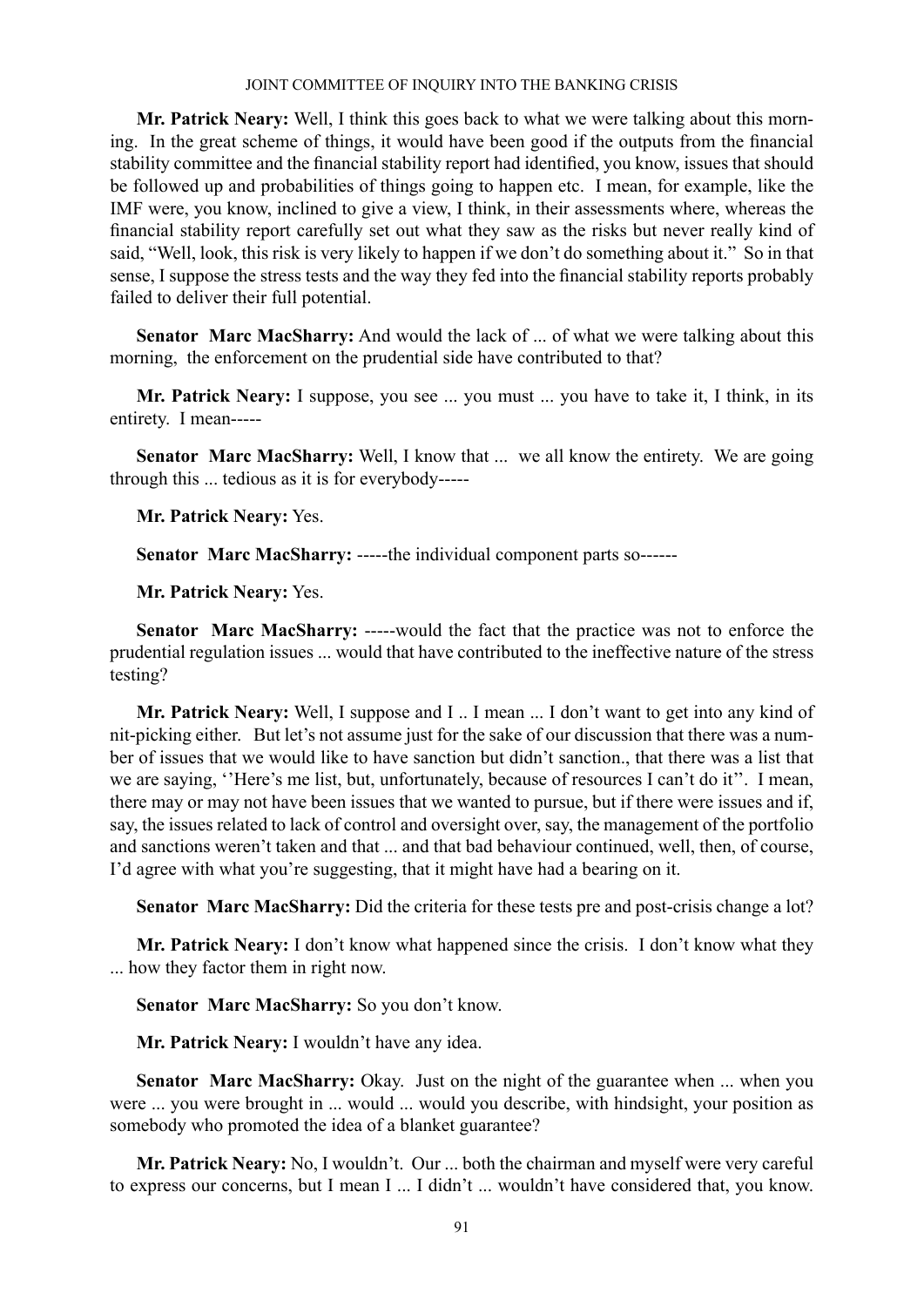we'd be volunteering advice unless we were asked for it. And we ... we ... we ... were asked a view about the scenarios I described and we did indicate that the ... the guarantee of all the institutions was less risky in our view than the one involving the nationalisation and the guarantee because of the risk it might be misinterpreted by the market the following morning.

**Senator Marc MacSharry:** So when the Minister asked the regulator, did you agree with the AIB-Bank of Ireland view that two institutions needed to be nationalised and the rest guaranteed ... you disagreed with that, is that-----

**Mr. Patrick Neary:** I don't remember him asking ... I don't remember the option of two institutions being put-----

Senator Marc MacSharry: Yes, there's ... it's just ... it's on page 104, Vol. 2 there. You might like to take a look at it or get it up on the screen. Can we this up on the screen? This one? So we can see these minutes here and you'll see PN, presumably yourself, and JR and it says, well obviously, there's abbreviations but what it seems to say is the Minister asked the Financial Regulator did they agree with the AIB-Bank of Ireland that two need to be nationalised first - "FR, (PN) [presumably yourself in brackets] did not agree''.

**Mr. Patrick Neary:** Well, I don't agree with what's stated in those minutes because we were asked about one ... a guarantee for one and, sorry ... one to be nationalised and guaranteed for the rest or all to be guaranteed. So I do not agree with ... with ... with what's stated there.

**Senator Marc MacSharry:** Yes, so the minute is wrong as far as you are concerned?

**Mr. Patrick Neary:** That's not, yes ... that's in conflict with my-----

**Chairman:** Dermot Gleeson, when he was inside here has some questions about those minutes as well so-----

**Senator Marc MacSharry:** Very good, oh yes, it was only just to get his view. I'm not judging one way or the other, yes. So you think-----

**Mr. Patrick Neary:** That's not as I recollect it.

**Senator Marc MacSharry:** They're questionable, okay. And which ... which institution was that or can we say? Which one?

**Mr. Patrick Neary:** Anglo.

**Senator Marc MacSharry:** Oh, Anglo, okay. Yes, that's fine. What weighting would you have applied ... when you were asked to give your various views, presumably was it the Minister that was asking you or the Taoiseach or-----

**Mr. Patrick Neary:** There was a kind of a general discussion around the table. I can't ... I can't visualise any direct line of questioning. There was a general discussion, everybody was saying what they had to say. But-----

# **Senator Marc MacSharry:** Were you-----

**Mr. Patrick Neary:** -----but it could have been the Minister, it could have been the Taoiseach, it could have been somebody else saying well, ''What's the regulator think?'', looking across the table. It could have been the finance officials that-----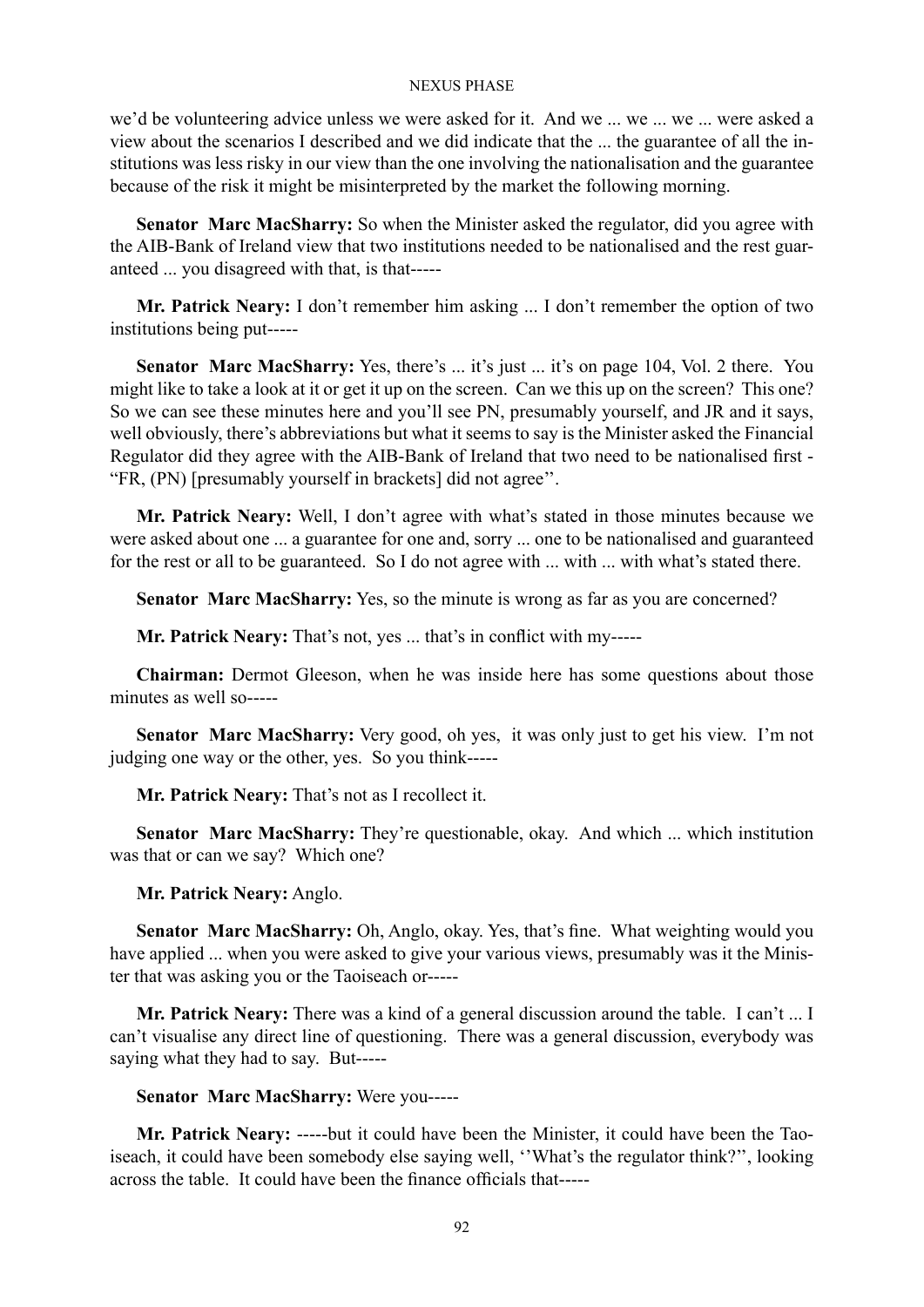# **Senator Marc MacSharry:** Okay-----

**Mr. Patrick Neary:** -----asked the question but it was ... it came into the discussion.

**Senator Marc MacSharry:** And of ... of ... of ... there was various suggestions presumably going around the table, was there in terms of-----

**Mr. Patrick Neary:** At the, at the first meeting there was two sessions, right? With ... and the very first session that we weren't in there for a long time ... I'd say it was, if it was an hour would be the max that we were in first session. And that was kind of discussion the solvency and they were talking in general about what the options were that could be used and a variety of options that were available for use but no conclusion whatsoever was reached in the first session. Because when we came back in that the ... the situation seemed to have crystalised down to this choice. And we we had kind of thrashed this out-----

**Senator Marc MacSharry:** Were you in the room for the, for want of a better expression, eureka moment where they said, "Okay let's go with a-----

**Mr. Patrick Neary:** Well-----

**Senator Marc MacSharry:** ------let's go with an overall guarantee for everybody"-----

**Mr. Patrick Neary:** -----a consensus emerged in the room but-----

**Senator Marc MacSharry:** And was that consensus one that you supported?

**Mr. Patrick Neary:** In the ... in the end that consensus was that there ... that the consensus was seeming to favour a guarantee. Now-----

**Senator Marc MacSharry:** And on the night in question-----

**Mr. Patrick Neary:** -----but it's important to ... it's important to just on this one, Senator-----

**Chairman:** You have one more after this------

**Mr. Patrick Neary:** -----there wasn't a eureka point when I was in the room they said, ''Okay lads, that's it, decided'', right? That consensus emerged ... Now, the chairman and I at ... at that stage the meeting was this ... our presence was there. We .. because there was another meeting seemingly going to go ahead. And I think, you know, with hindsight, what I learned since that the banks .. they met with the banks again. So the chairman and I left the meeting at that stage and we went to a ... we went to a room. So the eureka moment, while there was a consensus, I didn't see a decision------

**Senator Marc MacSharry:** You weren't there for it. I just have two very ... and I'll be as quick as I can. The ... the ... Professor Honohan, in his own personal view, advocated a position where, really we should have pushed for more time. ELA should have been provided, we should have got to the weekend and, for want of a better expression, called the EU's bluff and maybe they would have involved themselves in risk-sharing. Do you feel that was a viable option or was the solvency situation, considering outflows, such that there ... you were out of time or, was there time to do that? And one more after this and then I'm finished.

**Mr. Patrick Neary:** Based on my understanding, Senator, I think the ... you could have nursed Anglo to the weekend. Because as far as I know and some of this is that, with hindsight, so, you know, it's a ... it's an evaluation based on information that I've learned since ... that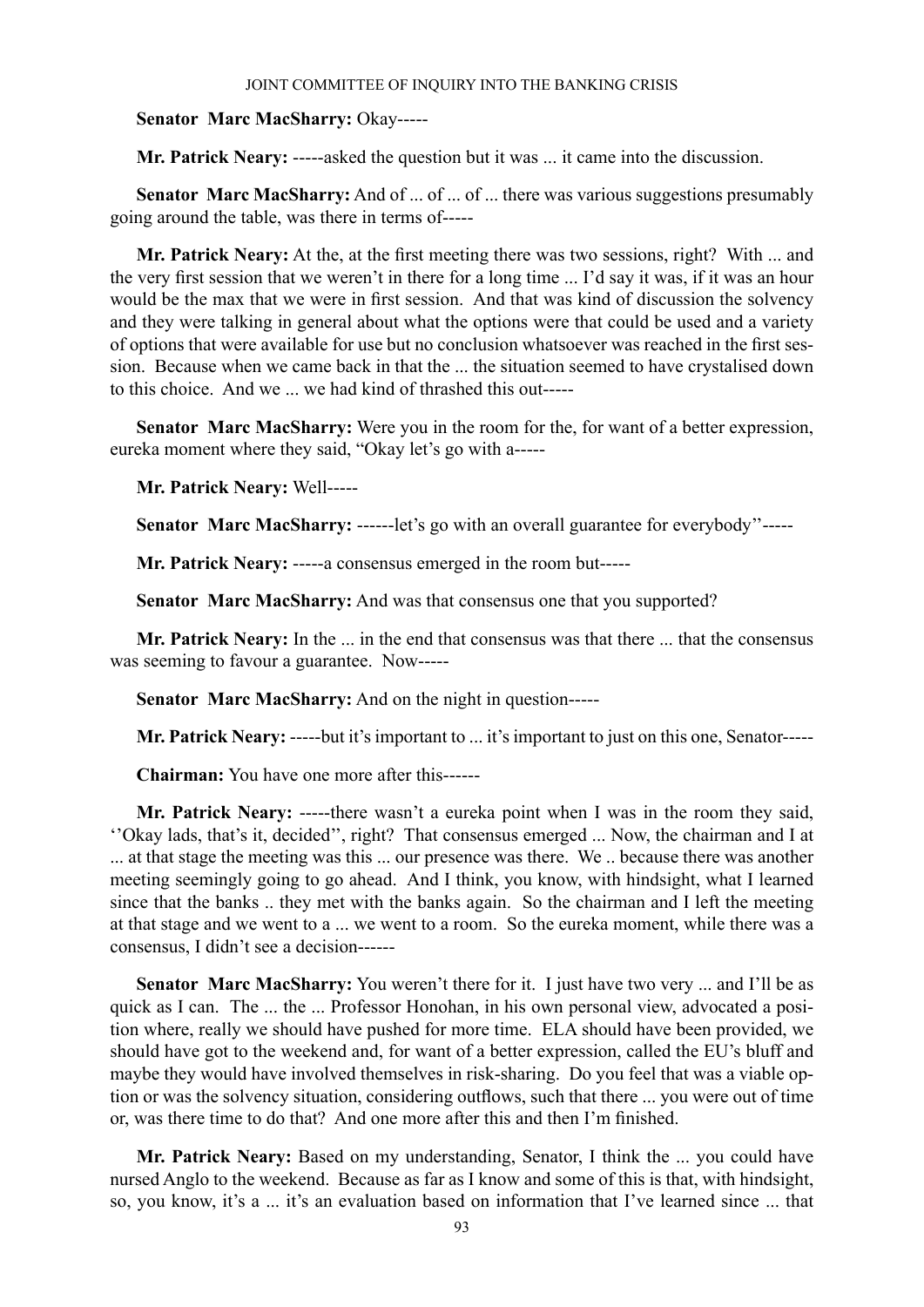Anglo were in a position because of ELA or whatever from ... from the Governor of the Central Bank to survive on the Monday ... or the sorry ... yes, they survived on the Monday. And then there was arrangements being negotiated with the banks to provide liquidity to get them to the weekend, right? So-----

**Senator Marc MacSharry:** Yes-----

**Mr. Patrick Neary:** -----I suppose-----

**Senator Marc MacSharry:** You think ... you think you could have-----

**Mr. Patrick Neary:** That could ... I presumed that could have happened, right? That that was an option and you could put the infrastructure in place-----

**Senator Marc MacSharry:** Yes, but in terms of your advice and outflows-----

**Chairman:** Senator, one final question-----

**Senator Marc MacSharry:** Yes, I have the last one.

**Chairman:** Ask it, please.

**Senator Marc MacSharry:** Yes, well. Perhaps somebody else will come back to this line so. But this is another question that I wanted to ask. We are having difficulty in our questioning over the period of time, getting to the bottom of the origin and source of the no bank should fail consensus that everybody seems to know, but nobody seems to remember who said it. Do you have any recollection or knowledge that you are able to underpin for us to say, well, it was the ECB, it was Brian Cowen, it was ... who was it that came up with the consensus that no bank should fail that everybody seems to know about, but nobody is prepared to underpin?

**Chairman:** Question made, Senator. Mr. Neary.

**Mr. Patrick Neary:** Yes, I ... I think. I can home in on one particular discussion that was held at the authority and I think it was around 16 September. And the authority ... there was a special meeting of the authority to consider, you know, just to take stock of the situation and there had been developments in relation to one of the ... one of the smaller entities. And the authority had a general discussion about the options available if that particular institution were to experience liquidity difficulties because at that time that followed on that famous declaration by that ratings agency, which was subsequently corrected, that there was difficulties with the institution. And the authority's consensus at that particular time was in favour of a nationalisation of that entity. Certainly, as we move closer ... there was this ... sense seemed to develop ... that, you know, nationalisation, you know, was less of an option and that the guarantee was more of an option because almost every institution was heading into extremely difficult circumstances. So, while at one stage it was thought "Well we only have one maybe that's going to have this liquidity problem and we can deal with that separately", as time moved on, the challenge was getting bigger. So, at some stage between the 16 September and the night of the guarantee-----

**Senator Marc MacSharry:** But sure-----

**Chairman:** You're interrupting the man ... he's answering the question. Continue, please.

Senator Marc MacSharry: I'm conferring with the Chairman, continue. So it wasn't, it just popped in there, like everyone else, did it?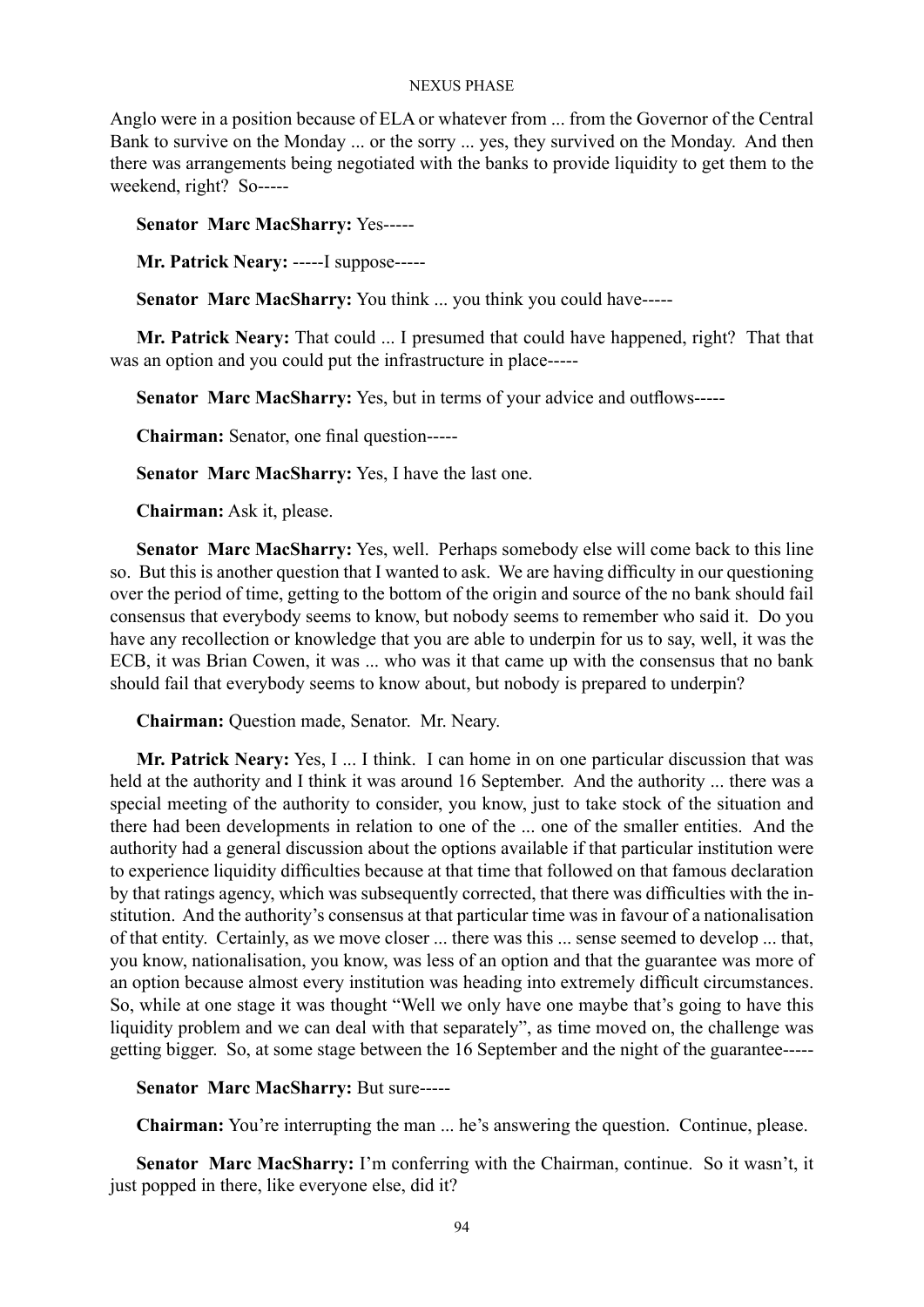**Chairman:** The man is answering the question. Will you let him continue, please, and we'll get him to conclude-----

**Senator Marc MacSharry:** But I'm listening. I'm not able to get the answer.

**Mr. Patrick Neary:** I'm just trying to trace-----

**Chairman:** Just finish the story please, Mr. Neary ... please, without interruption.

**Mr. Patrick Neary:** -----I'm just trying to trace the evolution ... the evolution of this, Chairman. I think, as we kind of got closer to the 30th ... or 29 September, there seems to be this kind of unspoken consensus emerging that maybe, you know, a one-bank guarantee solution ... or one-bank nationalisation solution is not the ... is not the preferred option anymore, that it's a bigger issue than that.

**Chairman:** Thank you.

**Mr. Patrick Neary:** I just want ... one other thing has just come into my head ... was that there was a kind of a gesture, if you like, in that direction when the deposit guarantee scheme was strengthened. That was around the 18th I think, or 19 September, if my memory serves me right, because, in the text announcing that, the Minister had made some statement that, you know, the Government would support the ... I don't have exactly the text ... but around that time, when the deposit guarantee was being strengthened, there was an indication that depositors' funds would be secure or whatever, I can't remember exactly the phrase. So, that may have been the factor in getting people thinking along those lines and maybe became a factor in making that solution more acceptable. But it's a speculative point, Chairman, and I-----

**Chairman:** I'd maybe draw a line under it there because you're moving onto speculation rather than informed opinion. Deputy McGrath.

**Deputy Michael McGrath:** Thank you very much, Chair. Mr. Neary, can you explain why the audits and other forms of analysis undertaken by the Central Bank and Financial Regulator failed to identify the looming issues that emerged in 2008 and '09?

**Mr. Patrick Neary:** Well, in the case of the Financial Regulator, I think, kind of ... our approach, again at the micro level, is to rely on the key indicators. The key indicators were capital, the level of non-performing loans and the need for provisions and the liquidity situation. And there was nothing emerging under any of those key indicators, certainly in relation to asset quality or capital, that caused immediate concern. The liquidity situation was the one that was troubling everybody.

**Deputy Michael McGrath:** Did the Financial Regulator ever assess worst-case contingency scenarios of a systemic bank failure? And, given the warning signals from Northern Rock onwards in mid-2007, why did the regulator not undertake such a contingency assessment?

**Mr. Patrick Neary:** The ... the ... this ... we're again moving across into the area of financial stability and, I think, that would have been an assessment that would have been, I think, mandated to the Central Bank to do it rather than us. We would've continued our focus on the individual institutions.

**Deputy Michael McGrath:** Okay. Chairman, I'd like to quote some of the comments from Judge Martin Nolan at the conclusion of a criminal case last year, which has been widely reported-----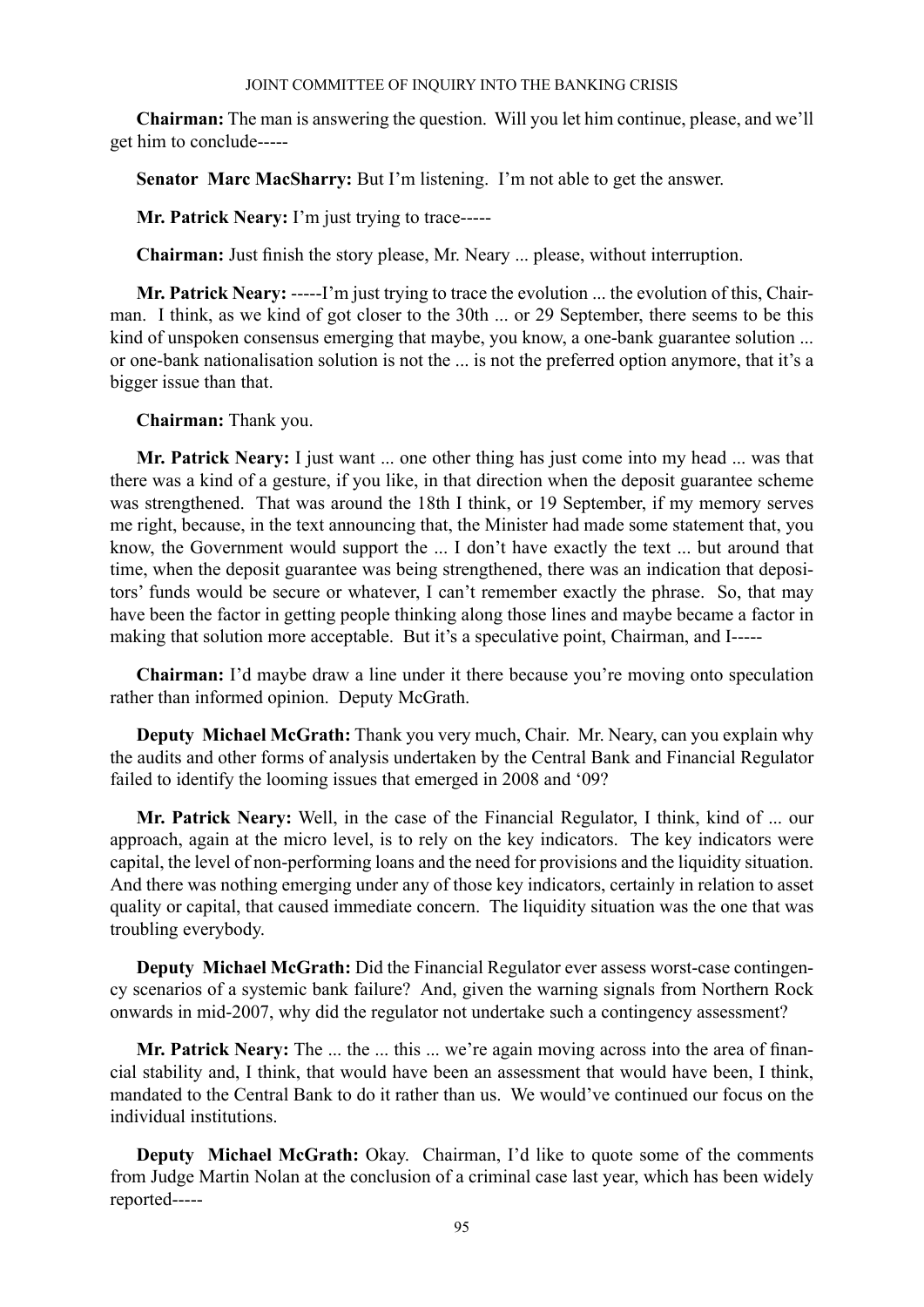**Chairman:** The legal advice I have is that you can't do that.

**Deputy Michael McGrath:** And the case was widely reported in the media.

**Chairman:** There are upcoming trials that may be related to the ruling and evidence presented at that trial.

**Deputy Michael McGrath:** Okay, thank you. Mr. Neary, the comments you made on "Prime Time" on 2 October 2008, were they representative of the views that you would have expressed to the decision makers three nights previously on 29 September 2008?

**Mr. Patrick Neary:** There were elements in that statement that would have been common to that night. The ... in the discussions at the earlier meeting, we were asked for our view as to the solvency position of each individual bank and we gave that view. I wasn't asked to compare ... to make any comparison between Irish banks and banks of any other jurisdiction, it was confined to the solvency position of each bank. So I went further, I suppose, on 2 October in that discussion than I would have had to go on the night of the guarantee.

**Deputy Michael McGrath:** Okay, but on the night in question, on the 29th, did you express the opinion to the decision makers that, in your view, the banks were solvent?

# **Mr. Patrick Neary:** Yes.

**Deputy Michael McGrath:** You did, okay. Thank you very much. Can I just take you back to the issue I raised this morning in relation to Seán Quinn and the contracts for difference issue? When you did have the meeting with Mr. Quinn in January 2008, did you ask him at that stage the extent of the contracts for difference he had built up in the bank?

**Mr. Patrick Neary:** No.

# **Deputy Michael McGrath:** Why not?

**Mr. Patrick Neary:** Well, first of all, I think, in the context of the conversation ... Mr. Quinn had said that he had contracts for differences that he had ... the ones that he had in financial stocks that he had gone long in and I took that to mean that whatever contracts he had, he had converted them into shares and, I mean, if they were ... if they were in any way a material holding in Anglo it would have cropped up in the share register. And if it was more than 5%, there would have been notification to us. So, otherwise, I mean, I didn't probe Mr. Quinn's personal investments, that's a matter for him and, you know, that may sound surprising but, you know, an individual's private financial affairs, I believe, are his own business.

**Deputy Michael McGrath:** Did he arrive unannounced at your office?

**Mr. Patrick Neary:** Yes, at very short notice, yes.

**Deputy Michael McGrath:** And what was the purpose of the visit?

**Mr. Patrick Neary:** He said it was ... a courtesy call or words to that effect. The contact was with my secretary and she set up the meeting because I got the impression that the man was in town and he was taking the opportunity to come in to see the regulator because he was the chairman of an insurance company.

**Deputy Michael McGrath:** But he did confirm in the meeting that he held some contracts for difference in Anglo Irish Bank?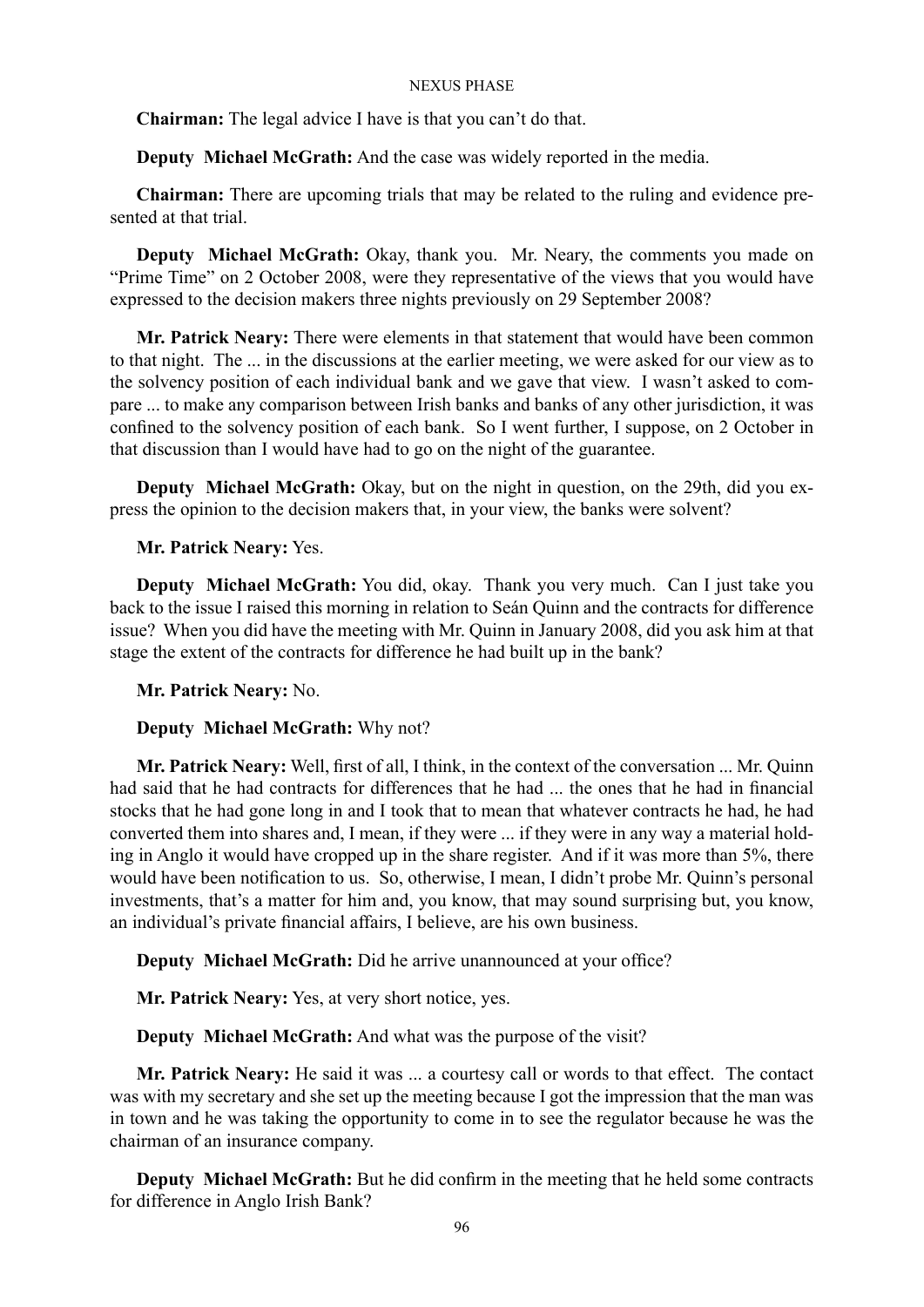**Mr. Patrick Neary:** No, he didn't say Anglo Irish Bank, he said financials which he had gone long in. I don't recall him ever saying that he had contracts for differences in Anglo Irish Bank.

**Deputy Michael McGrath:** Okay. And when you were considering the import and the significance of that and reflecting back on the meeting you had with David Drumm at the end of September 2007, did you link the two together in your own mind and decide on what course of action might be appropriate?

**Mr. Patrick Neary:** I can't make that statement with absolute certainty, that I made that link. But I can only ... I can only ... maybe attempt maybe to ... to determine what I might have concluded. David Drumm had come in and he had said there was kind of a rumour out there in relation to CFDs at Anglo and there was rumours certainly reported that-----

**Chairman:** Please mind now, Mr. Neary, and I will allow the question to continue but, with regard to the relevant section and specifics, to be maybe a bit more general than specific in some of your commentary, okay?

**Mr. Patrick Neary:** Okay, thanks, Chairman, thanks very much. That ... he was suggesting there was rumours about CFDs. Nothing - no facts or anything - emerged to support that. This meeting took place. There was nothing emerging from that meeting that ... other than, I think, looking back on it, what ... may have said to me at the time, "Well, at least there's no truth in the David Drumm thing", because Mr. Quinn said that he was long in financials. So, that to me was his assertion that he did not have CFDs in Anglo.

**Deputy Michael McGrath:** And then, going forward a few weeks, how did you subsequently find out? I think on 21 March you indicated that you found out the full extent of the CFDs. How did that come to your attention?

**Mr. Patrick Neary:** Well, I don't know was it ... at around 24 March. It was ... it was a Good Friday. The ... Anglo came down to a meeting in the Central Bank which was attended by the Governor, Director General, Con Horan and myself, and we were informed by the Anglo representatives that they had established that Mr. Quinn had this holding.

**Deputy Michael McGrath:** And, Mr. Neary, how did you feel when it subsequently emerged publicly that the extent of the stake built up in Anglo, by Mr. Quinn, was over 29%, that from November 2007 to July 2008. Anglo had lent just under  $\epsilon$ 2 billion to Mr. Quinn to fund margin costs associated with the contracts for difference? How did you react to that when the full picture emerged?

**Mr. Patrick Neary:** Well, there ... that picture didn't emerge for quite some time about the extent of ... of the funding. I can't recall the timelines, I'll have to ... I'd have to go back and review records that weren't included in any of these packs, so I ... I really can't, with confidence, recall them now. But, obviously, I mean, we were faced with a major problem. A problem that, you know, was going to clearly call into question the ... how the ... these shares that would have been held as a hedge against the CFDs might affect the share price if they were shorted or speculated against or lent to shorters or whatever, and that, in turn ... and the real concern was that any ... any effect on the share price could be misinterpreted by the market and, say, indicate a lack of confidence by investors and that people would start withdrawing their funds ... if it could transmit itself into a liquidity problem very quickly. And that was our main concern, how that would transmit itself into a liquidity problem. And ... because a week or so before we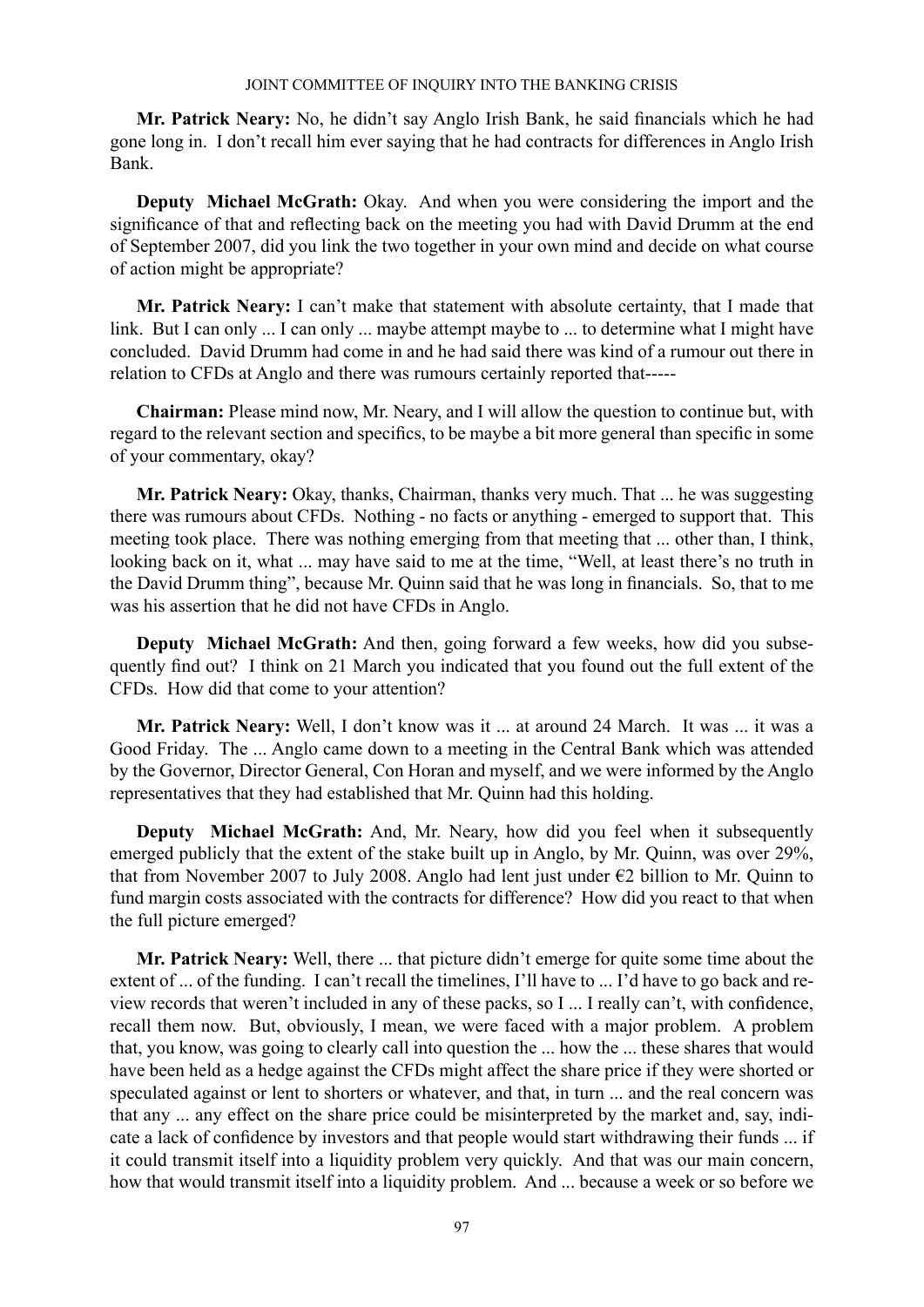learned about the contracts for difference we had, I think, imposed a ban on short selling of financial stocks, because ... because of rumours and because of ... there was the famous Patrick's weekend where there was a kind of a ... you know, a serious shock to the share price of the banks, and we believed that there was a lot of speculation going on, but it was a week later we found out, probably, why that was.

# **Deputy Michael McGrath:** Okay. Thank you, Chair.

**Chairman:** Thank you very much, Deputy. So it's now just gone 4.30 p.m. so I propose that we will break until 4.45 p.m. and, in doing so, just to remind the witness that once he has commenced giving evidence, he should not confer with any person other than his legal team in relation to the evidence and matters that are being discussed before the committee today, and with that in mind, I suspend the meeting until 4.45 p.m. and remind the witness that he's still under oath until we resume. Thank you.

 *Sitting suspended at 4.33 p.m. and resumed at 4.57 p.m.*

**Chairman:** Okay, okay. As we are now back in quorum, I'll bring the meeting back into public session and in doing so if I could invite Deputy O'Donnell please. Deputy O'Donnell you've ten minutes.

**Deputy Kieran O'Donnell:** Thanks, Chairman. Mr. Neary, I'd just like to clarify one or two small points on the contracts for difference. What date did David Drumm come to you about it originally?

**Mr. Patrick Neary:** I don't have a date, but it was some time in September I, I believe. But I don't have a specific date.

**Deputy Kieran O'Donnell:** So roughly three months later, you met with Mr. Quinn in the regulator's?

**Mr. Patrick Neary:** In January, yes.

**Deputy Kieran O'Donnell:** And did you request that meeting?

**Mr. Patrick Neary:** No, no, no.

**Deputy Kieran O'Donnell:** And the question, I suppose, is that, did you at that time look to draw down specifically about the particular institution of which Mr. Drumm had made you aware of in terms of potential build up of contracts for difference? Did you draw it down with Mr. Quinn, the actual specific institution?

**Mr. Patrick Neary:** No I, I ... the conversation, I just have to reflect for, for a moment Deputy. This is a while ago and I haven't looked at this for a long time. As far as I remember, the ... conversation was, came about this in a, in a circuitous way and ... we, we touched on contracts for differences. I didn't ask him outright: "Is it true that you have got contracts for differences in Anglo?". What Mr. Quinn indicated was that yes, he had some contracts for differences but he had gone long in the financials.

**Deputy Kieran O'Donnell:** And why didn't you draw down Anglo? Why didn't you specifically ask him about Anglo, considering that you had the CEO of one of the largest financial institutions coming to you about this specific issue?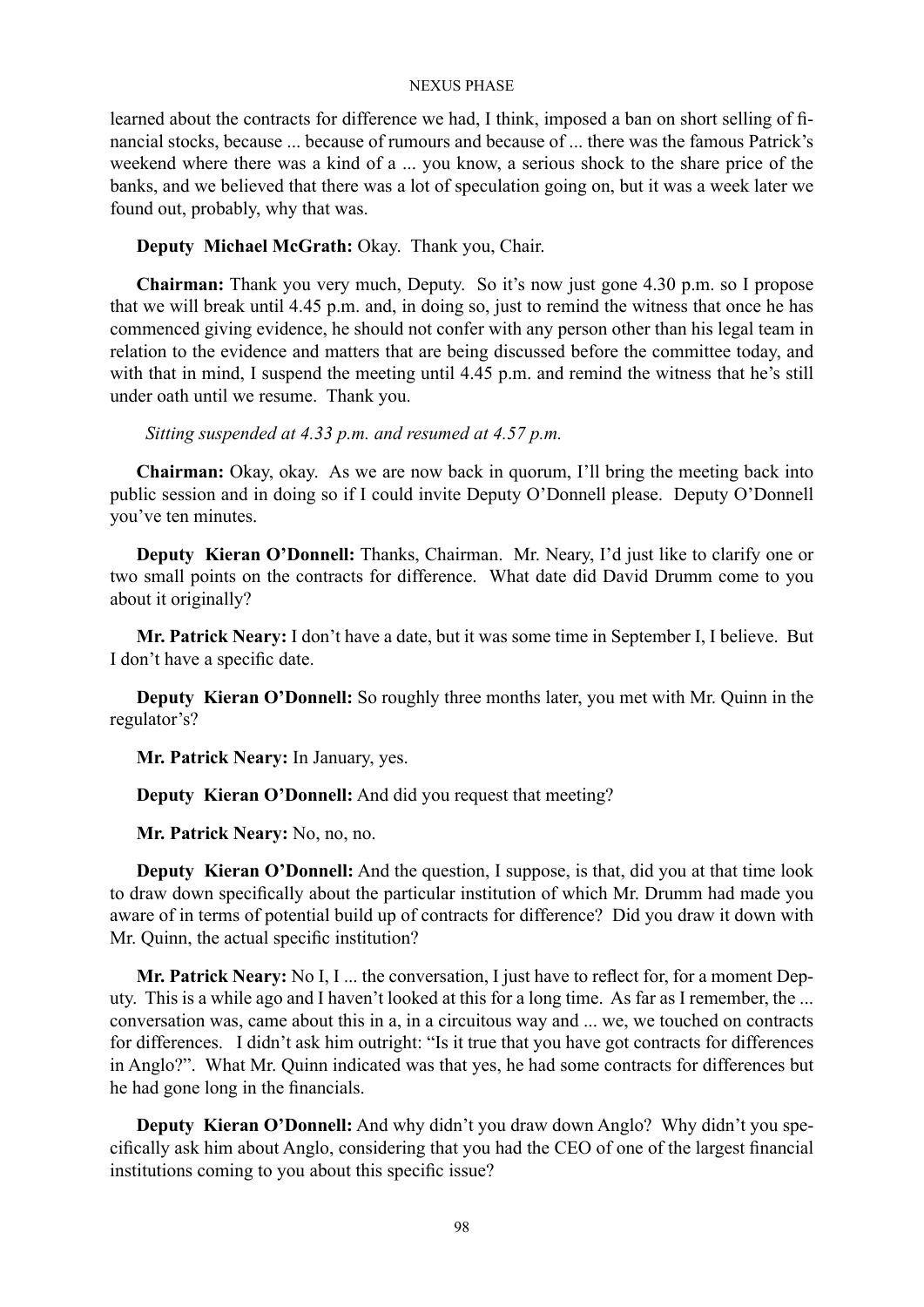**Chairman:** Remember 33AK now as well, Mr. Neary, here. And I'm just trying to avoid repetition as well in that regard. So continue, please.

**Mr. Patrick Neary:** Yes, it simply, the, the meeting with ... that happened with David Drumm was a particularly informal meeting and he had come in just to voice his concerns about CFDs and to establish as much what CFDs were, as much as who might have had them and it was in that context. Now, at that time I failed to link the two, and have no reason why I didn't ask him, it just is the way it transpired and the way in which the discussion went, which was a very brief courtesy call on Mr. Quinn, and ... unannounced, unexpected. And he had, he had essentially said, "look I have gone long on financials" and I took it to mean that there was no issue.

**Deputy Kieran O'Donnell:** You are aware that subsequent to that, the stake at that stage was worth 25%, it went to nearly 28% by the St. Patrick's Day massacre.

**Mr. Patrick Neary:** Yes, well, we didn't find out the extent of the stake until the Good Friday.

**Deputy Kieran O'Donnell:** And when did you become aware of the  $\epsilon$ 2 billion that had been lent from the same institution to Mr. Quinn in respect of the purchase of-----

**Mr. Patrick Neary:** When ... when we got the March large exposures report, I think, at that stage, that would've come in around May ... I think, at that stage, we were alerted to the fact that there was a very significant increase in the facility to the Quinn Group. And ... it was at that stage ... that, I think, that we may have had a correspondence with Anglo in relation to the growth in ... in it ... in ... in------

**Deputy Kieran O'Donnell:** And what view did you take at the time? What view did you take at the time, Mr. Neary?

**Mr. Patrick Neary:** Well, we wanted to establish that there was proper security that the ... the loan was properly secured and I raised that in the letter that we issued to David Drumm at the time.

**Deputy Kieran O'Donnell:** And the fact that it was a loan being given for the purchase of shares in the same institution?

**Mr. Patrick Neary:** No, that ... that wasn't clear at the time. The loans, as we understood it at that time - to the best of my recollection now, Deputy - was that the loans were for working capital in the Quinn Group, right, that was the client, now what the Quinn Group, in turn ... you know, I can only presume, they were replacing funds that had been lent to Mr. Quinn by funds drawn down by the group from Anglo.

**Deputy Kieran O'Donnell:** Okay. And, finally, in hindsight now, what would you have done differently and do you think that the ... the domestic standing group minutes we had from a meeting yesterday in July '08 stated that the Quinn Group could have threatened the financial stability of the State ... in hindsight, what would you have done differently?

**Mr. Patrick Neary:** Well, you see, the harm was done, at that stage, and ... the ... the ... I think, when we briefed the authority on the build-up of CFDs, the initial concern of the authority was that this should be ... this should be minimised. And the engagement with Anglo was to seek to bring that about - that Mr. Quinn would dispose of his CFDs - because we were worried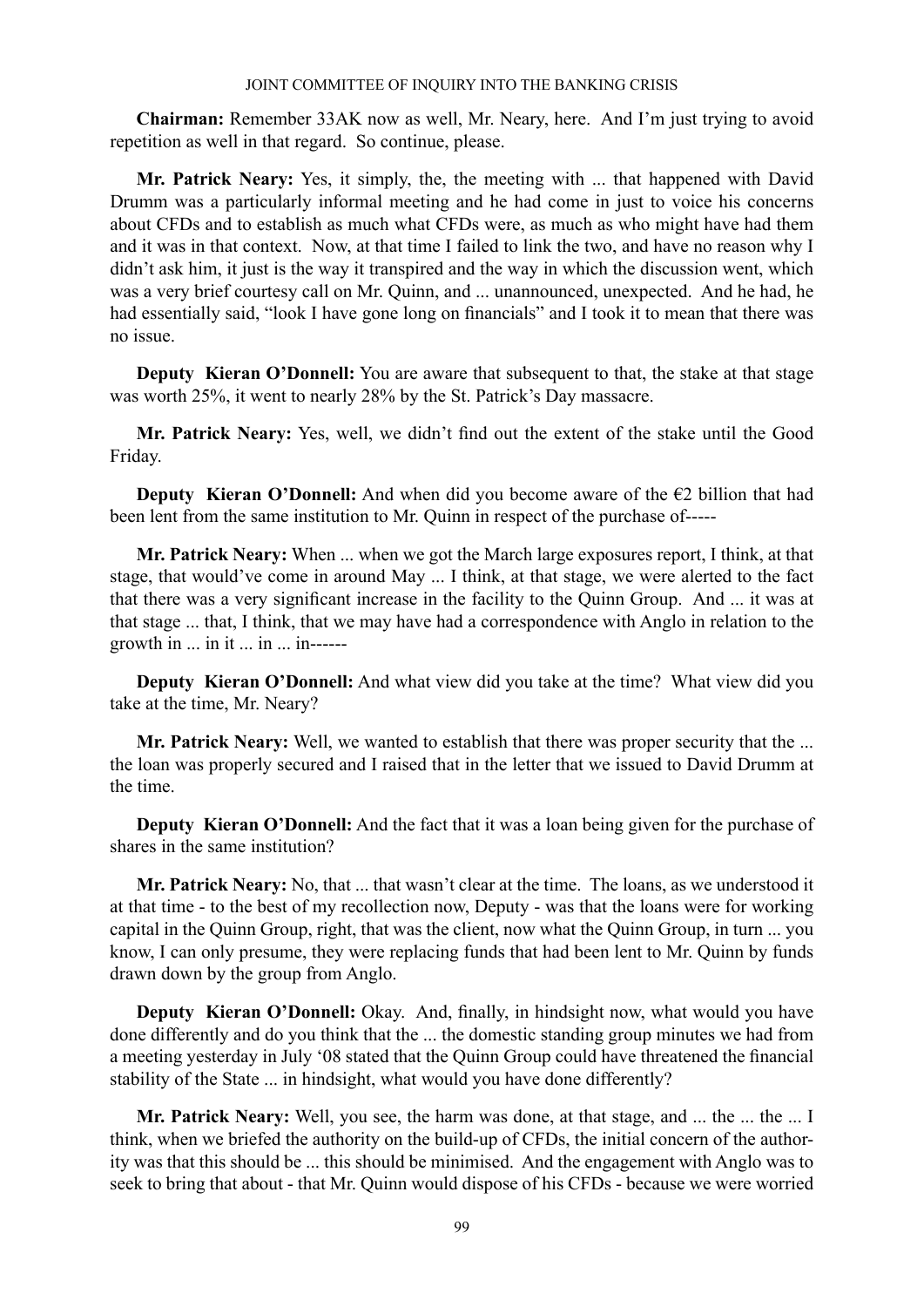about the ... the speculation against those positions and the share price, and then the effect on confidence in the bank. So-----

**Deputy Kieran O'Donnell:** Yes, go on.

**Mr. Patrick Neary: -----**so, that's where the focus was in ... in putting ... putting the onus on Anglo to seek a way to reduce this.

**Deputy Kieran O'Donnell:** In hindsight, should a mechanism not have been there, from a regulation viewpoint, to be able to see that level of increase in contracts for difference in shares in Anglo under the radar?

**Mr. Patrick Neary:** We ... you see, this was the problem with CFDs, and there was no data being collected on CFDs. The CFDs, I think, were included in MiFID directive, which was being, I think, implemented around that time, and they were included in that but they hadn't been set up. And there was no way of establishing it.

**Deputy Kieran O'Donnell:** On the night ... on the guarantee, were alternative options to the eventual bank guarantee discussed at meetings in the days leading up to the announcement of the bank guarantee? And who presented those alternatives?

**Mr. Patrick Neary:** I believe so. There was a meeting the weekend before the guarantee, I think. It was attended by Con Horan, the Governor may have attended. I was briefed about that meeting, I wasn't at it myself. And a range of options were set out. I think they kind of went through options for all the banks and the various options, including nationalisation, guarantees, secure lending facilities and, etc.

**Deputy Kieran O'Donnell:** Okay, and they were presented?

**Mr. Patrick Neary:** They were presented, I believe, at that meeting. There was ... that meeting, I think, was held ... may have been held in the offices of the NTMA. I'm not sure now about that.

**Deputy Kieran O'Donnell:** Going to, we'll say, Vol. 2, PNE, page 89, the letter that was sent to you from David Drumm in Anglo Irish, where he said: "I strongly believe that the best solution to this issue is for the Minister to state publicly that no regulated Irish financial institution will be allowed to fail." Did you act on that?

**Mr. Patrick Neary:** That's page 89 ... is that----

**Deputy Kieran O'Donnell:** Yes, second last paragraph. Did you act on that? It was basically Mr. David Drumm from Anglo requesting that the Minister for Finance would publicly state that no regulated Irish financial institution would be allowed to fail. Did you follow up on that?

**Mr. Patrick Neary:** No, no, this ... this proposition didn't gain any momentum at all. It died in the water.

**Deputy Kieran O'Donnell:** Okay. Can you describe the events surrounding the options presented by Merrill Lynch at a meeting in the Department of Finance on 29 September '08. Were you involved in that on the night of the guarantee?

**Mr. Patrick Neary:** No, I wasn't involved in that.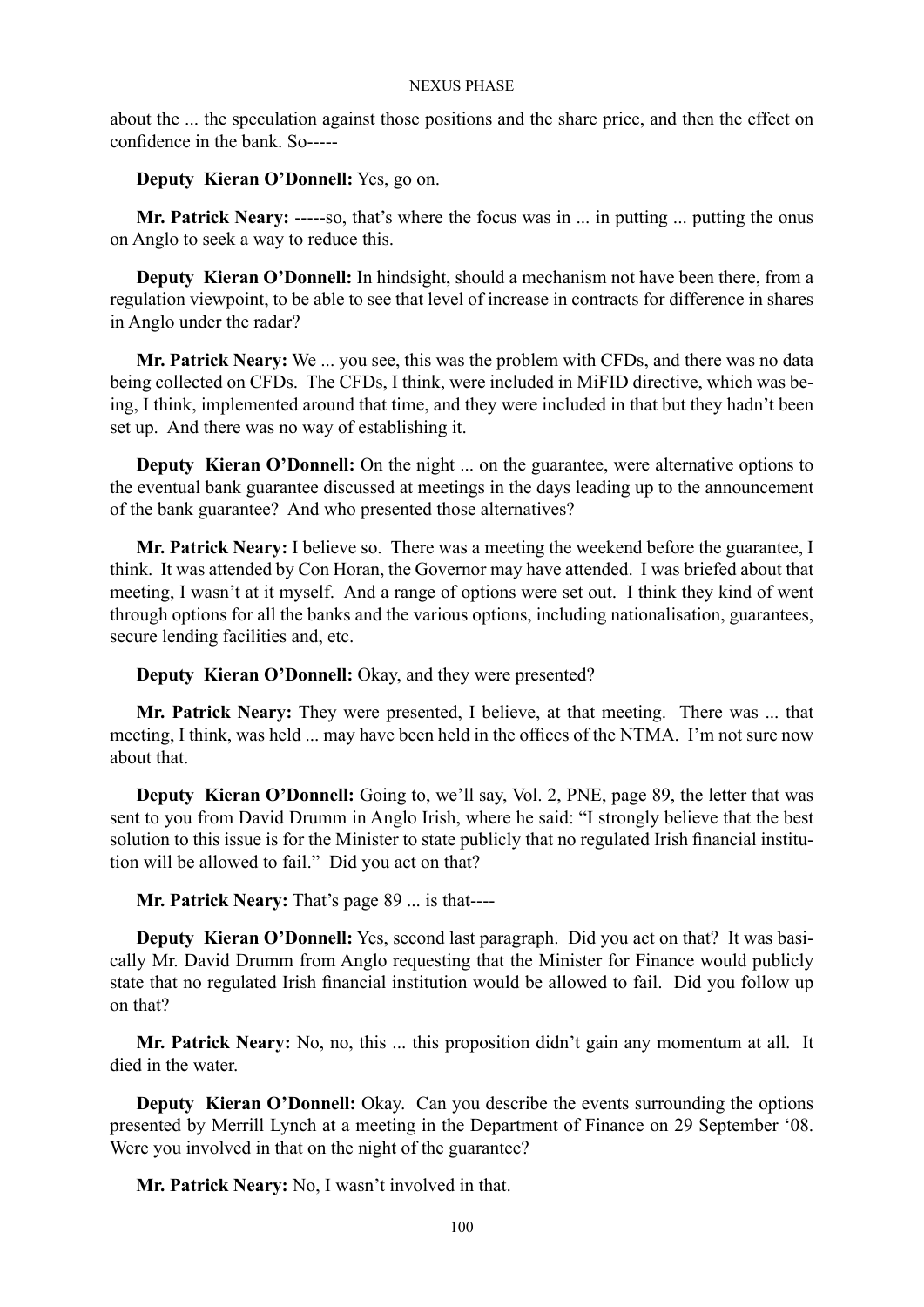# **Deputy Kieran O'Donnell:** You weren't involved in that?

**Mr. Patrick Neary:** No, I was not, no.

**Deputy Kieran O'Donnell:** And can I go back again. Reflecting on it now, and you were the only financial regulator we had in Ireland, and we had a bank guarantee had been put in place which has resulted in gross of  $\epsilon$ 64 billion of taxpayers' money, many people being in houses that are in negative equity. Do you still stand over all aspects of your interview on the "Prime Time" interview on RTE on the night of 2 October '08?

**Mr. Patrick Neary:** Well, I think that, with hindsight, and based on what emerged since in relation to those portfolios, that that assessment was optimistic.

**Deputy Kieran O'Donnell:** When you say "optimistic"?

**Mr. Patrick Neary:** Well, that I wasn't aware that there was these latent issues in the portfolios that were going to emerge so soon. I made that statement in good faith, believing it to be true in every sense, and clearly, you know, at that time there were latent problems in the portfolios that hadn't come to light.

**Deputy Kieran O'Donnell:** If you back there again what would you have done differently with that? Because that was a pivotal moment. Many people purchased shares and so forth-----

**Chairman:** That's fine for now, Deputy. Just ask the question.

**Deputy Kieran O'Donnell:** Okay, yes, sorry, yes. Yes. If you, in hindsight, if you were back there again now, what would you have stated to the nation on the night of 2 October '08 on "Prime Time"?

**Mr. Patrick Neary:** Well, I would answer the question I was asked truthfully, as I believed it to be the case at the time. I mean, I can't rewrite history. It's with ... now, when you look back, and you view all of these assessments in a different light, but at the time, based on the information I had at my disposal, I made that statement in good faith.

**Deputy Kieran O'Donnell:** And then finally-----

**Chairman:** Final question.

**Deputy Kieran O'Donnell:** Yes, final. Was there any ... over the years in which you both prudential regulator ... prudential director and the regulator was there ever a situation where you said there was a problem with the banks, that you felt there was a problem with the banks?

**Mr. Patrick Neary:** Not until the ... towards the end of 2007, beginning of 2008, I would have said there was an emerging liquidity problem with the banks. But other ... apart from that I would have said "No".

**Deputy Kieran O'Donnell:** When did you realise there was a solvency problem?

**Mr. Patrick Neary:** Well, the solvency problem came to light far later, or very much after-----

**Deputy Kieran O'Donnell:** From your perspective?

**Mr. Patrick Neary:** When did I-----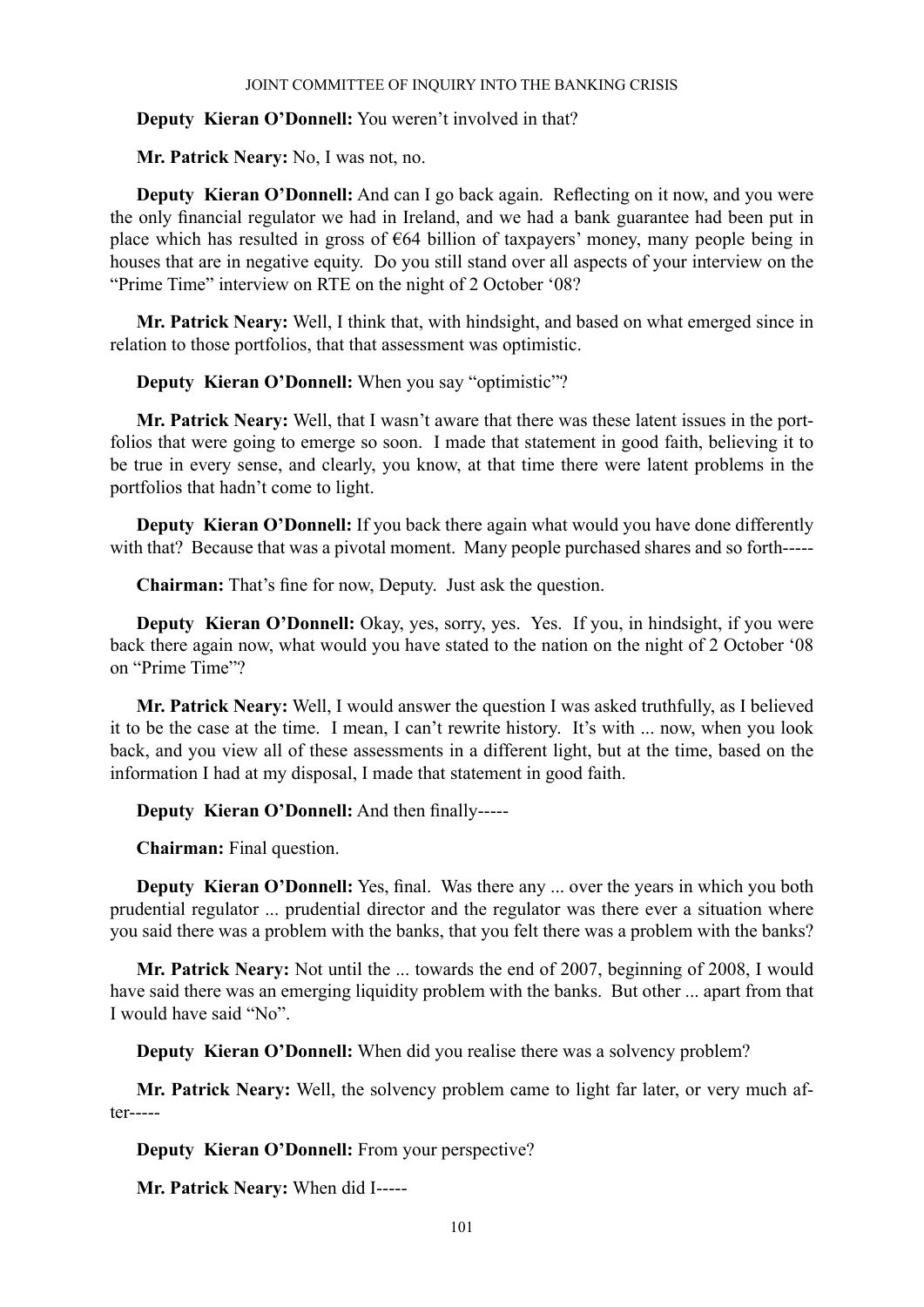**Deputy Kieran O'Donnell:** As regulator, when did you believe, when did you come to the view that there was a solvency problem? When, as the regulator?

**Mr. Patrick Neary:** I wasn't the regulator. I had left the regulator before any solvency problem emerged.

**Chairman:** Okay, thank you very much-----

**Deputy Kieran O'Donnell:** You said post your ... post your leaving in 2009?

**Mr. Patrick Neary:** I actually ... that was my official date of leaving. I actually stood down as regulator in ... in just before Christmas.

# **Deputy Kieran O'Donnell:** Of '08?

**Mr. Patrick Neary:** Of '08, yes.

**Chairman:** Thank you very much. I just want to return to the guarantee for one moment and then take a series of questions with you, Mr. Neary. We know what the final decision of the guarantee was, which was that it was a blanket guarantee to cover six institutions, and we know, from your testimony and other testimony that we have actually had, that there was a series of discussions and that those discussions moulded itself into a decision that ultimately became the six banks to be guaranteed.

# **Mr. Patrick Neary:** Yes.

**Chairman:** And from those discussions maybe different people had different views over the course of the evening as to what the desired outcome would actually be. Was there anybody sitting around that table who presented the six banks blanket guarantee option right from the get-go?

**Mr. Patrick Neary:** No, I can't recall that, Chairman. In the earlier meeting there was a general ... just let me work through it in my mind. The earlier meeting there was a general discussion of options and we talked about the capital position. The second meeting was it had crystallised down into a choice between the two, so no, Chairman, I don't remember anybody coming in from the word go and saying, "We're guaranteeing everybody."

**Chairman:** Fair enough. If I can ask you ... if I can just bring up Vol. 1, page 123, and just go into some matters there as regards to the tone of the situation back in 2007, and the financial stability report as it was discussed then. And if I can just come down to the end of the page 123 ... there we go, yes ... and just a ... just quote the following paragraph to you there, Mr. Neary:

Following the presentations, there was a detailed discussion on the content of the draft Financial Stability Report. The meeting considered that in the continuing turbulence and uncertainty in the financial markets since early August, the tone and comment in the Financial Stability Report will be of particular importance and sensitivity.

Can I ask you to comment upon this? Could this potentially have been an opportunity missed in not setting out key issues more starkly? And what, and who, drove this decision, and what contribution did you make to the discussion in the way that there was a very measured set out in the financial stability report?

**Mr. Patrick Neary:** I think, Chairman, in the context of that, the board of the Central Bank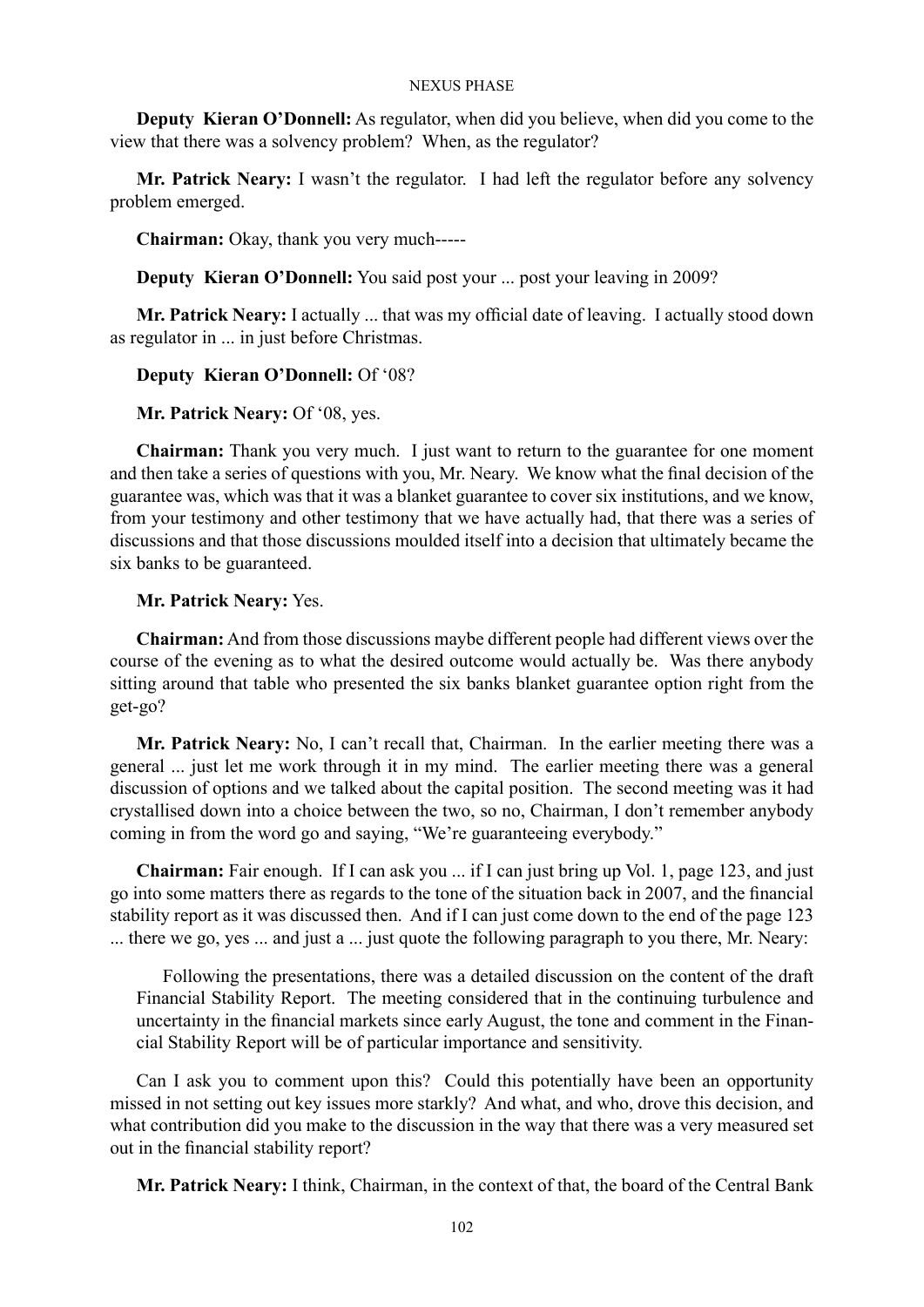and the authority consisted of, I suppose, cautious people. And, you know, I think at that stage when the financial stability report was being prepared, I mean, there may have been a consciousness in the minds of the boards about the sensitive situation in the international financial markets. And it's ... I think ... I can understand that there may have been a note of caution that the emphasis should be on the strengths rather than the weaknesses, and that they wouldn't maybe spook the horses.

**Chairman:** After the final paragraph ... at the final section, it says, "Care should be taken to ensure that risks are set in the context of the strengths of Ireland's strong economic performance and prudential environment." So, you were talking about scaring the horses, is this kind of an overstatement to make ... a kind of show a strength, but there wasn't really a degree of strength behind the statement?

**Mr. Patrick Neary:** No. I would read the opposite into that. And I'm making an assessment now---

# **Chairman:** Sure.

**Mr. Patrick Neary:** -----you know, of what I think would have been meant. It's not to overstate ... it's not to overstate the strength, but maybe, you know, to ... not to come out and, I suppose, overstate weaknesses either. It's to strike the right balance and present ... to present the thing in a way in which, you know ... while there was risks and that as perceived in the financial stability report.

**Chairman:** Mr. Neary, in around September 2007, there was a lot of discussion with regard to the stamp duty and what would actually happen to it. That discussion was reflected in a very, very significant slowdown in house purchases, because people were going to wait until the next budget to get clarity on that. There was a massive significant slowdown in the construction sector. We know that the construction sector was twice the size as to what it should have been; it was in an excess of 20% of the Irish economy, twice above what would be a sustainable rate. And there were a lot of systemic consequences taking place outside of the banking sector as well. In fact, something that will be drawn upon later when this inquiry moves into a different stage, in that when the bailout and everything else arrived, it wasn't just a banking crisis that the country was facing, there was a massive structural deficit as well that had to ... that required in adjustment of in and around  $\epsilon$ 30 billion, which ... and all those other signs are actually happening in around there and then.

 Can you say this afternoon that what was actually being put out in that financial stability report was fair and accurate and true reflection of what the books were actually demonstrating at that time?

**Mr. Patrick Neary:** Well, in the background that you have just presented there, Chairman, I think it does call this assessment into question. And, you know, I think reading that now and looking back on it, I think the message coming out from that statement to me is don't spook the horses. There's clearly that message there.

**Chairman:** Okay. I want to move on to another document there, if I can get it up on the screen. It's evidence book, Neary Vol. 1, page 181.

# **Mr. Patrick Neary:** Page 181.

**Chairman:** Yes, it's coming up there now. It's on your screen there. In your statement to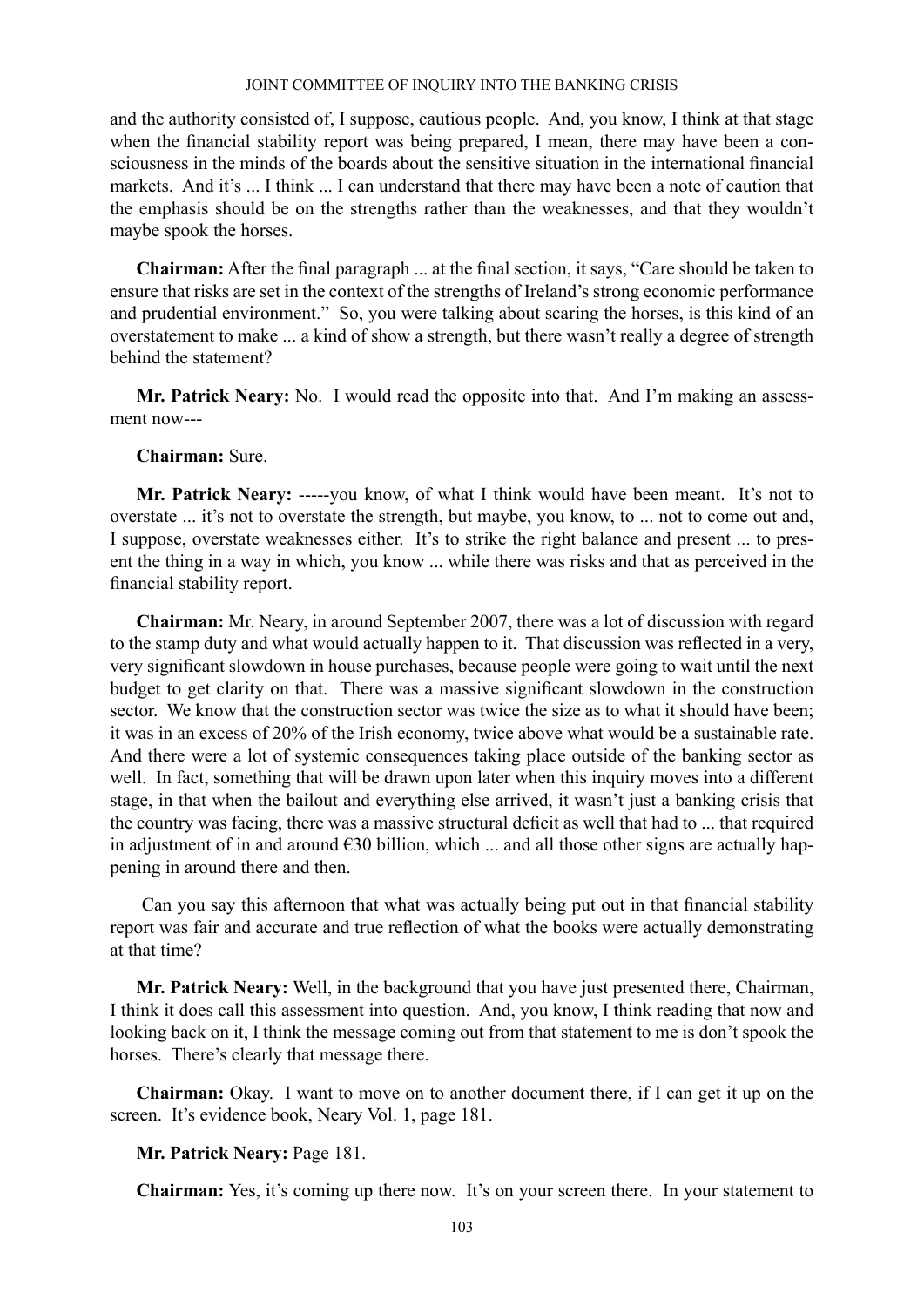the joint committee, Mr. Neary, you stated that you were aware ... that you were "unaware of any incidences where supervisory issues uncovered by statutory auditors were escalated to the Authority." In the context of that statement, can you comment upon the three pieces of evidence noted below and I'll go through them, okay?

These are correspondence of statutory auditors to the IFSRA in respect of issues uncovered in financial institutions during the course of the statutory auditor ... audit between 2003 and  $2004$  In  $2003$ 

In respect of institution X, following items were noted:

- "no detailed procedures manuals" were in place

- "no formalised controls in place covering the introduction of new products"
- Inadequacies and the monitoring of "moratorium accounts"
- Insufficient attendance at credit committee meetings
- Lack of documentation [and] supporting provisions
- Lack of overall review of credit portfolio.

Again in 2003:

In respect of institution Y following items were noted:

- Errors in annual facility review processes

- Errors in recent capital adequacy return

-High pace of growth in institution implies "management of resources and controls of this expanding environment is essential."

And then in 2004 and that year ending 2003:

In respect of institution X following items were noted:

- "understatement of non-performing assets"
- Error in Large Exposure Return for March 2003
- Error in Large Exposure Return for September 2003
- Large exposures to 2 particular sectors noted in sectoral return for 2003

 Can you comment on whether, in your opinion, the response of the Financial Regulator to these issues was sufficiently robust?

**Mr. Patrick Neary:** Yes, they were followed up and in relation to X, which continued from 2003 into 2004, first of all, the matters that arose ... those errors and the procedures that gave rise to those errors were corrected and the reaction of the authority of that time was to increase the capital ... the solvency ratio requirement by one percentage point for that institution. So, there was, you know, in that sense, there was a penalty imposed on the institution. For the other institution, as far as I have been able to assess, what happened was that there was a firm sent in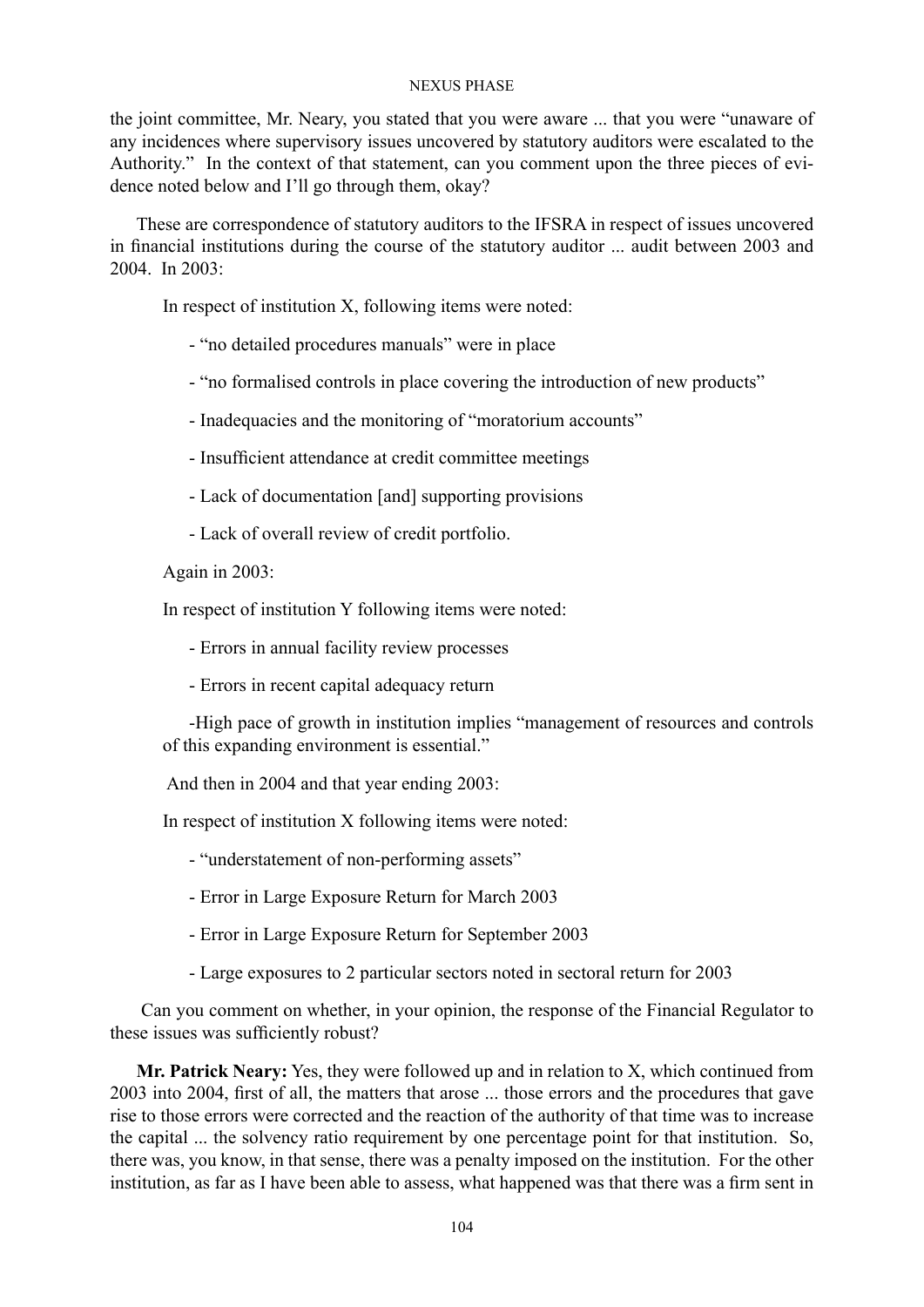to review that ... those findings, following up from the audit and that they were corrected.

**Chairman:** I just want to move on and it's on a similar line, Mr. Neary, in regard to contrarian views. And in respect of the risks highlighted in the financial stability reports and views expressed by internal and external contrarian economists, did the authority give sufficient consideration to the adequacy of its prudential supervision procedures and if it didn't, why didn't it do so?

**Mr. Patrick Neary:** Well, the contrarian views that emerged or that, I think, you are referring to, you know, they were considered, I think, within the financial stability, if you like, cohort in the Central Bank and they take account of all views, pro and con, in relation to the assessments. Their view ... their prevailing view was that the economy was robust, it was growing, that there was no matter of immediate concern, the soft landing option was the emerging assessment for them. We were bound to take their assessment ... to take their assessment on board so that's------

**Chairman:** Just to round this off, so, and I'll bring in the next questioner. As I said, we heard about the tone and tenure of the 2007 financial stability reports and I assume these were discussed at board level, as we know. To your knowledge, who was ultimately responsible for the tenor and tone of the financial stability reports? Who had that editorial control as to this is the how the tenor and tone of the report would be presented?

**Mr. Patrick Neary:** Well, I suppose, following ... following from the discussion that discussion would be at the joint meeting of the two ... of the two boards and would be chaired by the Governor. And I think the Governor would have the final call on the ... he'd bring the thing together and it would be his final call and I think he would talk ownership of it at that stage.

**Chairman:** I was going to say something but I had to actually rule myself out of order so I'm not going to say it. So the ... the narrative and presentation of this document was set by the Governor. So the optical position as to the financial health and well being of the country would be one that, ultimately, would be decided by the Governor; that the state of the nation as so it was, Mr. Governor gets the final say in that.

**Mr. Patrick Neary:** It would be the Governor that would get the final say. He would make the state of the nation address and he would be the man that would present that in ... in public.

**Chairman:** Okay, thank you very much. Senator Michael D'Arcy.

**Senator Michael D'Arcy:** Thank you, Chairman. You have answered some of this previously, Mr. Neary, but I suppose I just want to scope the ... the last portion of it. With particular reference to the final solution of a blanket guarantee and the reaching of that, what other options were considered? You had representatives from AIB who thought there was a four-bank guarantee in place; Bank of Ireland, who were at the same briefing, understood there was a sixbank guarantee in place. Could you offer your understanding in relation to how we got to that position of a six-bank guarantee?

**Mr. Patrick Neary:** All I can report to you, Senator, is what transpired at the meeting ... the two meetings that I was at. And at the first meeting, the ... the focus was on trying to establish the position in relation to each of the banks. And there was some discussion as well there the Governor had advised about or arrangements that had been put in place to support Anglo overnight the previous night and ... and whatever. And there was a ... there was a brief kind of overview of the options that were available. And nationalisation being one and the guarantee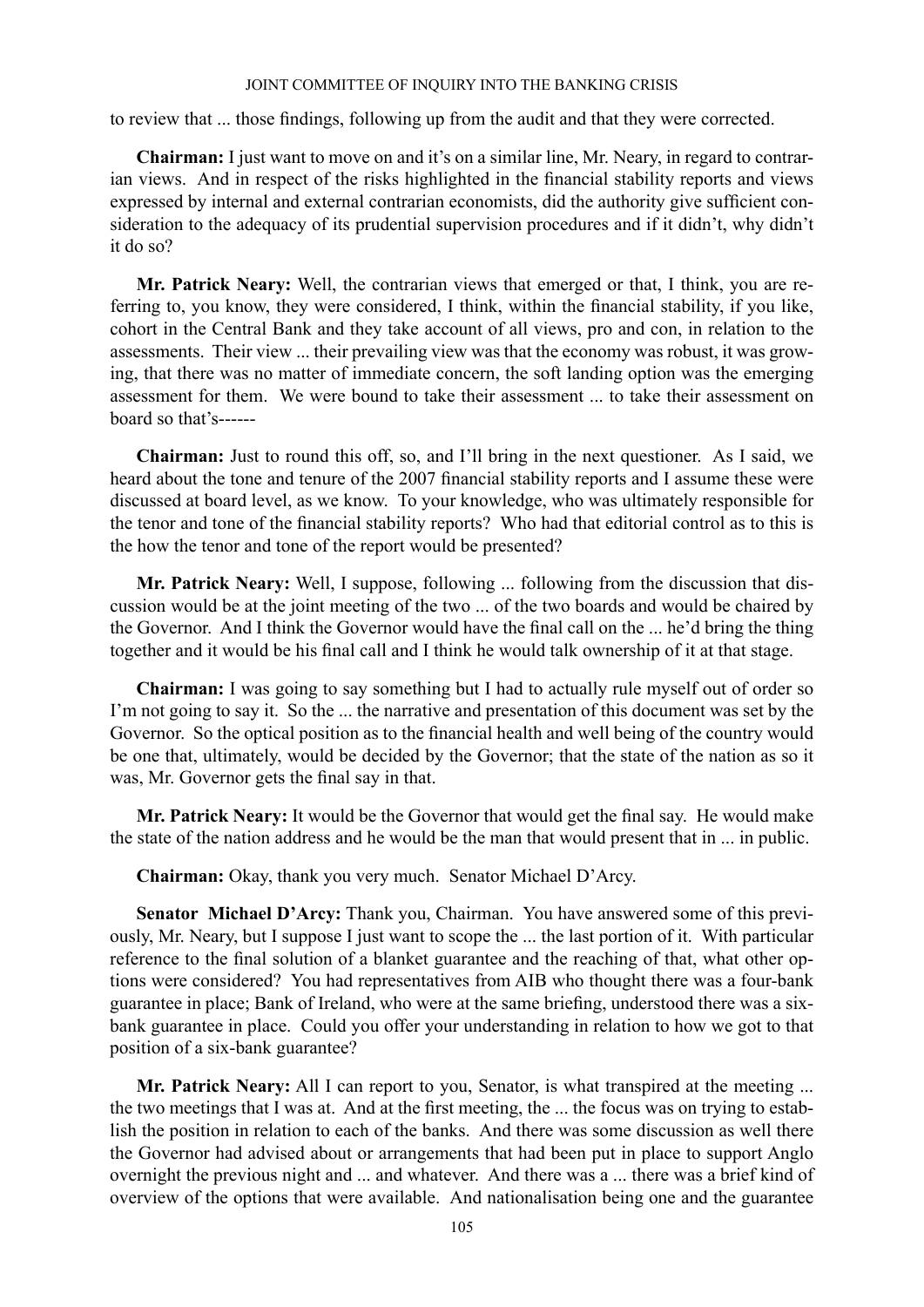being the other. But there was no ... when we were at that meeting, certainly no discussion as to preferred options or combinations of options or that, other than to just, if you like to describe the options that were available. So this is ... this is the menu of options we have and it was left at that. And when we came back, and this was several hours later - and I believe in the meantime there had been that meeting with the banks, the first of two meetings, I believe that did happen - the options had narrowed down to full guarantee or five and one.

**Senator Michael D'Arcy:** And you didn't participate in how-----

**Mr. Patrick Neary:** No, no. We weren't present for that.

**Senator Michael D'Arcy:** You ... you subsequently concluded your time with the IFSRA about four months later.

**Mr. Patrick Neary:** I ... just the run up to Christmas, yes.

**Senator Michael D'Arcy:** Can I ask you, subsequent to that, when you had left, about 15 months later, all of the NAMA moneys were transferred, the loans were transferred to NAMA from the covered institutions. Were you surprised with the level of discount considering that you had overseen... you had been the prudential director for ... from going back to 2003 and, subsequently, you were the CEO ... were you surprised with the level of discount?

**Mr. Patrick Neary:** Well, the level of discount, Senator, I think was a function of the change in price ... the valuation of the assets. That's a function of the market-----

**Senator Michael D'Arcy:** It was only 15 months later-----

**Mr. Patrick Neary:** Yes, but you know the ... the market just seemed to just crash and prices seemed to crash and I think the crash that arrived that nobody had foreseen. So I mean, that's a function of what happened.

Senator Michael D'Arcy: Had nobody foreseen it?

**Mr. Patrick Neary:** No, I don't think that the ... the depth and severity and the suddenness of the crisis was ... certainly wasn't foreseen at the time of the guarantee.

**Senator Michael D'Arcy:** You participated in an interview on "Prime Time" with Mark Little on 2 October, I think it was?

**Mr. Patrick Neary:** Yes.

**Senator Michael D'Arcy:** Did you see the ... the "Prime Time" interview with Morgan Kelly on 30 September?

**Mr. Patrick Neary:** No.

**Senator Michael D'Arcy:** You didn't?

**Mr. Patrick Neary:** No.

**Senator Michael D'Arcy:** And if I had said to you that Mr. Kelly said that a standard banking ... a standard property bubble in the United States would cost about 25% of the loan book, would you be surprised?

**Mr. Patrick Neary:** If a bubble in the United States-----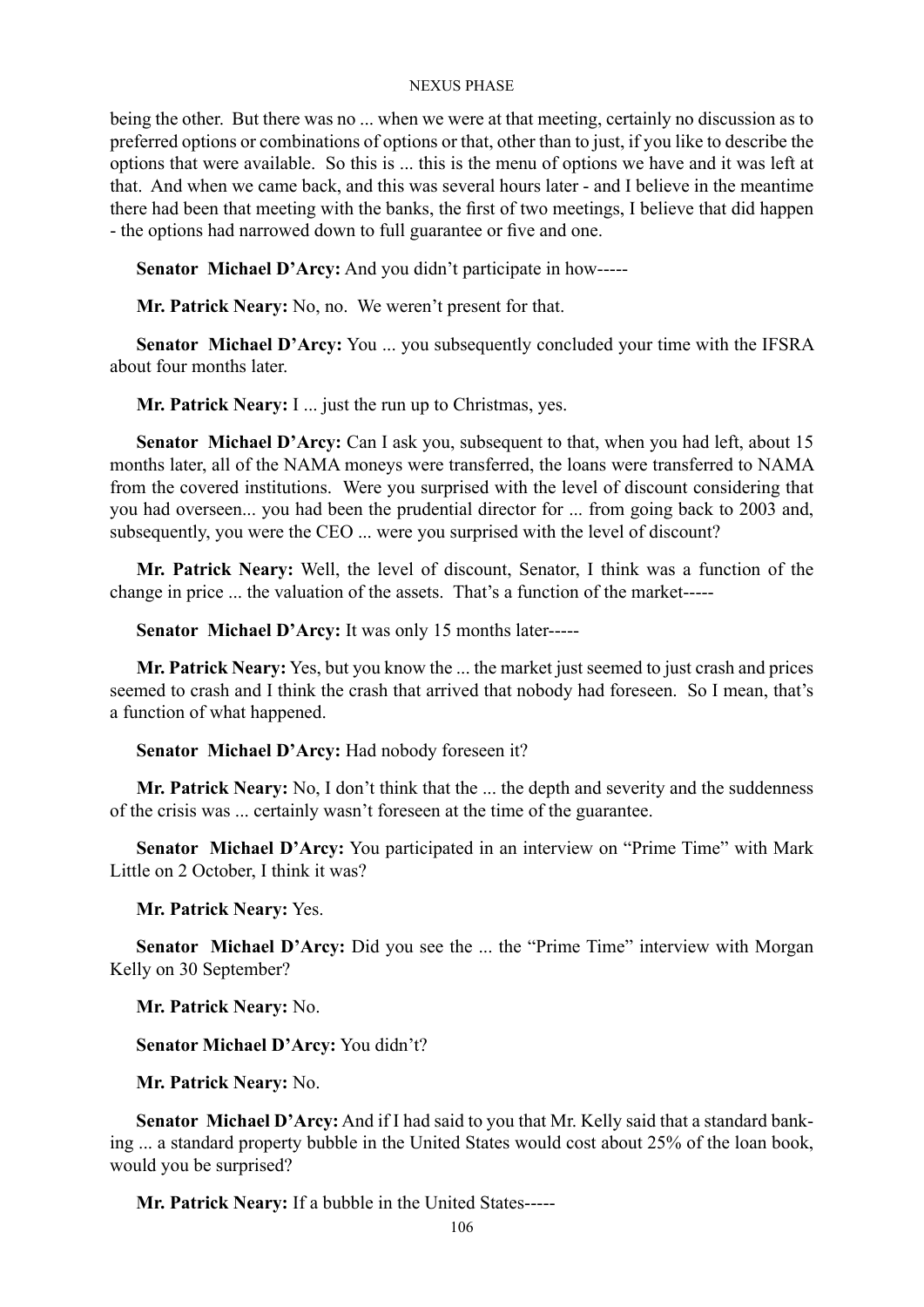**Senator Michael D'Arcy:** A standard bubble, a property bubble in the United States, if the analysis would show it would cost about 25%? That was only two nights before you were on "Prime Time". You didn't see that?

**Mr. Patrick Neary:** I did not see that.

**Senator Michael D'Arcy:** Could I ... In that "Prime Time" interview, Mark Little put it to you that the fundamental weakness was that Irish banks had lent recklessly into the crumbling property sector. That was the position that he put to you and you said that that wasn't a fundamental weakness, that the difficulty was the liquidity, the international liquidity concerns. That was your position. Can I ... did you watch yesterday's, or were you aware of yesterday's hearing with Mr. Con Horan?

# **Mr. Patrick Neary:** Yes.

**Senator Michael D'Arcy:** Can I, well if you watched yesterday you would have ... I read a portion of a section 33AK protected document, it won't come up. I'll read that portion again into the record Chairman:

 Irish bank share prices have continued to fall and have lost between 30% and 50% of their value since start of ['07]. [This document is dated November 2007] Notwithstanding the posting of good results by [a bank] ... its share price fell by 6% that day, at one point falling 8%, perilously close to the 9% figure at which trading in a share is temporarily suspended. The decrease in value of Irish bank shares has been greater than in other countries. There is a general discount in the value of Irish banks as there is a perception internationally that they are exposed to property market - reinforced in a 7 November report from [Merrill Lynch] setting out a negative perspective in the Irish banking sector because of property exposures.

Now, that was ten months before your interview with Mark Little. Were you aware of that, that's the document, that Mr. Horan attended for the domestic standing group, were you aware of that?

**Mr. Patrick Neary:** Well, I certainly ... I can't say that I would have had sight of a particular document prepared by Merrill Lynch and that was in Mr. Horan's possession. But I mean ... I ... we had to rely on the facts, on the facts as we knew them. And the facts as we knew them were that the solvency position was strong, the levels of non-performing were very low, there was essentially capital surplus to regulatory requirements in the system. Those were the facts, as I understood them. I mean these kind of commentaries were certainly out there but they seemed to contradict the facts. But this is all about confidence, I suppose, and do you know, it's about a view, and it was issued by brokers and that. You know, I don't want to suggest for a moment that there is an ulterior motive but I think you've got to be nevertheless careful in reacting to these assessments because you don't know the motivation behind them.

**Senator Michael D'Arcy:** Can I ask you, while we're speaking about motivation behind investors' viewpoints, in Simon Carswell's book, *Anglo Republic*, you were mentioned quite a bit, Mr. Neary, and I want to read a ... following the St. Patrick's Day massacre as it became known-----

**Chairman:** Please ask Mr. Neary first, "Are you familiar with the section in the book?"

**Senator Michael D'Arcy:** Are you familiar with the book?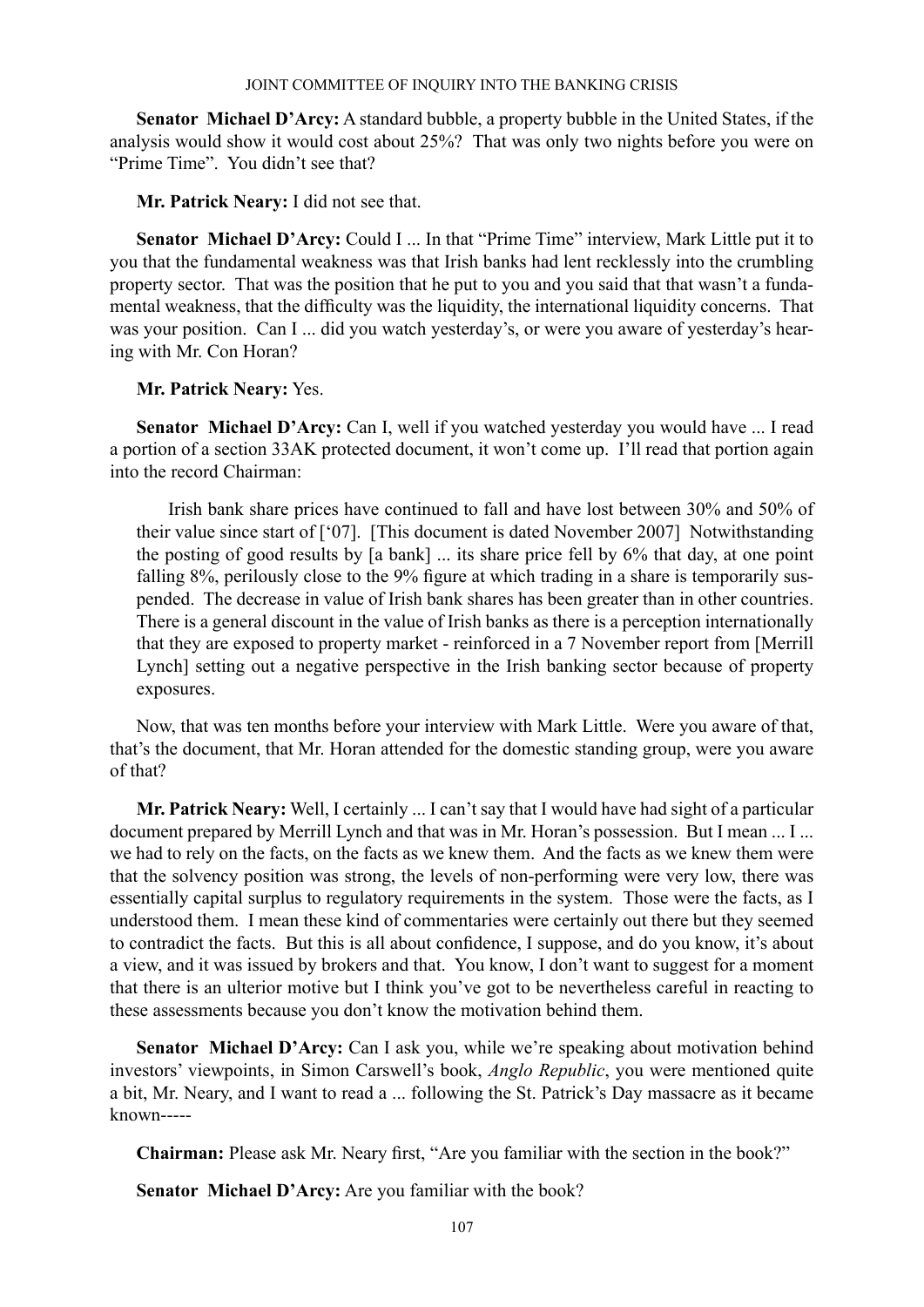**Mr. Patrick Neary:** No, I'm not, I never read the book.

**Chairman:** Senator D'Arcy, back to you.

**Senator Michael D'Arcy:** Okay. Well, I'll give you a quotation, Mr. Neary. On page 1 ... sorry, if you'll give me a moment, please. "Privately David Drumm told colleagues that he didn't believe that the regulator's investigation into alleged rumour mongering about the bank would go anywhere." Did you conduct an investigation into rumour mongering subsequent to the St. Patrick's Day massacre?

**Mr. Patrick Neary:** There was an investigation conducted by the markets department in the Financial Regulator, yes.

**Senator Michael D'Arcy:** So who instigated that investigation? Was it yours or was it as a result of executives from Anglo Irish Bank lobbying you for that investigation?

**Mr. Patrick Neary:** No, the ... there ... there was ... there certainly ... they certainly made comments to the regulator, there is no doubt about that, but they were not ... the information came in separately into the regulator in relation to that, to those comments and those rumours that were ... that were circulating and the ... I think Anglo certainly did make contact. I think it was with Mr. Horan that they made contact in relation to speculation against their shares. But we were going to do the, the investigation anyway.

**Senator Michael D'Arcy:** Can I also read on another passage, please?

**Mr. Patrick Neary:** Please, yes.

**Senator Michael D'Arcy:** The regulator also looked into the activities of ... can I mention these, this is in the public domain, Chairman?

**Chairman:** Well, I don't ... Mr. Neary doesn't know what's in the book, but if you can be general in it, I can try to facilitate it.

**Senator Michael D'Arcy:** Okay, I won't name the two traders.

**Chairman:** Okay. All right.

**Senator Michael D'Arcy:** Two traders at Davy's, who had been targeted by Anglo the previous autumn for advising clients to sell the bank stocks. Now, that was the previous autumn. There was also an investigation into Merrion, in which the CEO, Mr. John Conroy-----

**Chairman:** Can I ask you, Senator, what's the evidence you're trying to establish here-----?

**Senator Michael D'Arcy:** Well, I suppose, what, what I'm trying to, to pursue, Mr Neary, is were you acting in your own volition or was it as a result of you being pushed by a bank where there were concerns nationally and internationally about the standard of the bank's balance sheet? And brokers, independent, who give advice to their clients, were investigated as a result of who pursued whom. Was it you?

**Chairman:** Thank you. The question is made. Thank you. Response, Mr. Neary, and then I'll move on.

**Mr. Patrick Neary:** No, no, to the best of my recollection, Senator, the investigation was going to take place anyway because there was certainly information coming into the Financial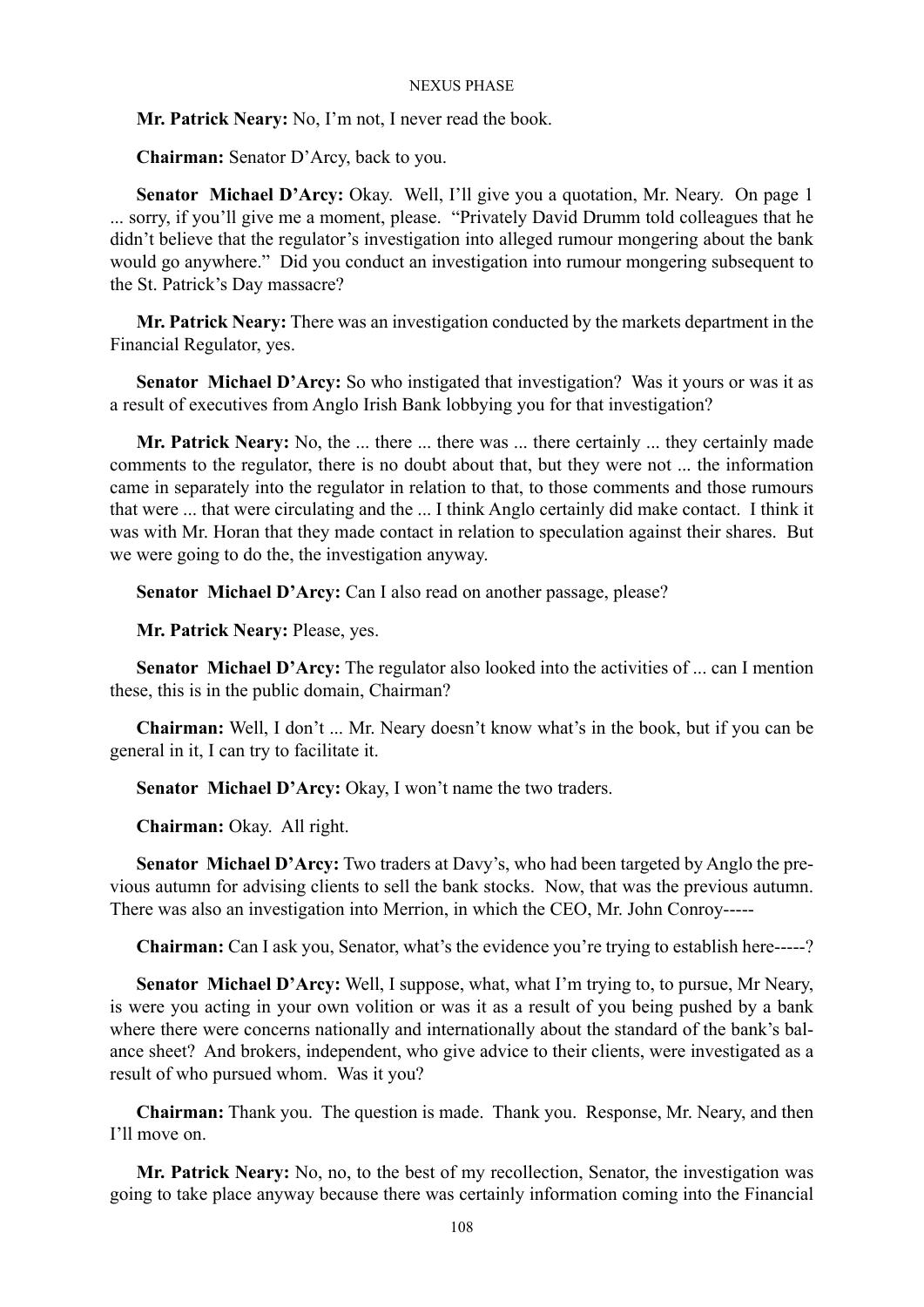Regulator, in through the markets department, that there was rumours and ... emanating from different sources, and as the, as the regulator of good practice, you know, we decided that the markets department should look into this and establish what the position was. Now, absolutely, there was some contact by Anglo with us, in relation to this as well, but I don't believe that there was any ... I have no reason to believe that our action was in relation to-----

Senator Michael D'Arcy: Okay, well, I'll conclude on this now. I'll conclude on this, Chairman.

**Chairman:** We will move on because I'm not too sure where this is going.

**Senator Michael D'Arcy:** I just, to just conclude, from Mr. Carswell's book there was a sense among stockbrokers that Anglo and the regulator were working hand in glove. A letter sent to Merrion by Anglo's lawyers, I won't name them, on instruction from Mr. Drumm, threatened the firm with legal action over the traders' comments to a client and demanding a retraction of what he had said, was copied to the regulator.

**Chairman:** That's a narrative, now-----

**Senator Michael D'Arcy:** Yes, I'm reading it. Mr. Neary insists that, that his investigation was separate from Anglo's representation but Mr. Conroy was not convinced. You're telling me that the ... that you instigated the investigation, not upon anybody's request.

**Mr. Patrick Neary:** Absolutely. I mean, we made a decision to conduct the investigation because, as I just said, we were, we were aware of ... we were made aware of rumours. I, I mean, the markets department, that's what they do, they find out this kind of information, and I, I also accept that there was contact from Anglo in relation to it but that was not the driving force. We weren't, we didn't conduct the investigation because Anglo rang up and said, "You better investigate this". That was a coincidental factor in the investigation and it did happen, they did make representations.

**Chairman:** Okay, thank you. Deputy Higgins. Deputy, you have ten minutes.

**Deputy Joe Higgins:** Mr. Neary, Deputy Doherty already referenced the bank loan book reviews carried out at the instigation of the Central Bank and the regulator just before and just after the guarantee at the end of September and that became subsequently known as the Atlas report.

**Mr. Patrick Neary:** Yes.

**Deputy Joe Higgins:** Yes. Did the regulator of the Central Bank carry out any independent probes to test the veracity of the information which the banks gave to those auditing companies?

**Mr. Patrick Neary:** No, no.

**Deputy Joe Higgins:** Mr. Neary, isn't ... is it the case that huge Government decisions were made on foot of that information or that it influenced the direction of, and the quantity, for example, later, of recapitalisation amounts? It had huge implications. Why would the word of the banks be accepted without independent testing?

**Mr. Patrick Neary:** Well, I think, the findings of the PwC investigations in relation to nonperforming assets and that coincided with information that we had, so there was no conflict. It confirmed the information that we had in the regulator. But ... but ... but-----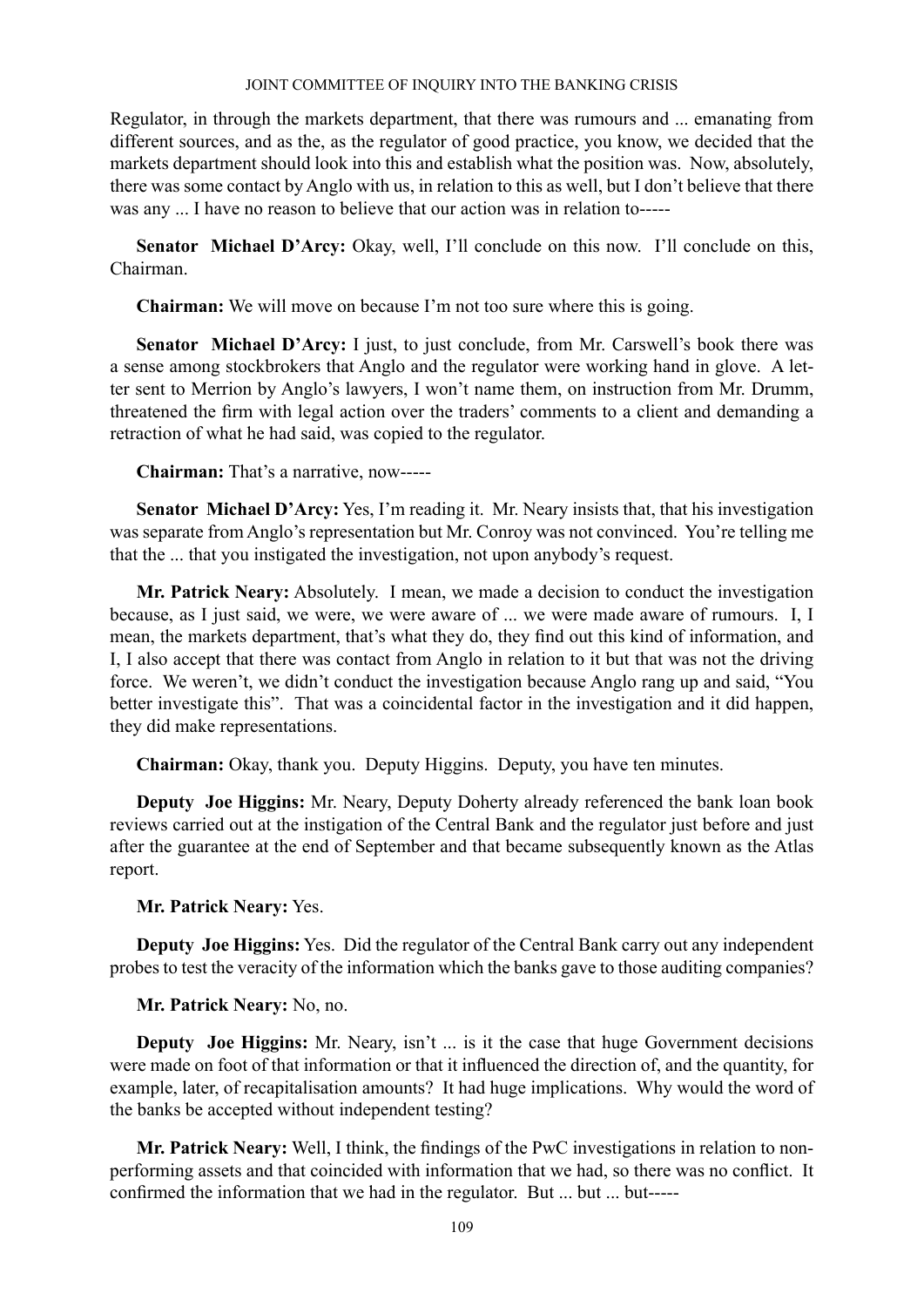**Deputy Joe Higgins:** But, may I say ... may I ask you, Mr. Neary, wasn't the information you had also just dependent on the banks without having gone in and really examined it independently?

**Mr. Patrick Neary:** Yes, yes, I mean, that is true. That information was dependent on ... it was extracted from the books and records of the bank by PwC and would have been made available to them by banks.

**Deputy Joe Higgins:** And then, Mr. Neary, considering that only two years later some of these banks had massive haircuts - up to 57% in the face value of the loan book - would a reasonable person be right in thinking, perhaps, that the information in September 2008 from the banks was less than frank?

**Mr. Patrick Neary:** I don't think you can necessarily deduce that, unless we are suggesting it was deliberately put forward by the banks to deceive Pricewaterhouse but, I mean, a lot happened between September 2008 - in terms of asset values and the collapse in the value of property - and even a year later, I mean, it was a different world. So, as far as I'm aware, the professional approach taken by Pricewaterhouse was ... was ... while it did rely on the banks ... but it questioned and interrogated the information.

**Deputy Joe Higgins:** Yes, but would you agree, Mr. Neary, that it's less than satisfactory or is it satisfactory to your point of view - that there was not a verification process to get behind the figures?

**Mr. Patrick Neary:** Well, I think in the particular circumstances, what the ... PwC were being asked to do was to try and validate our assessment at that time of solvency of the banks, which, if you will, was also based on returns provided by the bank.

**Deputy Joe Higgins:** Mr. Neary, after the week of the bank guarantee, which manifestly came about as a result of massive failings in the leadership and the management of all the main banks, did you, as regulator, advocate an immediate sacking or resignation of leading executives and a change of leadership in the banks?

**Mr. Patrick Neary:** No, Deputy, that didn't arise at the time.

**Deputy Joe Higgins:** Why not?

**Mr. Patrick Neary:** The belief ... the belief was that the issues were attributable to liquidity problems, to ... in the market, that matters outside, I suppose, the control of the management of the banks. And there was no, I suppose, evidence to suggest that the portfolios of the banks were in the situation they were in.

**Deputy Joe Higgins:** But, by any standards, Mr. Neary, is it not the case that two institutions were basket cases and that was quite well known to you and to other major banks who complained vehemently about them? Why was the leadership allowed to continue in Anglo and INBS in particular?

**Mr. Patrick Neary:** I think in the aftermath of the guarantee ... you know, the guarantee was seen as addressing the ... the issue, which was one of liquidity. It ... it was some time later that it started to emerge that these, if you like, management weaknesses and that were present. And, I think, at that stage there was ... what happened was there were public interest directors appointed to the boards and, I think, a gradual replacement of the management started to hap-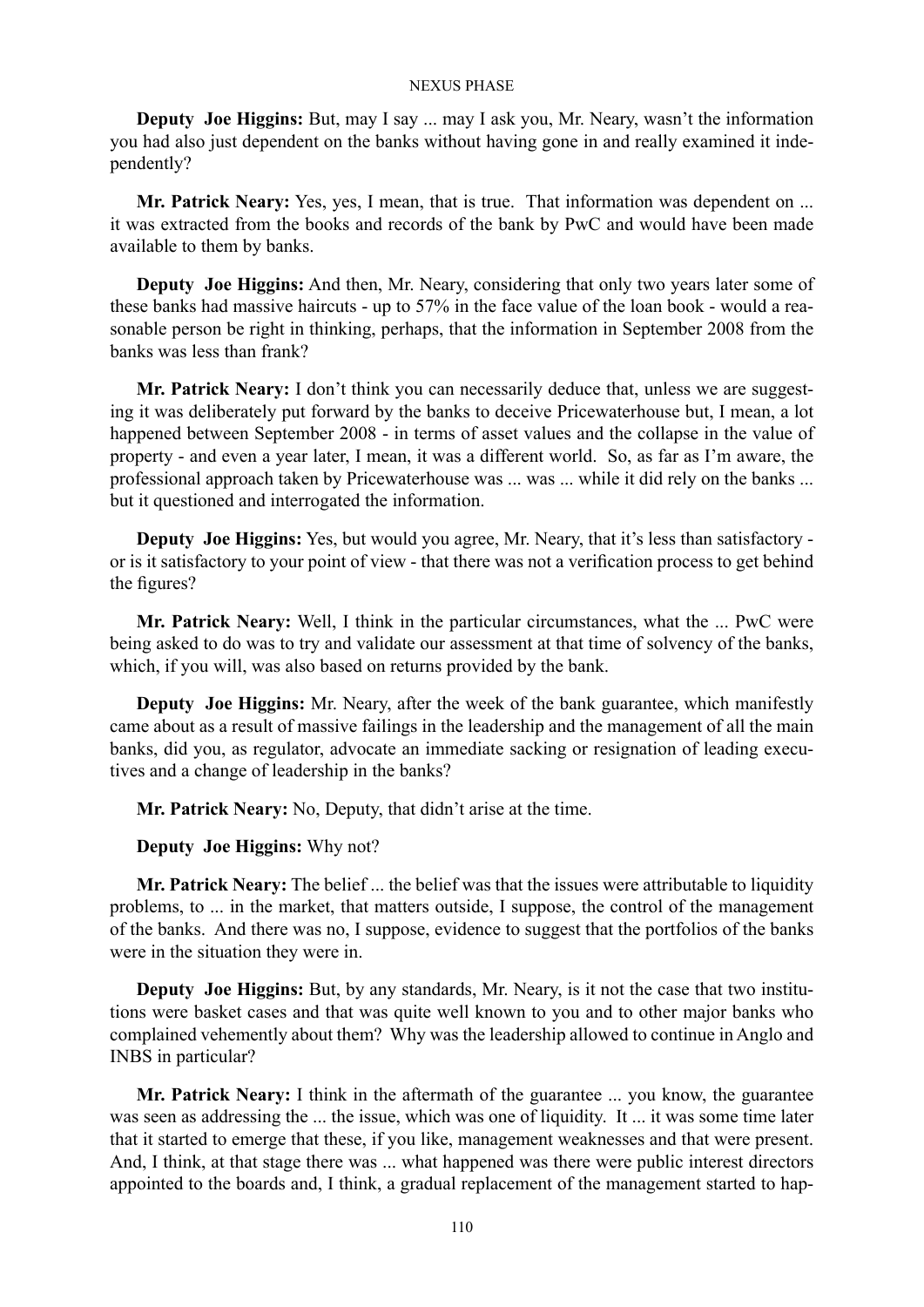pen at that stage.

**Deputy Joe Higgins:** Did you feel under political pressure, Mr. Neary, not to insist on changes at the top of the bank?

**Mr. Patrick Neary:** No, Deputy, I have to say I've never ... was never put under political pressure.

**Deputy** Joe Higgins: Can I go quickly to a document that's not in your core documents, Mr. Neary, but it was in Mr. Grimes's and it is going to come up here in front of you in a minute. This is a minute of a meeting on 25 September 2008. A very high-level meeting in which the Taoiseach, the Minister for Finance, the Attorney General, yourself and the acting Governor of the Central Bank and the Governor, I think, attended

**Chairman:** Just talk away about that. If Mr. Neary is not familiar with it, I'll just give him time to read it. Okay?

**Deputy Joe Higgins:** Yes.

**Mr. Patrick Neary:** Yes.

**Chairman:** Are you familiar with the document, Mr. Neary? If not, I'll give you-----

**Mr. Patrick Neary:** I have it-----

**Chairman:** -----a moment there to read it.

**Mr. Patrick Neary:** I have it now, yes.

**Deputy Joe Higgins:** Okay. The attendances, in the bottom half-----

**Mr. Patrick Neary:** Yes, yes.

**Deputy Joe Higgins:** Okay?

**Mr. Patrick Neary:** Yes. Okay, I have that, yes.

**Deputy Joe Higgins:** Very high level meeting.

**Mr. Patrick Neary:** Yes.

**Deputy Joe Higgins:** Do you remember this meeting?

**Mr. Patrick Neary:** Yes, I ... it must be this. Yes, I was there. I mean-----

**Deputy Joe Higgins:** Okay.

**Mr. Patrick Neary:** -----I remember a meeting-----

**Deputy Joe Higgins:** It's a minute, Mr. Neary.

**Mr. Patrick Neary:** Yes.

**Deputy Joe Higgins:** If I take you to the one, two, three, the fourth paragraph from the top, "There was a discussion of various forms of State interventions." Do you remember that? Or can you see it, rather?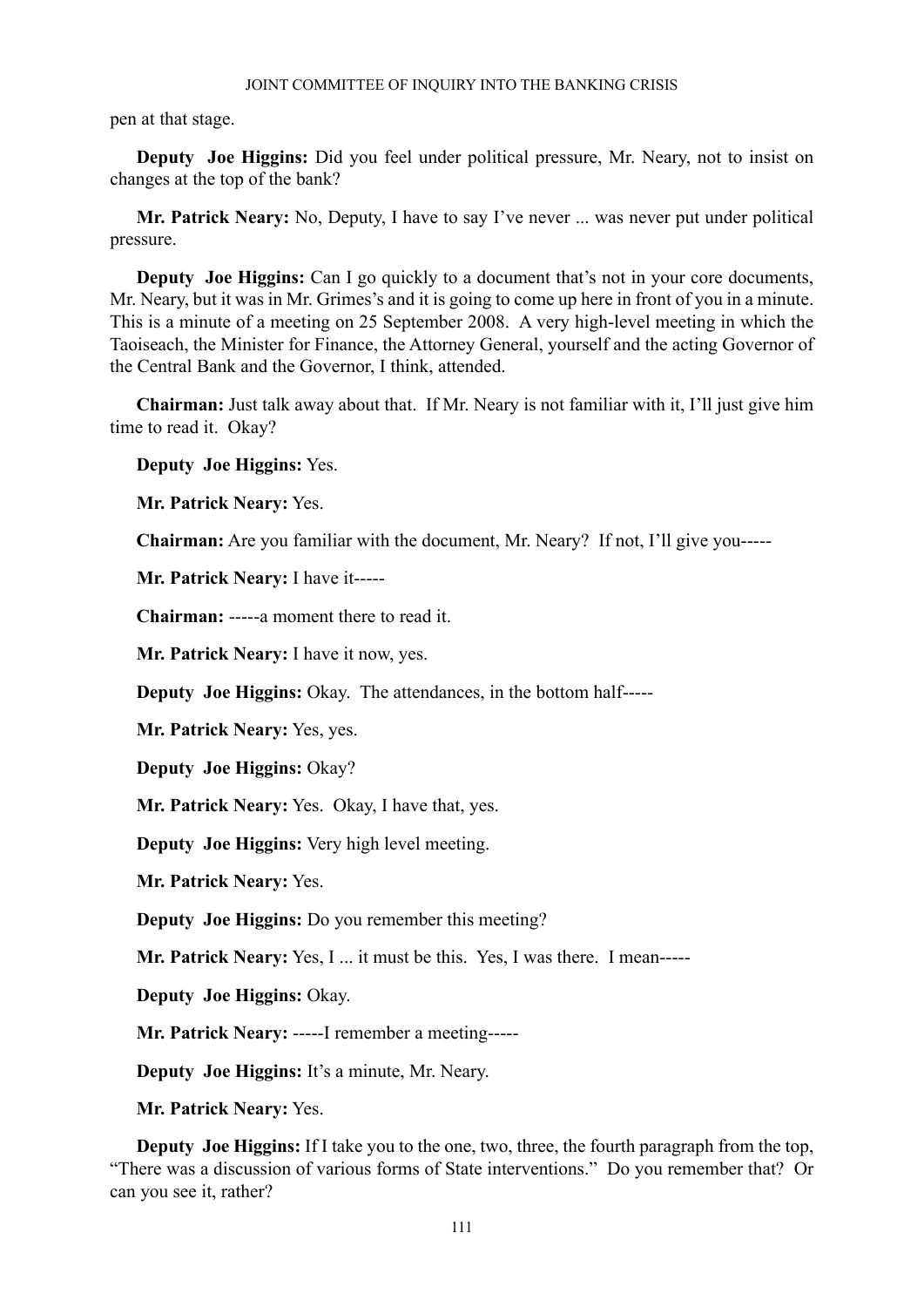**Mr. Patrick Neary:** I can see that, yes.

**Deputy Joe Higgins:** Yes. "The FR [Financial Regulator] (Pat Neary) said that there is no evidence to suggest Anglo is insolvent on a going concern basis"-----

**Mr. Patrick Neary:** Yes.

**Deputy Joe Higgins:** -----etc. Now the next paragraph:

D [David] Doyle noted that Government would need a good idea of the potential loss exposures within Anglo and INBS - on some assumptions INBS could be 2bn  $[62$  billion] after capital and Anglo could be 8.5 [ $€8.5$  billion].

What did you take that reference of Mr. Doyle to refer to? Did you take it to refer to, as some have, that, when capital was exhausted, essentially those two banks were insolvent?

**Mr. Patrick Neary:** I certainly had no sense of any assessment from anybody of insolvency in either of those two banks at that particular time.

**Deputy Joe Higgins:** Well, what does that minute mean?

**Mr. Patrick Neary:** I don't know what that means. I don't know what that means. Was it a side remark? I certainly ... I'm not familiar with any evidence to ground that. I mean-----

**Deputy Joe Higgins:** But-----

**Mr. Patrick Neary: -----it's an assumption.** I don't know. I ... I genuinely do not know what that-----

**Deputy Joe Higgins:** Do you have a minute of that meeting yourself?

**Mr. Patrick Neary:** No, I don't, I don't. In relation to these minutes, the question was, at that time, that these minutes were ... or these meetings were taking place under the protection of the Official Secrets Act. That's what we were given to understand and there was caution expressed about people taking their own minutes-----

**Deputy Joe Higgins:** Okay.

**Mr. Patrick Neary:** -----and retaining their own minutes, so that's probably the only-----

**Deputy Joe Higgins:** But-----

**Mr. Patrick Neary:** -----minute there is.

**Deputy Joe Higgins:** -----Mr. Neary, should at least that warning have led you not to say a few weeks later on the "Prime Time" programme, that the issues of the exposure to property and the liquidity issues were totally unrelated? Isn't it quite clear that there is looming issues of insolvency here?

**Mr. Patrick Neary:** Well, I mean-----

**Deputy Joe Higgins:** Is it?

**Mr. Patrick Neary:** -----if that statement was made, certainly, Deputy. I mean, if that statement was made and was in some way substantiated by the meeting and, you know, that assump-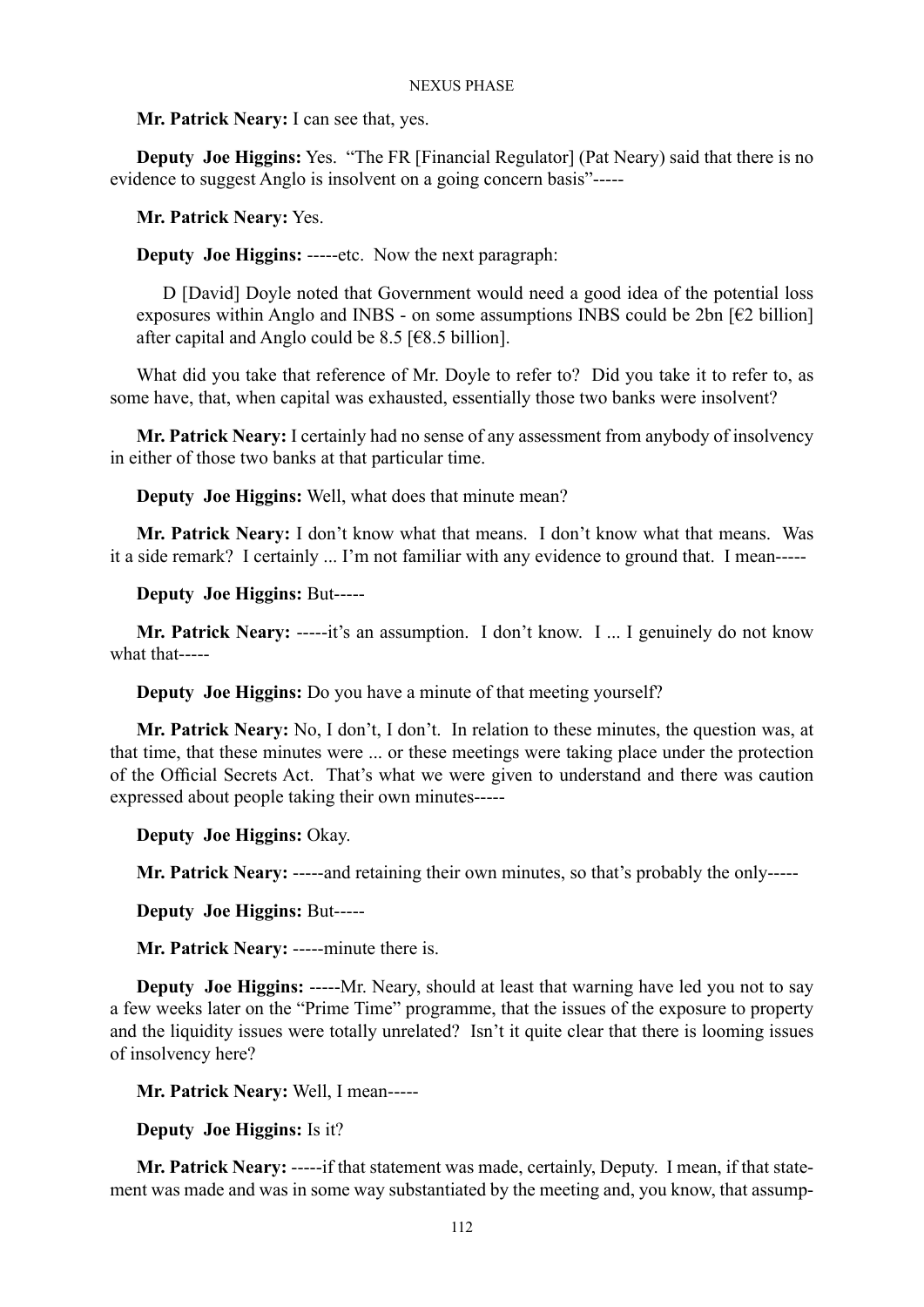tion had been validated, it would have changed everything but I don't remember that statement or that ... those assumptions being shared or discussed or in any way convincing arguments put forward with any evidence to support that. I have no recollection of that particular sentiment being expressed. But it's there in black and white and, you know, if that was the strongly-held view of the Secretary General of the Department of Finance, I mean, I think he would have intervened very strongly and I would have expected that he would have argued very strongly to protect that assessment, that he wouldn't-----

**Chairman:** For the record-----

**Mr. Patrick Neary:** -----have allowed anything go ahead.

**Chairman:** -----the note is Kevin Cardiff's note, it's not Mr. Grimes'. note or anybody else's. The note is of Kevin Cardiff's.

**Mr. Patrick Neary:** Okay, yes.

**Chairman:** Okay. Deputy?

**Deputy Joe Higgins:** Mr. Neary, I want to go back very briefly to the bubble period again. Did you notice, around the 2002-2003 period, when banks like Allied Irish Banks and Bank of Ireland began to borrow very heavily on the bond markets, as opposed to relying on their deposits, which was the traditional thing in Irish banks up to then, did you notice this? Did you attach any significance to this as being a massive change in the policy of the banks and particularly when it was being lent on for speculative purposes, construction purposes and property-related spending?

**Mr. Patrick Neary:** If the practice commenced in 2002, it would have predated the regulator and if that had kind of established itself, I suppose, as normal practice for them at that stage, it may not have registered. I don't recall it registering as a major issue at the time-----

**Deputy Joe Higgins:** But one of your juniors-----

**Mr. Patrick Neary:** -----for either of the two banks.

**Deputy Joe Higgins:** -----Mr. Horan, who was here yesterday, became quite alarmed around 2005, particularly having studied what happened with the crisis in the Scandinavian banking system in the '90s.

**Mr. Patrick Neary:** Sure.

**Deputy Joe Higgins:** Were you aware of that history of a big bubble in Sweden, for example, among others-----

**Mr. Patrick Neary:** Yes but-----

**Deputy Joe Higgins:** -----and the dangers that should then-----

**Mr. Patrick Neary:** But just before ... just on that point, just to go back ... I mean, we've kind of ... in 2002, you know, the borrowing in the euro markets and that is one thing. I mean, by 2005 I think that ... that was probably established practice for all practitioners across Europe, to be raising money in those ... in that form in the international markets. I wouldn't think there is anything necessarily unusual about that. But in-----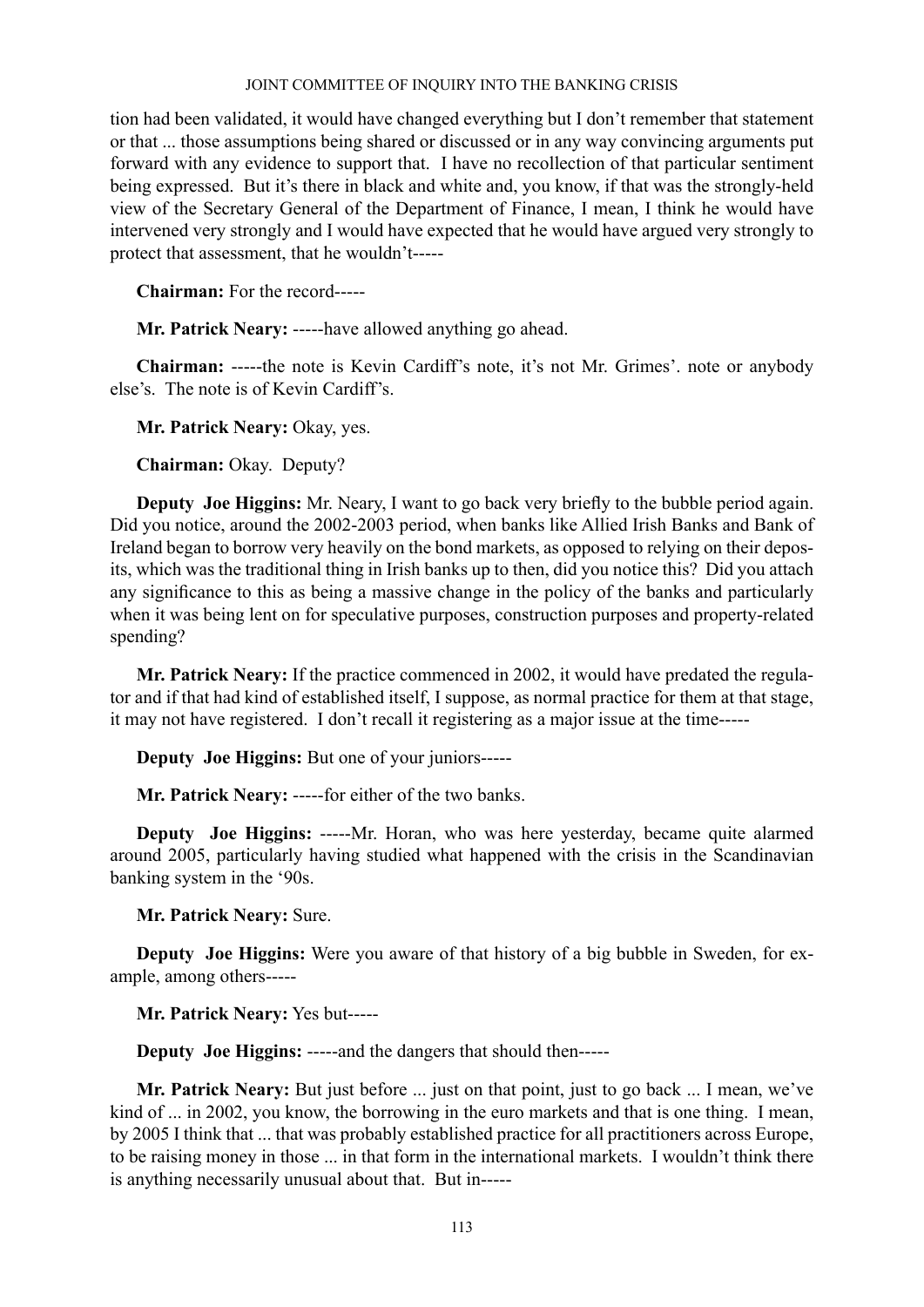**Deputy Joe Higgins:** Was it a huge change for Ireland and should red flags have gone up?

**Chairman:** I'll take your final question as well at this stage now because I need to bring ... to move on. Is that your final question, is it?

**Deputy Joe Higgins:** Well ... I have one more.

**Chairman:** Can you do it now and I'll get both of them together?

**Deputy Joe Higgins:** Right ... okay. Mr. Neary, the fact that the legislation of 2003 made you a promoter of the financial industry and also its regulator, and Governor Honahan referred to it in his report as a conflict, and there was reference from Mary Burke yesterday that there was pressure that the domestic banks would not be seen ... sorry, that the I ... International Financial Services Centre would not be seen as an offshore-----

**Mr. Patrick Neary:** Yes.

**Deputy Joe Higgins:** -----account, by having lower standards-----

**Mr. Patrick Neary:** Yes.

**Deputy Joe Higgins:** -----than the domestic banks.

**Mr. Patrick Neary:** Yes.

**Deputy Joe Higgins:** -----the insinuation perhaps being that everything was lowered in terms of regulatory requirements. Did that fact put enormous pressure on you, as regulator, essentially not to become the heavy, because as Governor Honohan said, I haven't time to quote it, there was significant Government backing for the idea of the IFSC as a light-touch regulation place?

**Mr. Patrick Neary:** No ... the-----

**Chairman:** You're kind of quoting out of context but the question is made, Deputy.

**Mr. Patrick Neary:** No ... I-----

**Chairman:** Mr. Neary.

**Mr. Patrick Neary:** That's a kind of a ... of a very kind of a complex scenario because the IFSC was certainly very well established and had plenty of banks operating in the IFSC before the Financial Regulator was established and before that legislation came in. And certainly, going back to the Central Bank days which we inherited, it was ... it was firmly established that there would be no distinction made between the domestic and the international banks operating and that the international banks would be kept to the same standard of the domestic banks, rather than the other way around. And certainly there was never any conscious change in that approach within the regulator to make any distinction between the two or to lower the standards down to the lowest common denominator.

The ... this thing of the promotion ... was ... it was a very difficult concept and it was irreconcilable with the role of a regulator and it shouldn't have been there. And it's not an area other than in kind of ... speeches and presentations that were done by the chairman, chief executive, very infrequently that there would be any kind of real attempt at promotion other than to illustrate and define the type of regulatory approach-----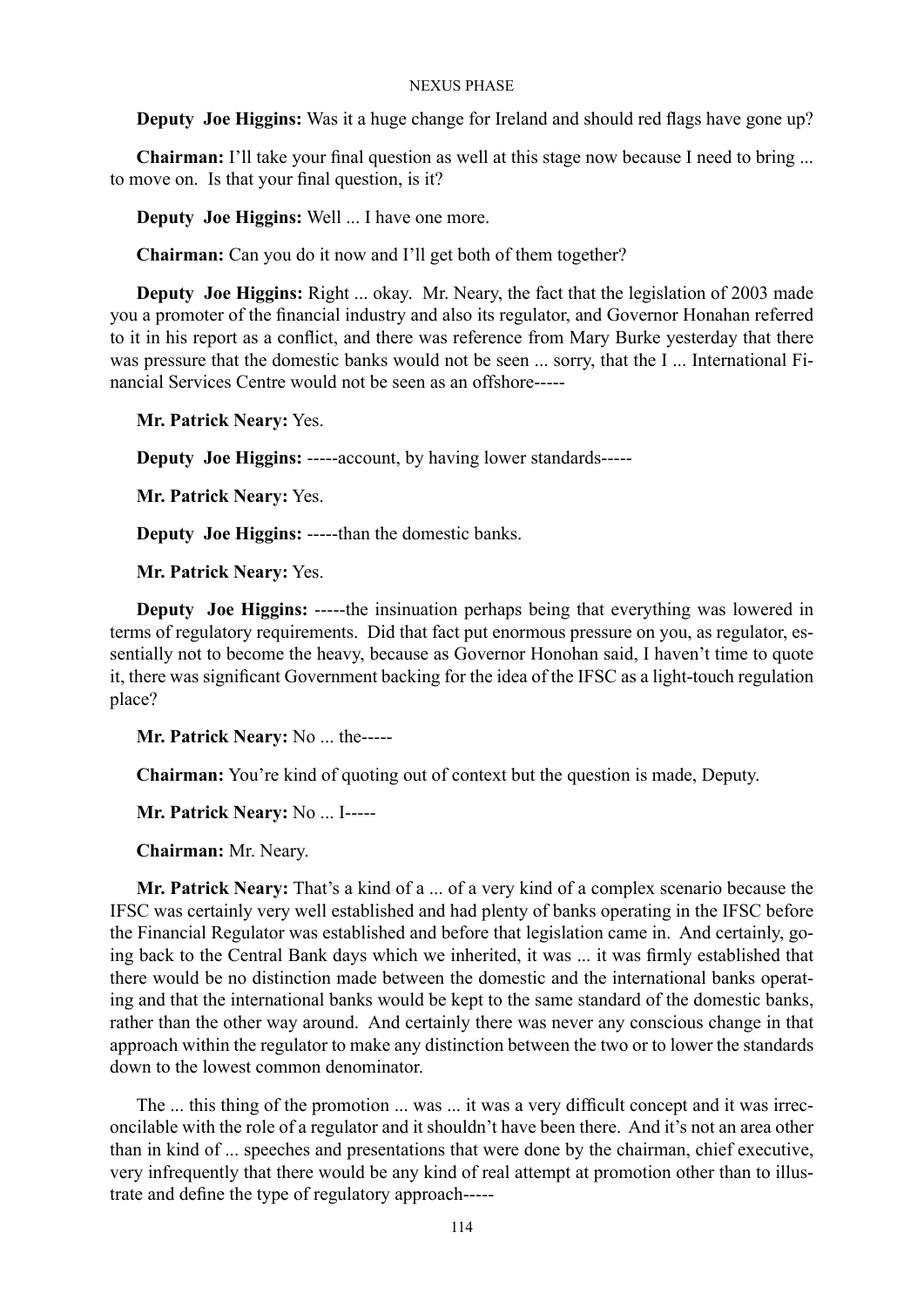**Deputy Joe Higgins:** Yes.

**Mr. Patrick Neary:** ----- that we had.

**Deputy Joe Higgins:** But Honohan says in page 108-----

**Chairman:** Sorry, Deputy, we have to move on, we're out of time. Deputy Murphy, please.

**Deputy Eoghan Murphy:** Thank you, Chairman. Thank you, Mr. Neary. I'd like to return, if I may, to something that was raised briefly earlier. Its the five by five big developer exposure inspection that you instigated in December 2007.

**Mr. Patrick Neary:** Yes.

**Deputy Eoghan Murphy:** Was that instigated at your request?

**Mr. Patrick Neary:** Well, it was carried ... it was carried out ... I think we might have had discussion at the authority and it emerged from that discussion at the authority about credit and about the position of the larger exposures. I think that may have been how it came about-----

**Deputy Eoghan Murphy:** When you say "the authority", you mean the board?

**Mr. Patrick Neary:** Oh yes, yes. Exactly.

**Deputy Eoghan Murphy:** Okay.

**Mr. Patrick Neary:** From a discussion on some of these matters.

**Deputy Eoghan Murphy:** And following that inspection in September 2007, two high priority findings came back in relation to one institution, but there were several medium priority findings, and I'm reading here from the Honohan report page 70. The second medium-priority finding was that "The inspectors noted that some estimates provided to the inspectors as to the overall indebtedness of Group exposures appeared to differ significantly from data available to the inspectors." In one debtor connection alone in one of the banks, the banks were off by  $\epsilon_1$ billion. So they had miscalculated the indebtedness of one of their borrowers by €1 billion and your inspectors found that out. So what did you do after you learnt that information?

**Mr. Patrick Neary:** That finding is ... it was a medium, a medium finding, medium-priority finding. I have no recollection of that being escalated to me.

**Deputy Eoghan Murphy:** So, a miscalculation or-----

**Mr. Patrick Neary:** Yes, sure, it was ... it's a very serious matter and I'm surprised that that was ... that didn't come to my attention.

**Deputy Eoghan Murphy:** It wasn't escalated to you at the time.

**Mr. Patrick Neary:** No. No.

**Deputy Eoghan Murphy:** Okay, and would you have been surprised after your inspectors finding that out that they then only held a 20 to 30-minute debrief with the bank?

**Mr. Patrick Neary:** Yes.

**Deputy Eoghan Murphy:** And the question is posed in the Honohan report, "At this rate,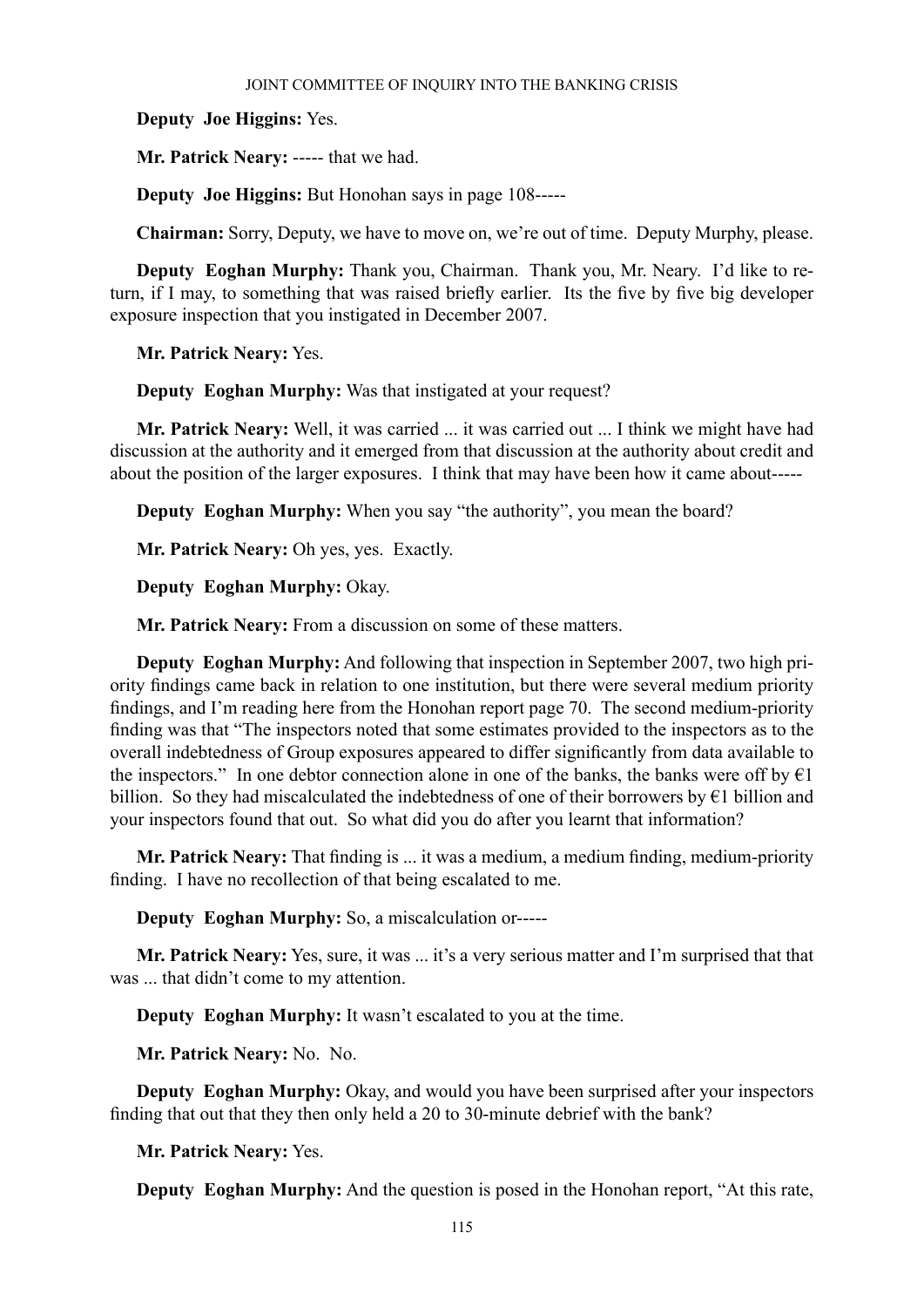how much regard can the banks have had for the inspectors?"

**Mr. Patrick Neary:** No, and I think, you know, that's, that's a reasonable comment to make and I find it very, very difficult to explain why that finding didn't exercise people in the banking supervision area more, that they would have escalated and we could have assessed to see was there anything we could do about it.

**Deputy Eoghan Murphy:** Was this ever brought to your attention while you were-----

**Mr. Patrick Neary:** No, I was never made aware of that finding.

**Deputy Eoghan Murphy:** Okay. Well, should it have been?

**Mr. Patrick Neary:** Well, I think it ... with ... when you look back on it and see it in stark relief, I think it's something that, you know, I think merited escalation, yes.

**Deputy Eoghan Murphy:** So it should have been brought to your attention?

**Mr. Patrick Neary:** Well, I'm trying to be as kind as I can to the people and the process and what engagement went on in banking supervision without jumping to conclusions. It may have been acted upon in banking supervision but I think what we're talk ... what we're talking about here was, was I made aware of it, and the answer is, "No." But that doesn't mean that it wasn't acted upon or some, some, some follow-up action happened.

**Deputy Eoghan Murphy:** According to the Honohan report, which is sourcing Financial Regulator files, which it can't cite for legal reasons, it says, "Despite this catalogue of banking deficiencies [uncovered in the inspection], the full implications of the obvious lesson[s] - that loan appraisal[s] had been wholly inadequate and personal guarantees could not to be relied upon - does not appear to have been taken on board by the regulatory system."

# **Mr. Patrick Neary:** Okay.

**Deputy Eoghan Murphy:** So it would appear from that statement that the people working for you did nothing about that.

**Mr. Patrick Neary:** Well, that seems to be what it's suggesting but, you know, as I say, I made ... I made to, you know, not to jump to judgment in relation to what happened in the assessment carried out by people in banking supervision.

# **Deputy Eoghan Murphy:** Do-----

**Mr. Patrick Neary:** And there ... it wasn't escalated and that's, that's, that's what, what I'm saying.

**Deputy Eoghan Murphy:** Do you take responsibility for the fact that the people working for you failed to realise the significance of what they found and failed to report it to you?

**Mr. Patrick Neary:** Well, I mean, I can't avoid taking responsibility for that. I mean, ultimately I was the chief executive of the organisation, and-----

# **Deputy Eoghan Murphy:** Okay.

**Mr. Patrick Neary:** -----you know, it's regrettable that that happened.

**Deputy Eoghan Murphy:** Thank you. In March 2008, yourself and Governor Hurley ap-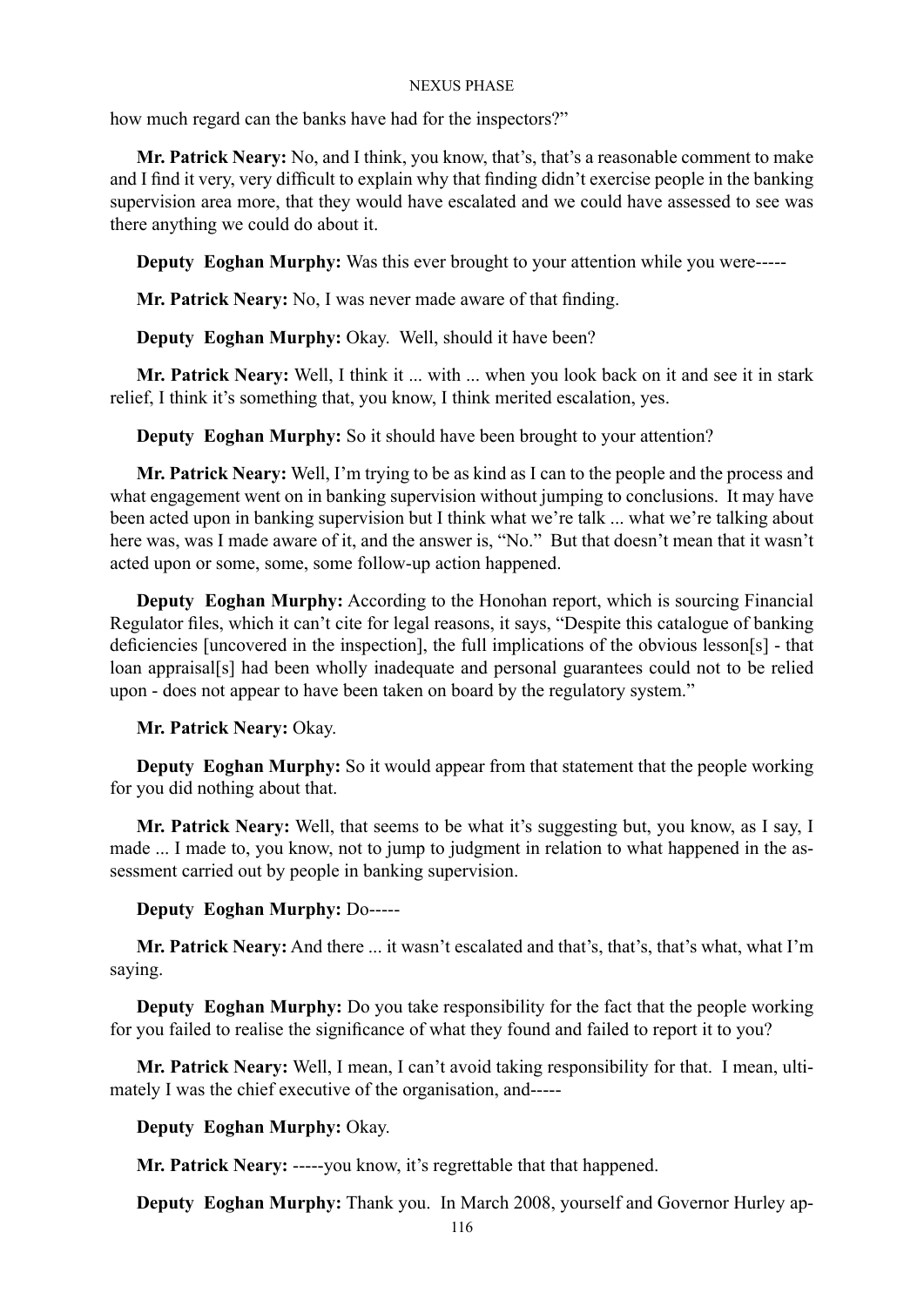proached the banks in what was known as a "green jersey" agenda. Do you remember this?

**Mr. Patrick Neary:** I've heard ... I've heard this label attached-----

**Deputy Eoghan Murphy:** Okay.

**Mr. Patrick Neary:** -----to those meetings that happened around that time.

**Deputy Eoghan Murphy:** You went to financial institutions to ask them to provide each other with funding support in order to maintain the financial stability of the system. Is that correct?

**Mr. Patrick Neary:** Yes, what happened was the Governor attended a conference of central bank ... a global conference of central bank governors, and as I understand it ... I understand this anecdotally from chatting to the Governor that the Governor of the Bank of England had mentioned to him that they were trying to organise some sort of a pool, a liquidity pool amongst the banks in London, to be ... to have a pool of liquidity available in case any of the smaller institutions required liquidity and that they could have a market solution to the liquidity problems. And the Governor thought this was worth pursuing here.

# **Deputy Eoghan Murphy:** Okay.

**Mr. Patrick Neary:** Our Governor. Governor Hurley. And we had this ... we did have a series of meetings essentially with the larger banks to see would they be prepared. And, in principle, yes, they felt there was merit in it but at the end of the day they were saying, "Well, look, if we're going to commit to this we need them to have some form of backing from the Central Bank." So it kind of ... it, it never really progressed.

**Deputy Eoghan Murphy:** So the approach had nothing to do with the fact that five months previously, one of the pillar banks had cut off funding to one of the other banks in the Irish system?

**Mr. Patrick Neary:** No.

**Deputy Eoghan Murphy:** Okay. Did the board of the authority know that you were doing it?

**Chairman:** Know which?

**Deputy Eoghan Murphy:** Know that he was making this approach with Governor Hurley.

**Mr. Patrick Neary:** That these ... that these conversations were going on?

**Deputy Eoghan Murphy:** That yourself and Governor Hurley were going to the banks making these requests.

**Mr. Patrick Neary:** I think we would ... I think we would have. I can't say that with absolute certainty, but we had a principle in the regulator that anything like that was certainly advised to the board. So, I may have, you know, as part of my update to the board as part of the CEO briefing, I may have included references to that.

**Deputy Eoghan Murphy:** And did the Deportment of Finance know that yourself and the Central Bank were doing this?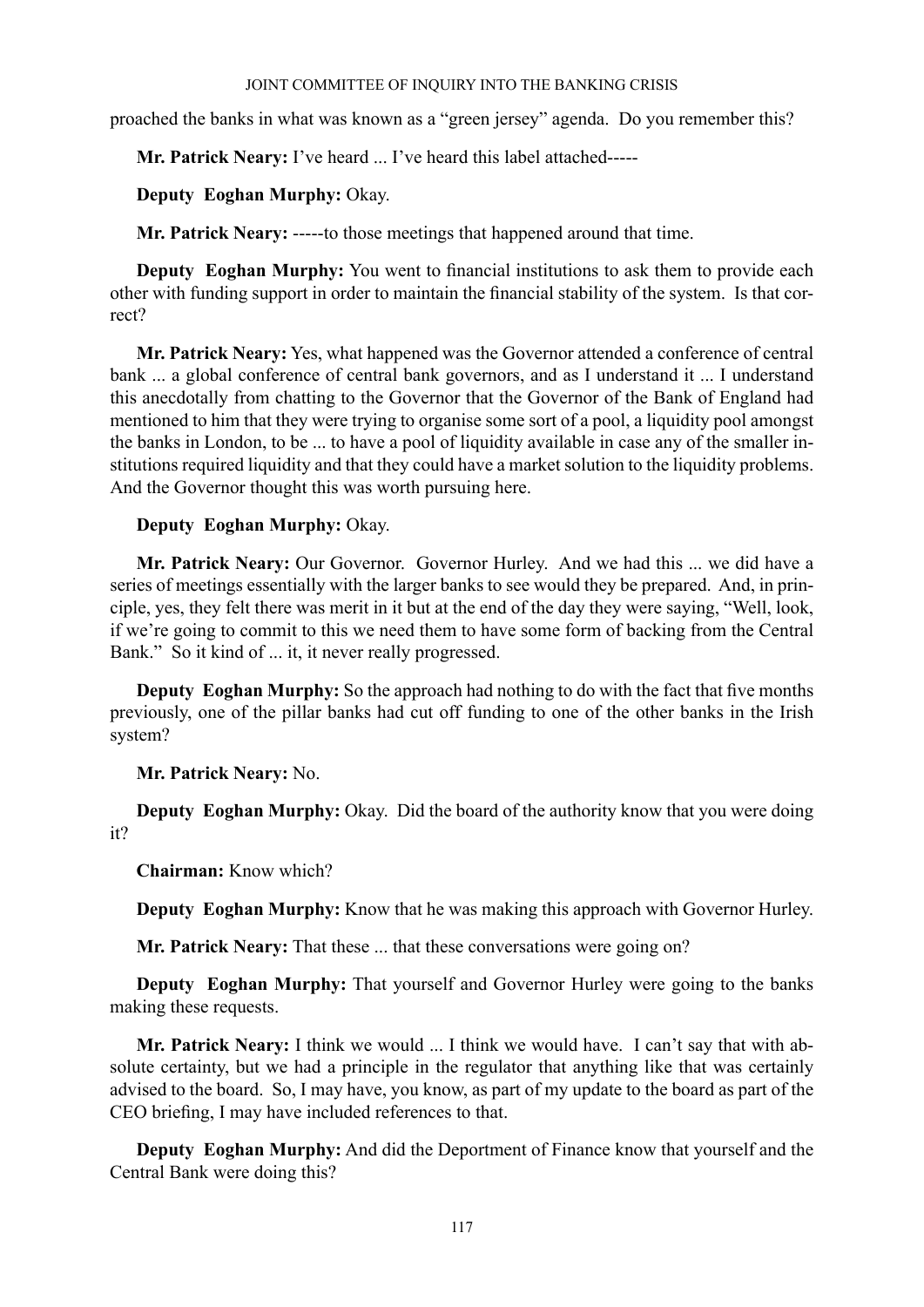**Mr. Patrick Neary:** I would imagine that, similarly that, that would be something that would have been mentioned to them in the DSG by Mr. Horan. He would have been aware of that happening, but I, I, I unless there's a record that Mr. Horan said it and I wouldn't know.

**Deputy Eoghan Murphy:** Okay. And do you feel that this would have been an appropriate time in which to make an intervention in the Irish banking system?

**Mr. Patrick Neary:** Well, no, it wasn't for that purpose. I think what Governor Hurley was trying to do was to have, if you will, he wanted to avoid, I suppose, a commitment of public funds to any temporary liquidity situation. If it could be solved by players in the market by having a pool which could support an institution with a temporary drop in liquidity, so be it. It was a concept but it never really, because difficulties emerged and issues and we never pursued it any further.

**Deputy Eoghan Murphy:** You wanted to avoid the risk of having to use public money? So the risk was there?

**Mr. Patrick Neary:** Well yes, I mean, well, at that stage ... and it derived from the conversation that he had had with the Governor of the Bank of England, and it seemed like a good idea. And there were liquidity strains emerging and I suppose what the governor was trying to do was, well if we could have a fund that could be utilised to support a bank with a temporary liquidity problem, and you know, presumably they would be able post security and all the rest of it but we didn't get that far. It kind of, it didn't really progress very far-----

**Deputy Eoghan Murphy:** Did the approach fail?

**Mr. Patrick Neary:** Pardon?

**Deputy Eoghan Murphy:** Did this approach fail?

**Mr. Patrick Neary:** Yes, it ran out of steam because I think the, the conditionality that the, that the banks had ... were minded to seek, you know, essentially meant that the Central Bank was going to be underwriting it so it kind of fell asunder after that.

**Deputy Eoghan Murphy:** You said that you left in December '08, but my understanding is that you left on 9 January 2009 and you stayed in office, in the building until the end of the month.

**Mr. Patrick Neary:** Well, yes, but I mean I was essentially the, the chairman essentially put me on gardening leave I ... I had ... I had essentially handed over my executive responsibilities at that stage.

**Deputy Eoghan Murphy:** Can you comment then on what occurred between 8 January 2009, when the Irish Government formally notified the ECB that they would be recapitalising Anglo Irish Bank, to then 15 January 2009, when they made the announcement that they would be nationalising Anglo instead? What, what led to the change of decision and what discussion did you have in this regard?

**Mr. Patrick Neary:** I had no involvement whatsoever in those discussions.

**Deputy Eoghan Murphy:** And is there any relationship to that decision and to your resignation?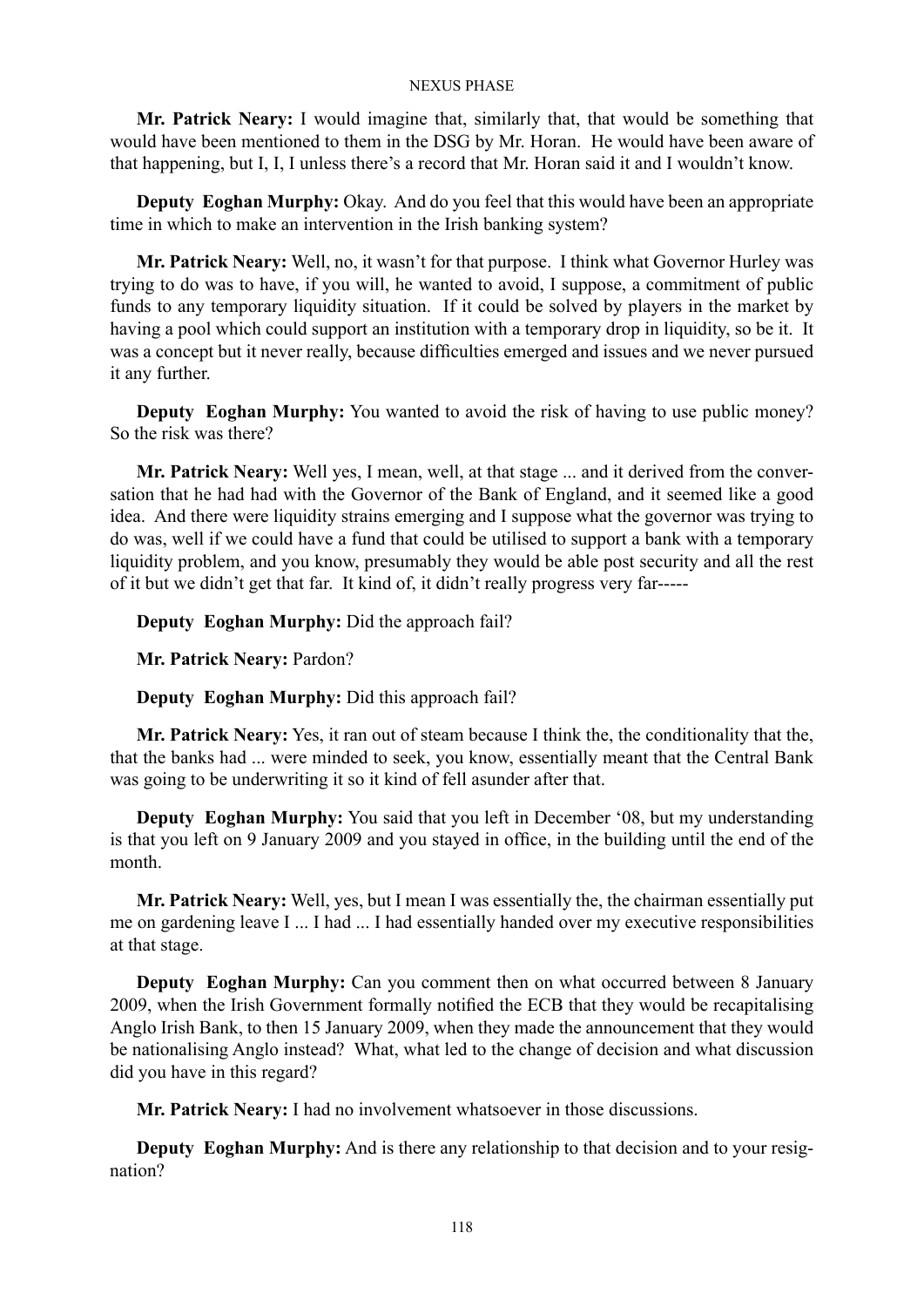**Mr. Patrick Neary:** No, my resignation tied into matters which ... may well emerge in the courts about knowledge that we, we might have had about certain matters relating to ... I'm on dangerous ground here, Chairman, but no, what you're talking about it didn't affect that.

**Deputy Eoghan Murphy:** This is my final question then if I may, Mr. Neary, in relation to the work of the domestic standing group, and discussions for draft legislation for the Minister to take ownership or nationalise a financial institution. You remember these discussions that were held in the DSG about this legislation?

**Mr. Patrick Neary:** Yes, and legislation, I believe, was drawn up, I never actually saw it but I understand it was drawn up.

**Deputy Eoghan Murphy:** Okay, but in the domestic standing group meetings, there was a discussion had, and just to quote a minute from the 17 April meeting, which we can't bring up because of 33AK; from the Central Bank' side it was mentioned, for example, that the Financial Regulator might wish to direct an institution not to pay out a dividend, cancel bonuses or-and dispose of assets etc, to include that in the legislation. And there's two parts to this question, why would the Central Bank be recommending that the Financial Regulator might wish to direct an institution not to pay out a dividend as part of that legislation?

**Mr. Patrick Neary:** Well it must be that ... the payment of a dividend, I think, is at the discretion of the AGM and they decide the, the shareholders. And I mean the payment of a dividend is an immediate hit on, on their cash, cash reserves. And in fact I think that question may have been prompted by the fact that one of the, one of the large banks in the midst of the crisis did actually pay a dividend and I think some eyebrows were raised that the dividend was paid at the particular time it was. Even though the dividend was declared and agreed some months earlier and I think the the assessment of the board in that particular institution was, you know, that it was important for them to-----

**Deputy Eoghan Murphy:** We have that in evidence, we have that in evidence.

**Mr. Patrick Neary:** Okay, okay.

**Deputy Eoghan Murphy:** This discussion happened before the board decided to pay that dividend. But in 2008, over  $\epsilon$ 1 billion was paid in dividends by the banks to their shareholders and that ended up being paid by taxpayers. So why was this power not put into the legislation?

**Mr. Patrick Neary:** I have no idea why that wasn't put in.

**Deputy Eoghan Murphy:** Even though the Central Bank was recommending to the Financial Regulator that they might want to put it into the legislation?

**Mr. Patrick Neary:** No, I ... I'm sorry, I can't, I can't illuminate that point for you.

**Deputy Eoghan Murphy:** It's the domestic standing group, you were responsible, as the Financial Regulator.

**Mr. Patrick Neary:** I certainly was, but I mean ... I-----

**Deputy Eoghan Murphy:** You signed the MOU for the DSG, is that correct?

**Mr. Patrick Neary:** Yes, look, I'm not arguing with you at all; I'm not disagreeing with you at all, Deputy. I'm merely stating that that discussion may have happened; it may have been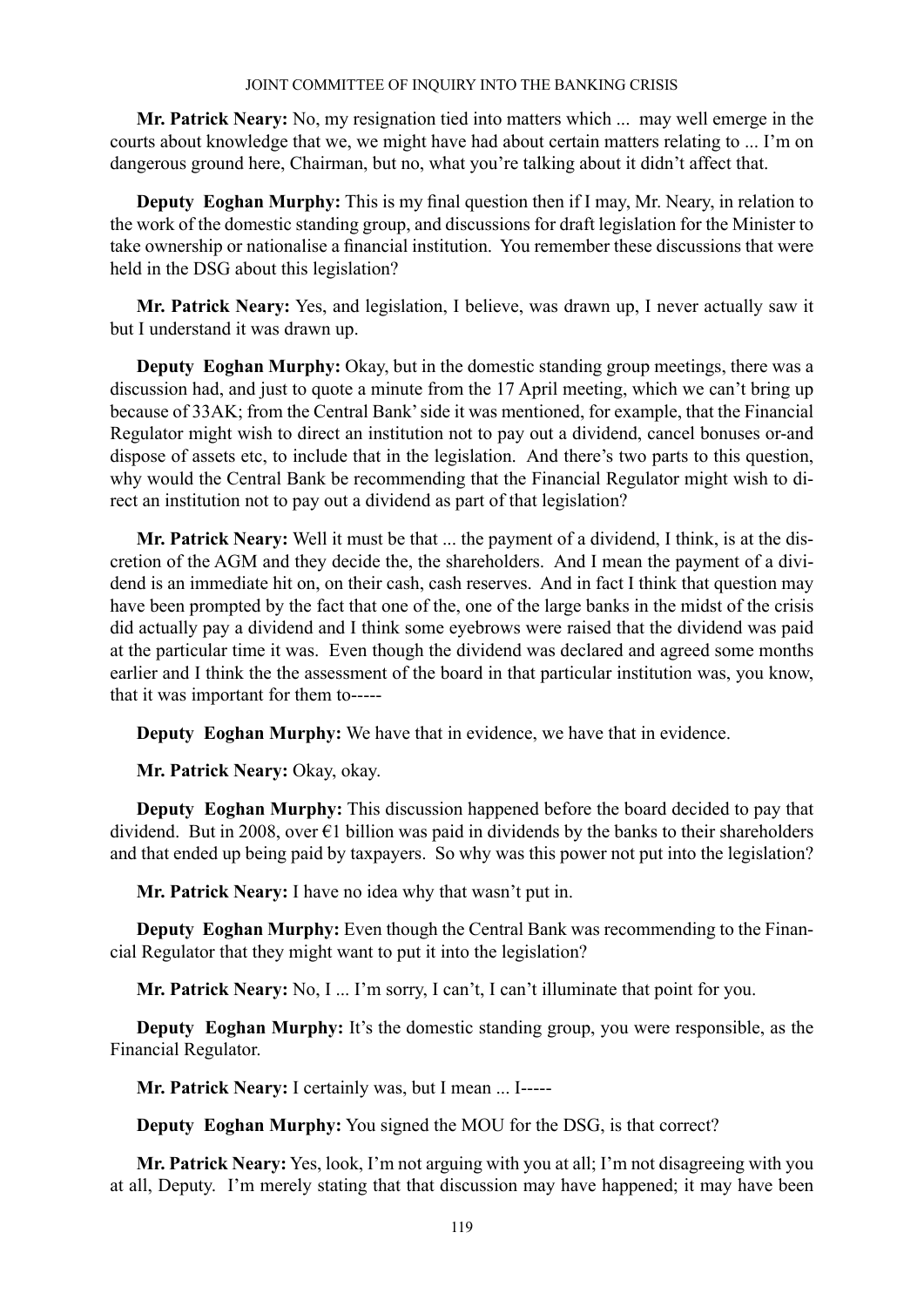a suggestion. I have no recollection of being briefed on that, and, it clearly didn't find its way into the legislation.

**Chairman:** I'll afford a few minutes here, Deputy, okay, because in your earlier discussion with me, we established your relationship with the domestic standing group, that it was a delegated power that you had given to somebody with the assumption that they were feeding that information back to you, so I'll go back to yourself, Mr. Murphy, Deputy Murphy, there, if you want to pursue this a bit further.

**Deputy Eoghan Murphy:** Well, I mean, I think I've pursued it, Chair, as far as we can if the regulator is saying that you don't recall ... I mean, I think it's amazing that the Central Bank, without trying to pass a judgment, would be thinking that the Financial Regulator might seek to have this included in legislation that was being drafted at that time by the domestic standing group for which you were responsible. It ended up in a  $\epsilon$ 1.2 billion payout to shareholders, which the taxpayers then had to fund.

**Mr. Patrick Neary:** Yes, yes, yes.

**Deputy Eoghan Murphy:** And you don't recall this discussion, and you don't recall not looking for the powers, or looking for the powers?

**Mr. Patrick Neary:** No. I wasn't at that meeting, right, so let's be clear about that-----

**Deputy Eoghan Murphy:** But would you have been briefed on that meeting?

**Mr. Patrick Neary:** Well, I ... certainly, my recollection is that I was certainly kept up to speed on issues and matters that were in progress in the domestic standing group. That does not ring a bell with me.

**Deputy Eoghan Murphy:** Would that be a serious change in powers to be able to direct a bank as to whether or not it could pay out a dividend or cancel bonuses; or dispose of an asset?

**Mr. Patrick Neary:** It would be, because-----

**Deputy Eoghan Murphy:** So, why wouldn't you be briefed about it?

**Mr. Patrick Neary:** No, in the circumstances that, if the dividend wasn't ... hadn't been declared, I think it becomes a legal obligation ... as I understand company law, that once you declare a dividend, it's kind of, becomes a liability, and you have to pay it out to your shareholders; now I could ... I can be corrected on that. I would have contended that we would have had the powers to direct the bank not to pay a dividend before it was declared, and before it became a liability, so before they ever went near the AGM, and proposed the dividend, we could have, we could say to a bank, and we could put a direction on their licence, "You are not to pay dividends".

**Deputy Eoghan Murphy:** You had that power already?

**Mr. Patrick Neary:** I think we would have-----

**Deputy Eoghan Murphy:** So why didn't you exercise it?

**Mr. Patrick Neary:** I think we had the power.

**Deputy Eoghan Murphy:** Why didn't you exercise it in 2008?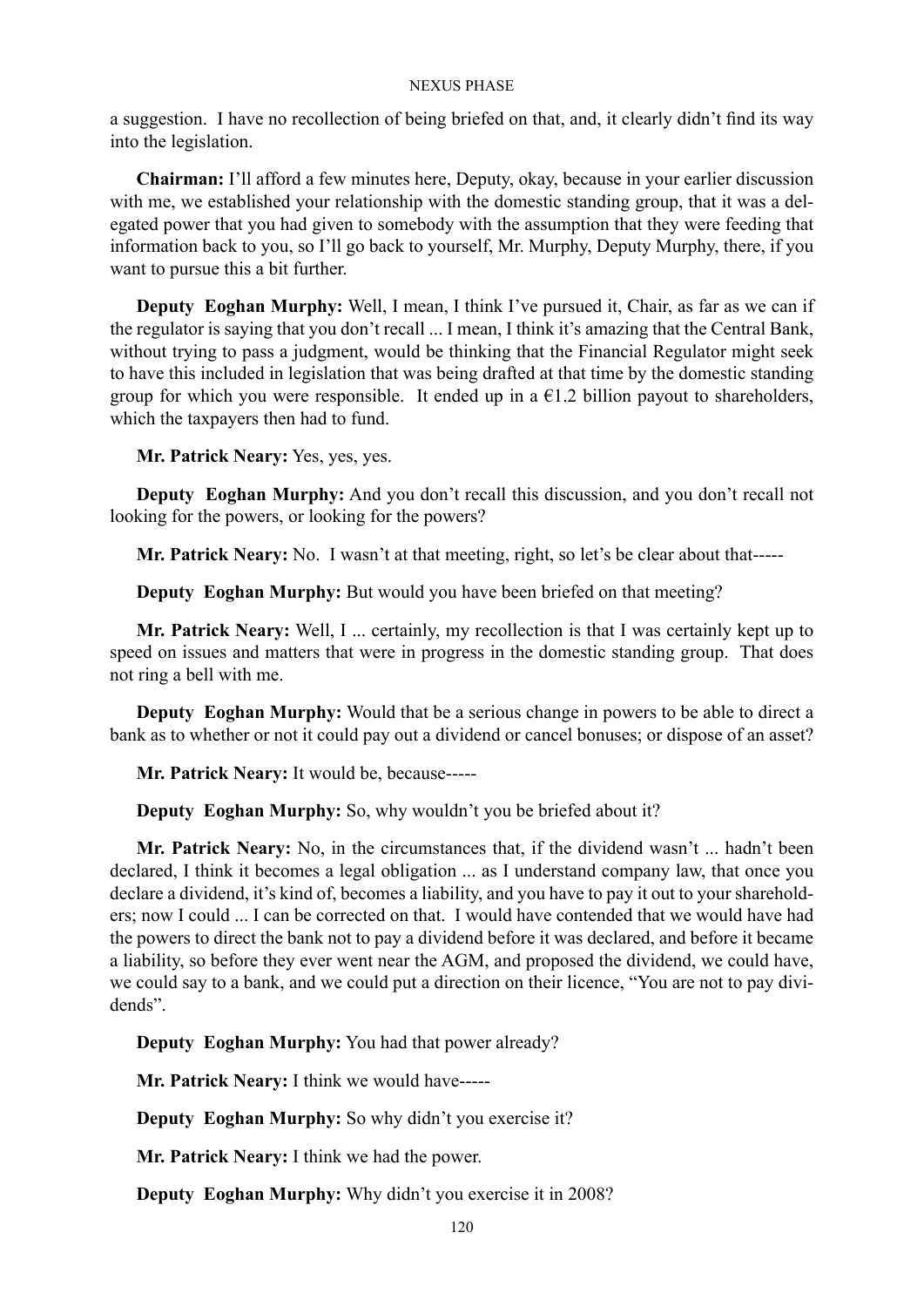**Mr. Patrick Neary:** I think we had the power-----

**Deputy Eoghan Murphy:** Why didn't you exercise that power in 2008?  $\epsilon$ 1.2 billion was paid out.

**Mr. Patrick Neary:** Well, I ... I ... I can't recall any consideration being given to that at the time.

**Deputy Eoghan Murphy:** But do you take responsibility, then, for the  $\epsilon$ 1.2 billion paid out in dividends in 2008, which you could have stopped?

**Mr. Patrick Neary:** I ... I ... let's be clear on this ...I'm the chief executive ... was the chief executive of the authority, and in that, in that sense, whatever happens in the organisation, the responsibility rests with me. And this question wasn't addressed. These banks declared their dividends, and paid their dividends. With hindsight, I suppose, if we had any view that the liquidity situation was going to emerge as tight, as badly as it is, that is something we may have considered, but we didn't consider it.

**Deputy Eoghan Murphy:** I beg your pardon, but you were already considering it, because you were going to the banks in March, because you were worried that they wouldn't be funding each other, and when you went to the banks to ask them to put together a private pool because you were worried about the risk of public money having to be used, they said, "Okay", but with a backing from the Central Bank, public money, and you said, "No", to them.

**Mr. Patrick Neary:** Okay, I accept that point, that that is true.... put that construct ... I can't recall that there was any ... evaluation of that particular matter in relation to dividends at the time. But I think, in relation to the, to the discussion we've had, if we wanted to stop a dividend, would we have had the powers? And I venture to answer in a constructive way, that yes, I believe we would have had the power to restrict the payment of a dividend in advance of any dividend being paid.

**Deputy Eoghan Murphy:** And you did not exercise that power.

**Mr. Patrick Neary:** But we did not exercise that power.

**Deputy Eoghan Murphy:** Okay. I'm finished then, Chairman. Thank you.

**Chairman:** Senator Susan O'Keeffe.

Senator Susan O'Keeffe: Thanks, Chair. Going back, if I may, just to clarify a couple of things that you mentioned earlier. You say you'd played a few rounds of golf with Sean Fitz-Patrick and Willie McAteer, and then, you didn't play any more golf with them, is that correct?

**Mr. Patrick Neary:** Certainly not since the early days of when I was appointed as prudential director.

**Senator Susan O'Keeffe:** Okay. Why did you stop playing golf with them?

**Mr. Patrick Neary:** Because I ... I ... I felt that, you know, at that stage ... I just felt it had become inappropriate that, you know, that kind of engagement should go ahead. I think a greater consciousness was starting to emerge that, you know, there was a kind of a conflict, if you will, between our role, as a regulator, and that kind of close engagement with individuals.

**Senator Susan O'Keeffe:** Would you have called them friends?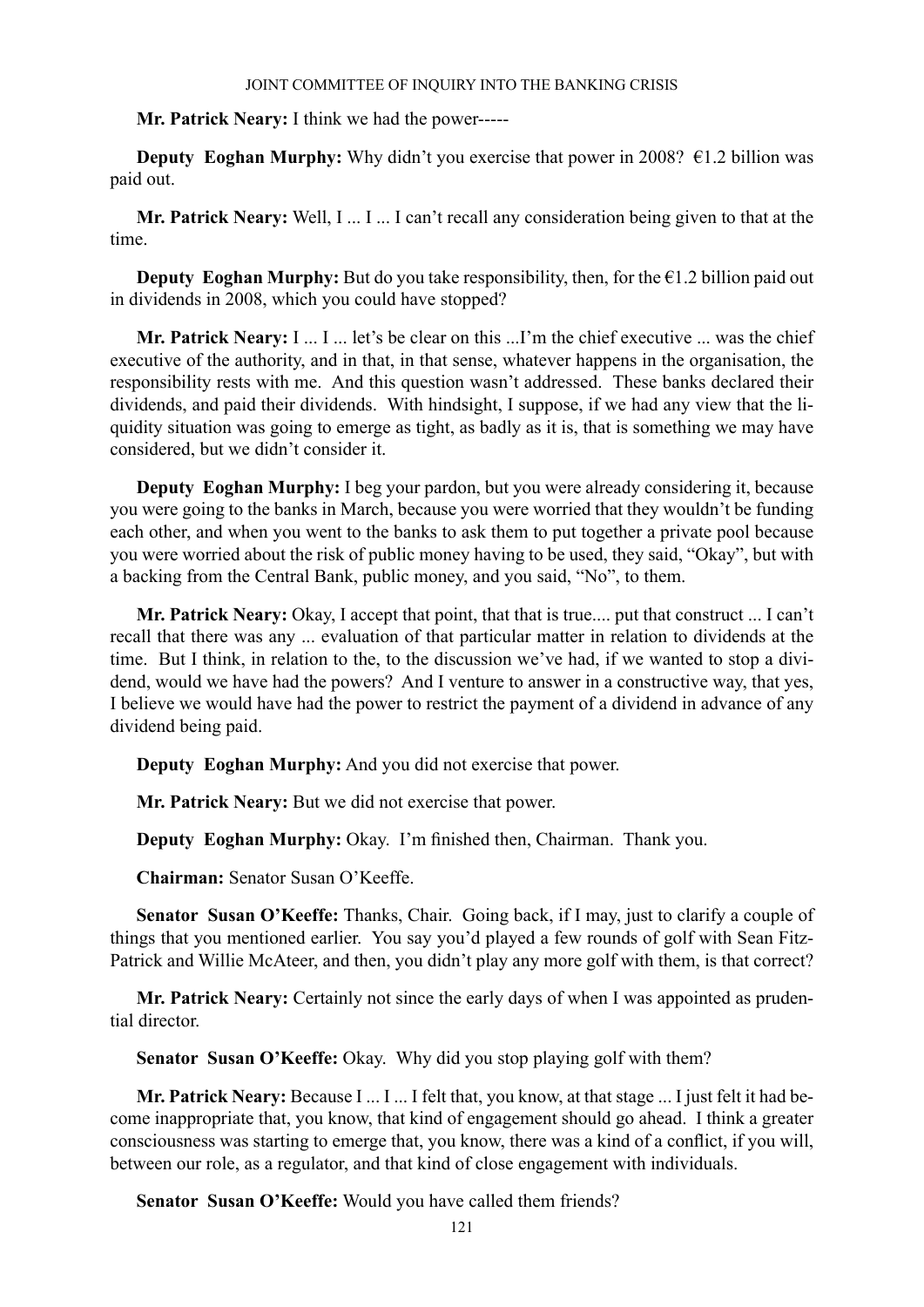**Mr. Patrick Neary:** No, I wouldn't have ... they wouldn't be close friends. They were ... they were people that I knew, strictly and traditionally, from a golfing background, because we were part of a society that had grown up over years - a golfing society - and had ... I suppose, the contact with those people continued.

**Senator Susan O'Keeffe:** Did you ever play golf with Brian Cowen or with any politician?

**Mr. Patrick Neary:** No.

**Senator Susan O'Keeffe:** No. Did you ever have any private meetings with politicians across this period of time when you were the regulator? Because we've discussed lots of, sorts of, private meetings today.

**Mr. Patrick Neary:** One-to-one meetings?

**Senator Susan O'Keeffe:** Yes.

**Mr. Patrick Neary:** No, I had no one-to-one meetings but certainly there were occasions when representatives from political parties would come and maybe we'd give them briefings about regulatory developments and that. But there would be a group of people assembled to do that. So that would be normal enough, yes.

**Senator Susan O'Keeffe:** At the beginning of the contact for difference discussions that you began to have, did you treat that as a private matter ... that somebody had trusted in you to tell you the rumour or did you immediately inform your colleagues? Did you inform the Minister for Finance? Did you inform the Taoiseach? Did you have an emergency meeting? What did you do?

**Mr. Patrick Neary:** When ... when Mr. Drumm approached me first it was in a very exploratory, informal way-----

**Senator Susan O'Keeffe:** Yes, and you've said that.

**Mr. Patrick Neary:** -----okay? And ... but I did refer the matter to a colleague in one of the markets departments and I asked him to see could he make inquiries, had we any statistics, had we any way of finding out any information. So, yes, I immediately referred that matter to a colleague and-----

**Senator Susan O'Keeffe:** And did you ever refer to the Minister for Finance or to the Taoiseach's office or-----

**Mr. Patrick Neary:** No. No.

Senator Susan O'Keeffe: -----or to the Central Bank, to the Governor?

**Mr. Patrick Neary:** I have no recollection of bringing that to the Governor's attention at that time.

**Senator Susan O'Keeffe:** Because?

**Mr. Patrick Neary:** Well, no "because". As I say, there was no hard facts. It was Mr. Drumm coming in and saying, "Do you know anything about this rumour? Have you anything?" The rumour was out there and it was clear that Mr. Drumm ... well, if I can believe that his approach to me was, you know, above board, he seemed to ... to be trying to establish was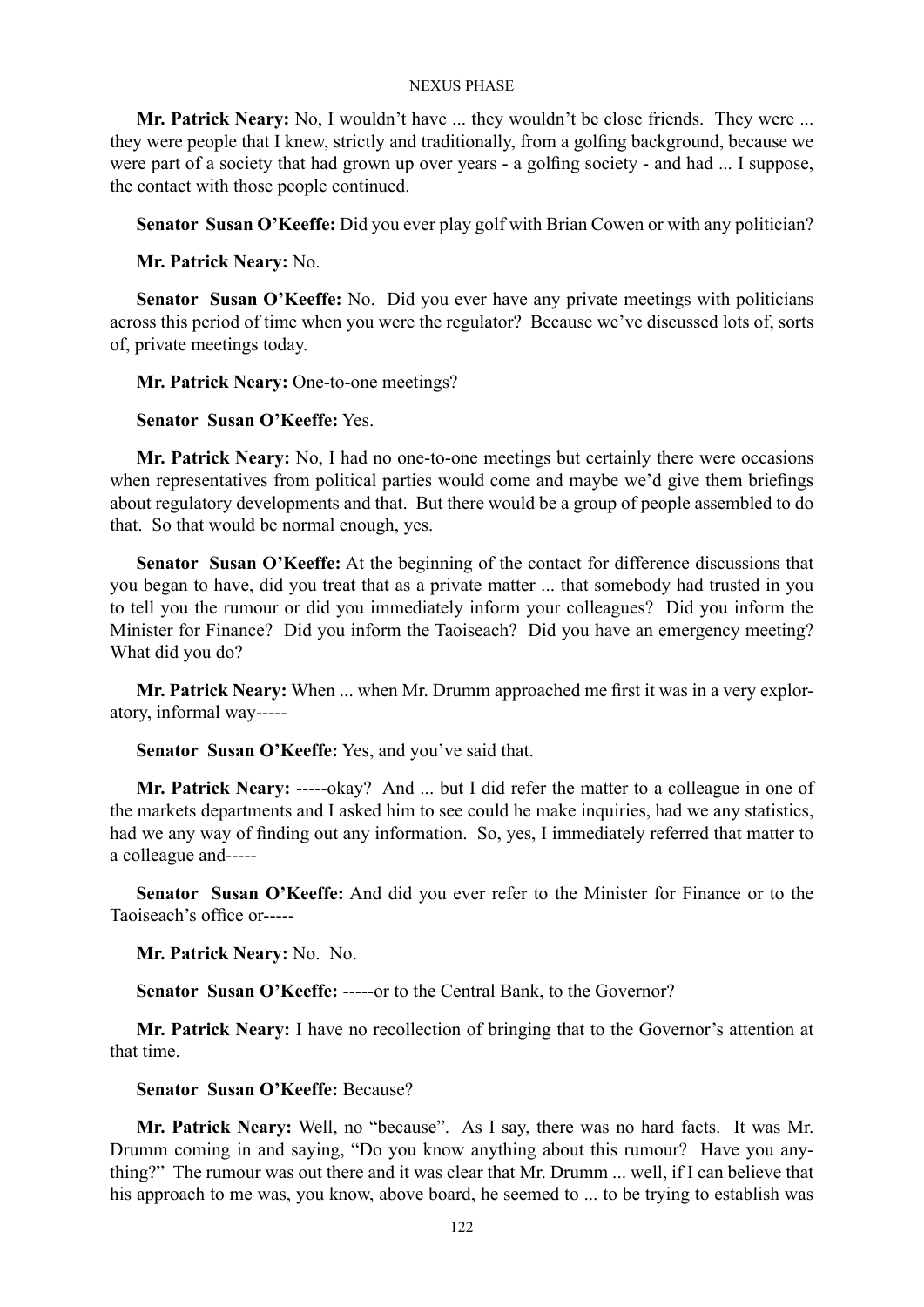there any truth in this rumour and did we know anything about it. So, I took that in good faith at the time.

**Senator Susan O'Keeffe:** No, that's fine. Did you ever have a meeting off site with, Seán Quinn or with Seán FitzPatrick ... out of your own office, I mean? As a private meeting?

**Mr. Patrick Neary:** As a ... in a private meeting?

**Senator Susan O'Keeffe:** Yes?

**Mr. Patrick Neary:** No.

**Senator Susan O'Keeffe:** No. Okay. When you turned up the night of the guarantee in Government Buildings, with your chair, who had invited you to that meeting?

**Mr. Patrick Neary:** Oh, the chair came to me, because he was in the office next door, and he said, "We have to go up to the Department of An Taoiseach." Right? So the ... the request for us to go to the Department of An Taoiseach came in through the secretariat, I presume, and because the chair ... I went to the chair first and he came in to me and said, "Listen, we have to go to this".

Senator Susan O'Keeffe: Can I just refer to a letter ... to a meeting that took place on 18 September. This document is already in the public domain, but not in your core book, but it was a meeting that Michael Somers John Corrigan, Brendan McDonagh, Kevin Cardiff, David Doyle, John Hurley, Tony Grimes, Brian Halpin, Jim Farrell and Patrick Neary all attended. And, at this point, the conclusion that John Hurley came to was to put a liquidity facility in place as soon as possible and then look at how to deal with the broader issues over the next week or so. This was particularly in relation to Anglo. Now, that never seems to have happened, I don't think, that a liquidity facility was put in place, and the broader ... or was it?

**Mr. Patrick Neary:** The ... the ... the Governor-----

**Senator Susan O'Keeffe:** It seems like a piece of advice that wasn't followed.

**Mr. Patrick Neary:** Well, you see, the Governor and the Central Bank, in relation to those ... those arrangements, may well have put that liquidity in place because that would have been all about validating collateral, putting various collateral in place, making sure they had the assets and the haircuts and that. That was a ... that's a technical matter that has to be done under ... as I understood it, EU ... sorry, excuse me, ECB arrangements. That wouldn't necessarily involve us, that was a matter, I think, for the Governor. And, you know, that's really ... I would ... explains that.

**Senator Susan O'Keeffe:** Okay. Given the level of crisis that was occurring at this time, how much, if any, contact did you have with European institutions, with the ECB, with anybody in Europe yourself?

**Mr. Patrick Neary:** No. They ... those relationship would have been handled through the Governor, through the ECB and the European communities. No, I ... I wasn't involved at any of those contacts.

**Senator Susan O'Keeffe:** Were there contacts happening?

**Mr. Patrick Neary:** I think the prudential director may have been in ... keeping in fairly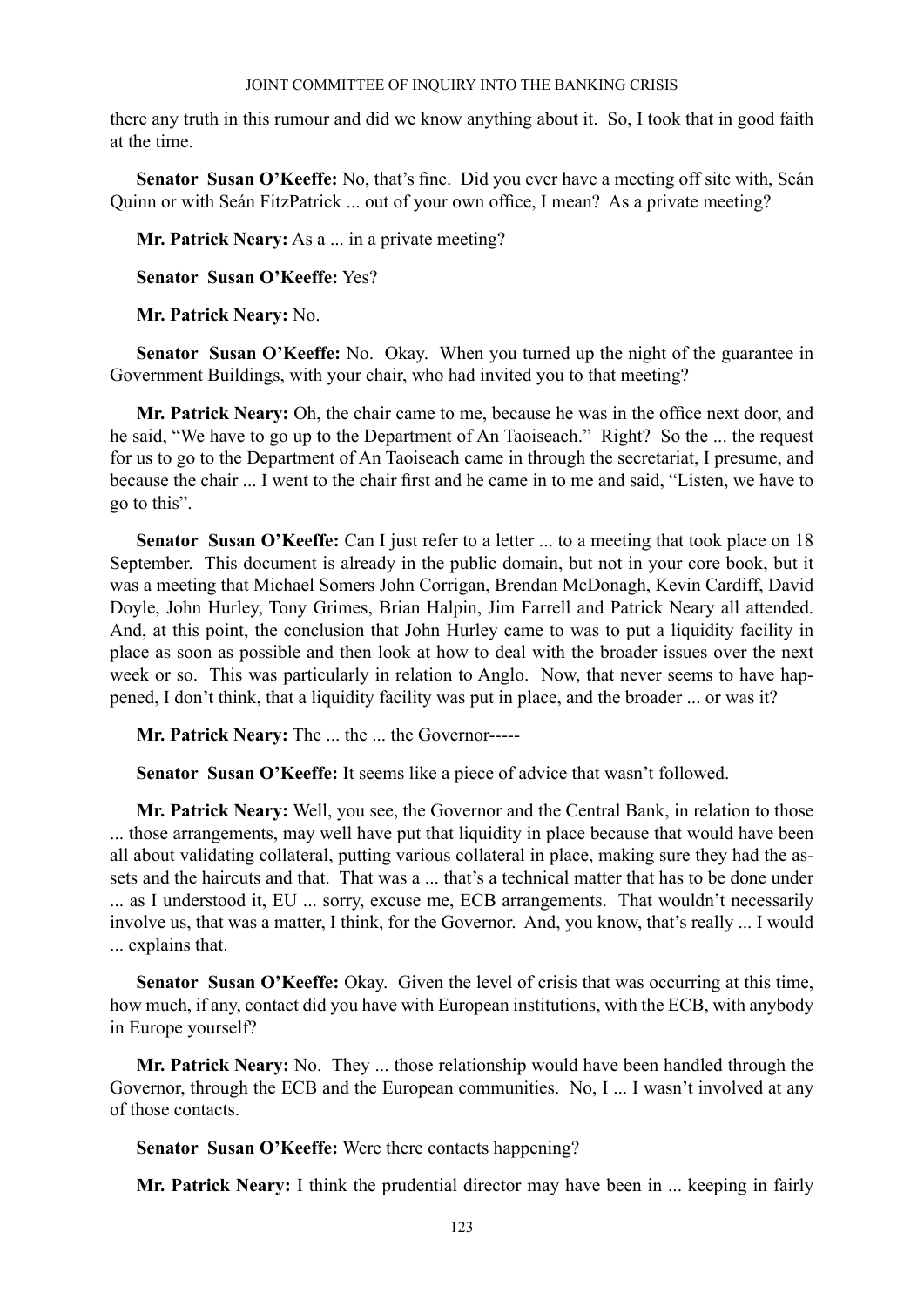close contact with his counterpart in the UK - literally comparing notes.

**Senator Susan O'Keeffe:** But not in Europe?

**Mr. Patrick Neary:** Not in Europe that I'm aware, no.

**Senator Susan O'Keeffe:** You mentioned earlier when Deputy Phelan raised the matter of the NTMA getting involved with meetings because there was a perception about the Department of Finance being concerned about the Central Bank, and you said yourself that you felt that there was some concern there. And you said, I think - forgive me if I'm ... haven't got this correct - that there were several meetings at Farmleigh that you were not invited to.

**Mr. Patrick Neary:** Correct.

**Senator Susan O'Keeffe:** You might just elaborate for us what that was about?

**Mr. Patrick Neary:** Well, I ... I think-----

**Senator Susan O'Keeffe:** About what time period we're talking about.

**Mr. Patrick Neary:** Well, I think ... as far as I remember, Senator, after the guarantee, the Minister of Finance launched a series of meetings with the banks. I think he was trying to explore with the banks where ... now that they had ... were in receipt of a Government guarantee, to what extent that could be built upon through - maybe consolidation of the banks and mergers, and whatever - and he was exploring those various options. And I just felt it's somewhat unusual that the regulator wasn't invited to participate in those.

**Senator Susan O'Keeffe:** Did you feel, coming up to the night of the guarantee that the regulator's office, if you like, was now somewhat slightly detached from what was happening?

**Mr. Patrick Neary:** No, I wouldn't say detached. But I mean, I suppose the ranking of the players would have changed. Certainly, the Department of Finance was the main driving force at that stage. They were in charge, if you will, of the solution of the problem. The Central Bank, being the people with the cheque book, were certainly up the rankings, and we would have ranked next, I think, in the pecking order in so far as, I suppose, our job was provide the information, the facts, the solvency, the liquidity information, and we were delivering that. But, you know, it got to a stage where the Department of Finance was managing the situation, were driving the situation, and the Central Bank were trying to put the liquidity arrangements in place to see ... to determine liquidity solutions and that.

**Senator Susan O'Keeffe:** Do you feel your advice, your Financial Regulator's advice, was heeded, if, indeed, you gave specific advice? Do you believe your advice was heeded on the night of the guarantee, or do you feel other people had already made the decision?

**Mr. Patrick Neary:** No, well you see, I've resiled from I'm saying that we gave advice. I ... we certainly we voiced a concern about choosing one option over the other. And I think we just wanted to alert the people in the room which would be making the decision, you know, that there might be consequences for going one route over the other. And we were worried, genuinely, that there would be confusion within the marketplace if different messages were sent out.

**Senator Susan O'Keeffe:** Can I ask you then - in your own statement on page 18, you say when you arrived at the meeting you say various things, "Mention was also made of the fact that the two larger banks had sought a guarantee for their deposit holders from the Government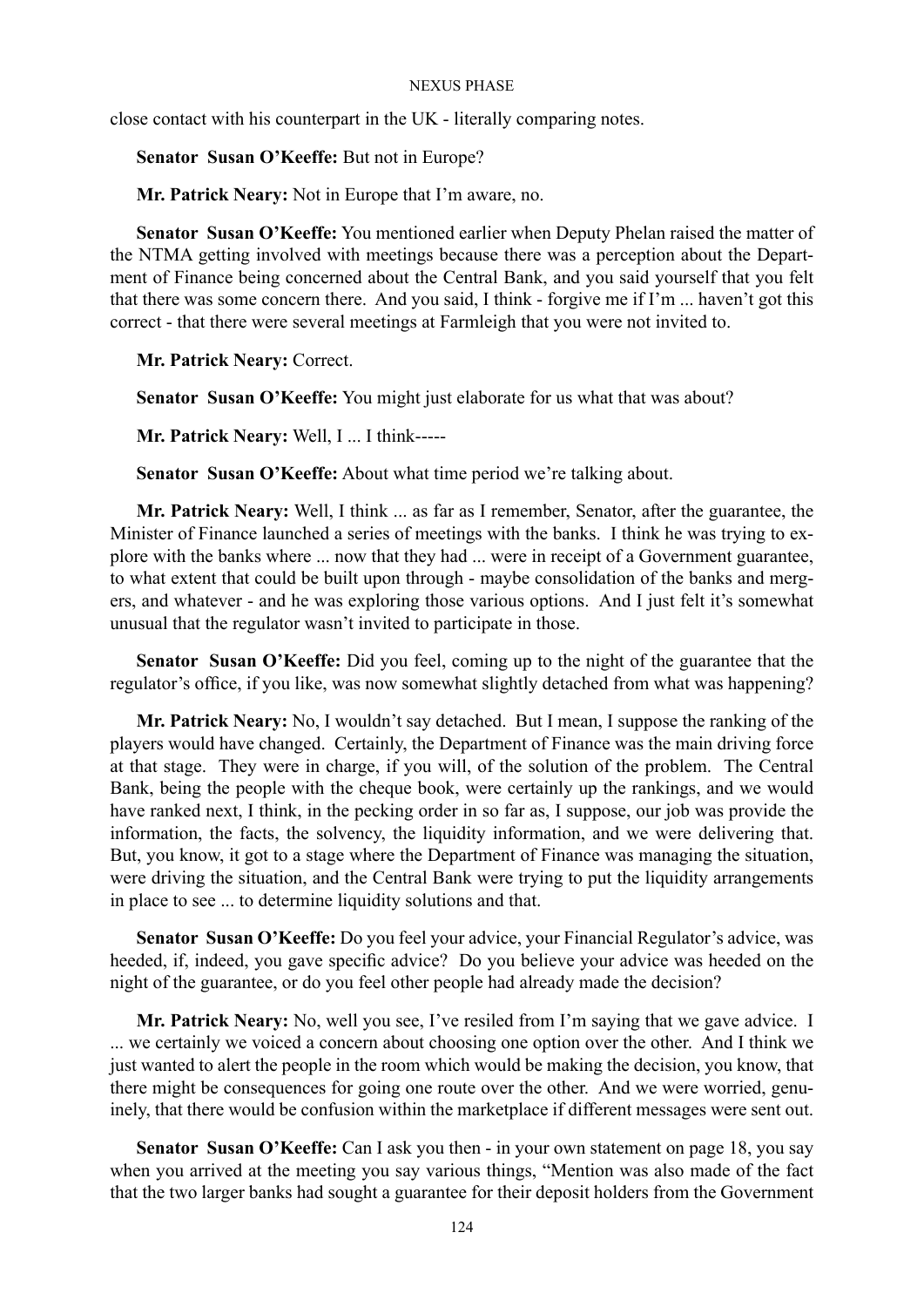earlier that afternoon."

## **Mr. Patrick Neary:** Yes.

**Senator Susan O'Keeffe:** Now, when we asked the banks, that's not ... they said they had asked for the meeting in order to tell the Government about the gravity of the situation because of the problem with Anglo.

**Mr. Patrick Neary:** Yes.

**Senator Susan O'Keeffe:** They never said they had asked for a guarantee for their own depositors. So perhaps you could elaborate for us?

**Mr. Patrick Neary:** Well, that's my recollection that it emerged from the meeting that the banks were ... had come in in the afternoon. Now, maybe I made ... maybe I ... I made a jump, but I have to be true to my recollection-----

**Senator Susan O'Keeffe:** Oh yes, absolutely.

**Mr. Patrick Neary:** -----but that's why I put it in. I took it from what I had heard in the discussion around the table, that the two banks had been in and they had looked for a guarantee. And that's my recollection, but that's-----

**Senator Susan O'Keeffe:** But did that-----

**Mr. Patrick Neary:** -----what I heard, and I have to be true to that.

**Senator Susan O'Keeffe:** Sure. But did that then form, as you sat around in that first portion of the meeting, did that form part of the conversation, that those two banks, the pillar banks, also needed to be guaranteed?

**Mr. Patrick Neary:** Yes, I think it probably did because the guarantee option certainly was, you know, to the forefront of considerations even at the first meeting. I mean, all the options were put on the table but, clearly, you know, the guarantee-----

**Senator Susan O'Keeffe:** It was to the fore?

**Mr. Patrick Neary:** -----the guarantee, in my opinion, was to the fore, even at that stage.

**Senator Susan O'Keeffe:** For all of the banks at that stage?

**Mr. Patrick Neary:** No, no, no, no, not for all the banks but it was certainly, you know, a very important option.

**Senator Susan O'Keeffe:** Okay, just clarifying ... I'm sorry, Chairman ... just clarify that for us because we are ... we have constantly been confused about this. I think you said earlier on that a consensus-----

**Chairman:** This is your final question now.

**Senator Susan O'Keeffe:** Yes it is. A consensus had emerged over the days before the guarantee ... the night of the guarantee, that a guarantee was the thing. Now-----

**Mr. Patrick Neary:** Yes, well-----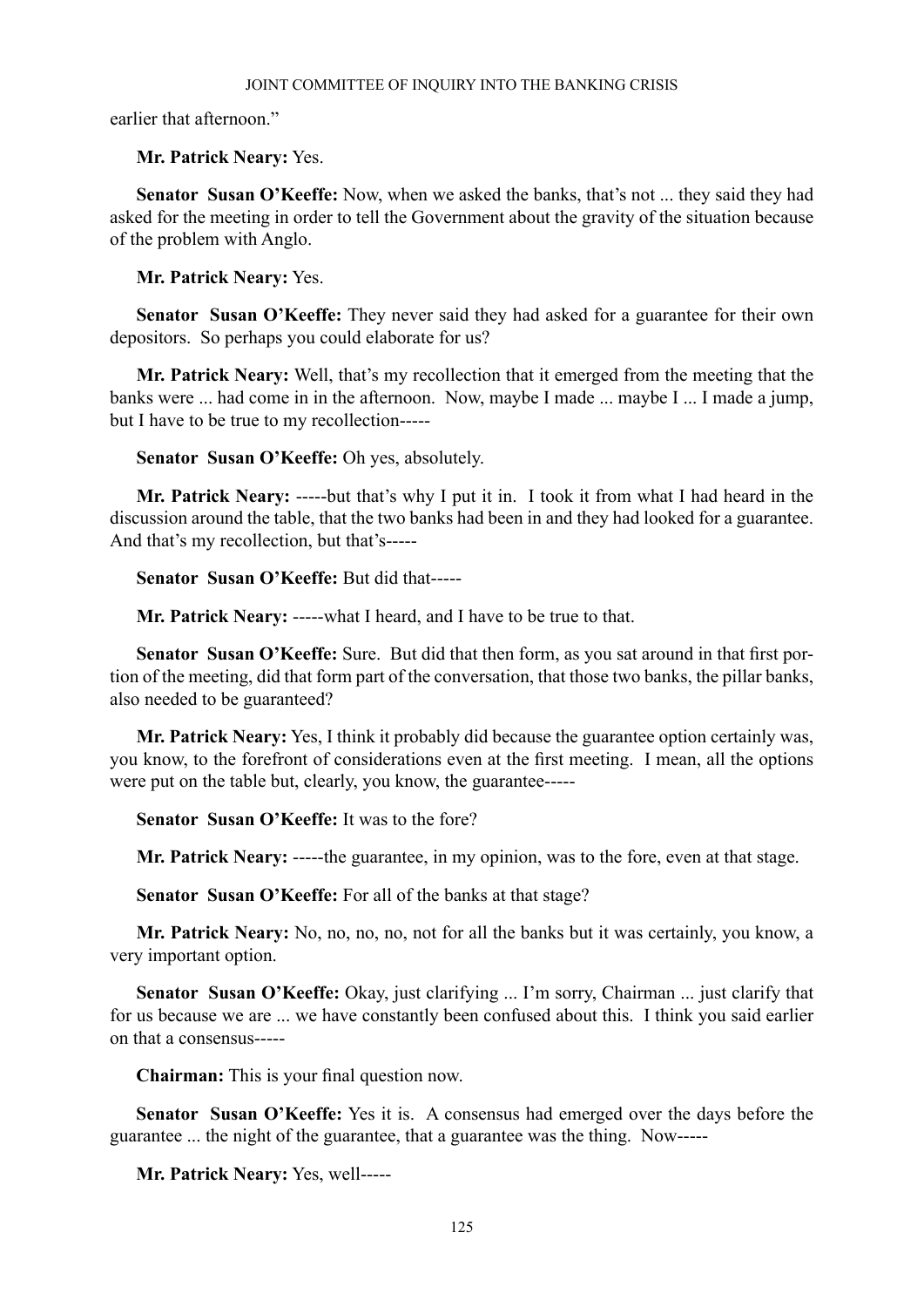**Senator Susan O'Keeffe:** -----hang on just ... on that night in that first slot of the meeting, are you saying that there was still only a partial guarantee for some banks still being discussed or was it a blanket guarantee at that first part of the meeting?

**Mr. Patrick Neary:** No, I think at the first part of the meeting, all the various options that could be put into play were touched on like nationalisation, guarantees, guarantees for some ... now liquidation never ... was never an option that was discussed on that particular night, so it was going to be nationalisation or guarantees or some sort of a combination. And the meaning I took out of it was that before the day was out, that there was going to be some combination and that ... and my view was that the banks had indicated already that day what they would like to see coming out for them and that was the message I had taken out of the meeting. But that's my ... I'm just being true to that recollection. Other people may contradict that because I may have picked it up incorrectly in the discussion.

**Chairman:** Okay, thank you very much. Mr. Neary, I just need to deal with a procedural issue and this is entirely at your discretion. By my calculation there's maybe about 20 minutes, 30 minutes maximum left in today's hearing. If you wish to choose to take a break to end ... before we complete proceedings, that's entirely your call or if you choose just to continue the line of questioning for another 20 minutes or 30 minutes, we shall be able to conclude by then.

**Mr. Patrick Neary:** Keep going, Chairman, that's fine by me.

**Chairman:** Okay. Senator Barrett.

**Senator Sean D. Barrett:** Thank you, Chairman, and welcome back, Mr. Neary. The contrarians that you were describing to the Chairman there a while ago, what were they contrary about and where were they contrarian?

**Mr. Patrick Neary:** I think what I understood the Chairman to be referring to was comments made by prominent economists and, you know, to what extent that account was taken of those remarks.

**Senator Sean D. Barrett:** But these ... I understood the Chairman ... was contrarians internal to the Financial Regulator and internal in the Central Bank. Was that the group you were describing to the Chairman?

**Chairman:** If the Chairman could clarify, it was contrarians within ... inside your own institution.

**Mr. Patrick Neary:** Sorry, sorry.

**Chairman:** Back to you so, Senator. You're all right.

**Mr. Patrick Neary:** I'm completely confused now, Chairman.

**Chairman:** Join the club.

**Senator Sean D. Barrett:** I wish to re-enter the Chairman's question about the internal contrarians. Yes, thank you.

**Mr. Patrick Neary:** I have no strong feeling that there was a strong contrarian view emerging in the organisation. You know, the drivers of the financial stability report were the economic unit in the Central Bank and they would have taken account of ... presumably, they would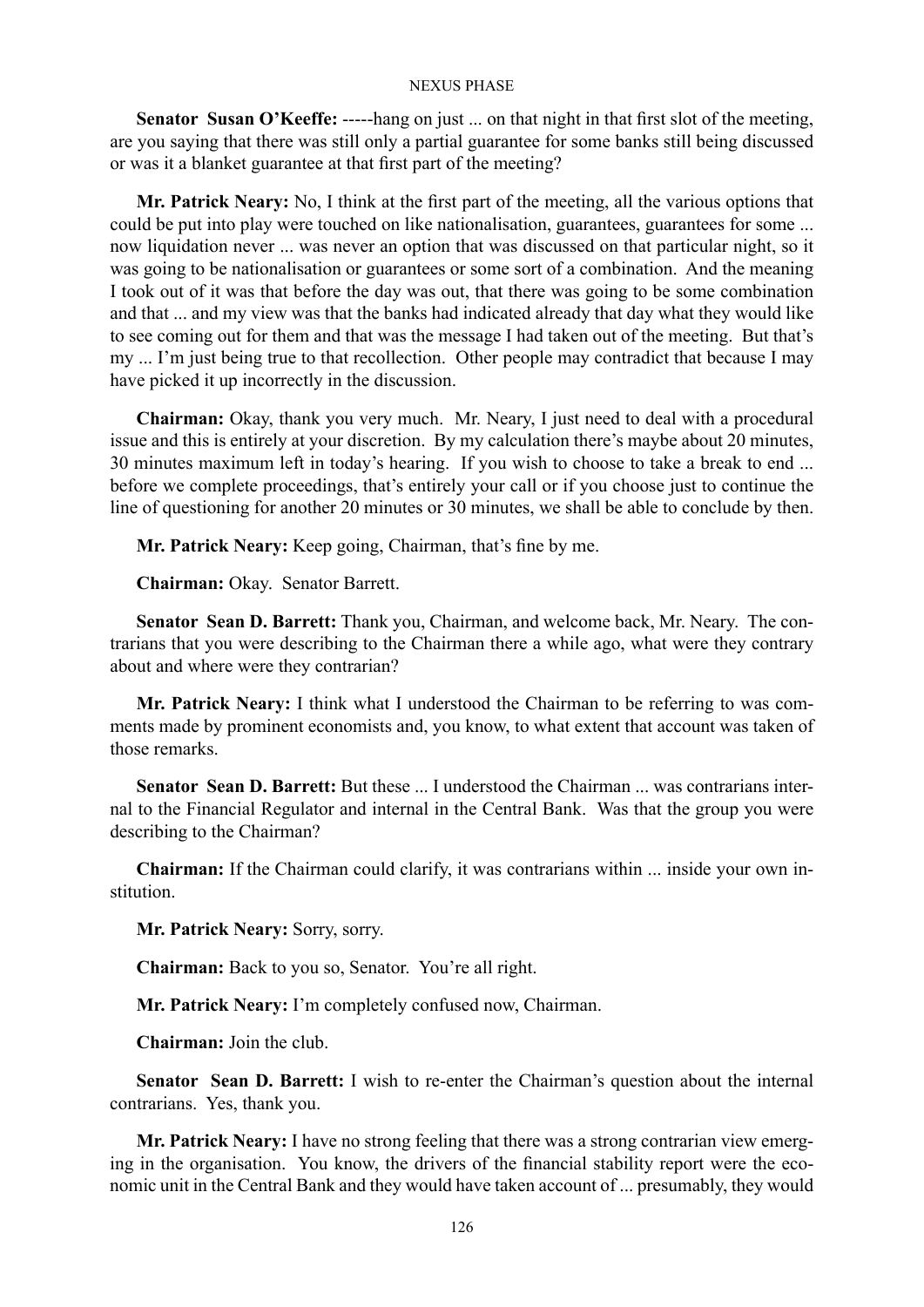have taken account of all views coming in to a consensus that they would then present further up along the line.

**Senator Sean D. Barrett:** Were there contrarians at the board level?

**Mr. Patrick Neary:** No, I think the discussions at the board level ... consensus was reached pretty quickly at the board level. There would be discussion about issues and that and I think more about, like, as we talked already about tone and things like that but I have no recollection of anybody putting up their hand and saying: "I fundamentally disagree with this."

**Senator Sean D. Barrett:** Thank you. Now, Vol. 1, if I may bring you to page 118. Thank you.

**Mr. Patrick Neary:** Yes.

**Senator Sean D. Barrett:** These are minutes of meetings and ... the particular one: "An IF-SRA update for the CBFSAI Board [on the] ... in May 2004 indicated that property Lending [at] (61%) and Development Lending (16%) were the main concentrations in the portfolio of Bank A. An internal sectoral limited of 20% was mentioned" and then it goes on that the, "Minutes of [the] ... Meeting the following month indicate that an answer was demanded from the bank but no further action was taken." At a combined 77%, where the limit was meant to be 20%, was that an adequate response to that situation?

**Mr. Patrick Neary:** That meeting ... board meeting in May 2004-----

**Senator Sean D. Barrett:** That's the one, yes.

**Mr. Patrick Neary:** -----they ... the authority said they wanted this matter pursued. A letter was issued to that bank on 7 July and a response came back on 13 July accepting the findings and putting ... addressing the issues that were raised in that ... in that particular ... in the particular issue.

**Senator Sean D. Barrett:** And did the 77% go back to 20%?

**Mr. Patrick Neary:** Well, no, I mean, the 77% ... the property lending and the development lending remained as is. The ... there was further ... there was further analysis provided in the response about the spread of that property lending - the 61% - and the geographical split and also the ... and elaboration of the sectoral split. I have a couple of notes here that I took and dividing it up between-----

**Senator Sean D. Barrett:** Yes, I think you've dealt with it I ... I'm satisfied, thank you, but it's just that we've other questions and I see the clock running down. Now, you referred - with Deputy Doherty - to the very small number of people who were at the core of this ... that concentration. There was also, within that small number of people, a massive investment outside Ireland. Did that come to your attention in regulating those property transactions?

**Mr. Patrick Neary:** Yes, I mean, there was a geographical diversification within the book.

**Senator Sean D. Barrett:** Well, you call it diversification. Could it also be called a disaster, that the Irish taxpayer had to bail out people who had no transactions within the jurisdiction, that it was no benefit at all if people borrowed from banks, which then became insolvent, to engage in property transactions in other countries? Should that not have been a concern?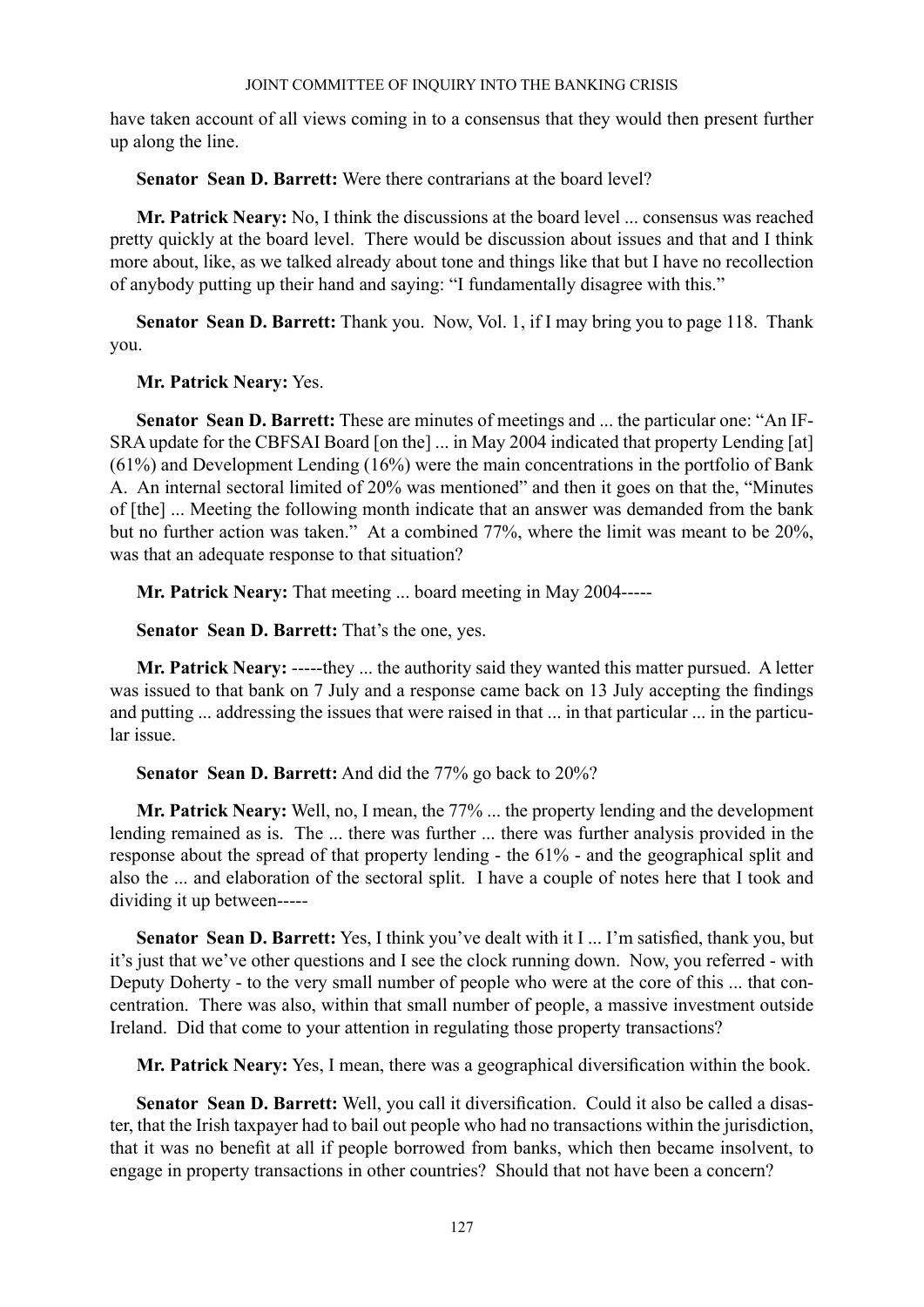**Mr. Patrick Neary:** Well, I suppose, we'll have to wait and judge the outcome of that, Senator. I mean, to what extent the assets that were acquired and funded by the banks and were in the banks' portfolio ... how things transpired in the end, I mean, I don't know to what extent the values of .. of prime assets in London - property assets - did they behave the same way as assets here? Have they regained their value now? I mean, I seem to recall that some report from NAMA saying that the assets that they had acquired in London had taken very little diminution in value.

**Senator Sean D. Barrett:** Were you surprised by the 61% discount that NAMA applied?

**Mr. Patrick Neary:** Well, I was because it indicated the severity of the ... the sharp correction in property that I don't think was foreseen by anybody.

**Senator Sean D. Barrett:** Could I move on in that section, if I may? You have this group, in the first half of 2006, on page 122, said ''*the funding gap continues to widen, suggesting that the risk of a country-specific shock could pose liquidity or refinancing risks for banks*''. That was in the beginning of 2006, two and a half years out from the crisis. Nothing seemed to follow from that finding.

**Mr. Patrick Neary:** Well, that was at the interim... that was interim financial stability report and the central conclusion from that was that ''the banking system remains robust when measured by ...[asset quality], solvency, liquidity [current shock-absorption capacity] ... and the system ... leaves it ... well placed to withstand pressures from possible adverse economic and sectoral developments". That's ... that's what ... that was what the central conclusion was from that.

**Senator Sean D. Barrett:** Moving on a year and a half, if I may, it says ''the tone and comment in the Financial Stability Report will be of particular importance and sensitivity''. So we are getting another year closer to the crisis and the minutes are worried about tone and comment-----

**Mr. Patrick Neary:** Yes-----

Senator Sean D. Barrett: ----- rather than anything quantified or anything precipitating a need to do something rather than write, you know, rather soporific minutes.

**Mr. Patrick Neary:** Yes, that's a fair point, Senator. I think it's one which we touched on earlier on that, in the whole context of financial stability, that it's disappointing that the reports that were issued, I think, offered no solutions or suggested courses of action to be followed up to kind of address the situation.

**Senator Sean D. Barrett:** And the last one we have of those minutes, page 125, there's mention twice of communications relationships, relationships communications ... at that stage was it more sociology than bank regulation?

**Mr. Patrick Neary:** That had nothing to do with banks. That particular ... that particular document, in the second half of 2007, was related to the collapse of a couple of conduits who were not regulated whatsoever by the regulator. But it happened, I think, in August, and I suppose the quietest month of the year and I think we were slow in our response, in our public response to dealing with the fall-out from those conduits. And, you know, it called in to question then ... there was a mix-up, well, were we responsible or not and you know, what did we supervise and what we didn't, and it was an unfortunate kind of a-----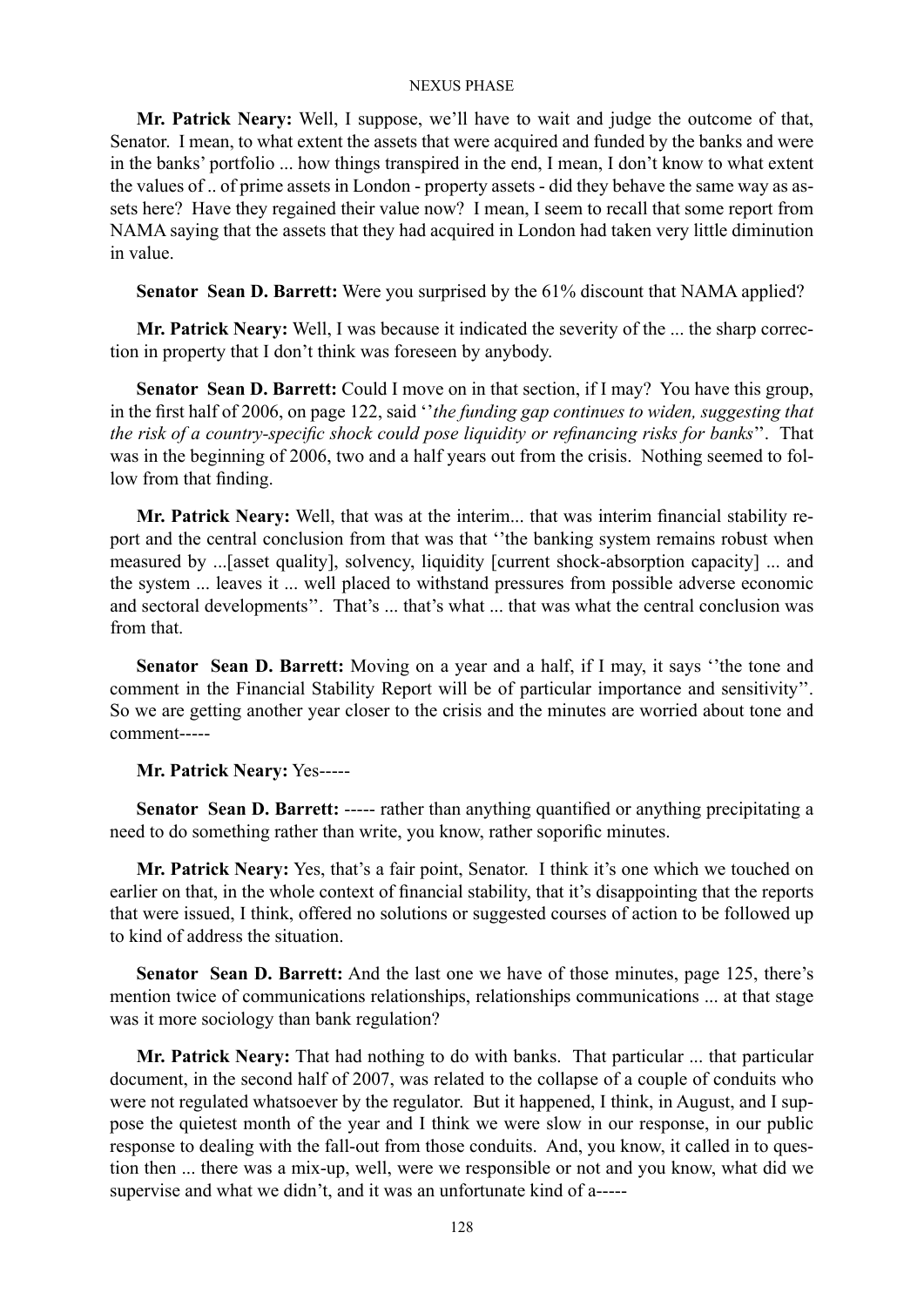**Senator Sean D. Barrett:** Thank you, yes. There's lessons learned from recent events. You mentioned in your statement that there were 86 people working in the economics section.

**Mr. Patrick Neary:** Yes.

**Senator Sean D. Barrett:** And none ... no economists in your section. Did that ever arise, "Let's get some of the economists upstairs down to help us in this vital area"?

**Mr. Patrick Neary:** No, and I think ... I think that's ... this brings us back, I suppose, to where we started off this morning talking about principles-led regulation, that it wasn't intrusive enough and I think, you know ... Dr. Honohan is right that the ... a more intrusive approach would have been desirable and I think economists would have had a great role is assisting the accountants and that in that in a more intrusive review of banks.

**Senator Sean D. Barrett:** And calling on your 38 years of experience in central banking as well, I think the principles-----

**Chairman:** A question, Senator.

**Senator Sean D. Barrett:** Thank you, Chairman ... the principles doesn't work. Professor Black said fines would probably be paid by the company. Are we really looking for compliance at imprisonment in this sector for breaches?

**Mr. Patrick Neary:** It may well come to that, indeed, Senator.

**Senator Sean D. Barrett:** Thank you, Mr. Neary, and thank you, Chair.

**Chairman:** Thank you, Senator Barrett. And Mr. Neary, I just want to move towards a wrap-up. I've just got a couple of questions for you and then I'll invite the both leads in and if there is anything further you would like to add by means of closing comments today, I'll certainly welcome them from you. Just to deal with one matter and maybe if you could answer this for me, please, is: who did you feel you were accountable to during your time in the role as Financial Regulator?

**Mr. Patrick Neary:** To the authority.

**Chairman:** The authority?

**Mr. Patrick Neary:** Yes.

**Chairman:** Could you explain what you mean by "the authority" so I can be specifically clear on that?

**Mr. Patrick Neary:** Okay. In my day-to-day relationship, I would have dealt with the chairman and the chairman would have set my strategic targets and that in accordance with the strategy and he would have monitored my performance and all of that. I would have had that discussion with the chairman as a kind of a line relationship. But in relation to the delivery of the strategy and to the other functions, the administrative functions that were delegated to me, I had to account to the authority for those.

**Chairman:** Okay.

**Mr. Patrick Neary:** So the authority ... the power and the responsibilities rested in the authority, not in me. The authority then delegated certain administrative responsibilities to me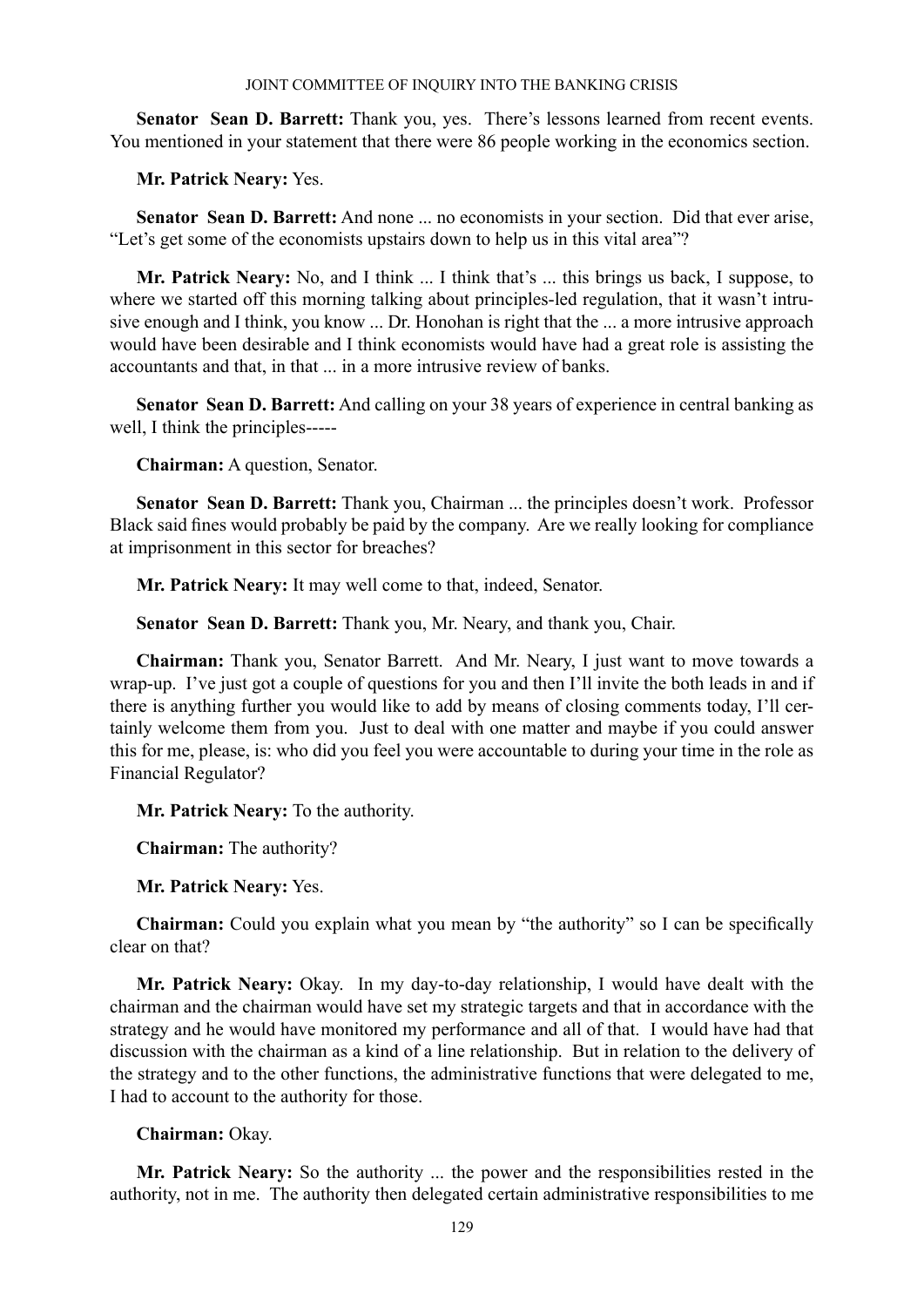to carry out its functions and it also agreed a strategy which we had to carry out as executives.

**Chairman:** And was the authority then ... who, in turn, was the authority accountable to?

**Mr. Patrick Neary:** Well, the authority had a mandate under the law, and it had to deliver on its mandate under the law ... and the Minister appointed it. I mean-----

**Chairman:** Do you mean the Financial Regulatory Authority now or are we talking to the overall board?

**Mr. Patrick Neary:** No, I'm talking about the Financial Regulator, the IFSRA authority, the ... the ... that's ... the IFSRA authority had the ... had the legal mandate to administer the legal regulatory requirements, all the directives, etc., that have ... across the insurance regulations, the markets regulations, the banking regulations, all of that-----

**Chairman:** Right, you see, it's not now that it's like the Holy Trinity over there, it's a mystery that we have to understand any theologists, but I am trying to get a feel as to what is actually over there. Is it the board ... like it's the CBFSAI or whatever it was, there's the board above that.

**Mr. Patrick Neary:** Right.

**Chairman:** Is that the board you're talking about when you're talking about the authority?

**Mr. Patrick Neary:** No, the authority is IFSRA, right, and the board above that is the CBF-SAI, which is, you know ... these acronyms are very difficult. But let's say that there's a legal entity, let's call it a central bank for the sake of argument, for simplicity, and carved out of that is a subset, like, which is the authority, the regulator. The regulator legally acted, you know, in the ... legally was part of the Central Bank and all the actions it took was in the legal name of the Central Bank. But the law, as it was structured, to this carved out entity within the overall entity, gave us direct responsibility for discharging the obligations ... the legal obligations in respect of regulation.

**Chairman:** Okay. I just want to wrap up on two themes that need to just be kind of sufficiently covered. Why, in your opinion, did the Financial Regulator, and not the Central Bank, as guardian of ... as guardians of financial stability, host the financial round-table meetings with the banks?

**Mr. Patrick Neary:** Why didn't they?

**Chairman:** Yes. Would they not have been more appropriate in that regard?

**Mr. Patrick Neary:** The ... no, the Central Bank and the regulator attended the roundtables, and ... so it was a kind of a joint exercise.

**Chairman:** Okay, and can I maybe just ask you, as to the main purpose of these financial round-table meetings, were they to alert stability issues-----

**Mr. Patrick Neary:** Yes.

**Chairman:** -----or was the main purpose to affect moral suasion, to limit lending growth, and relaxation of lending policies?

**Mr. Patrick Neary:** I think it was in the context of the financial stability to, I suppose, out-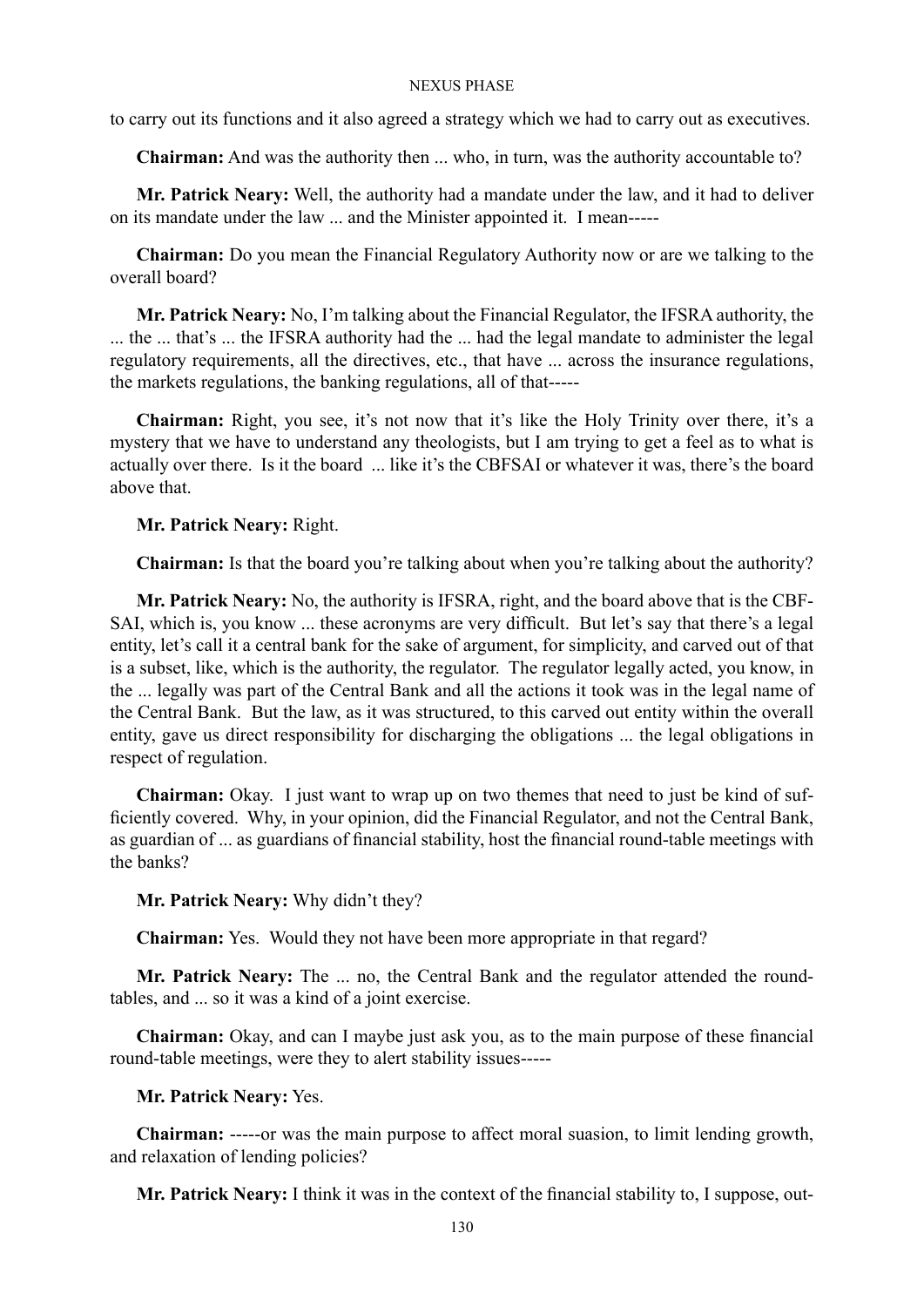line the views of the Central Bank in relation to financial stability, and to communicate those views, and get a response.

**Chairman:** Okay, and did you feel that the intended message of the banks was brought home?

**Mr. Patrick Neary:** It's very difficult to gauge, I mean, you have to assume that when you're sitting down dealing with very senior people and, you know, you're in a discussion in relation to financial stability, that they would pay heed to what was said.

**Chairman:** Okay. Finally, just on that matter, do you feel that the banks were sufficiently aware of the risks of their business policies, their business models and their business products?

**Mr. Patrick Neary:** Well, you know, with hindsight, Chairman, I'm afraid I don't have much faith anymore in any of their business practices or policies or procedures, I regret to say. And I ... going back to the days of principles-led regulation, I think, you know, that was an essential core failure of that approach, was to put trust into these people.

**Chairman:** Okay, and I think you maybe just answered my next question for me, which was the type of products for home loans that were on offer between 2000 and 2006, were they a matter of concern for you?

**Mr. Patrick Neary:** Well, I think we touched on that earlier, Chairman, it was a kind of the professed position of the authority that a wide range of options should be available to customers, and that, you know, if there's ... if a 100% mortgage, for example, was considered suitable for a particular cohort of customers, that they should have the opportunity to avail of that and be advised accordingly and sold the product properly. And, you know ... there's merit, I suppose, in that approach.

**Chairman:** So maybe if I can ask you then, which is the last question, why was nothing done by the Financial Regulator to prevent a further relaxation of lending policies well before housing prices were clearly overvalued?

## **Mr. Patrick Neary:** Just-----

**Chairman:** In this regard can we ... can I ask you, why was nothing done by the Financial Regulator to prevent further relaxation of lending policies well before house prices were becoming clearly overvalued? Like, what we have is a situation I ... when ... before you came to office, where somebody went down to get a mortgage, they had to put their income on the table, that was very heavily scrutinised, they were granted a mortgage on a ratio of maybe three times that, they had to come up with a 10% deposit on the property, they were expected to clear their mortgage within 20 years, and there was no such thing as 100% mortgage, and all the rest of it, and the house price was kind of somewhat within two to three times their income, and they would have it cleared in 20 years.

# **Mr. Patrick Neary:** Well, I'm going to-----

**Chairman:** By end of your tenure it was out to 40 years, there was 100% mortgages, there was ... the ratios were eight to ten times people's incomes, and it goes on and goes on, and the fallout which is massive negative equity, because all of this credit and the relaxation of the application process to get a loan was becoming so stretched that more ... to keep up with the increasing prices of houses people were being facilitated more and more with a more elasticated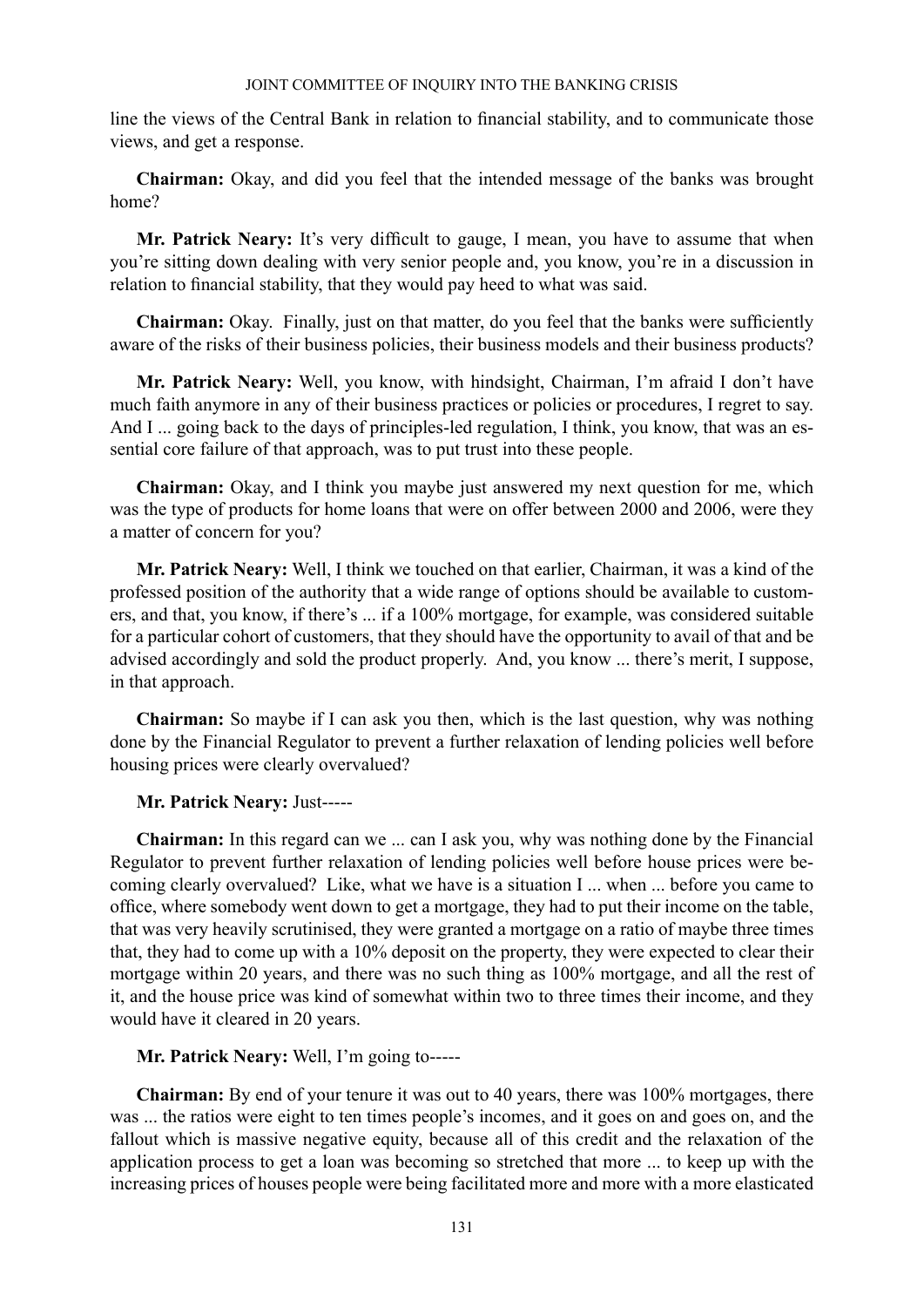product.

**Mr. Patrick Neary:** Certainly, the regulation was one aspect of this. I mean, I think there were probably other influences in the market as well. You know, there's two elements to what you are saying there, Chairman. First of all, there's the credential element, and then there's the consumer choice element. And I know an erstwhile colleague, the consumer director will be in talking to you in a couple of weeks and I think she'll be able to elaborate very well on the consumer dimension. In relation to the prudential dimension, the requirement was imposed that for new mortgages, they should be stress tested at 2.75% above the ECB rate for affordability purposes. So that was the prudential measure that was put in and also the increased risk rating was put in to increase the capital buffer. But the consumer dimension ... I mean, the former consumer director when she comes in, I think, will be far better, more eloquent at explaining the attitude of the authority to that.

**Chairman:** Okay, thank you. I'm going to move. Deputy Doherty, you've five minutes, then followed by Deputy Phelan and closing comments from yourself.

**Deputy Pearse Doherty:** Thanks, Mr. Neary, again.. Mr. Neary, when I was asking you about the PwC assessment and the Merrill Lynch assessment, you said it was to confirm what you knew yourself. Can I ask you are you ... were you made aware at the time of the Merrill Lynch report?

**Mr. Patrick Neary:** Was I aware of the Merrill Lynch report?

**Deputy Pearse Doherty:** Yes. Were you made aware of the findings?

**Mr. Patrick Neary:** Yes, I wasn't at that particular meeting where that was discussed but Mr. Horan would have briefed me, I think, after that.

**Deputy Pearse Doherty:** Were you satisfied with what was in it? Did it concur with your own assessments within the Financial Regulator in terms of the funding position and liquidity position and capital position of the banks?

**Mr. Patrick Neary:** Well, I'm not terribly sure that I can recall exactly what was in the report. It more or less ... I felt, my recollection of that report was that it went through various options rather than an assessment of individual institutions. Now I'm not sure but-----

**Deputy Pearse Doherty:** Maybe I will draw you to Vol. 2 of Patrick Neary core documents.

**Mr. Patrick Neary:** God, I missed that, I'm sorry.

**Deputy Pearse Doherty:** It is the memorandum of the Merrill Lynch report and there's been a bit of discussion earlier on in relation to the David Doyle note and I'll just come back to that in a minute. In relation to Irish Nationwide, this is on page 52 when you're ready.

**Mr. Patrick Neary:** Okay.

**Deputy Pearse Doherty:** In relation to Irish Nationwide, the Merrill Lynch report says ... it goes on to talk about the concerns of the influence of the chief executive. It says - this is the point here: "In the extreme stress case analysis the total writeoffs including loss of interest income would just deplete most of INBS reserves of €1.8 billion."

**Mr. Patrick Neary:** Okay.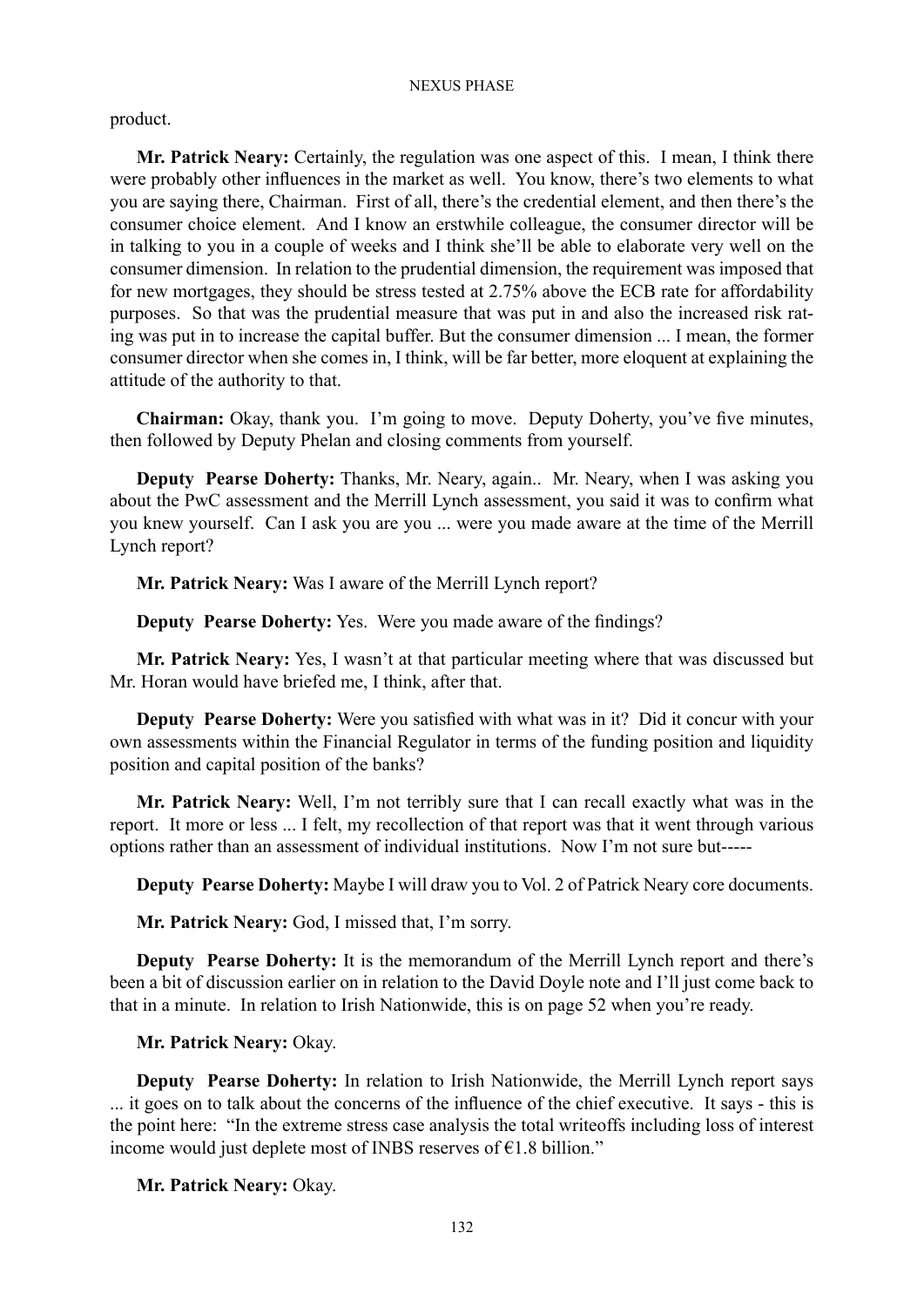**Deputy Pearse Doherty:** So Merrill Lynch is coming to the conclusion at the night of the guarantee or just before it, that extreme stress case scenario, INBS's capital is nearly entirely extinguished. In relation to Anglo Irish Bank, they say: "If one was to apply INBS stress case scenario [to] the writeoffs ... would [by] deplete ordinary shareholders in the lower category subordinated debt of  $\epsilon$ 7.5 billion". Now, Anglo Irish Bank had about  $\epsilon$ 9.6 billion,  $\epsilon$ 9.7 billion of capital available at the time, so it would have depleted about what? ... about 80% of its capital and left it very close to insolvent. Was that your assessment?

**Mr. Patrick Neary:** No, that certainly gives a context to the remarks that you referred to earlier on from the Secretary General of the Department of Finance. That seems to tie in with what he's saying. No, that was not our assessment. I don't know what the extreme stress case analysis that they referred to was, and whether they stood over it or whether they backed it up at that meeting. It would appear to me that they must have backed off because otherwise the Secretary General would have taken a much tougher line, I think, in relation to what transpired. In relation to the first of those institutions you mentioned, there was also another group of consultants that carried out an assessment because the ... that particular institution, part of its strategy in previous years was this was up for sale, and there was a number of people interested in buying it-----

**Deputy Pearse Doherty:** Yes, I am aware of that. So, the question is, as the Financial Regulator-----

**Mr. Patrick Neary:** Yes.

**Deputy Pearse Doherty:** -----Merrill Lynch only had a number of days and suggested extreme stress case in INBS, their capital is nearly entirely wiped out and Anglo's capital depleted by about 80%-----

**Mr. Patrick Neary:** Yes.

**Deputy Pearse Doherty:** -----leaving them close to insolvency.

**Mr. Patrick Neary:** Yes.

**Deputy Pearse Doherty:** You dispute ... is that what your evidence is?

**Mr. Patrick Neary:** No, I'm not disputing that. All I'm saying, that that did not reach me, part of the briefing that there was any question mark over Anglo or Irish Nationwide opposed by-----

**Deputy Pearse Doherty:** Mr. Neary, this is ... sorry to interrupt you, this is the report that you're just after confirming that you had access to.

**Mr. Patrick Neary:** No, no, I ... this is the report that ... I understood that this was the report that was presented at the meeting that weekend; no?

**Deputy Pearse Doherty:** No, there was a presentation, I think, a couple of days earlier-----

**Mr. Patrick Neary:** Okay.

**Deputy Pearse Doherty:** -----to Cabinet. This is a memorandum from Merrill Lynch, which details the summary description of the reviewed institutions, goes on to annex 1-----

**Mr. Patrick Neary:** Okay.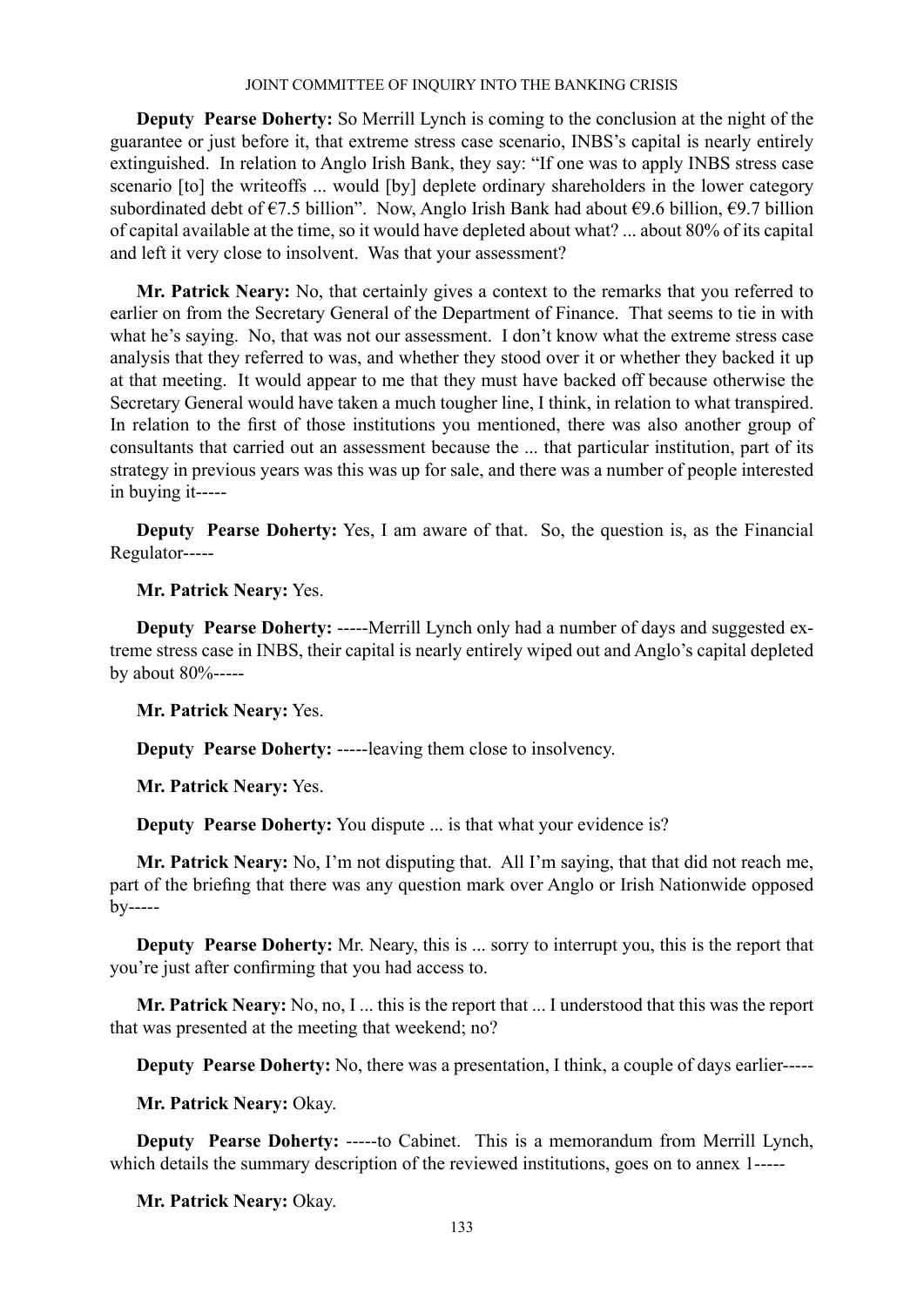**Deputy Pearse Doherty:** -----and 2 and gives an outline of all of the capital, all of the issues and then the options in relation to the number of options that the Government would have in terms of guarantee, nationalise Anglo, liquidity and so on and so forth. This is the full report.

**Mr. Patrick Neary:** Okay. Just on that, I just see there on the front page this is the report based on information at 6 o'clock on Sunday, 28 September. This particular report did ... I never had sight of this report.

**Deputy Pearse Doherty:** You never had sight of this report?

**Mr. Patrick Neary:** No, I never had sight of this report. When you were talking earlier on there, Deputy, I thought you were talking about the meeting that was held over that weekend where they ... was attended by the Governor and prudential director and that. I had never had sight of this report and it seems to have been something that came in late on the Sunday evening. And certainly in the discussions-----

**Deputy Pearse Doherty:** So, when was it ... when did you get the report from Merrill Lynch? Sorry?

**Chairman:** Just wrap it up, yes.

**Deputy Pearse Doherty:** Yes, but this is ... this is-----

**Mr. Patrick Neary:** I didn't get this report. Merrill Lynch, what ... I wasn't alerted to this at all.

**Deputy Pearse Doherty:** So, what report did you get from Merrill Lynch-----

**Mr. Patrick Neary:** I got-----

**Deputy Pearse Doherty:** -----and when did you receive it?

**Mr. Patrick Neary:** I received a briefing from, from my colleague who attended that meeting, that was the Saturday, I think, was it? It was around that weekend, with Merrill Lynch, and ... which may have even continued into that Sunday morning and there was no ... this issue was not floated to me.

**Deputy Pearse Doherty:** Mr. Neary, I need to get to the bottom of this-----

**Mr. Patrick Neary:** Yes, sure, yes.

**Deputy Pearse Doherty:** -----with the indulgence of the Chair. This company was paid a bucket load of money to carry out an assessment-----

**Mr. Patrick Neary:** Yes.

**Deputy Pearse Doherty:** -----of liquidity and capital ratios within the banks and options.

**Mr. Patrick Neary:** Yes.

**Deputy Pearse Doherty:** Was ... did you ever see the Merrill Lynch report? Was the Financial Regulator ever asked in relation to, do they stand over what Merrill Lynch viewed as the capital ... which is in black and white in front of me, in detail, of every one of the financial institutions - the liquidity position, the capital position - was the person who had access to this at his fingertips ever asked his opinion on this report?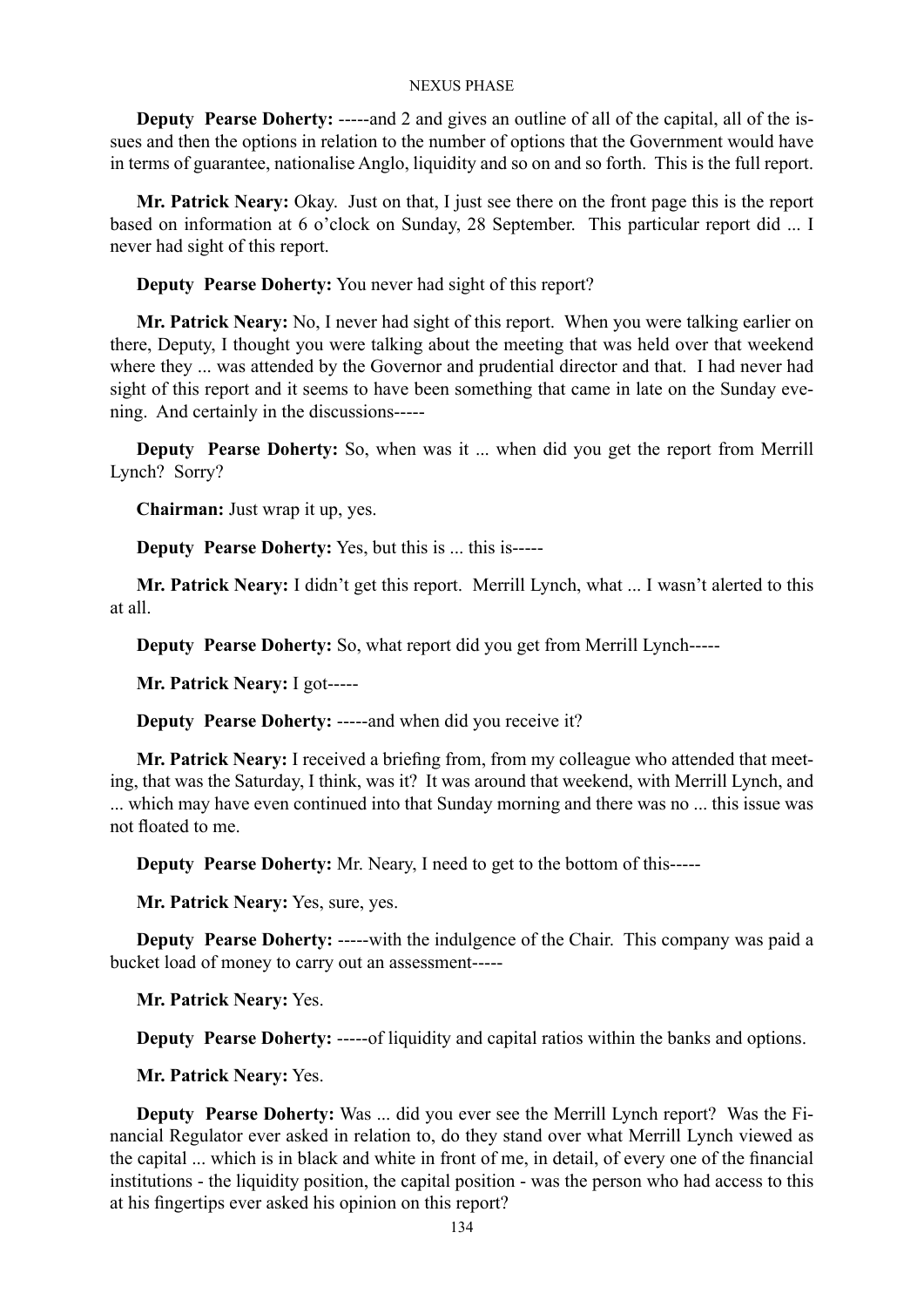**Mr. Patrick Neary:** The ... it's possible that ... that opinion was sought and discussed at the meeting that had taken place with Merrill Lynch the previous day that was attended by ... by the Governor and by the prudential director and that ... the prudential director would have been in a position to deal with this matter, had it been raised at that meeting by Merrill Lynch. The information we had was from Pricewaterhouse and also from Goldman Sachs in relation to this particular institution.

**Deputy Pearse Doherty:** And-----

**Mr. Patrick Neary:** And-----

**Deputy Pearse Doherty:** And can I follow this here-----

**Chairman:** Deputy, this is your final question now.

**Deputy Pearse Doherty:** This is my final. As you say, the meeting with the prudential director, which I assume may have challenged or may not have challenged some of what was in the report, but this report is based on information at 6 p.m. on 28 September, after the meeting with the prudential director, and still states that the extreme stress case scenario in INBS, and applying that to Nationwide, would deplete the reserves of one bank and bring the other bank close to insolvency and the question I would have is then you made this statement about ... that there was no issue about capital. We were the best capitalised banks in the world; that we could deal-----

**Mr. Patrick Neary:** Yes, well-----

**Deputy Pearse Doherty:** -----with any adverse issues and yet this report-----

**Mr. Patrick Neary:** Yes, absolutely.

**Deputy Pearse Doherty:** -----proves contrary.

**Chairman:** Let Mr. Neary respond and then we will move on.

**Mr. Patrick Neary:** And I fully ... I fully grasp where you're making the link here but if this report was presented to the Department of Finance on the evening of Sunday the 28th and the next meeting in relation to all of this was on the Monday evening at the guarantee discussion, this issue and these concerns were never discussed or raised at that meeting. So in the meantime, something must have happened to, to satisfy the Department of Finance that these findings were so extreme, that ... and so ... so unlikely to occur, that it had no impact on the solvency situation of those two institutions, as of that time. Now that it is a speculative point, because I don't know.

**Chairman:** Okay, thank you. Deputy Phelan.

**Deputy John Paul Phelan:** Thank you, Chair, Mr. Neary. Just a couple of quick ones at the end in relation to the fall in commercial property prices that took place from about September 2007 until September 2008 of 20% in value. In light of the fact most international bank crises have been caused by over-lending into commercial property in particular, was there any analysis carried out by you or people within the regulator's office, in that fall in commercial property values?

**Mr. Patrick Neary:** No, not that I can recall. The fact of the matter is that those declines in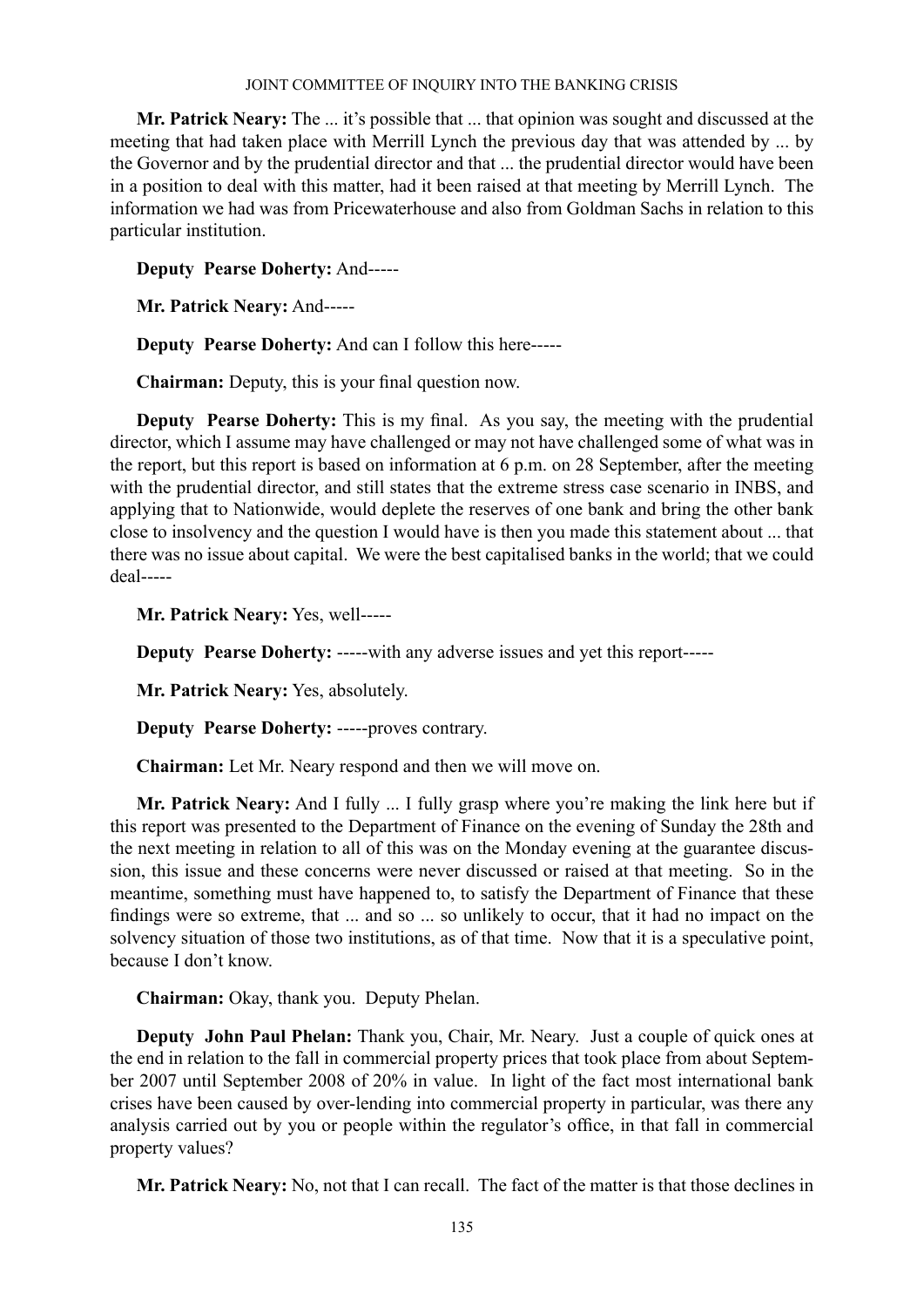property values did not have any impact on the level of impaired loans. So ... clearly-----

**Deputy John Paul Phelan:** A 20% reduction in the previous-----

**Mr. Patrick Neary:** Yes, well you see it depends on the-----

**Deputy John Paul Phelan:** -----12 months

**Mr. Patrick Neary:** -----it depends on the LTV that was there in the assessment of the, of the, of the LTV. And ...it ... its a combination, I mean a loan is a combination of the repayment of the loan and the eventual LTV-----

**Deputy John Paul Phelan:** Okay.

**Mr. Patrick Neary:** -----and you know, all of these accounts were being audited from the point of view of establishing the-----

**Deputy John Paul Phelan:** But-----

**Mr. Patrick Neary:** -----the provisions.

**Deputy John Paul Phelan:** Okay.

**Mr. Patrick Neary:** And it wasn't picked up. So, you know -----

**Deputy John Paul Phelan:** But there was-----

**Mr. Patrick Neary:** -----the LTV-----

**Deputy John Paul Phelan:** -----there was no analysis of, of that fall in commercial property values in the previous 12-month period. By the-----

**Mr. Patrick Neary:** No. No.

**Deputy John Paul Phelan:** -----by the regulator-----

**Mr. Patrick Neary:** No. No.

**Deputy John Paul Phelan:** -----that you're aware of?

**Mr. Patrick Neary:** No.

**Deputy John Paul Phelan:** Okay.

**Mr. Patrick Neary:** Not that I'm aware of.

**Deputy John Paul Phelan:** Thank you. In relation to the Honohan report, page 16. There's a critique, if you like, by Professor Honohan of regulation in this country and I want to put the quote to you:

a regulatory approach which was and was perceived to be excessively deferential and accommodating; insufficiently challenging and not persistent enough ... This was in an environment which placed undue emphasis on fears of upsetting the competitive position of domestic banks and on encouraging the Irish financial services industry even at the expense of prudential considerations.